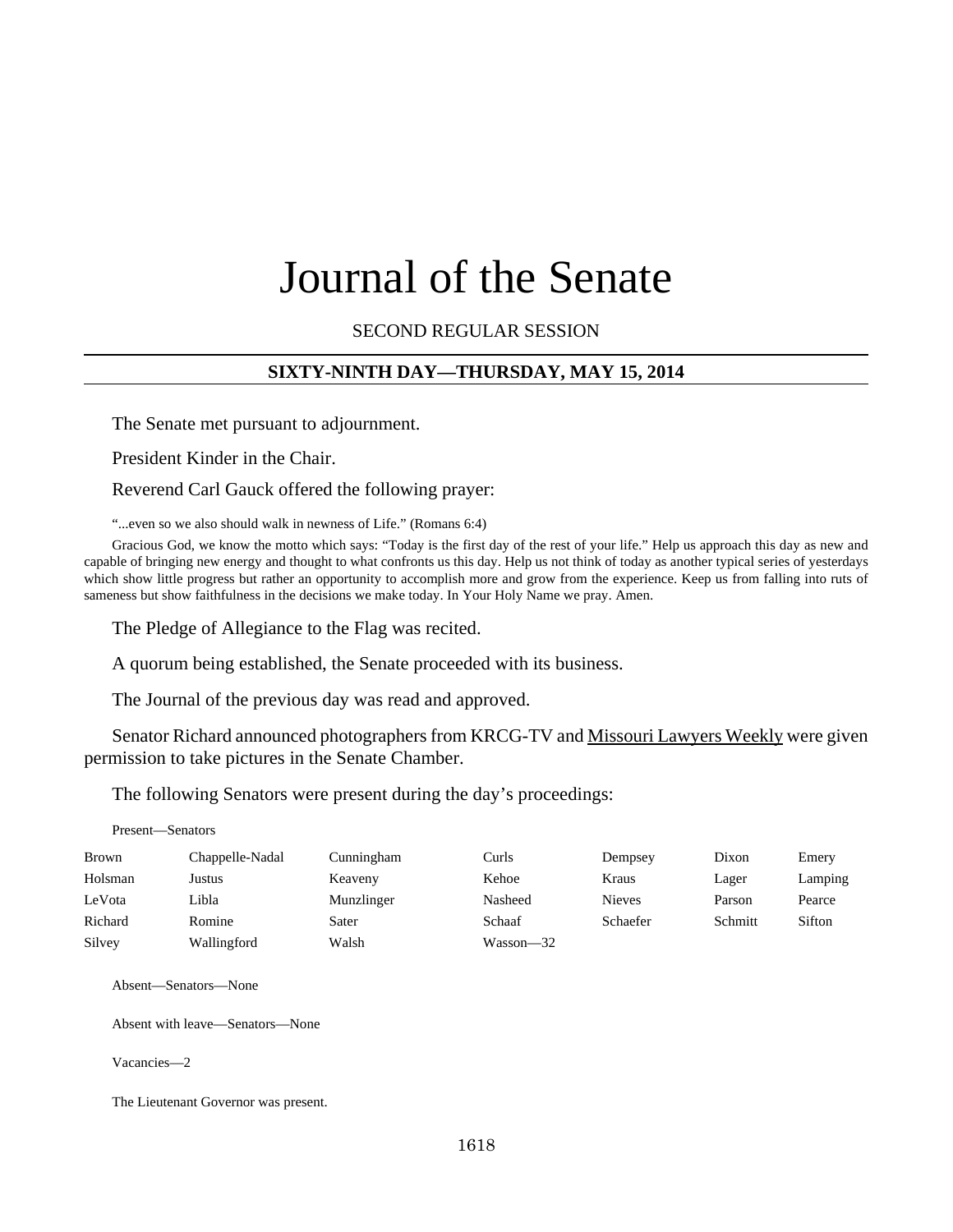#### **CONCURRENT RESOLUTIONS**

Senator Libla moved that **SS** for **HCR 9**, with **HPA 1**, be taken up for adoption, which motion prevailed.

**HPA 1** was taken up.

Senator Libla moved that the above perfecting amendment be adopted, which motion prevailed by the following vote:

| YEAS—Senators                             |                 |         |           |        |            |         |        |  |
|-------------------------------------------|-----------------|---------|-----------|--------|------------|---------|--------|--|
| <b>Brown</b>                              | Chappelle-Nadal | Curls   | Dempsey   | Dixon  | Emery      | Holsman | Kehoe  |  |
| Kraus                                     | Lager           | Lamping | LeVota    | Libla  | Munzlinger | Nasheed | Parson |  |
| Pearce                                    | Richard         | Romine  | Sater     | Schaaf | Schaefer   | Schmitt | Sifton |  |
| Silvey                                    | Wallingford     | Walsh   | Wasson-28 |        |            |         |        |  |
| NAYS-Senator Keaveny-1<br>Absent—Senators |                 |         |           |        |            |         |        |  |
| Justus                                    | $Nieves -2$     |         |           |        |            |         |        |  |
| Absent with leave—Senator Cunningham—1    |                 |         |           |        |            |         |        |  |

Vacancies—2

On motion of Senator Libla, **SS** for **HCR 9**, as amended by **HPA 1**, was adopted by the following vote:

| YEAS—Senators   |                 |             |          |            |         |             |           |  |
|-----------------|-----------------|-------------|----------|------------|---------|-------------|-----------|--|
| <b>Brown</b>    | Chappelle-Nadal | Curls       | Dempsey  | Dixon      | Emery   | Holsman     | Kehoe     |  |
| Kraus           | Lager           | Lamping     | Libla    | Munzlinger | Nasheed | Parson      | Pearce    |  |
| Richard         | Romine          | Schaaf      | Schaefer | Schmitt    | Silvey  | Wallingford | Wasson-24 |  |
|                 |                 |             |          |            |         |             |           |  |
| NAYS-Senators   |                 |             |          |            |         |             |           |  |
| Keaveny         | LeVota          | Sifton      | Walsh—4  |            |         |             |           |  |
|                 |                 |             |          |            |         |             |           |  |
| Absent-Senators |                 |             |          |            |         |             |           |  |
| Justus          | <b>Nieves</b>   | $Sater - 3$ |          |            |         |             |           |  |
|                 |                 |             |          |            |         |             |           |  |

Absent with leave—Senator Cunningham—1

Vacancies—2

#### **PRIVILEGED MOTIONS**

Senator Parson moved that the Senate refuse to concur in **HCS** for **SCS** for **SB 723**, as amended, and request the House to recede from its position and take up and pass **SCS** for **SB 723**, which motion prevailed.

#### **MESSAGES FROM THE HOUSE**

The following messages were received from the House of Representatives through its Chief Clerk: Mr. President: I am instructed by the House of Representatives to inform the Senate that the Speaker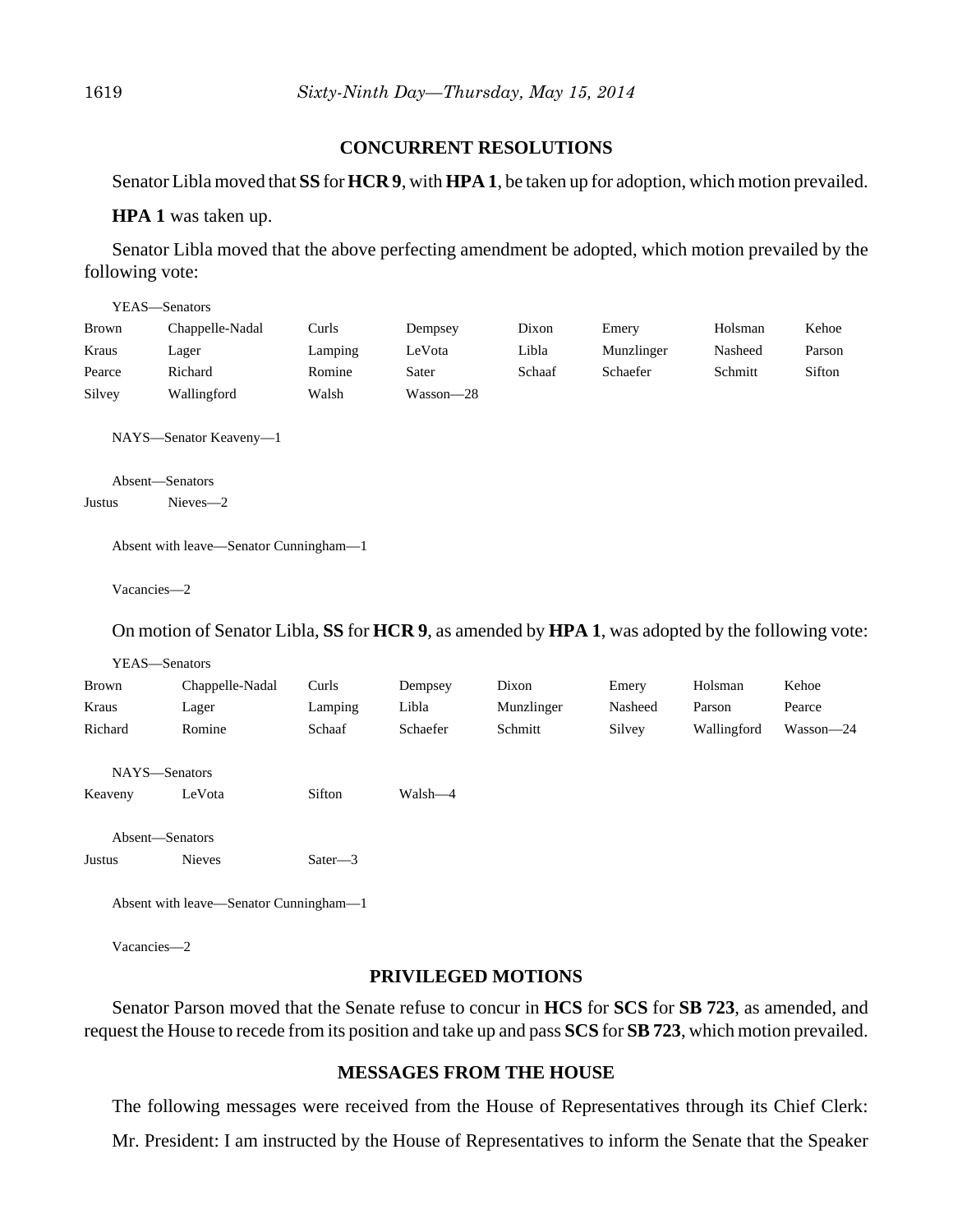has re-appointed the following Conference Committee on **HCS** for **SB 621**, as amended, to act with a like committee from the Senate. Representatives: Cox, Cornejo and Colona.

Also,

Mr. President: The Speaker of the House has appointed the following committee to act with a like committee from the Senate on **SS No. 2** for **SCS** for **HB 1495**. Representatives: Torpey, Swan and Schupp.

Also,

Mr. President: I am instructed by the House of Representatives to inform the Senate that the House has taken up and passed **SCS** for **HCS** for **HBs 1307** and **1313**.

Also,

Mr. President: I am instructed by the House of Representatives to inform the Senate that the House has taken up and passed **SCS** for **SB 635**.

Bill ordered enrolled.

Also,

Mr. President: I am instructed by the House of Representatives to inform the Senate that the House has taken up and passed **SS** for **SB 866**.

Bill ordered enrolled.

Also,

Mr. President: I am instructed by the House of Representatives to inform the Senate that the House has taken up and passed **HCS** for **SCS** for **SB 809**, entitled:

An Act to repeal sections 327.011, 327.031, 327.041, 327.051, 327.076, 327.081, 327.091, 327.101, 327.106, 327.131, 327.141, 327.151, 327.161, 327.171, 327.172, 327.181, 327.191, 327.221, 327.231, 327.241, 327.251, 327.261, 327.271, 327.272, 327.312, 327.313, 327.314, 327.321, 327.331, 327.341, 327.351, 327.381, 327.391, 327.392, 327.401, 327.411, 327.442, 327.451, 327.461, 327.600, 327.603, 327.607, 327.612, 327.615, 327.617, 327.619, 327.621, 327.622, 327.623, 327.629, 327.630, 327.631, and 327.635, RSMo, and to enact in lieu thereof fifty new sections relating to licensure by the board for architects, professional engineers, professional land surveyors and professional landscape architects, with an existing penalty provision.

In which the concurrence of the Senate is respectfully requested.

Also,

Mr. President: I am instructed by the House of Representatives to inform the Senate that the House has taken up and passed **HCS** for **SS** for **SB 884**, entitled:

An Act to amend chapter 376, RSMo, by adding thereto one new section relating to insurance for dental services.

In which the concurrence of the Senate is respectfully requested.

Also,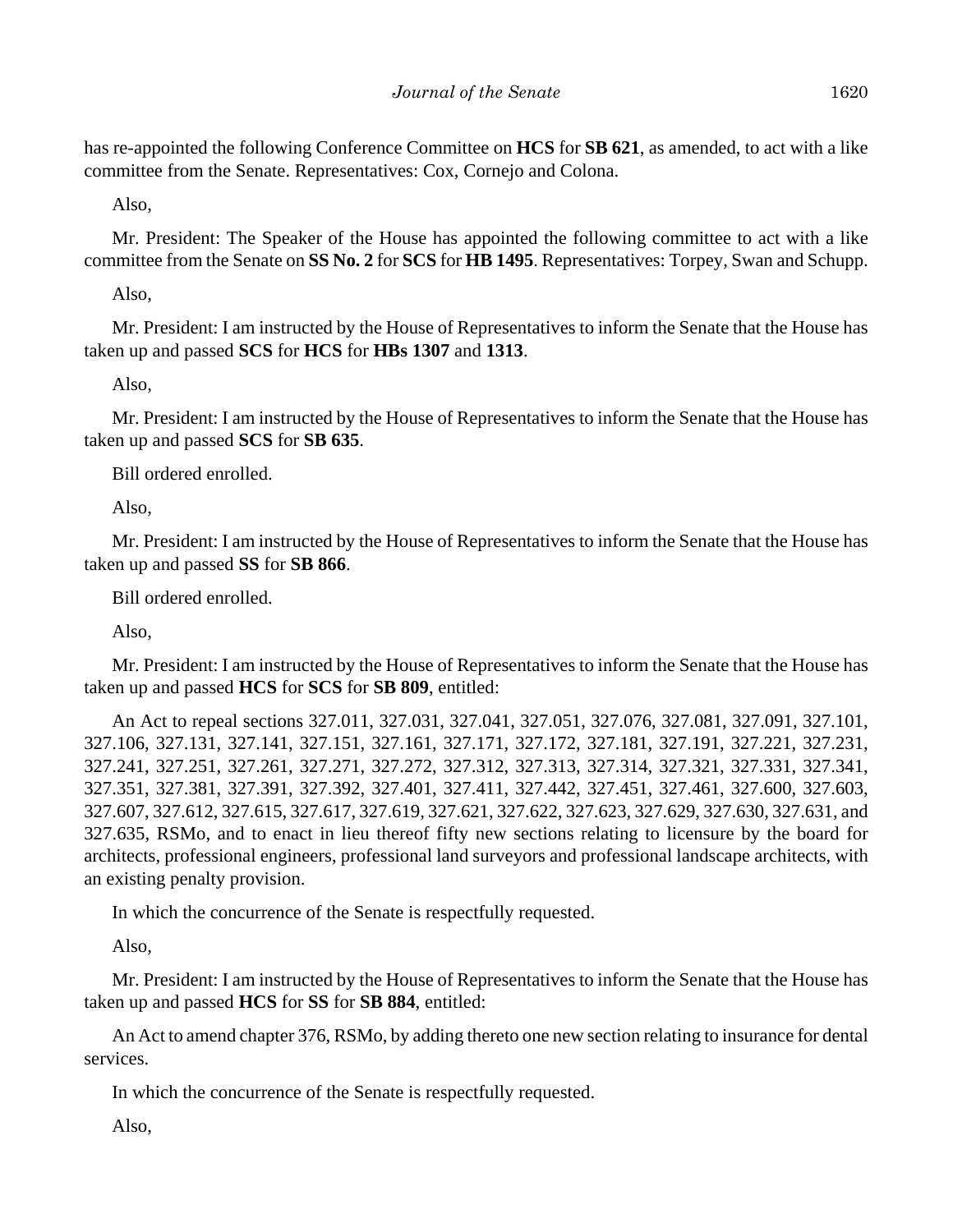Mr. President: I am instructed by the House of Representatives to inform the Senate that the House has taken up and passed **HCS** for **SB 607**, entitled:

An Act to repeal sections 94.579, 94.902, and 144.080, RSMo, and to enact in lieu thereof three new sections relating to sales tax for public safety.

With House Amendment Nos. 1 and 2.

## HOUSE AMENDMENT NO. 1

Amend House Committee Substitute for Senate Bill No. 607, Page 9, Section 144.080, Line 37, by inserting after all of said section and line the following:

"304.154. 1. Beginning January 1, **[**2005**] 2014**, a towing company operating a tow truck pursuant to the authority granted in section 304.155 or 304.157 shall:

(1) Have and occupy a verifiable business address **and display such address in a location visible from the street**;

(2) Have a fenced, secure, and lighted storage lot or an enclosed, secure building for the storage of motor vehicles**, with a total area for storing vehicles, either inside or outside, of at least two thousand square feet and fencing a minimum of seven feet high**;

(3) Be available twenty-four hours a day, seven days a week. Availability shall mean that an employee of the towing company or an answering service answered by a person is able to respond to a tow request;

# **(5) Have and maintain an operational telephone with the telephone number published or available through directory assistance;**

**[**(4)**] (6)** Maintain a valid insurance policy issued by an insurer authorized to do business in this state, or a bond or other acceptable surety providing coverage for the death of, or injury to, persons and damage to property for each accident or occurrence in the amount **[**of at least five hundred thousand dollars per incident**] prescribed by the United States Department of Transportation**;

**[**(5)**] (7)** Provide workers compensation insurance for all employees of the towing company if required by chapter 287; **[**and**]**

**[**(6)**] (8)** Maintain current motor vehicle registrations on all tow trucks currently operated within the towing company fleet.

2. **The initial tow performed under sections 304.155 and 304.157 shall remain in the state of Missouri unless authorized by the vehicle owner or their agent.**

**3. Tows performed under section 304.155 shall not be dispatched through a third party dispatch system or management company, unless hired by the towing company. The provisions of this subsection shall not apply to any home rule city with more than four hundred thousand inhabitants and located in more than one county.**

**4.** Counties may adopt ordinances with respect to towing company standards in addition to the minimum standards contained in this section. A towing company located in a county of the second, third, **[**and**] or** fourth classification **or located in any county of the first classification with more than one hundred one thousand but fewer than one hundred fifteen thousand inhabitants or located in any county of the**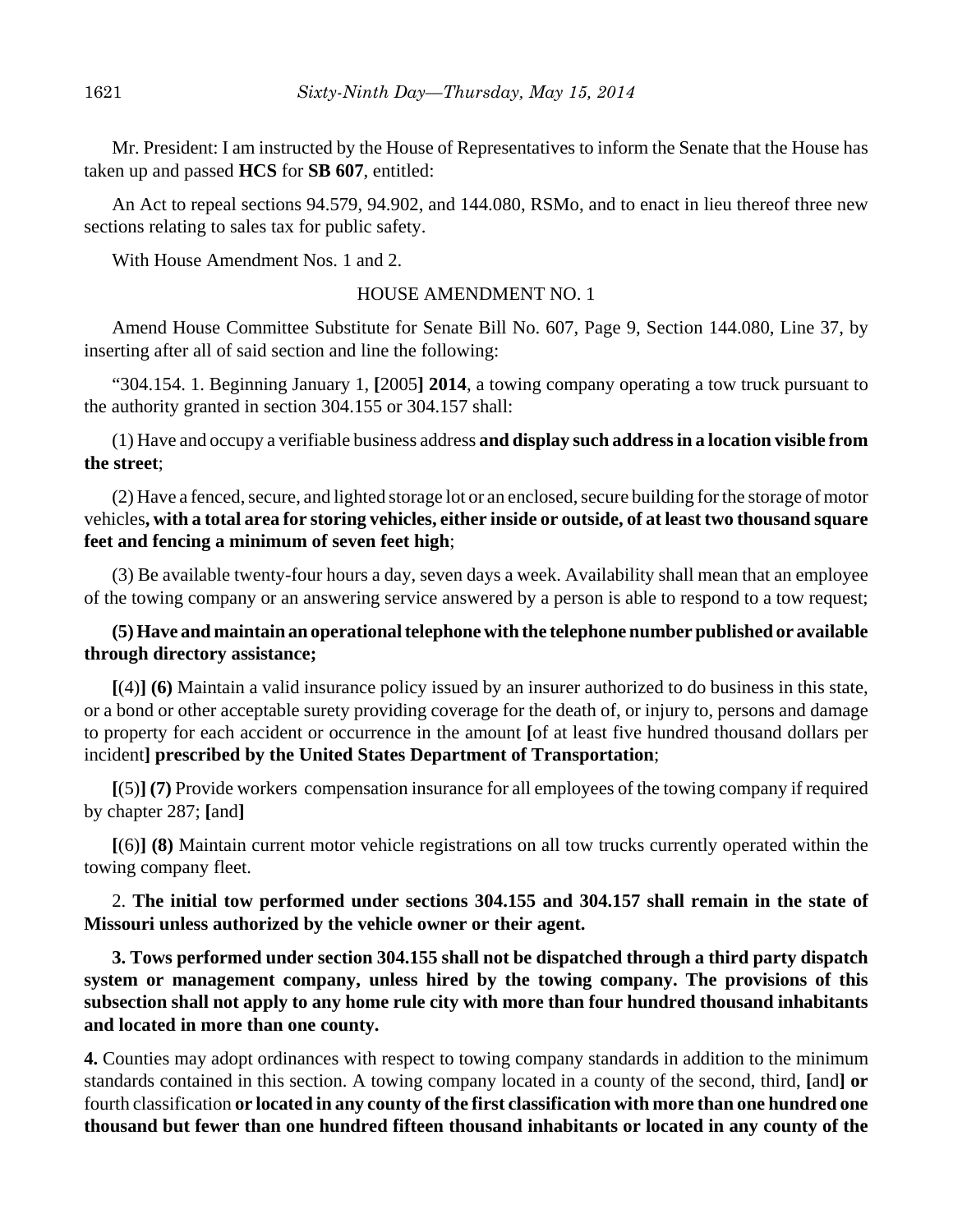**third classification without a township form of government and with more than twenty-three thousand but fewer than twenty-six thousand inhabitants and with a city of the fourth classification with more than two thousand four hundred but fewer than two thousand seven hundred inhabitants as the county seat** is exempt from the provisions of this section."; and

Further amend said bill by amending the title, enacting clause, and intersectional references accordingly.

## HOUSE AMENDMENT NO. 2

Amend House Committee Substitute for Senate Bill No. 607, Page 5, Section 94.902, Lines 8-9, by deleting all of said line and inserting in lieu thereof the following words:

"hundred but fewer than twenty-five thousand inhabitants**[**,**];**

**(4) Any city of the third classification with more than four thousand but fewer than four thousand five hundred inhabitants and located in any county of the first classification with more than two hundred thousand but fewer than two hundred sixty thousand inhabitants; or**

## **(5) Any special charter city with more than twenty-nine thousand but fewer than**"; and

Further amend said bill by amending the title, enacting clause, and intersectional references accordingly.

In which the concurrence of the Senate is respectfully requested.

Also,

Mr. President: I am instructed by the House of Representatives to inform the Senate that the House has taken up and passed **SCS** for **SB 729**.

With House Amendment Nos. 1 and 2, House Amendment No. 1 to House Amendment No. 3, House Amendment No. 3, as amended, and House Amendment No. 4.

# HOUSE AMENDMENT NO. 1

Amend Senate Committee Substitute for Senate Bill No. 729, Page 3, Section 620.700, Line 87, by inserting immediately after said line the following:

"**620.750. 1. The department of economic development, subject to an appropriation not to exceed five million dollars each fiscal year, shall develop and implement rural regional development grants as provided in this section.**

**2. Rural regional development grants may be provided to qualified rural regional development groups. After the award of a grant, the group shall:**

**(1) Track and monitor job creation and investment in the region using quantitative measures that measure progress toward preestablished goals;**

**(2) Establish a process for enrolling commercial and industrial development sites in the region in the state-certified sites program or maintain a list of state-certified commercial and industrial development sites in the region;**

**(3) Measure the skills of the region's workforce;**

**(4) Provide an organizational chart demonstrating that private businesses and local governmental**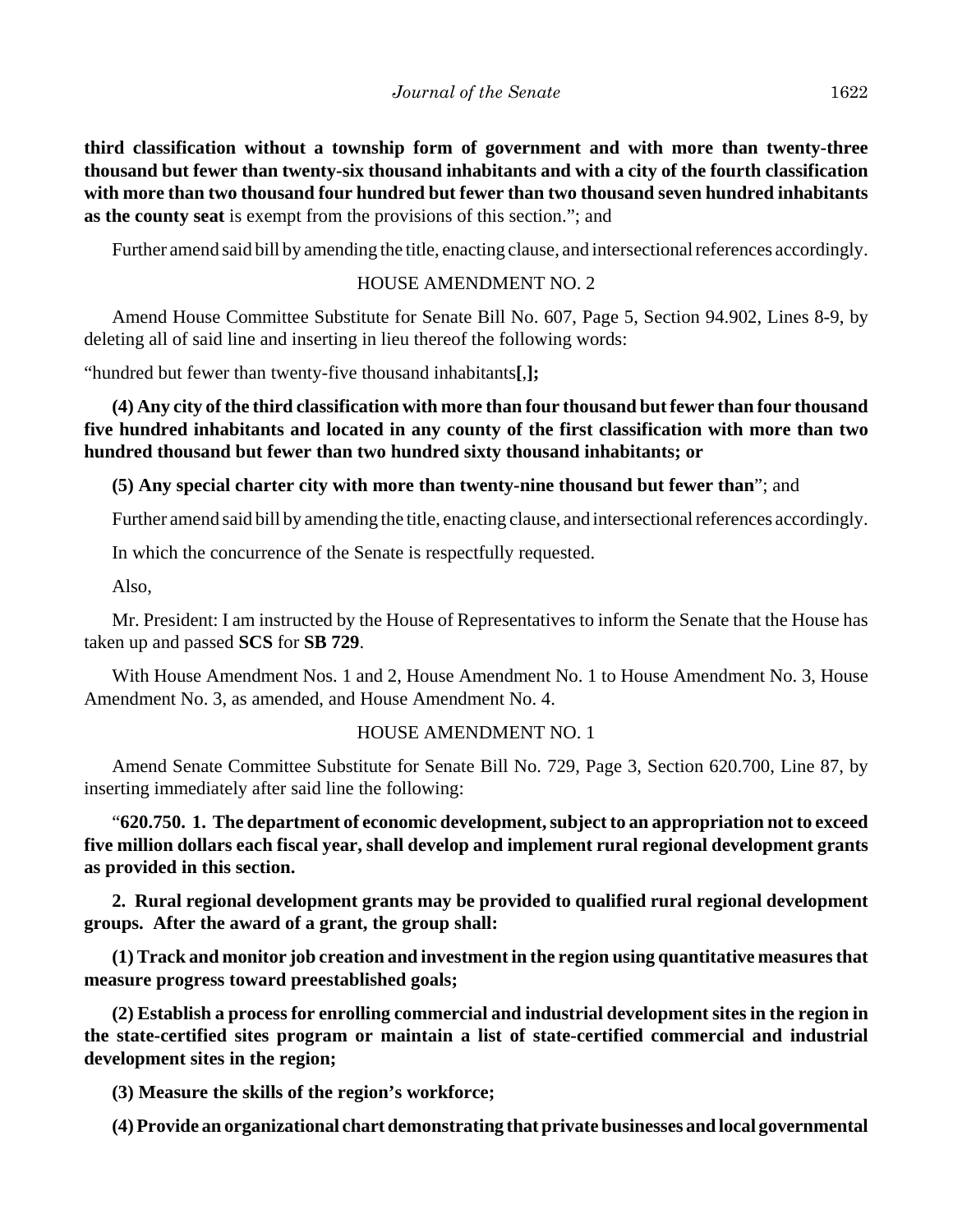**and educational officials are involved in the group; and**

**(5) Provide documentation of the group's financial activities for the current year.**

**3. A rural regional development group shall not qualify for a rural regional development grant if:**

**(1) The group's region includes a county or portion of another state outside the state of Missouri; or**

**(2) The group maintains an operating budget greater than two hundred fifty thousand dollars.**

**4. Applications for rural regional development grants shall only be submitted for a rural regional development group by a regional planning commission created under chapter 251 or other legally created regional planning commission. A regional planning commission may submit applications on behalf of more than one rural regional development group, except that a regional planning commission shall not submit an application on behalf of a group that the regional planning commission does not recognize as the economic development authority for the county that the authority represents.**

**5. The regional planning commission may charge an application fee for the grants developed under this section. The regional planning commission shall be allowed to claim reimbursement from the grant recipient for actual costs of administering the grants.**

**6. A single grant shall not exceed one hundred fifty thousand dollars. Each of the nineteen regions of the state represented by a regional planning commission created under chapter 251 or other legally created regional planning commission shall not receive more than two grants per region annually.**

**7. Grants provided under this section shall be distributed based on a rural regional development group's years in operation. The eligible amount shall be:**

**(1) For a group in operation two years or more on a matching basis of three dollars of state funds for every one dollar of funds provided or raised by the rural regional development group, including the value of in-kind services, supplies, or equipment.**

**(2) For groups in operation less than two years on a matching basis of one dollar of state funds for every one dollar of funds provided or raised by the rural regional development group, including the value of in-kind services, supplies, or equipment.**

**8. Uses for the grants may include, but are not limited to, the following activities:**

**(1) Workforce development activities, such as evaluation and education;**

**(2) Entrepreneurship training for pre-venture and existing businesses;**

**(3) Development of regional marketing techniques and activities;**

**(4) International trade training for new-to-export businesses in the region;**

**(5) In-depth market research and financial analysis for businesses in the region;**

**(6) Demographic and market opportunity research to assist regional planning commissions in**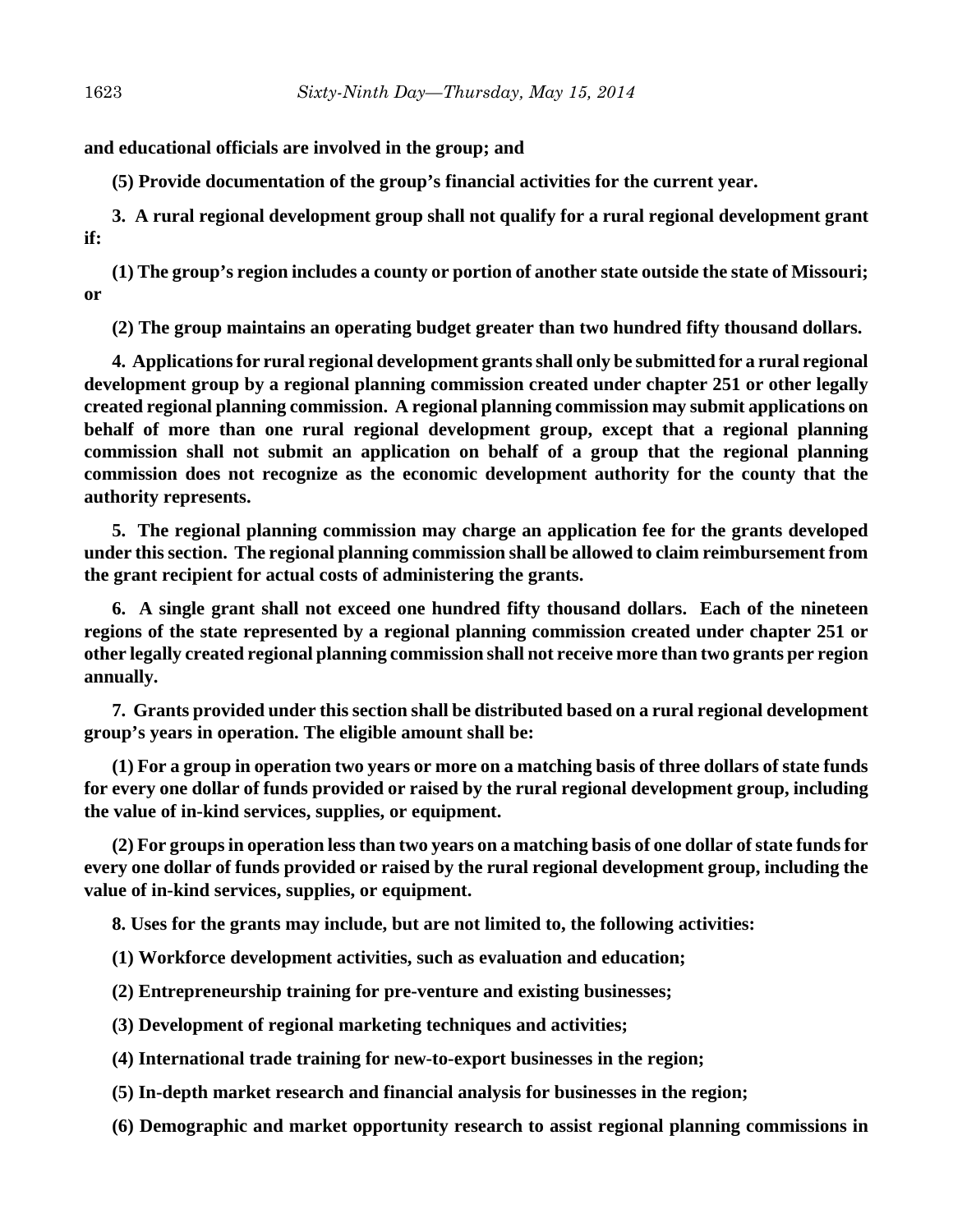**developing their comprehensive economic development strategy.**

**9. The grant recipient shall annually report to the governor; the director of the department of economic development; the senate committee on commerce, consumer protection and the environment; the house committee on economic development and any successor committees thereto, the allocation of the grants and the purposes for which the funding was used.**

**10. The department of economic development may promulgate rules governing the award of grants under this section. Any rule or portion of a rule, as that term is defined in section 536.010 that is created under the authority delegated in this section shall become effective only if it complies with and is subject to all the provisions of chapter 536, and, if applicable, section 536.028. This section and chapter 536 are nonseverable and if any of the powers vested with the general assembly pursuant to chapter 536, to review, to delay the effective date, or to disapprove and annul a rule are subsequently held unconstitutional, then the grant of rulemaking authority and any rule proposed or adopted after August 28, 2014, shall be invalid and void.**"; and

Further amend said bill by amending the title, enacting clause, and intersectional references accordingly.

## HOUSE AMENDMENT NO. 2

Amend Senate Committee Substitute for Senate Bill No. 729, Page 1, Section A, Line 2, by inserting immediately after said line the following:

"135.305. A Missouri wood energy producer shall be eligible for a tax credit on taxes otherwise due under chapter 143, except sections 143.191 to 143.261, as a production incentive to produce processed wood products in a qualified wood-producing facility using Missouri forest product residue. The tax credit to the wood energy producer shall be five dollars per ton of processed material. The credit may be claimed for a period of five years and is to be a tax credit against the tax otherwise due. No new tax credits, provided for under sections 135.300 to 135.311, shall be authorized after June 30, **[**2013**] 2020. In no event shall the aggregate amount of all tax credits allowed under sections 135.300 to 135.311 exceed six million dollars in any given fiscal year and is subject to appropriations**."; and

Further amend said bill by amending the title, enacting clause, and intersectional references accordingly.

# HOUSE AMENDMENT NO. 1 TO HOUSE AMENDMENT NO. 3

Amend House Amendment No. 3 to Senate Committee Substitute for Senate Bill No. 729 Page 4, Lines 17-20, by deleting all of said lines and inserting in lieu thereof the phrase "";and"; and

Further amend said bill by amending the title, enacting clause, and intersectional references accordingly.

#### HOUSE AMENDMENT NO. 3

Amend Senate Committee Substitute for Senate Bill No. 729, Page 1, Lines 2 and 3 of the Title, by deleting the words " a tax credit for donations to innovation campuses" and inserting in lieu thereof the words "tax credits"; and

Further amend said bill, Page 1, Section A, Line 2, by inserting immediately after said line the following: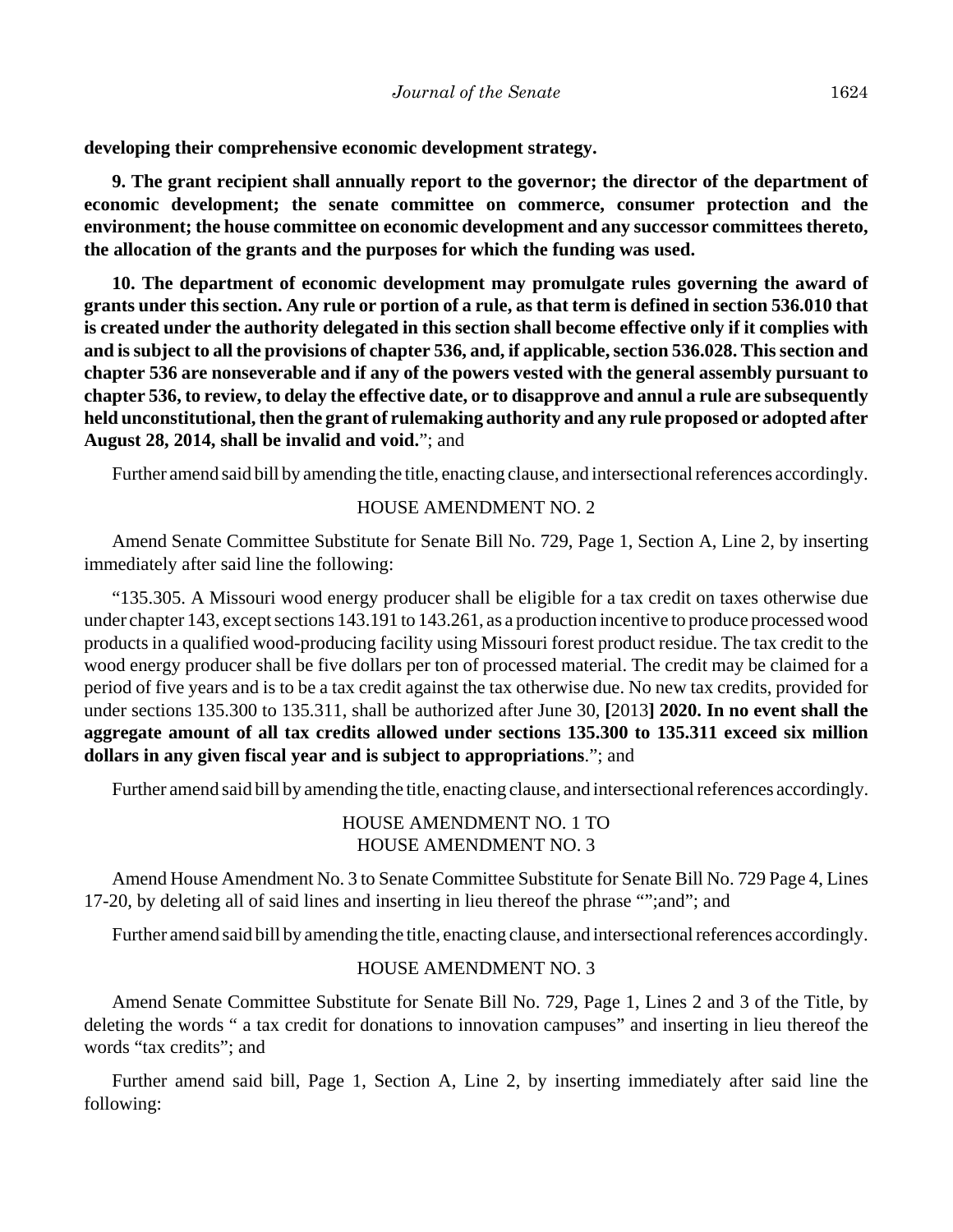"135.710. 1. As used in this section, the following terms mean:

(1) **"Alternative fuel vehicle refueling property", property in this state owned by an eligible applicant and used for storing alternative fuels and for dispensing such alternative fuels into fuel tanks of motor vehicles owned by such eligible applicant or private citizens;**

**(2)** "Alternative fuels", any motor fuel at least seventy percent of the volume of which consists of one or more of the following:

(a) Ethanol;

(b) Natural gas;

(c) Compressed natural gas**, or CNG**;

(d) Liquified natural gas**, or LNG**;

(e) Liquified petroleum gas**, or LP gas, propane, or autogas**;

(f) Any mixture of biodiesel and diesel fuel, without regard to any use of kerosene;

(g) Hydrogen;

**[**(2)**] (3)** "Department", the department of **[**natural resources**] economic development**;

## **(4) "Electric vehicle recharging property", property in this state owned by an eligible applicant and used for recharging electric motor vehicles owned by such eligible applicant or private citizens;**

**[**(3)**] (5)** "Eligible applicant", a business entity **or private citizen** that is the owner of **[**a qualified**] an electric vehicle recharging property or an** alternative fuel vehicle refueling property;

## **(6) "Qualified Missouri contractor", a contractor whose principal place of business is located in Missouri and has been located in Missouri for a period of not less than five years;**

**[**(4)**] (7)** "Qualified **[**alternative fuel vehicle refueling**]** property", **[**property in this state owned by an eligible applicant and used for storing alternative fuels and for dispensing such alternative fuels into fuel tanks of motor vehicles owned by such eligible applicant or private citizens**] an electric vehicle recharging property or an alternative fuel vehicle refueling property** which, if constructed after August 28, **[**2008**] 2014**, was constructed with at least fifty-one percent of the costs being paid to qualified Missouri contractors for the:

(a) Fabrication of premanufactured equipment or process piping used in the construction of such facility;

(b) Construction of such facility; and

(c) General maintenance of such facility during the time period in which such facility receives any tax credit under this section.

If no qualified Missouri contractor is located within seventy-five miles of the property, the requirement that fifty-one percent of the costs shall be paid to qualified Missouri contractors shall not apply**[**;

(5) "Qualified Missouri contractor", a contractor whose principal place of business is located in Missouri and has been located in Missouri for a period of not less than five years**]**.

2. For all tax years beginning on or after January 1, **[**2009**] 2015**, but before January 1, **[**2012**] 2018**, any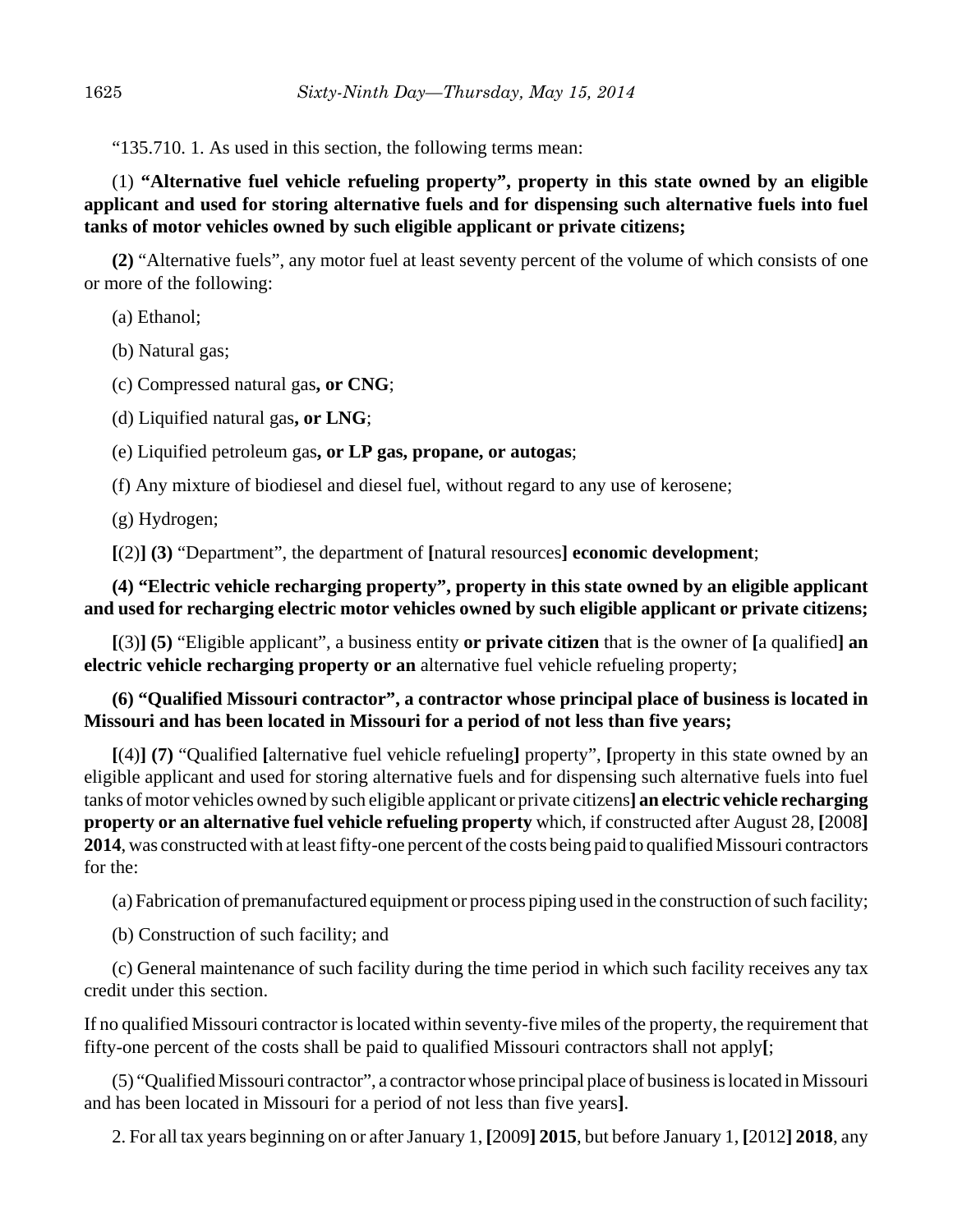eligible applicant who installs and operates a qualified **[**alternative fuel vehicle refueling**]** property shall be allowed a credit against the tax otherwise due under chapter 143, excluding withholding tax imposed by sections 143.191 to 143.265, or due under chapter 147 or chapter 148 for any tax year in which the applicant is constructing the **[**refueling**] qualified** property. The credit allowed in this section per **eligible applicant who is a private citizen shall not exceed fifteen hundred dollars or per** eligible applicant **that is a business entity** shall not exceed the lesser of twenty thousand dollars or twenty percent of the total costs directly associated with the purchase and installation of any alternative fuel storage and dispensing equipment **or any recharging equipment** on any qualified **[**alternative fuel vehicle refueling**]** property, which shall not include the following:

(1) Costs associated with the purchase of land upon which to place a qualified **[**alternative fuel vehicle refueling**]** property;

(2) Costs associated with the purchase of an existing qualified **[**alternative fuel vehicle refueling**]** property; or

(3) Costs for the construction or purchase of any structure.

3. Tax credits allowed by this section shall be claimed by the eligible applicant at the time such applicant files a return for the tax year in which the storage and dispensing **or recharging** facilities were placed in service at a qualified **[**alternative fuel vehicle refueling**]** property, and shall be applied against the income tax liability imposed by chapter 143, chapter 147, or chapter 148 after all other credits provided by law have been applied. The cumulative amount of tax credits which may be claimed by eligible applicants claiming all credits authorized in this section shall not exceed **[**the following amounts:

(1) In taxable year 2009, three million dollars;

(2) In taxable year 2010, two million dollars; and

(3) In taxable year 2011,**]** one million dollars **in any calendar year, subject to appropriations**.

4. If the amount of the tax credit exceeds the eligible applicant's tax liability, the difference shall not be refundable. Any amount of credit that an eligible applicant is prohibited by this section from claiming in a taxable year may be carried forward to any of such applicant's two subsequent taxable years. Tax credits allowed under this section may be assigned, transferred, sold, or otherwise conveyed.

5. **[**An alternative fuel vehicle refueling**] Any qualified** property, for which an eligible applicant receives tax credits under this section, which ceases to sell alternative fuel **or recharge electric vehicles** shall cause the forfeiture of such eligible applicant's tax credits provided under this section for the taxable year in which the **[**alternative fuel vehicle refueling**] qualified** property ceased to sell alternative fuel **or recharge electric vehicles** and for future taxable years with no recapture of tax credits obtained by an eligible applicant with respect to such applicant's tax years which ended before the sale of alternative fuel **or recharging of electric vehicles** ceased.

6. The director of revenue shall establish the procedure by which the tax credits in this section may be claimed, and shall establish a procedure by which the cumulative amount of tax credits is apportioned equally among all eligible applicants claiming the credit. To the maximum extent possible, the director of revenue shall establish the procedure described in this subsection in such a manner as to ensure that eligible applicants can claim all the tax credits possible up to the cumulative amount of tax credits available for the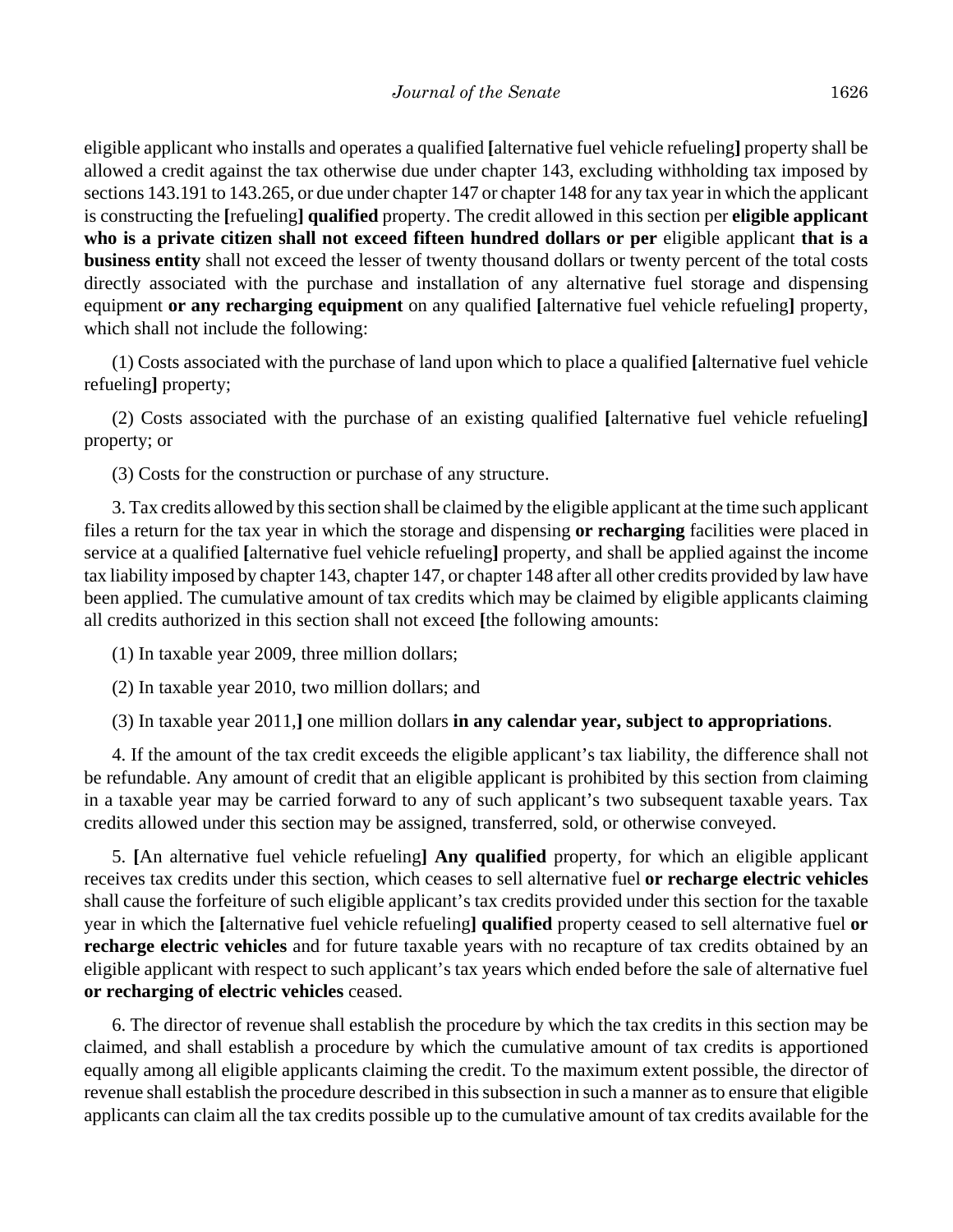taxable year. No eligible applicant claiming a tax credit under this section shall be liable for any interest or penalty for filing a tax return after the date fixed for filing such return as a result of the apportionment procedure under this subsection.

7. Any eligible applicant desiring to claim a tax credit under this section shall submit the appropriate application for such credit with the department. The application for a tax credit under this section shall include any information required by the department. The department shall review the applications and certify to the department of revenue each eligible applicant that qualifies for the tax credit.

8. The department and the department of revenue may promulgate rules to implement the provisions of this section. Any rule or portion of a rule, as that term is defined in section 536.010, that is created under the authority delegated in this section shall become effective only if it complies with and is subject to all of the provisions of chapter 536 and, if applicable, section 536.028. This section and chapter 536 are nonseverable and if any of the powers vested with the general assembly pursuant to chapter 536 to review, to delay the effective date, or to disapprove and annul a rule are subsequently held unconstitutional, then the grant of rulemaking authority and any rule proposed or adopted after August 28, 2008, shall be invalid and void.

## 9. **[**Pursuant to**] The provisions of** section 23.253 of the Missouri sunset act **notwithstanding**:

(1) The provisions of the new program authorized under this section shall automatically sunset **[**six**] three** years after **[**August 28, 2008**] December 31, 2014**, unless reauthorized by an act of the general assembly; and

(2) If such program is reauthorized, the program authorized under this section shall automatically sunset **[**twelve**] six** years after the effective date of the reauthorization of this section; and

(3) This section shall terminate on December thirty-first of the calendar year immediately following the calendar year in which the program authorized under this section is sunset**; and**

# **(4) The provisions of this subsection shall not be construed to limit or in any way impair the department's ability to redeem tax credits authorized on or before the date the program authorized under this section expires or a taxpayer's ability to redeem such tax credits**.

137.010. The following words, terms and phrases when used in laws governing taxation and revenue in the state of Missouri shall have the meanings ascribed to them in this section, except when the context clearly indicates a different meaning:

(1) "Grain and other agricultural crops in an unmanufactured condition" shall mean grains and feeds including, but not limited to, soybeans, cow peas, wheat, corn, oats, barley, kafir, rye, flax, grain sorghums, cotton, and such other products as are usually stored in grain and other elevators and on farms; but excluding such grains and other agricultural crops after being processed into products of such processing, when packaged or sacked. The term "processing" shall not include hulling, cleaning, drying, grating, or polishing;

(2) "Hydroelectric power generating equipment", very-low-head turbine generators with a nameplate generating capacity of at least four hundred kilowatts but not more than six hundred kilowatts and machinery and equipment used directly in the production, generation, conversion, storage, or conveyance of hydroelectric power to land-based devices and appurtenances used in the transmission of electrical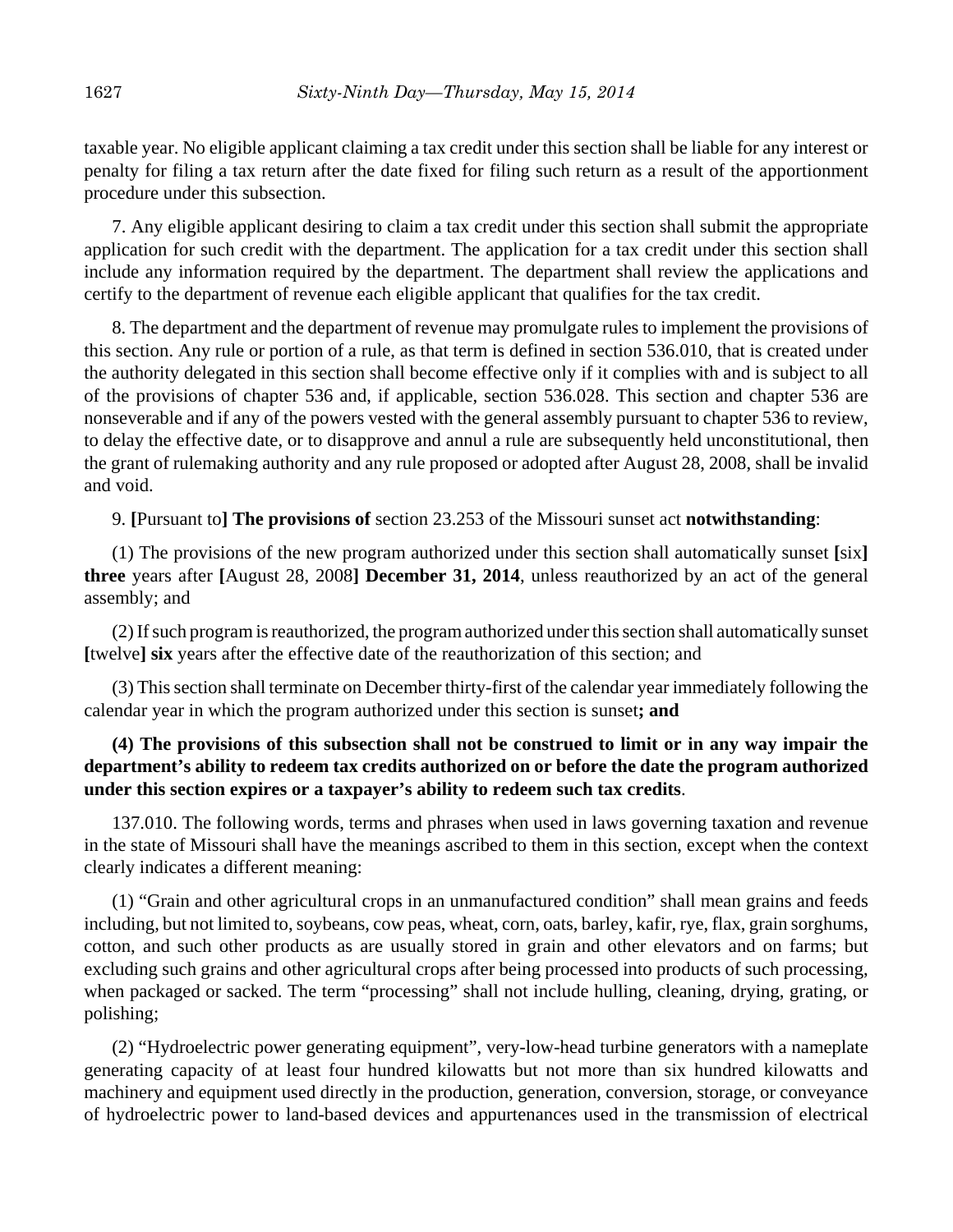energy;

(3) "Intangible personal property", for the purpose of taxation, shall include all property other than real property and tangible personal property, as defined by this section;

(4) "Real property" includes land itself, whether laid out in town lots or otherwise, and all growing crops, buildings, structures, improvements and fixtures of whatever kind thereon, hydroelectric power generating equipment, the installed poles used in the transmission or reception of electrical energy, audio signals, video signals or similar purposes, provided the owner of such installed poles is also an owner of a fee simple interest, possessor of an easement, holder of a license or franchise, or is the beneficiary of a right-of-way dedicated for public utility purposes for the underlying land; attached wires, transformers, amplifiers, substations, and other such devices and appurtenances used in the transmission or reception of electrical energy, audio signals, video signals or similar purposes when owned by the owner of the installed poles, otherwise such items are considered personal property; and stationary property used for transportation **or storage** of liquid and gaseous products, including, but not limited to, petroleum products, natural gas, **propane or LP gas equipment,** water, and sewage;

(5) "Tangible personal property" includes every tangible thing being the subject of ownership or part ownership whether animate or inanimate, other than money, and not forming part or parcel of real property as herein defined, but does not include household goods, furniture, wearing apparel and articles of personal use and adornment, as defined by the state tax commission, owned and used by a person in his home or dwelling place.

**Section 1. Notwithstanding any other provisions of law to the contrary, the license of a trailer, as defined in section 301.010, shall be permanent until the owner of the trailer sells, trades, or disposes of the trailer. After the initial registration and licensing of the trailer, no annual registration shall be required and no annual fee shall be charged.**"; and

Further amend said bill by amending the title, enacting clause, and intersectional references accordingly.

#### HOUSE AMENDMENT NO. 4

Amend Senate Committee Substitute for Senate Bill No. 729, Page 1, Section A, Line 2, by inserting immediately after said line the following:

"135.700. **1.** For all tax years beginning on or after January 1, 1999, a grape grower or wine producer shall be allowed a tax credit against the state tax liability incurred pursuant to chapter 143, exclusive of the provisions relating to the withholding of tax as provided in sections 143.191 to 143.265, in an amount equal to twenty-five percent of the purchase price of all new **and used** equipment and materials used directly in the growing of grapes or the production of wine in the state. Each grower or producer shall apply to the department of economic development and specify the total amount of such new equipment and materials purchased during the calendar year. The department of economic development shall certify to the department of revenue the amount of such tax credit to which a grape grower or wine producer is entitled pursuant to this section. The provisions of this section notwithstanding, a grower or producer may only apply for and receive the credit authorized by this section for five tax periods.

**2. For the taxable years beginning on or after August 28, 2014, the total amount of tax credits allowed under subsection 1 of this section shall not exceed two hundred thousand dollars annually.**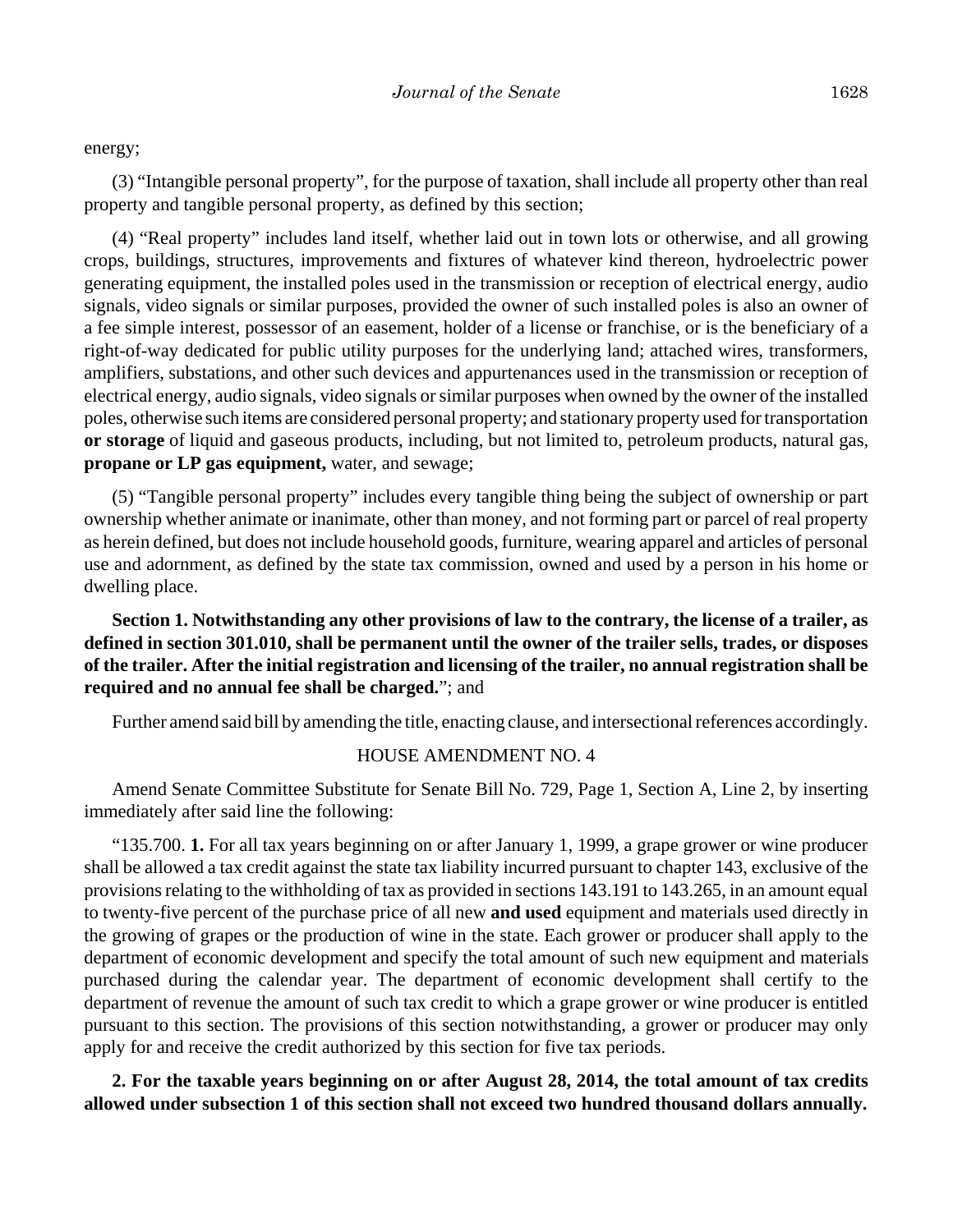**3. For all tax years beginning on or after January 1, 2015, a distillery or microbrewery, as defined in section 311.195, shall be allowed a tax credit against the state tax liability incurred under chapter 143, exclusive of the provisions relating to the withholding of tax as provided in sections 143.191 to 143.265, in an amount equal to twenty-five percent of the purchase price of all new and used equipment and materials used directly in the distilling of spirits or brewing of beer in the state, subject to the limitations provided in this section. Each distiller or brewer shall apply to the department of economic development and specify the total amount of such new and used equipment and materials purchased during the calendar year. The department of economic development shall certify to the department of revenue the amount of such tax credit to which a distillery or microbrewery is entitled under this section. The provisions of this section notwithstanding, a distiller or brewer may apply for and receive the credit authorized by this section for no more than five consecutive tax periods with a total maximum of ten tax periods.**

**4. For the tax years beginning on or after January 1, 2015, the total amount of tax credits authorized under subsection 3 shall not exceed two hundred thousand dollars per taxable year and shall be subject to appropriations. The amount of tax credit claimed shall not exceed the amount of the taxpayer's state tax liability for the taxable year for which the credit is claimed, and such taxpayer shall not be allowed to claim a tax credit in excess of twenty-five thousand dollars per taxable year.**

**5. Of the two hundred thousand dollars of tax credits authorized under subsection 3, no more than one hundred thousand dollars shall go to each of the groups of taxpayers classifying as distillers and brewers except as provided in this subsection. After the conclusion of the third quarter of a taxable year, the remaining balance of tax credits authorized shall be issued to any qualified applicant, regardless of whether a distiller or brewer, on a first-come, first-served filing basis.**"; and

Further amend said bill by amending the title, enacting clause, and intersectional references accordingly.

In which the concurrence of the Senate is respectfully requested.

Also,

Mr. President: I am instructed by the House of Representatives to inform the Senate that the House has taken up and passed **HCS** for **SB 660**, entitled:

An Act to repeal section 197.230, RSMo, and to enact in lieu thereof two new sections relating to reproductive health care.

With House Amendment No. 1.

#### HOUSE AMENDMENT NO. 1

Amend House Committee Substitute for Senate Bill No. 660, Page 2, Section 197.730, Line 4, by deleting all of said line and inserting in lieu thereof the following:

#### "**federal funding under 42 U.S.C. Section 1396d(l)(2)(B);**"; and

Further amend said bill, page, and section, Line 20, by deleting the phrase "**42 U.S.C 254b(a)(1)**" and inserting in lieu thereof the phrase "**42 U.S.C. Section 254b(a)(1)**"; and

Further amend said bill, page, and section, Line 24, by deleting the comma after the word "**funds**' ; and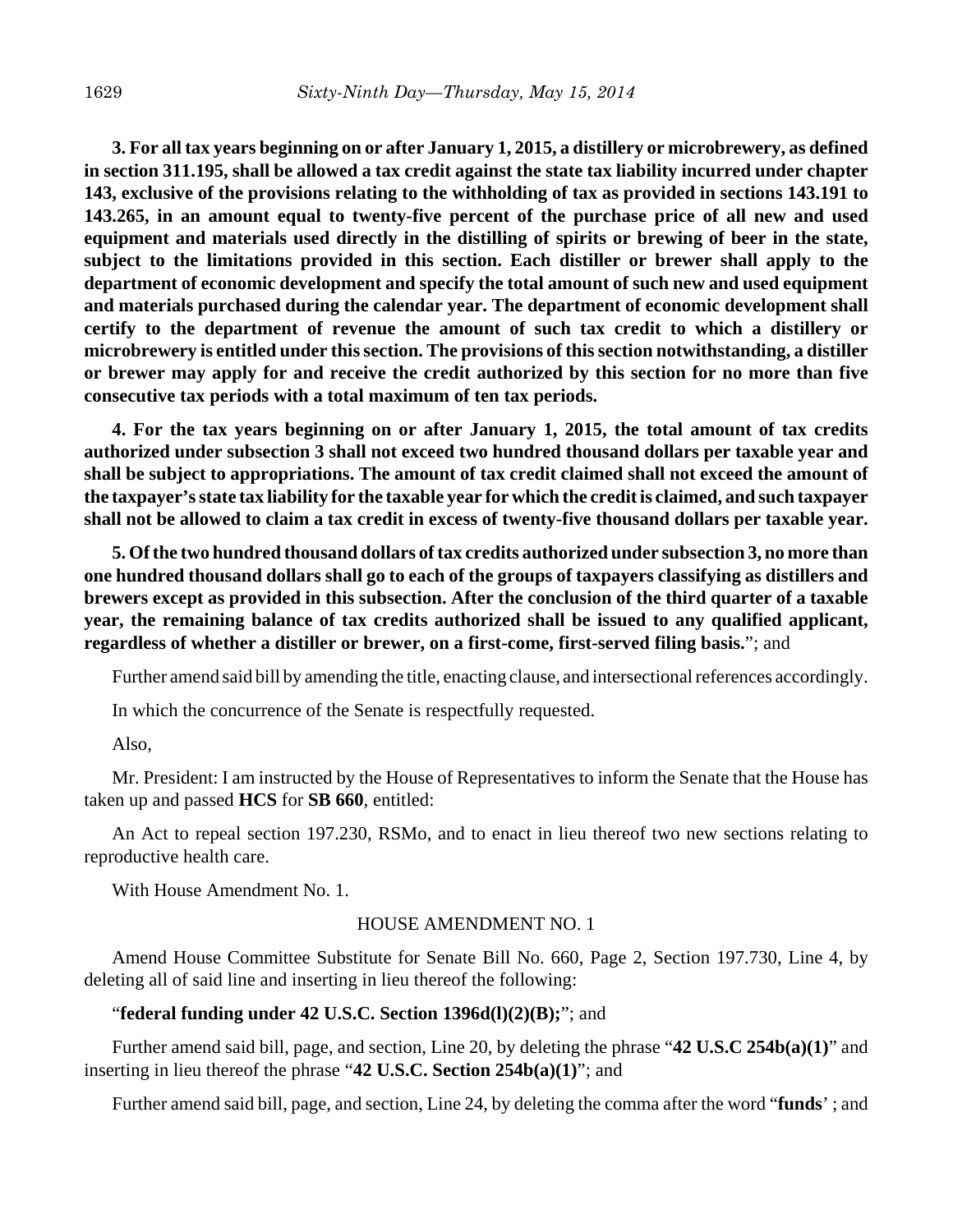Further amend said bill, page, and section, Line 26, by deleting the comma after the phrase "**of this section**"; and

Further amend said bill, page, and section, Line 34, by deleting the word "**also**"; and

Further amend said bill by amending the title, enacting clause, and intersectional references accordingly.

In which the concurrence of the Senate is respectfully requested.

Also,

Mr. President: I am instructed by the House of Representatives to inform the Senate that the House has taken up and passed **HCS** for **SS** for **SB 860**, entitled:

An Act to repeal sections 143.221, 144.044, 144.049, 144.080, and 144.190, RSMo, and to enact in lieu thereof five new sections relating to taxation.

With House Amendment Nos. 1 and 2.

#### HOUSE AMENDMENT NO. 1

Amend House Committee Substitute for Senate Substitute for Senate Bill No. 860, Page 1, Section A, Line 3, by inserting after all of said section and line the following:

"**137.133. In any county with a charter form of government and with more than nine hundred fifty thousand inhabitants, any correspondence by the assessor with a taxpayer requesting information from the taxpayer shall include the following statement in bold, fourteen point font: "Disclosure of information requested on this document is voluntary and not required by law. Any information disclosed may become public record.". The provisions of this section shall not apply to requests for information required to be disclosed under sections 137.092 and 137.155.**"; and

Further amend said bill by amending the title, enacting clause, and intersectional references accordingly.

## HOUSE AMENDMENT NO. 2

Amend House Committee Substitute for Senate Substitute for Senate Bill No. 860, Page 5, Section 144.080, Line 37, by inserting immediately after said line the following:

"144.083. 1. The director of revenue shall require all persons who are responsible for the collection of taxes under the provisions of section 144.080 to procure a retail sales license at no cost to the licensee which shall be prominently displayed at the licensee's place of business, and the license is valid until revoked by the director or surrendered by the person to whom issued when sales are discontinued. The director shall issue the retail sales license within ten working days following the receipt of a properly completed application. Any person applying for a retail sales license or reinstatement of a revoked sales tax license who owes any tax under sections 144.010 to 144.510 or sections 143.191 to 143.261 must pay the amount due plus interest and penalties before the department may issue the applicant a license or reinstate the revoked license. All persons beginning business subsequent to August 13, 1986, and who are required to collect the sales tax shall secure a retail sales license prior to making sales at retail. Such license may, after ten days' notice, be revoked by the director of revenue only in the event the licensee shall be in default for a period of sixty days in the payment of any taxes levied under section 144.020 or sections 143.191 to 143.261. Notwithstanding the provisions of section 32.057 in the event of revocation, the director of revenue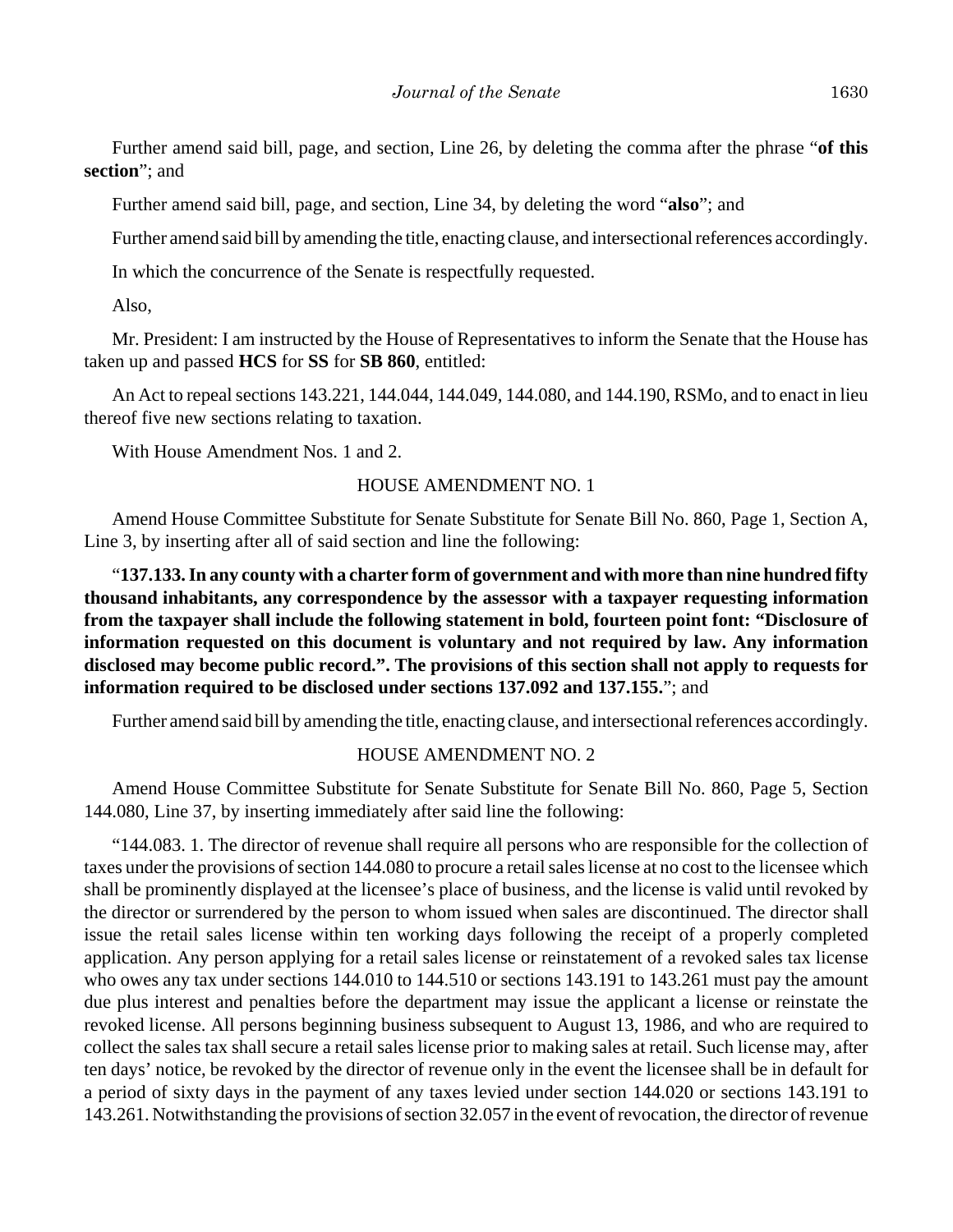may publish the status of the business account including the date of revocation in a manner as determined by the director.

2. The possession of a retail sales license and a statement from the department of revenue that the licensee owes no tax due under sections 144.010 to 144.510**, sections 144.600 to 144.745,** or sections 143.191 to **[**143.261**] 143.265** shall be a prerequisite to the issuance or renewal of any city or county occupation license or any state license which is required for conducting any business where goods are sold at retail. The date of issuance on the statement that the licensee owes no tax due shall be no more than ninety days before the date of submission for application or renewal of the local license. The revocation of a retailer's license by the director shall render the occupational license or the state license null and void.

3. No person responsible for the collection of taxes under section 144.080 shall make sales at retail unless such person is the holder of a valid retail sales license. After all appeals have been exhausted, the director of revenue may notify the county or city law enforcement agency representing the area in which the former licensee's business is located that the retail sales license of such person has been revoked, and that any county or city occupation license of such person is also revoked. The county or city may enforce the provisions of this section, and may prohibit further sales at retail by such person.

4. In addition to the provisions of subsection 2 of this section, beginning January 1, **[**2009**] 2018**, the possession of a statement from the department of revenue stating no tax is due **for any individual or corporation subject to the tax** under sections **[**143.191 to 143.265 or sections 144.010 to 144.510**] 143.011 to 143.071** shall also be a prerequisite to the issuance or renewal of any city or county occupation license or any state license required for conducting any business where goods are sold at retail. The statement of no tax due shall be dated no **[**longer**] more** than ninety days before the date of submission for application or renewal of the city or county license.

5. Notwithstanding any law or rule to the contrary, sales tax shall only apply to the sale price paid by the final purchaser and not to any off-invoice discounts or other pricing discounts or mechanisms negotiated between manufacturers, wholesalers, and retailers."; and

Further amend said bill by amending the title, enacting clause, and intersectional references accordingly.

In which the concurrence of the Senate is respectfully requested.

Also,

Mr. President: I am instructed by the House of Representatives to inform the Senate that the House has taken up and passed **HCS** for **SCS** for **SB 852**, entitled:

An Act to repeal sections 84.340, 105.935, and 571.030, RSMo, and to enact in lieu thereof five new sections relating to public safety, with a penalty provision.

With House Amendment Nos. 1, 2, 3, 4, 5, House Amendment No. 1 to House Amendment No. 6, House Amendment No. 6, as amended, House Amendment No. 7 and House Substitute Amendment No. 1 for House Amendment No. 8.

#### HOUSE AMENDMENT NO. 1

Amend House Committee Substitute for Senate Committee Substitute for Senate Bill No. 852, Page 4, Section 105.935, Line 54, by inserting immediately after all of said line the following:

"191.630. As used in sections 191.630 and 191.631, the following terms mean: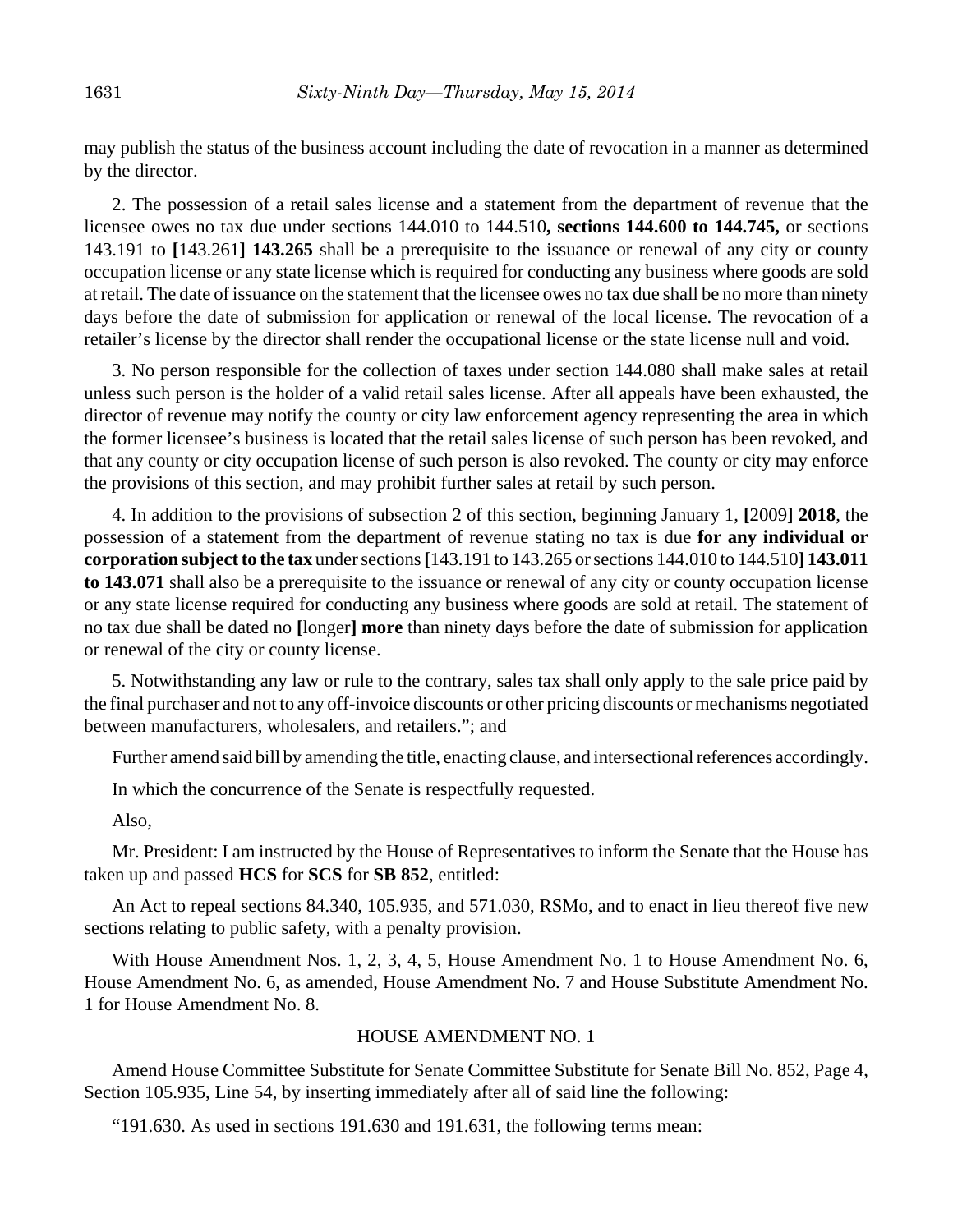(1) "**[**Care provider", a person who is employed as an emergency medical care provider, firefighter, or police officer;

(2) "Contagious or infectious disease", hepatitis in any form and any other communicable disease as defined in section 192.800, except AIDS or HIV infection as defined in section 191.650, determined to be life-threatening to a person exposed to the disease as established by rules adopted by the department, in accordance with guidelines of the Centers for Disease Control and Prevention of the Department of Health and Human Services**] Communicable disease", acquired immunodeficiency syndrome (AIDS), cutaneous anthrax, hepatitis in any form, human immunodeficiency virus (HIV), measles, meningococcal disease, mumps, pertussis, pneumonic plague, rubella, severe acute respiratory syndrome (SARS-CoV), smallpox, tuberculosis, varicella disease, vaccinia, viral hemorrhagic fevers, and other such diseases as the department may define by rule or regulation;**

**(2) "Communicable disease tests", tests designed for detection of communicable diseases. Rapid testing of the source patient in line with the Occupational Safety and Health Administration (OSHA) enforcement of the Centers for Disease Control and Prevention (CDC) guidelines shall be recommended;**

**(3) "Coroner or medical examiner", the same meaning as defined in chapter 58**;

**[**(3)**] (4)** "Department", the Missouri department of health and senior services;

**[**(4)**] (5) "Designated infection control officer", the person or persons within the entity or agency who are responsible for managing the infection control program and for coordinating efforts surrounding the investigation of an exposure such as:**

**(a) Collecting, upon request, facts surrounding possible exposure of an emergency care provider or Good Samaritan to a communicable disease;**

**(b) Contacting facilities that receive patients or clients of potentially exposed emergency care providers or Good Samaritans to ascertain if a determination has been made as to whether the patient or client has had a communicable disease and to ascertain the results of that determination; and**

**(c) Notifying the emergency care provider or Good Samaritan as to whether there is reason for concern regarding possible exposure;**

**(6)** "Emergency **[**medical**]** care provider", **a person who is serving as** a licensed or certified person trained to provide emergency and nonemergency medical care as a first responder, **emergency responder,** EMT-B, EMT-I, or EMT-P as defined in section 190.100, **firefighter, law enforcement officer, sheriff, deputy sheriff, registered nurse, physician, medical helicopter pilot,** or other certification or licensure levels adopted by rule of the department;

**[**(5)**] (7)** "Exposure", a specific eye, mouth, other mucous membrane, nonintact skin, or parenteral contact with blood or other potentially infectious materials that results from the performance of an employee's duties;

**[**(6) "HIV", the same meaning as defined in section 191.650;

(7)**] (8) "Good Samaritan", any person who renders emergency medical assistance or aid within his or her level of training or skill until such time as he or she is relieved of those duties by an**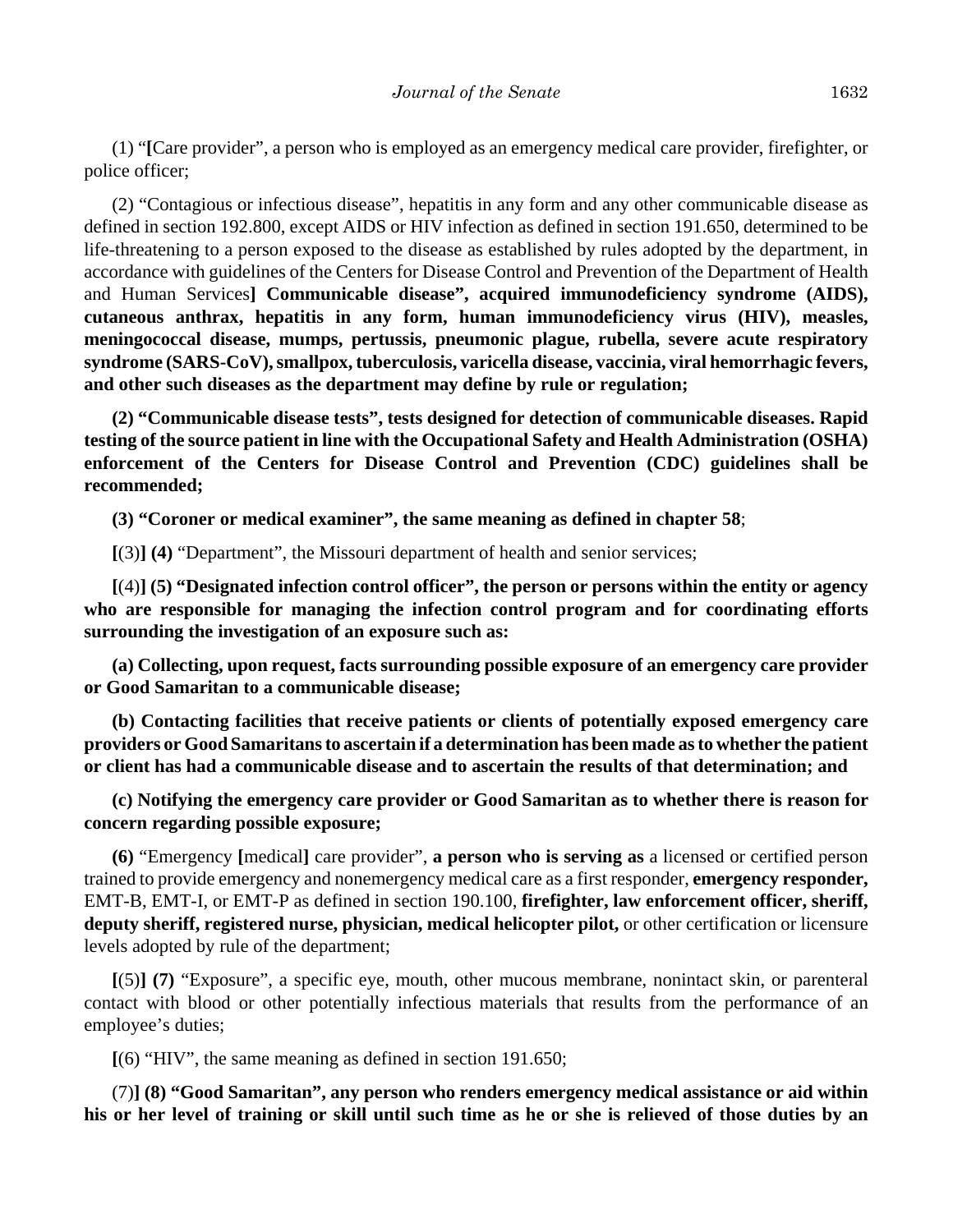#### **emergency care provider;**

**(9)** "Hospital", the same meaning as defined in section 197.020**;**

**(10) "Source patient", any person who is sick or injured and requiring the care or services of a Good Samaritan or emergency care provider, for whose blood or other potentially infectious materials have resulted in exposure**.

191.631. 1. (1) Notwithstanding any other law to the contrary, if **[**a**] an emergency** care provider **or a Good Samaritan** sustains an exposure from a person while rendering emergency health care services, the person to whom the **emergency** care provider **or Good Samaritan** was exposed is deemed to consent to a test to determine if the person has a **[**contagious or infectious**] communicable** disease and is deemed to consent to notification of the **emergency** care provider **or the Good Samaritan** of the results of the test, upon submission of an exposure report by the **emergency** care provider **or the Good Samaritan** to the hospital where the person is delivered by the **emergency** care provider.

(2) The hospital where the **[**person**] source patient** is delivered shall conduct the test. The sample and test results shall only be identified by a number and shall not otherwise identify the person tested.

(3) A hospital shall have written policies and procedures for notification of **[**a**] an emergency** care provider **or Good Samaritan** pursuant to this section. **The hospital shall include local representation of designated infection control officers during the process to develop or review such policies. The policies shall be substantially the same as those in place for notification of hospital employees.** The policies and procedures shall include designation of a representative of the **emergency** care provider to whom notification shall be provided and who shall, in turn, notify the **emergency** care provider. The identity of the designated **[**representative**] local infection control officer** of the **emergency** care provider shall not be disclosed to the **[**person**] source patient** tested. The designated **[**representative**] local infection control officer** shall inform the hospital of those parties who receive the notification, and following receipt of such information and upon request of the person tested, the hospital shall inform the person of the parties to whom notification was provided.

**(4) A coroner and medical examiner shall have written policies and procedures for notification of an emergency care provider and Good Samaritan pursuant to this section. The coroner or medical examiner shall include local representation of a designated infection control officer during the process to develop or review such policies. The policies shall be substantially the same as those in place for notification of coroner or medical examiner employees. The policies and procedures shall include designation of a representative of the emergency care providers to whom notification shall be provided and who shall, in turn, notify the emergency care provider. The identity of the designated local infection control officer of the emergency care provider shall not be disclosed to the source patient tested. The designated local infection control officer shall inform the coroner or medical examiner of those parties who receive the notification, and following receipt of such information and upon request of the person tested, the coroner or medical examiner shall inform the person of the parties to whom notification was provided.**

2. If a person tested is diagnosed or confirmed as having a **[**contagious or infectious**] communicable** disease pursuant to this section, the hospital**, coroner, or medical examiner** shall notify the **emergency** care provider**, Good Samaritan** or the designated **[**representative**] local infection control officer** of the **emergency** care provider who shall then notify the care provider.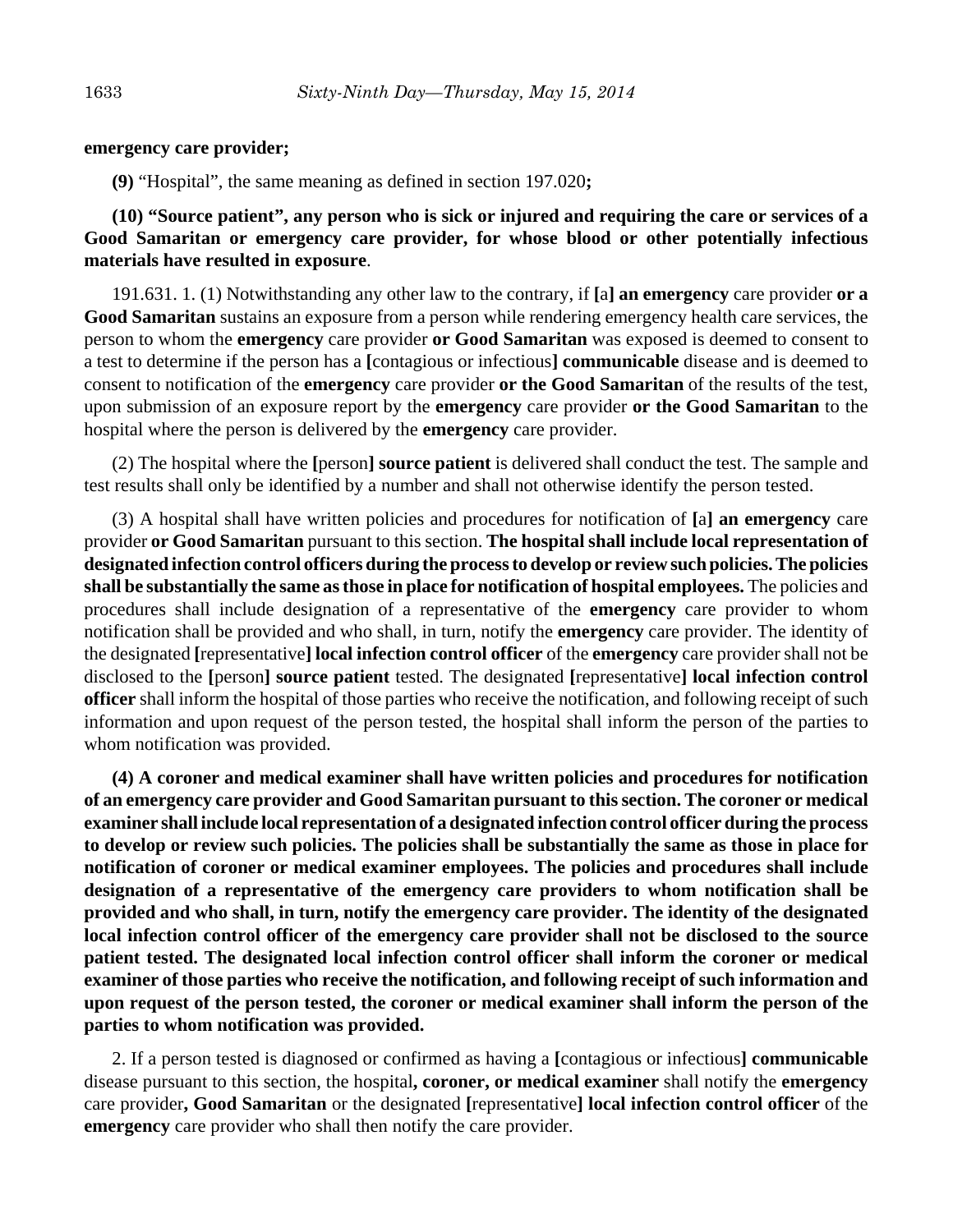3. The notification to the **emergency** care provider **or the Good Samaritan** shall advise the **emergency** care provider **or the Good Samaritan** of possible exposure to a particular **[**contagious or infectious**] communicable** disease and recommend that the **emergency** care provider **or Good Samaritan** seek medical attention. The notification shall be provided as soon as is reasonably possible following determination that the individual has a **[**contagious or infectious**] communicable** disease. The notification shall not include the name of the person tested for the **[**contagious or infectious**] communicable** disease unless the person consents. If the **emergency** care provider **or Good Samaritan** who sustained an exposure determines the identity of the person diagnosed or confirmed as having a **[**contagious or infectious**] communicable** disease, the identity of the person shall be confidential information and shall not be disclosed by the **emergency** care provider **or the Good Samaritan** to any other individual unless a specific written release **is** obtained by the person diagnosed with or confirmed as having a **[**contagious or infectious**] communicable** disease.

4. This section does not require or permit, unless otherwise provided, a hospital to administer a test for the express purpose of determining the presence of a **[**contagious or infectious**] communicable** disease; except that testing may be performed if the person consents and if the requirements of this section are satisfied.

5. This section does not preclude a hospital**, coroner, or medical examiner** from providing notification to **[**a**] an emergency** care provider **or Good Samaritan** under circumstances in which the hospital's**, coroner's, or medical examiner's** policy provides for notification of the hospital's**, coroner's, or medical examiner's** own employees of exposure to a **[**contagious or infectious**] communicable** disease that is not life-threatening if the notice does not reveal a patient's name, unless the patient consents.

6. A hospital**, coroner, or medical examiner** participating in good faith in complying with the provisions of this section is immune from any liability, civil or criminal, which may otherwise be incurred or imposed.

7. A hospital's duty of notification pursuant to this section is not continuing but is limited to diagnosis of a **[**contagious or infectious**] communicable** disease made in the course of admission, care, and treatment following the rendering of health care services to which notification pursuant to this section applies.

8. A hospital**, coroner, or medical examiner** that performs a test in compliance with this section or that fails to perform a test authorized pursuant to this section is immune from any liability, civil or criminal, which may otherwise be incurred or imposed.

9. **[**A hospital has no duty to perform the test authorized.

10.**]** The department shall adopt rules to implement this section. The department may determine by rule the **[**contagious or infectious**] communicable** diseases for which testing is reasonable and appropriate and which may be administered pursuant to this section. No rule or portion of a rule promulgated under the authority of this section shall become effective unless it has been promulgated pursuant to chapter 536.

**[**11.**] 10.** The **[**employer of a**] agency which employs or sponsors the emergency** care provider who sustained an exposure pursuant to this section shall pay the costs of testing for the person who is the source of the exposure and of the testing of the **emergency** care provider if the exposure was sustained during the course of **[**employment**] the provider's expected duties**.

**11. All emergency care providers shall respond to and treat any patient regardless of the status**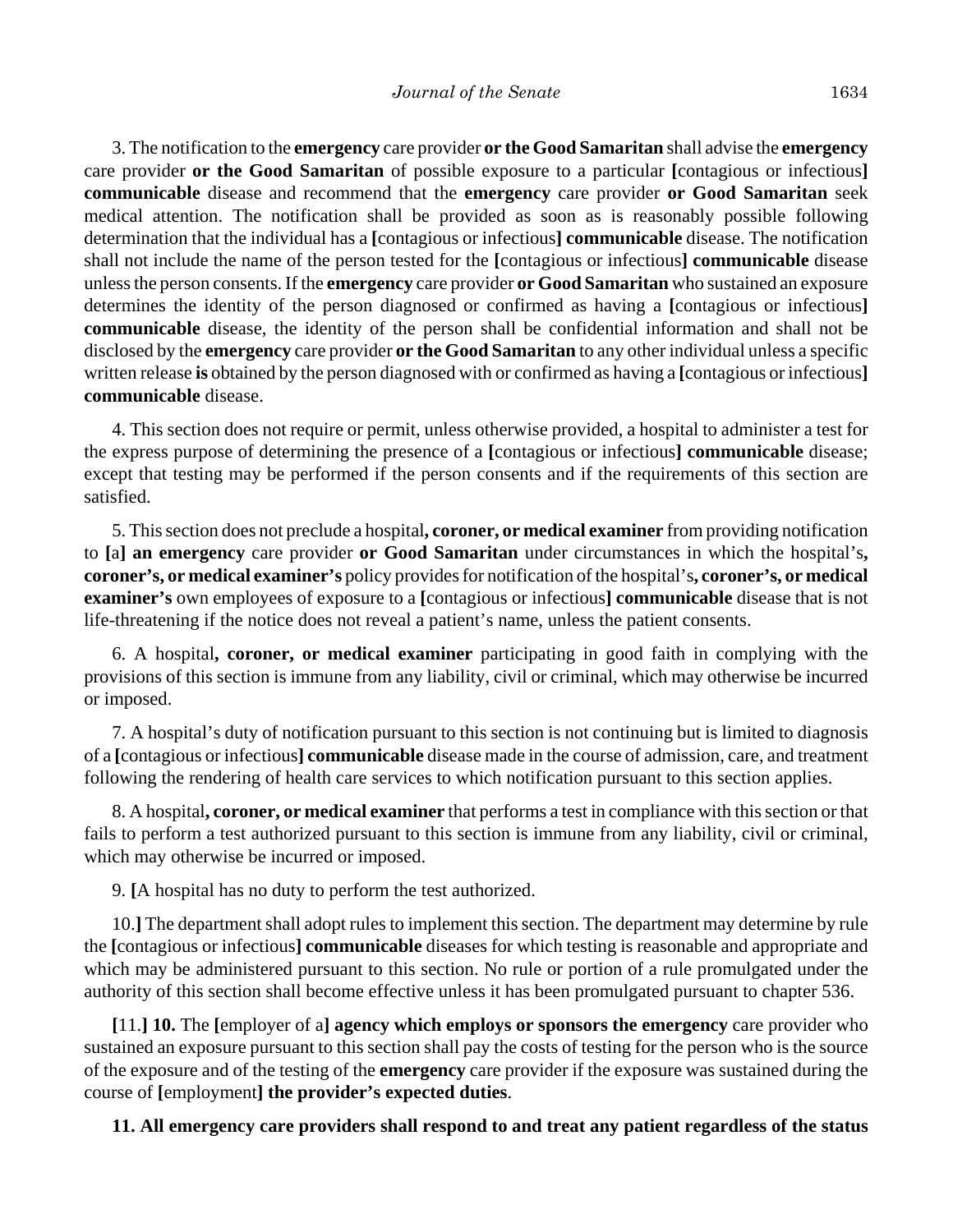**of the patient's HIV or other communicable disease infection.**

**12. Ambulance services and emergency medical response agencies licensed under chapter 190 shall establish and maintain local policies and provide training regarding exposure of personnel to patient blood and body fluids as well as general protection from communicable diseases. The training provided and the policies established shall be in substantial compliance with the appropriate CDC and OSHA guidelines.**

**13. Hospitals, nursing homes, and other medical facilities and practitioners who transfer patients known to have a communicable disease or to be subject to an order of quarantine or an order of isolation shall notify the emergency care providers who are providing the transportation services of the potential risk of exposure to a communicable disease, including communicable diseases of a public health threat.**

**14. The department shall promulgate regulations regarding all of the following:**

**(1) The type of exposure that would prompt notification of the emergency care provider or Good Samaritan, which shall cover, at a minimum, methods of potential transmission of any diseases designated under P.L. 101-381 or diseases additionally identified from the department's list of communicable diseases;**

**(2) The process to be used by the emergency care provider, Good Samaritan, licensed facility, coroner, medical examiner, and designated infection control officer for the reports required by this section, the process to be used to evaluate requests received from emergency care providers and Good Samaritans, and for informing emergency care providers and Good Samaritans as to their obligations to maintain the confidentiality of information received; and**

**(3) The method by which emergency care providers and Good Samaritans shall be provided information and advice in a timely manner related to the risk of infection from communicable diseases as a result of aid or medical care.**"; and

Further amend said bill, Page 9, Section 590.750, Line 12, by inserting after all of said line the following:

"**[**192.800. As used in this section, the following terms mean:

(1) "Communicable disease", an illness due to an infectious agent or its toxic products and transmitted directly or indirectly to a susceptible host from an infected person, animal or arthropod or through the agency of an intermediate host or a vector or through the inanimate environment;

(2) "Designated officer", an employee of the department or a city or county health officer, or designee, located in or employed by appropriate agencies serving geographical regions and appointed by the director of the department of health and senior services, whose duties consist of:

(a) Collecting, upon request, facts surrounding possible exposure of a first responder or Good Samaritan to a communicable disease or infection;

(b) Contacting facilities that receive patients or clients of potentially exposed first responders or Good Samaritans to ascertain if a determination has been made as to whether the patient or client has had a communicable disease or infection and to ascertain the results of that determination; and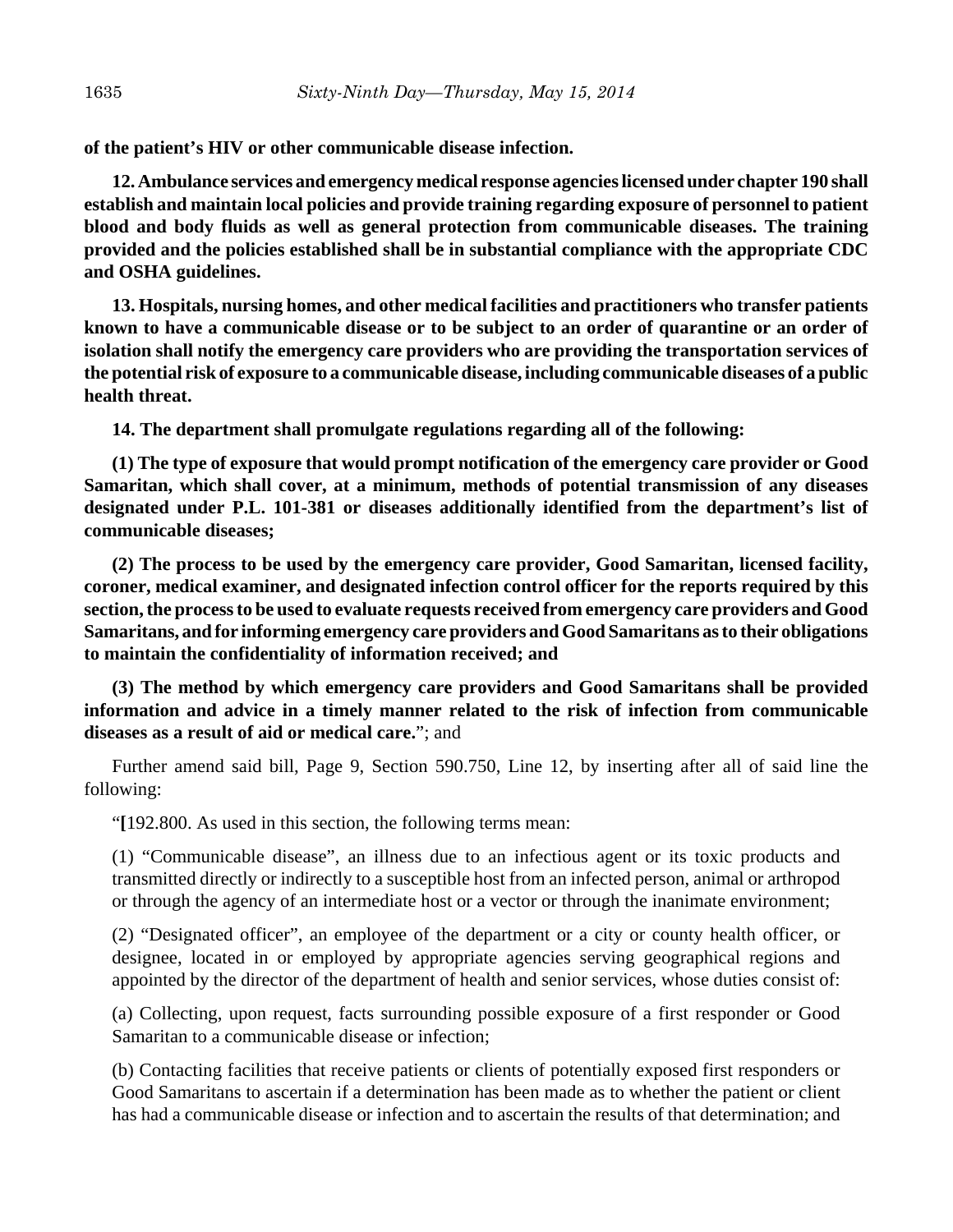(c) Notifying the first responder or Good Samaritan as to whether or not there is reason for concern regarding possible exposure;

(3) "First responder", any person trained and authorized by law or rule to render emergency medical assistance or treatment. Such persons may include, but shall not be limited to, emergency first responders, police officers, sheriffs, deputy sheriffs, firefighters, ambulance attendants and attendant drivers, emergency medical technicians, mobile emergency medical technicians, emergency medical technician-paramedics, registered nurses or physicians;

(4) "Good Samaritan", any person who renders emergency medical assistance or aid until such time as relieved of these duties by a first responder;

(5) "Licensed facility", a facility licensed under chapter 197 or a state medical facility.**]**

**[**192.802. The department of health and senior services shall ensure that first responders or Good Samaritans are notified if there is reason to believe an exposure has occurred which may present a significant risk of a communicable disease as a result of attending or transporting a patient to a licensed facility. At the request of any first responder, the licensed facility shall notify any such first responder and at the request of any Good Samaritan, the designated officer shall notify such Good Samaritan. Notification will be made as soon as practicable, but not later than forty-eight hours, to the department of health and senior services or a designated officer.**]**

**[**192.804. 1. First responders or Good Samaritans who attended or transported a patient who believe that they may have received an exposure which may present a significant risk of a communicable disease by a patient may provide a written request concerning the suspected exposure to either the licensed facility that received the patient or the designated officer, detailing the nature of the alleged exposure. The form shall inform the first responder or Good Samaritan, in bold print, of the provisions of subsections 1 and 6 of section 191.656 regarding confidentiality and consequences of violation of confidentiality provisions. The first responder or Good Samaritan shall be given a copy of the request form.

2. If the licensed facility, designated officer, coroner or medical examiner makes a determination that there was an exposure to a communicable disease, the report to the first responder or Good Samaritan shall provide the name of the communicable disease involved, the date on which the patient was assisted or transported, and any advice or information about the communicable disease as provided by rule by the department of health and senior services and shall, in addition, inform the first responder or the Good Samaritan of the provisions of subsections 1 and 6 of section 191.656 regarding confidentiality and consequences of violation of confidentiality provisions. This section shall not be construed to authorize the disclosure of any identifying information with respect to the patient, first responder or Good Samaritan.**]**

**[**192.806. 1. The department of health and senior services shall promulgate regulations, pursuant to the provisions of section 192.006 and chapter 536, concerning:

(1) The type of exposure that would prompt notification of the first responder or Good Samaritan, which shall cover at a minimum, methods of potential transmission of any diseases designated under P.L. 101-381 or diseases additionally identified from the department of health and senior services' list of communicable diseases;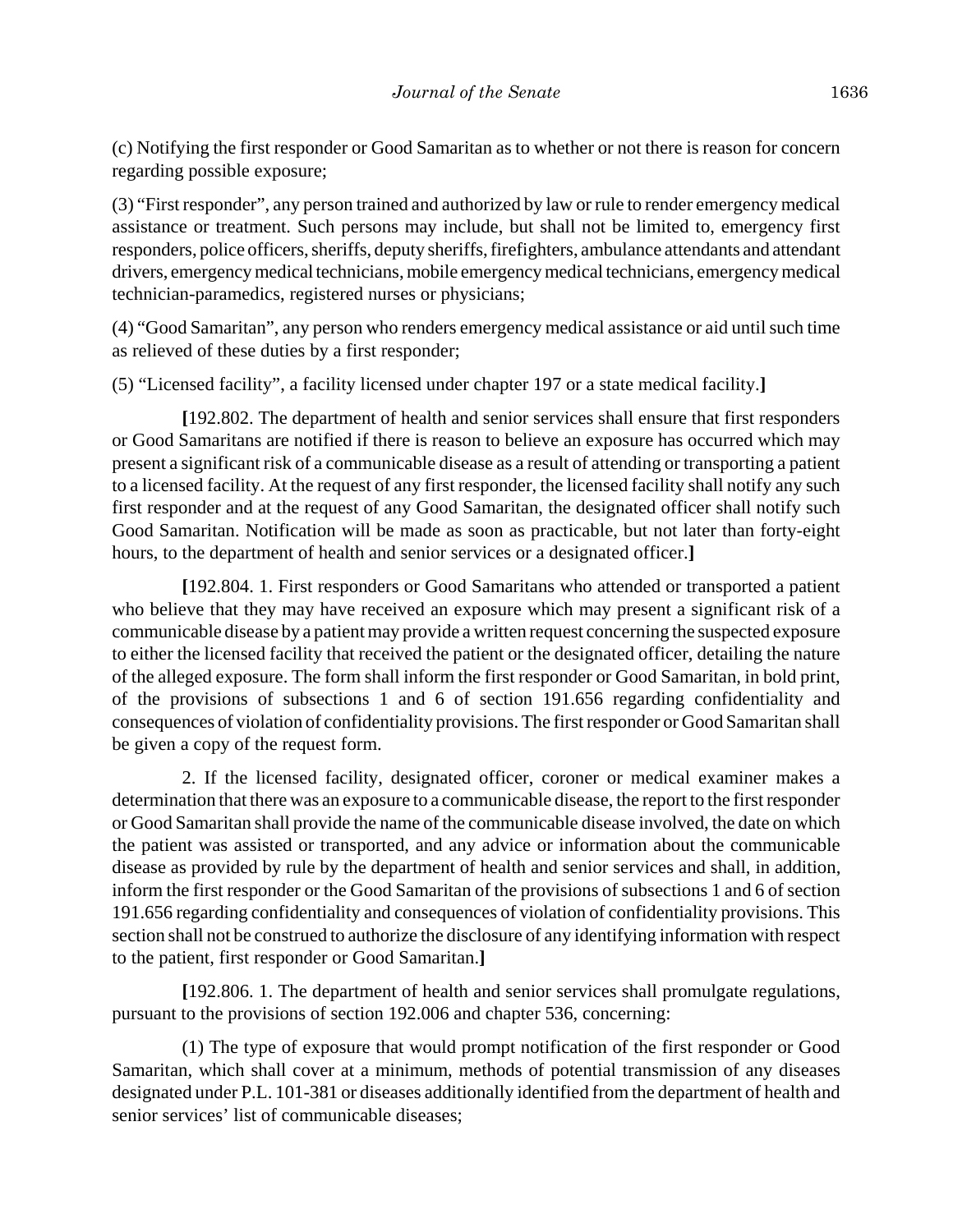(2) The process to be used by the first responder, Good Samaritan, licensed facility, coroner, medical examiner and designated officer for the reports required by this section, the process to be used to evaluate requests received from first responders and Good Samaritans, and for informing first responders and Good Samaritans as to their obligations to maintain the confidentiality of information received;

(3) The method by which first responders and Good Samaritans shall be provided information and advice in a timely manner related to the risk of infection from communicable diseases as a result of provision of aid or medical care;

(4) The need for employers of first responders to provide training to employees regarding the use of universal precautions.

2. All licensed facilities, medical examiners, coroners, first responders and Good Samaritans shall be required to comply with the regulations promulgated pursuant to sections 192.800 to 192.808.**]**

**[**192.808. 1. Sections 192.800 to 192.808 shall not be construed to authorize or require a licensed facility to test any patient for any communicable disease, nor shall mandatory testing of any person be required, except as provided for in sections 191.659, 191.662 and 191.674.

2. All emergency response employees are required to respond to and treat any patient regardless of HIV or other communicable disease infection.

3. Sections 192.800 to 192.808 shall not be construed to require or permit the department of health and senior services or its designated officers to collect information concerning HIV infection in a form that permits the identity of the patient to be determined, except as otherwise provided by law.**]**"; and

Further amend said bill by amending the title, enacting clause, and intersectional references accordingly.

## HOUSE AMENDMENT NO. 2

Amend House Committee Substitute for Senate Committee Substitute for Senate Bill No. 852, Page 9, Section 590.750, Line 12, by inserting after said line the following:

"**[**300.320. A funeral composed of a procession of vehicles shall be identified as such by the display upon the outside of each vehicle of a pennant or other identifying insignia or by such other method as may be determined and designated by the traffic division.**]**"; and

Further amend said bill by amending the title, enacting clause, and intersectional references accordingly.

## HOUSE AMENDMENT NO. 3

Amend House Committee Substitute for Senate Committee Substitute for Senate Bill No. 852, Page 1, Section 44.095, Line 12 and 13, by deleting all of said lines; and

Further amend said section and page, Line 15, by deleting the first occurrence of a comma, "**,**"; and

Further amend said page, section and line, by deleting the words, "**or noncritical incidents,**"; and

Further amend said section, Page 2, Lines 21 to 24, by deleting all of said lines and renumbering said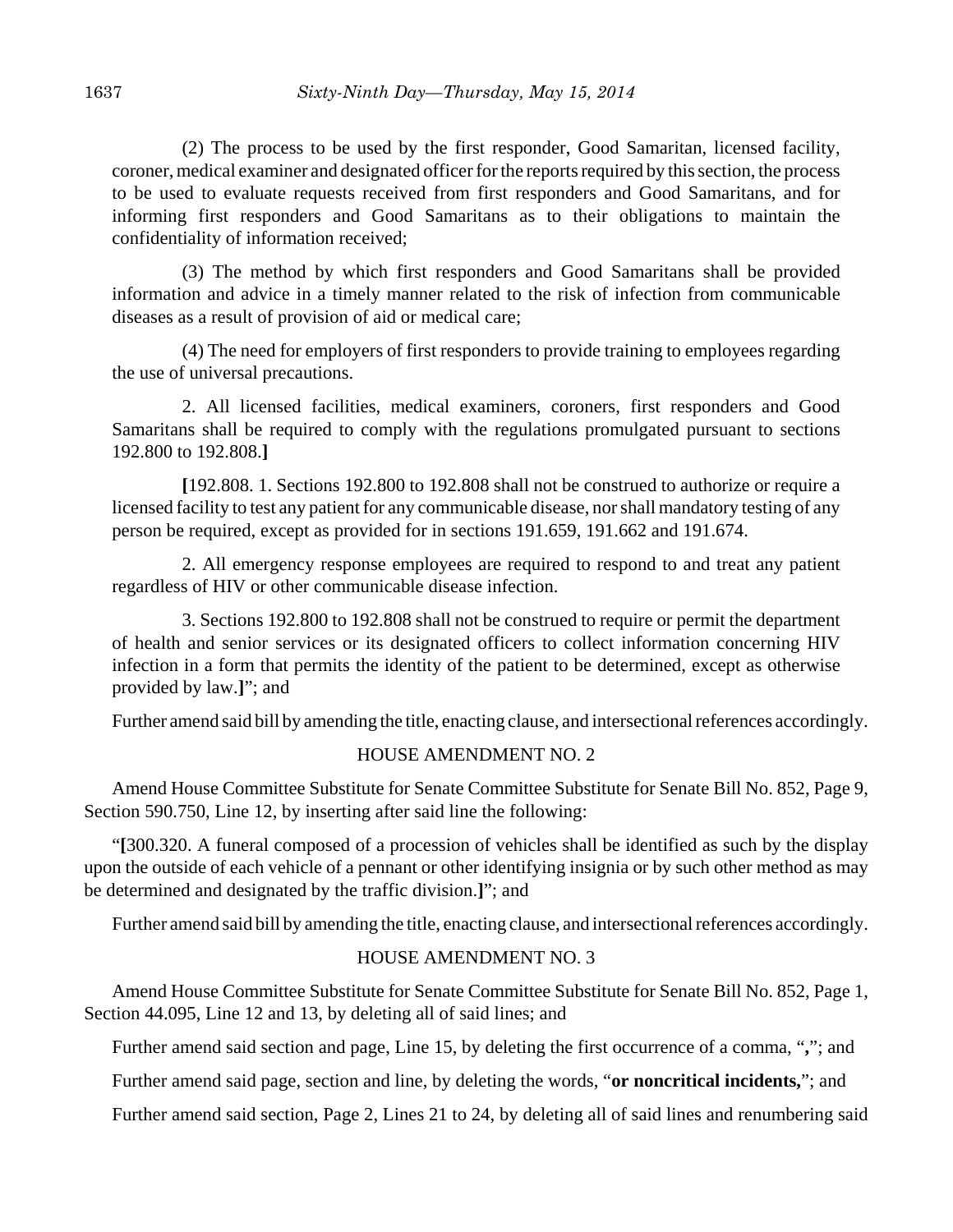section accordingly; and

Further amend said bill by amending the title, enacting clause, and intersectional references accordingly.

#### HOUSE AMENDMENT NO. 4

Amend House Committee Substitute for Senate Committee Substitute for Senate Bill No. 852, Page 4, Section 105.935, Line 54, by inserting immediately after said line the following:

"287.243. 1. This section shall be known and may be cited as the "Line of Duty Compensation Act".

2. As used in this section, unless otherwise provided, the following words shall mean:

(1) "Air ambulance pilot", a person certified as an air ambulance pilot in accordance with sections 190.001 to 190.245 and corresponding regulations applicable to air ambulances adopted by the department of health and senior services, division of regulation and licensure, 19 CSR 30-40.005, et seq.;

(2) "Air ambulance registered professional nurse", a person licensed as a registered professional nurse in accordance with sections 335.011 to 335.096 and corresponding regulations adopted by the state board of nursing, 20 CSR 2200-4, et seq., who provides registered professional nursing services as a flight nurse in conjunction with an air ambulance program that is certified in accordance with sections 190.001 to 190.245 and the corresponding regulations applicable to such programs;

(3) "Emergency medical technician", a person licensed in emergency medical care in accordance with standards prescribed by sections 190.001 to 190.245 and by rules adopted by the department of health and senior services under sections 190.001 to 190.245;

(4) "Firefighter", any person, including a volunteer firefighter, employed by the state or a local governmental entity as an employer defined under subsection 1 of section 287.030, or otherwise serving as a member or officer of a fire department either for the purpose of the prevention or control of fire or the underwater recovery of drowning victims;

(5) "Killed in the line of duty", when **[**a**] any** person defined in this section loses **[**one's**] his or her** life **[**as a result of an injury received in the active performance of his or her duties within the ordinary scope of his or her respective profession while the individual is on duty and but for the individual's performance, death would have not occurred**] when:**

**(a) Death is caused by an accident or the willful act of violence of another;**

**(b) The law enforcement officer, emergency medical technician, air ambulance pilot, air ambulance registered professional nurse, or firefighter is in the active performance of his or her duties in his or her respective profession and there is a relationship between the accident or commission of the act of violence and the performance of the duty, even if the individual is off duty; the law enforcement officer, emergency medical technician, air ambulance pilot, air ambulance registered professional nurse, or firefighter is traveling to or from employment; or the law enforcement officer, emergency medical technician, air ambulance pilot, air ambulance registered professional nurse, or firefighter is taking any meal break or other break which takes place while that individual is on duty;**

**(c) Death is the natural and probable consequence of the injury; and**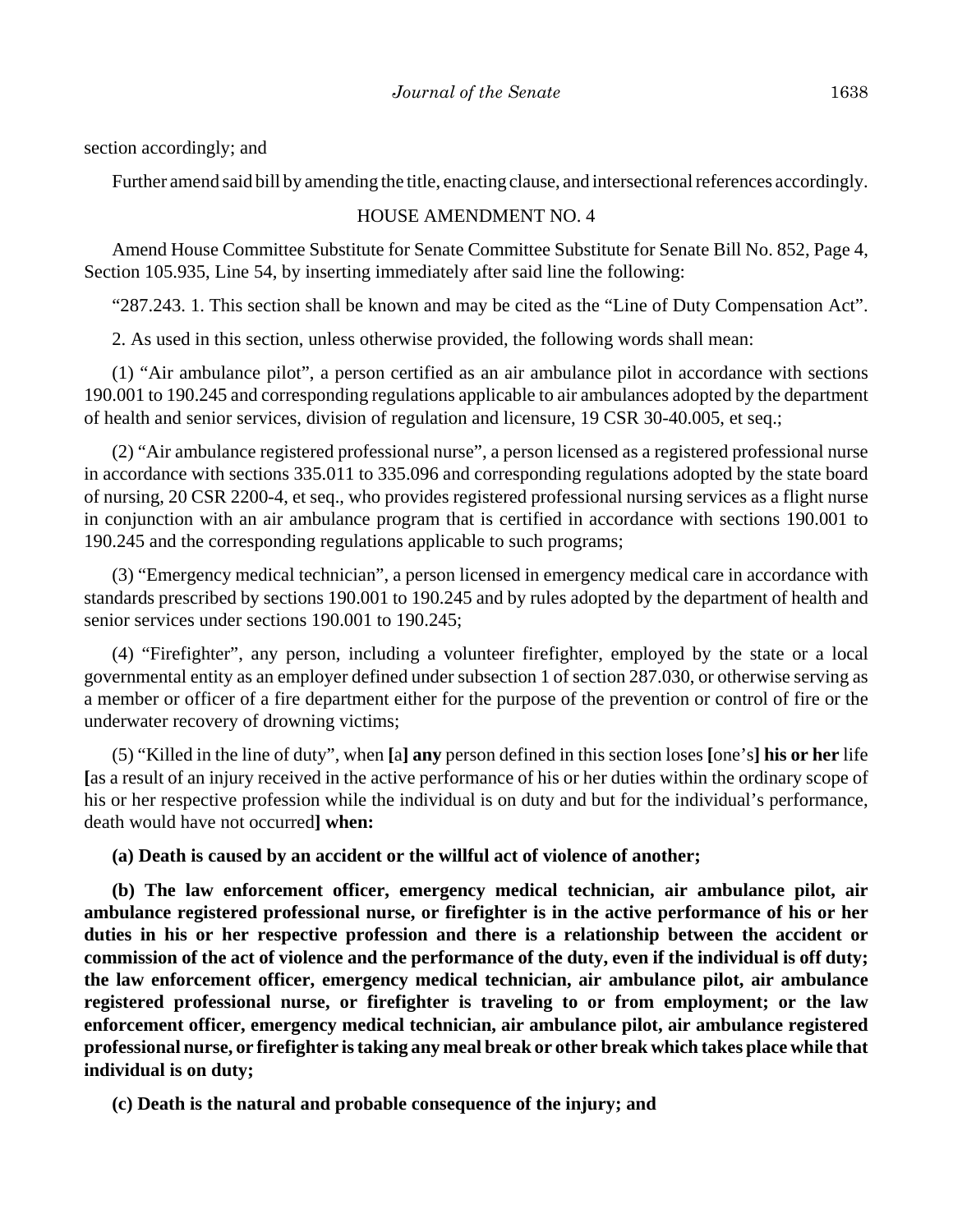## **(d) Death occurs within three hundred weeks from the date the injury was received**.

The term excludes death resulting from the willful misconduct or intoxication of the law enforcement officer, emergency medical technician, air ambulance pilot, air ambulance registered professional nurse, or firefighter. The division of workers' compensation shall have the burden of proving such willful misconduct or intoxication;

(6) "Law enforcement officer", any person employed by the state or a local governmental entity as a police officer, peace officer certified under chapter 590, or serving as an auxiliary police officer or in some like position involving the enforcement of the law and protection of the public interest at the risk of that person's life;

(7) "Local governmental entity", includes counties, municipalities, townships, board or other political subdivision, cities under special charter, or under the commission form of government, fire protection districts, ambulance districts, and municipal corporations;

(8) "State", the state of Missouri and its departments, divisions, boards, bureaus, commissions, authorities, and colleges and universities;

(9) "Volunteer firefighter", a person having principal employment other than as a firefighter, but who is carried on the rolls of a regularly constituted fire department either for the purpose of the prevention or control of fire or the underwater recovery of drowning victims, the members of which are under the jurisdiction of the corporate authorities of a city, village, incorporated town, or fire protection district. Volunteer firefighter shall not mean an individual who volunteers assistance without being regularly enrolled as a firefighter.

3. (1) A claim for compensation under this section shall be filed by the estate of the deceased with the division of workers compensation not later than one year from the date of death of a law enforcement officer, emergency medical technician, air ambulance pilot, air ambulance registered professional nurse, or firefighter. If a claim is made within one year of the date of death of a law enforcement officer, emergency medical technician, air ambulance pilot, air ambulance registered professional nurse, or firefighter killed in the line of duty, compensation shall be paid, if the division finds that the claimant is entitled to compensation under this section.

(2) The amount of compensation paid to the claimant shall be twenty-five thousand dollars, subject to appropriation, for death occurring on or after June 19, 2009.

4. Notwithstanding subsection 3 of this section, no compensation is payable under this section unless a claim is filed within the time specified under this section setting forth:

(1) The name, address, and title or designation of the position in which the law enforcement officer, emergency medical technician, air ambulance pilot, air ambulance registered professional nurse, or firefighter was serving at the time of his or her death;

(2) The name and address of the claimant;

(3) A full, factual account of the circumstances resulting in or the course of events causing the death at issue; and

(4) Such other information that is reasonably required by the division.

When a claim is filed, the division of workers' compensation shall make an investigation for substantiation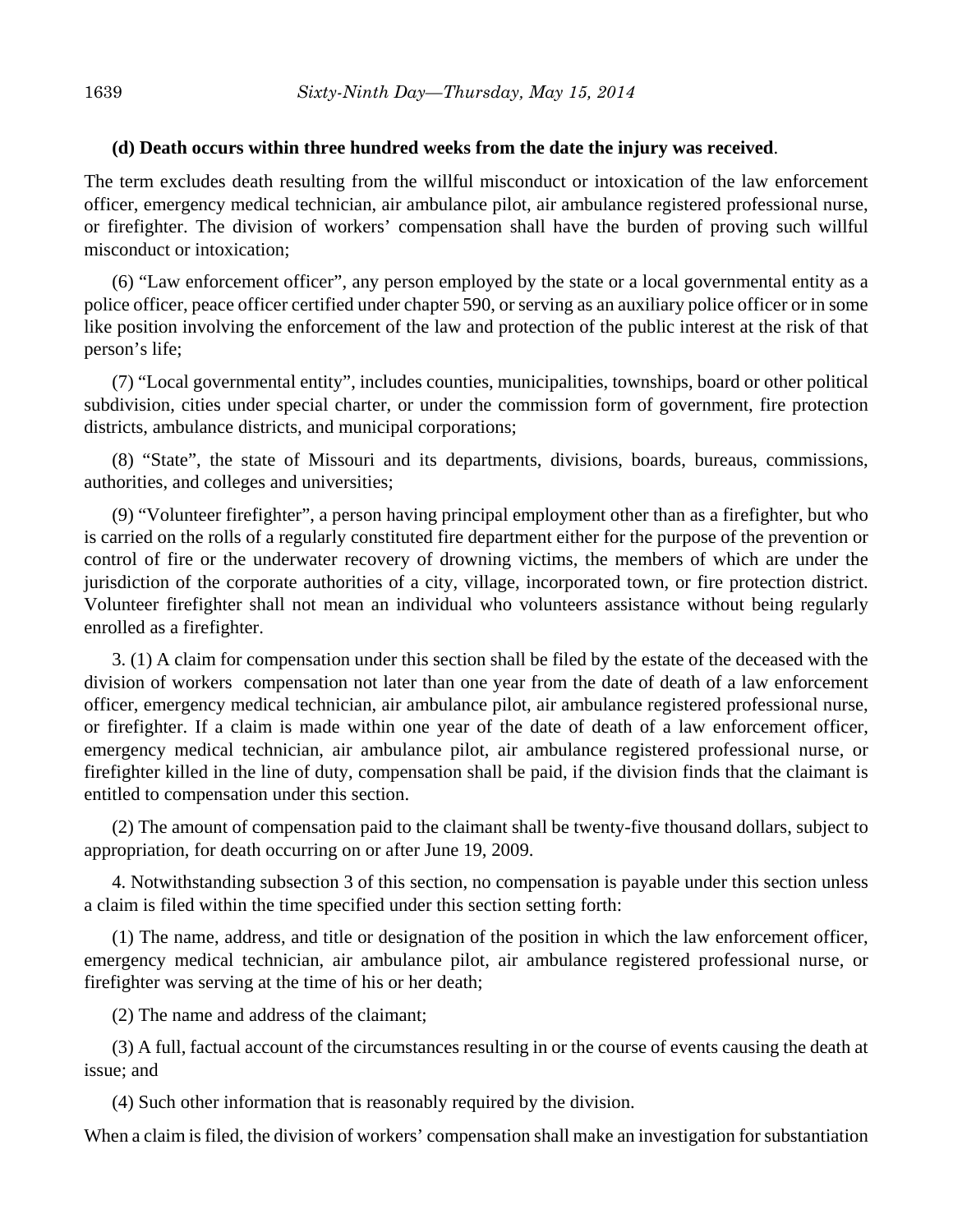of matters set forth in the application.

5. The compensation provided for under this section is in addition to, and not exclusive of, any pension rights, death benefits, or other compensation the claimant may otherwise be entitled to by law.

6. Neither employers nor workers' compensation insurers shall have subrogation rights against any compensation awarded for claims under this section. Such compensation shall not be assignable, shall be exempt from attachment, garnishment, and execution, and shall not be subject to setoff or counterclaim, or be in any way liable for any debt, except that the division or commission may allow as lien on the compensation, reasonable attorney's fees for services in connection with the proceedings for compensation if the services are found to be necessary. Such fees are subject to regulation as set forth in section 287.260.

7. Any person seeking compensation under this section who is aggrieved by the decision of the division of workers' compensation regarding his or her compensation claim, may make application for a hearing as provided in section 287.450. The procedures applicable to the processing of such hearings and determinations shall be those established by this chapter. Decisions of the administrative law judge under this section shall be binding, subject to review by either party under the provisions of section 287.480.

8. Pursuant to section 23.253 of the Missouri sunset act:

(1) The provisions of the new program authorized under this section shall automatically sunset six years after June 19, 2009, unless reauthorized by an act of the general assembly; and

(2) If such program is reauthorized, the program authorized under this section shall automatically sunset twelve years after the effective date of the reauthorization of this section; and

(3) This section shall terminate on September first of the calendar year immediately following the calendar year in which the program authorized under this section is sunset.

9. The provisions of this section, unless specified, shall not be subject to other provisions of this chapter.

10. There is hereby created in the state treasury the "Line of Duty Compensation Fund", which shall consist of moneys appropriated to the fund and any voluntary contributions, gifts, or bequests to the fund. The state treasurer shall be custodian of the fund and shall approve disbursements from the fund in accordance with sections 30.170 and 30.180. Upon appropriation, money in the fund shall be used solely for paying claims under this section. Notwithstanding the provisions of section 33.080 to the contrary, any moneys remaining in the fund at the end of the biennium shall not revert to the credit of the general revenue fund. The state treasurer shall invest moneys in the fund in the same manner as other funds are invested. Any interest and moneys earned on such investments shall be credited to the fund.

11. The division shall promulgate rules to administer this section, including but not limited to the appointment of claims to multiple claimants, record retention, and procedures for information requests. Any rule or portion of a rule, as that term is defined in section 536.010, that is created under the authority delegated in this section shall become effective only if it complies with and is subject to all of the provisions of chapter 536 and, if applicable, section 536.028. This section and chapter 536 are nonseverable and if any of the powers vested with the general assembly under chapter 536 to review, to delay the effective date, or to disapprove and annul a rule are subsequently held unconstitutional, then the grant of rulemaking authority and any rule proposed or adopted after June 19, **[**2009**] 2019**, shall be invalid and void."; and

Further amend said bill by amending the title, enacting clause, and intersectional references accordingly.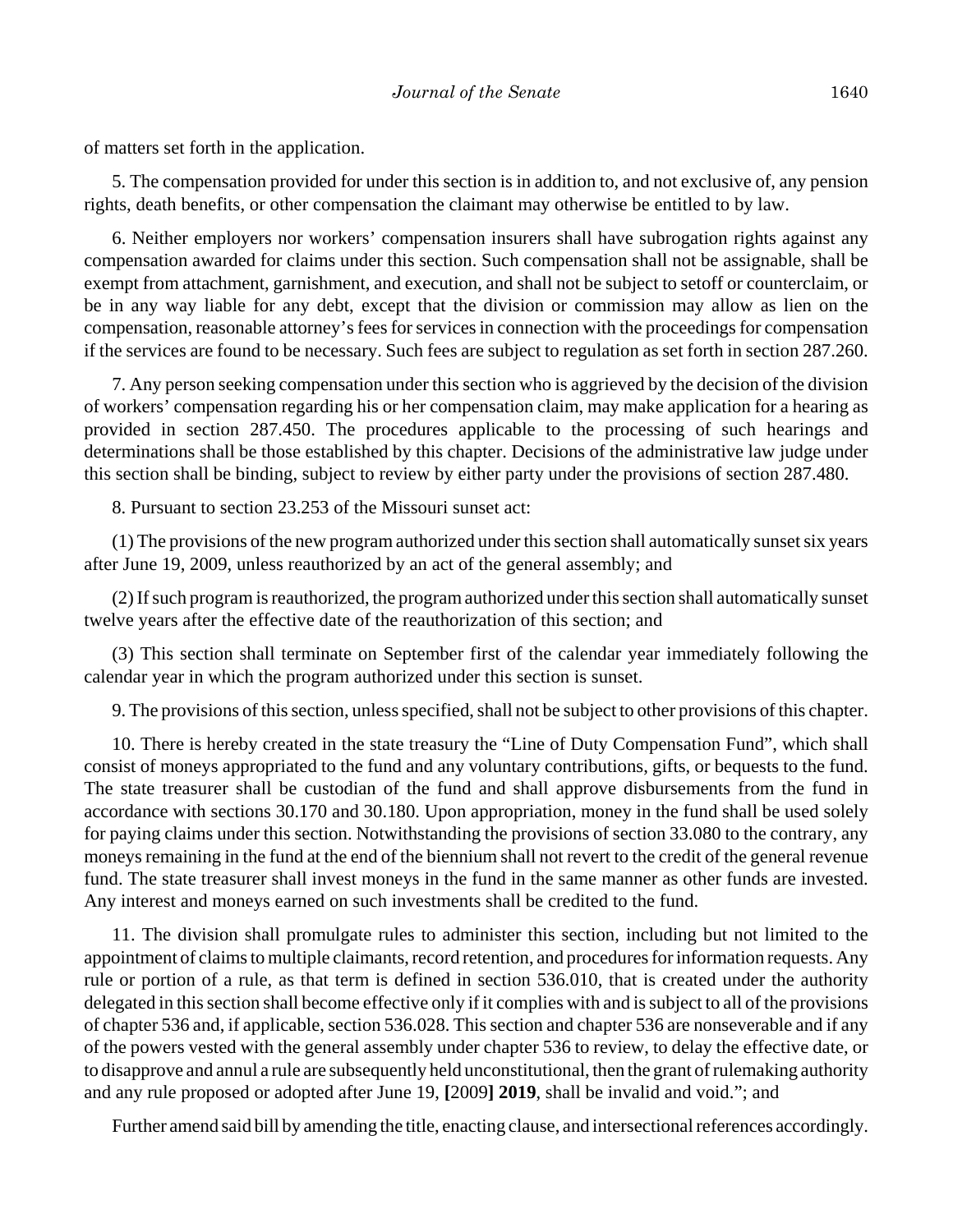#### HOUSE AMENDMENT NO. 5

Amend House Committee Substitute for Senate Committee Substitute for Senate Bill No. 852, Page 4, Section 105.935, Line 54, by inserting after all of said section and line the following:

"**227.411. Highway A connecting Highway 32 and Highway 49 in Iron and Reynolds counties shall be designated the "Latham Memorial Highway". The department of transportation shall erect and maintain appropriate signs designating such highway, with the costs for such designation to be paid by private donations.**"; and

Further amend said bill by amending the title, enacting clause, and intersectional references accordingly.

## HOUSE AMENDMENT NO. 1 TO HOUSE AMENDMENT NO. 6

Amend House Amendment No. 6 to House Committee Substitute for Senate Committee Substitute for Senate Bill No. 852, Page 2, Line 47, by deleting the opening bracket and on Page 3, Line 28, by deleting the closing bracket; and

Further amend said bill by amending the title, enacting clause, and intersectional references accordingly.

#### HOUSE AMENDMENT NO. 6

Amend House Committee Substitute for Senate Committee Substitute for Senate Bill No. 852, Page 4, Section 105.935, Line 54, by inserting immediately after said line the following:

"301.067. 1. For each trailer or semitrailer there shall be paid an annual fee of seven dollars fifty cents, and in addition thereto such permit fee authorized by law against trailers used in combination with tractors operated under the supervision of the motor carrier and railroad safety division of the department of economic development. The fees for tractors used in any combination with trailers or semitrailers or both trailers and semitrailers (other than on passenger-carrying trailers or semitrailers) shall be computed on the total gross weight of the vehicles in the combination with load.

2. Any trailer or semitrailer may at the option of the registrant be registered for a period of three years upon payment of a registration fee of twenty-two dollars and fifty cents.

3. Any trailer as defined in section 301.010 or semitrailer **[**which is operated coupled to a towing vehicle by a fifth wheel and kingpin assembly or by a trailer converter dolly**]** may, at the option of the registrant, be registered permanently upon the payment of a registration fee of fifty-two dollars and fifty cents. The permanent plate and registration fee is vehicle specific. The plate and the registration fee paid is nontransferable and nonrefundable, except those covered under the provisions of section 301.442.

301.227. 1. Whenever a vehicle is sold for salvage, dismantling or rebuilding, the purchaser shall forward to the director of revenue within ten days the certificate of ownership or salvage certificate of title and the proper application and fee of eight dollars and fifty cents, and the director shall issue a negotiable salvage certificate of title to the purchaser of the salvaged vehicle. On vehicles purchased during a year that is no more than six years after the manufacturer's model year designation for such vehicle, it shall be mandatory that the purchaser apply for a salvage title. On vehicles purchased during a year that is more than six years after the manufacturer's model year designation for such vehicle, then application for a salvage title shall be optional on the part of the purchaser. Whenever a vehicle is sold for destruction and a salvage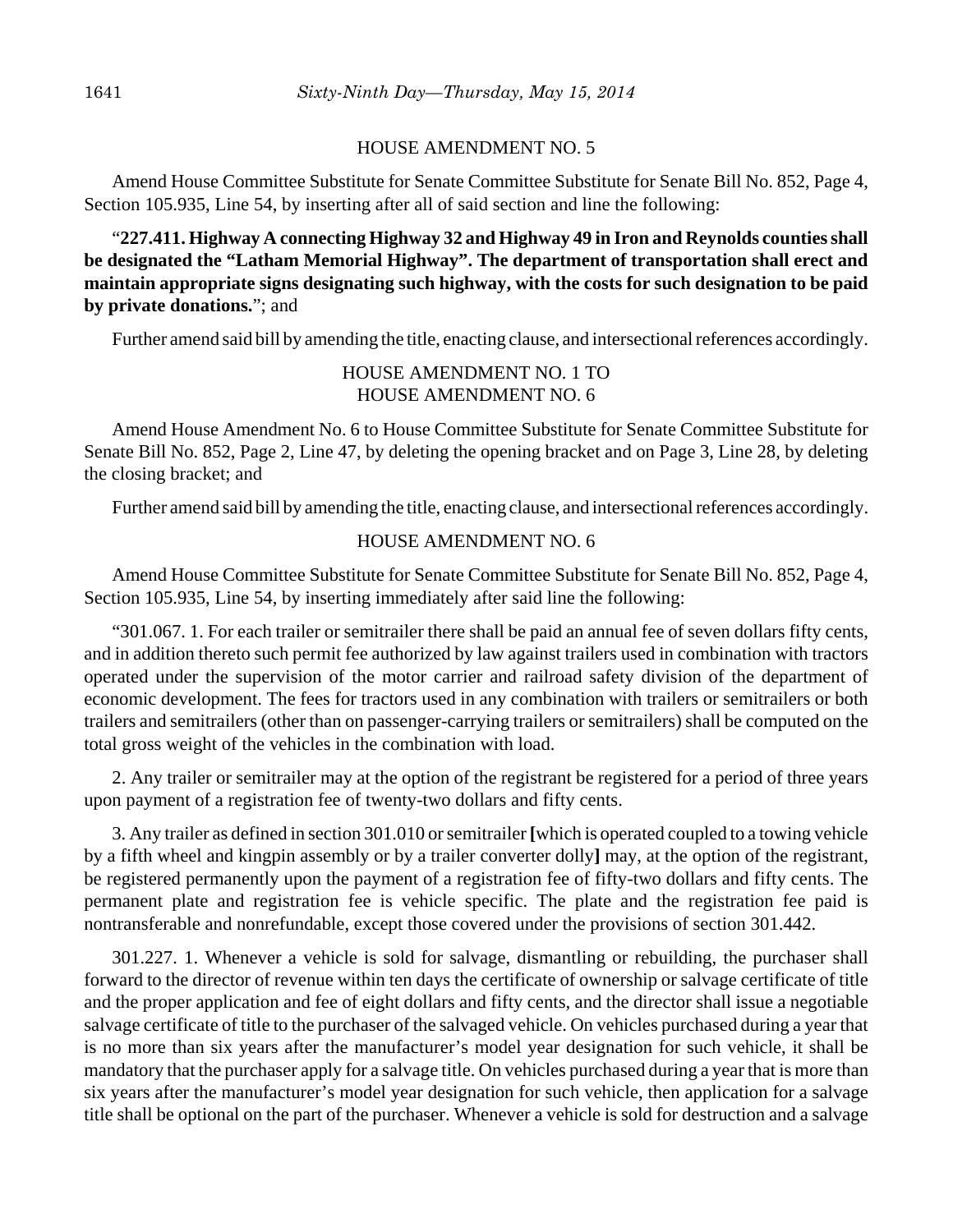certificate of title, junking certificate, or certificate of ownership exists, the seller, if licensed under sections 301.217 to 301.221, shall forward the certificate to the director of revenue within ten days, with the notation of the date sold for destruction and the name of the purchaser clearly shown on the face of the certificate.

2. Whenever a vehicle is classified as "junk", as defined in section 301.010, the purchaser may forward to the director of revenue the salvage certificate of title or certificate of ownership and the director shall issue a negotiable junking certificate **[**to the purchaser of the vehicle**] which shall authorize the holder to possess, transport, or, by assignment, transfer ownership in such parts, scrap, or junk**. The director may also issue a junking certificate to a possessor of a vehicle manufactured twenty-six years or more prior to the current model year who has a bill of sale for said vehicle but does not possess a certificate of ownership, provided no claim of theft has been made on the vehicle and the highway patrol has by letter stated the vehicle is not listed as stolen after checking the registration number through its nationwide computer system. Such certificate may be granted within thirty days of the submission of a request.

3. **[**Upon receipt of a properly completed application for a junking certificate, the director of revenue shall issue to the applicant a junking certificate which shall authorize the holder to possess, transport, or, by assignment, transfer ownership in such parts, scrap or junk, and a certificate of title shall not again be issued for such vehicle; except that, the initial purchaser**] Notwithstanding any other provision of law, for any vehicle with a junk or substantially equivalent designation, whether so designated in Missouri or any other state, regardless of whether such designation has been subsequently changed erroneously or by law in this or any other state, the department shall only issue a junking certificate, and a salvage or original certificate of title shall not thereafter be issued for such vehicle. If the vehicle has not previously been designated as junk or any other substantially equivalent designation from this state or any other state, the applicant making the original junking certification application** shall, within ninety days, be allowed to rescind **[**his**] the** application for a junking certificate by surrendering the junking certificate and apply for a salvage certificate of title in **[**his**] the applicant's** name. The seller of a vehicle for which a junking certificate has been applied for or issued shall disclose such fact in writing to any prospective buyers before sale of such vehicle; otherwise the sale shall be voidable at the option of the buyer.

4. No scrap metal operator shall acquire or purchase a motor vehicle or parts thereof without, at the time of such acquisition, receiving the original certificate of title or salvage certificate of title or junking certificate from the seller of the vehicle or parts, unless the seller is a licensee under sections 301.219 to 301.221.

5. All titles and certificates required to be received by scrap metal operators from nonlicensees shall be forwarded by the operator to the director of revenue within ten days of the receipt of the vehicle or parts.

6. The scrap metal operator shall keep a record, for three years, of the seller's name and address, the salvage business license number of the licensee, date of purchase, and any vehicle or parts identification numbers open for inspection as provided in section 301.225.

7. Notwithstanding any other provision of this section, a motor vehicle dealer as defined in section 301.550 and licensed under the provisions of sections 301.550 to 301.572 may negotiate one reassignment of a salvage certificate of title on the back thereof.

8. Notwithstanding the provisions of subsection 1 of this section, an insurance company which settles a claim for a stolen vehicle may apply for and shall be issued a negotiable salvage certificate of title without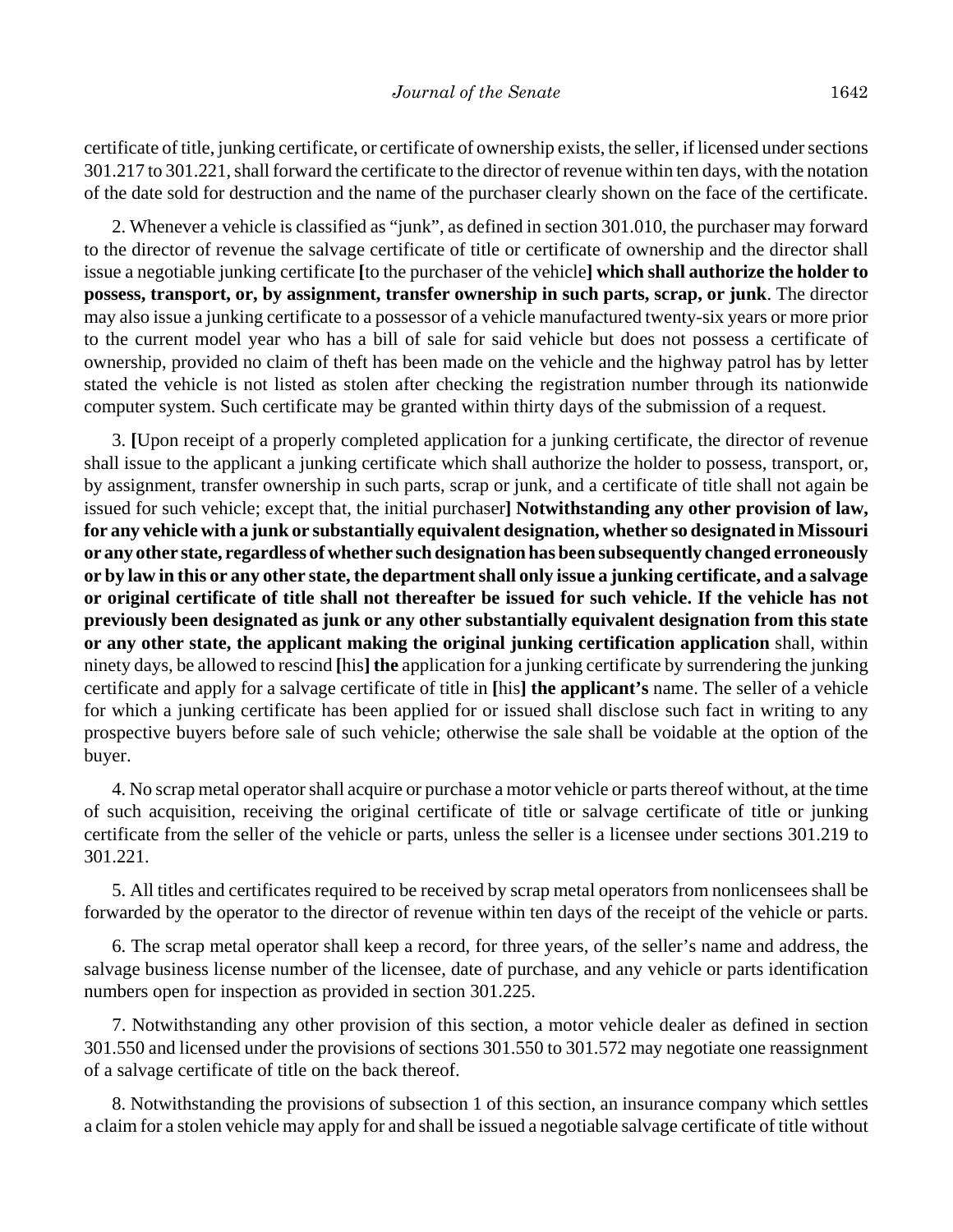the payment of any fee upon proper application within thirty days after settlement of the claim for such stolen vehicle. However, if the insurance company upon recovery of a stolen vehicle determines that the stolen vehicle has not sustained damage to the extent that the vehicle would have otherwise been declared a salvage vehicle pursuant to subdivision (51) of section 301.010, then the insurance company may have the vehicle inspected by the Missouri state highway patrol, or other law enforcement agency authorized by the director of revenue, in accordance with the inspection provisions of subsection 9 of section 301.190. Upon receipt of title application, applicable fee, the completed inspection, and the return of any previously issued negotiable salvage certificate, the director shall issue an original title with no salvage or prior salvage designation. Upon the issuance of an original title the director shall remove any indication of the negotiable salvage title previously issued to the insurance company from the department's electronic records.

**[**9. Notwithstanding subsection 4 of this section or any other provision of the law to the contrary, if a motor vehicle is inoperable and is at least ten model years old, or the parts are from a motor vehicle that is inoperable and is at least ten model years old, a scrap metal operator may purchase or acquire such motor vehicle or parts without receiving the original certificate of title, salvage certificate of title, or junking certificate from the seller of the vehicle or parts, provided the scrap metal operator verifies with the department of revenue, via the department's online record access, that the motor vehicle is not subject to any recorded security interest or lien and the scrap metal operator complies with the requirements of this subsection. In lieu of forwarding certificates of titles for such motor vehicles as required by subsection 5 of this section, the scrap metal operator shall forward a copy of the seller's state identification along with a bill of sale to the department of revenue. The bill of sale form shall be designed by the director and such form shall include, but not be limited to, a certification that the motor vehicle is at least ten model years old, is inoperable, is not subject to any recorded security interest or lien, and a certification by the seller that the seller has the legal authority to sell or otherwise transfer the seller's interest in the motor vehicle or parts. Upon receipt of the information required by this subsection, the department of revenue shall cancel any certificate of title and registration for the motor vehicle. If the motor vehicle is inoperable and at least twenty model years old, then the scrap metal operator shall not be required to verify with the department of revenue whether the motor vehicle is subject to any recorded security interests or liens. As used in this subsection, the term "inoperable" means a motor vehicle that is in a rusted, wrecked, discarded, worn out, extensively damaged, dismantled, and mechanically inoperative condition and the vehicle's highest and best use is for scrap purposes. The director of the department of revenue is directed to promulgate rules and regulations to implement and administer the provisions of this section, including but not limited to, the development of a uniform bill of sale. Any rule or portion of a rule, as that term is defined in section 536.010, that is created under the authority delegated in this section shall become effective only if it complies with and is subject to all of the provisions of chapter 536 and, if applicable, section 536.028. This section and chapter 536 are nonseverable and if any of the powers vested with the general assembly pursuant to chapter 536 to review, to delay the effective date, or to disapprove and annul a rule are subsequently held unconstitutional, then the grant of rulemaking authority and any rule proposed or adopted after August 28, 2012, shall be invalid and void.**]**"; and

Further amend said bill by amending the title, enacting clause, and intersectional references accordingly.

#### HOUSE AMENDMENT NO. 7

Amend House Committee Substitute for Senate Committee Substitute for Senate Bill No. 852, Page 9, Section 590.750, Line 12, by inserting after all of said section and line the following: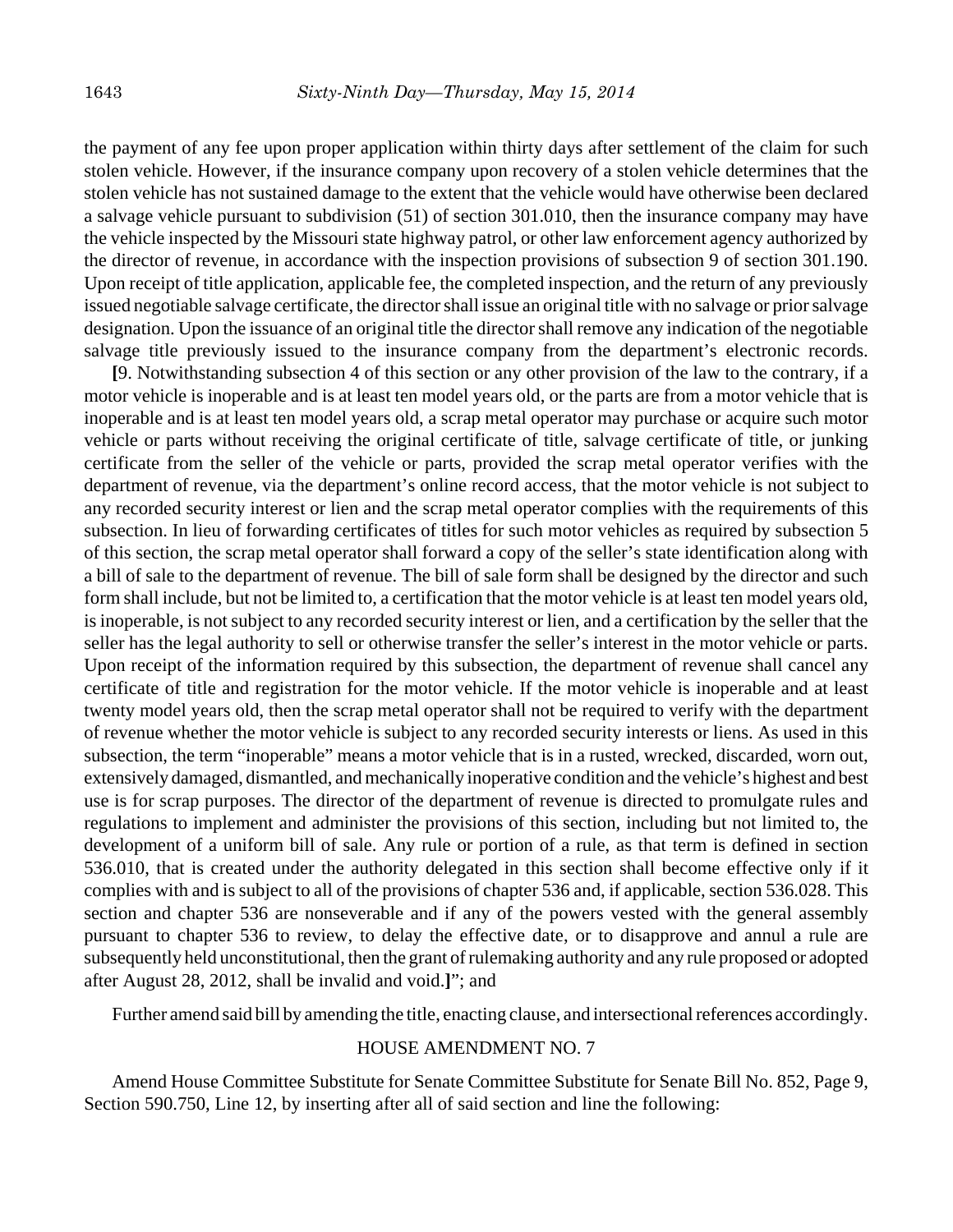"**632.520. 1. For purposes of this section, the following terms mean:**

**(1) "Employee of the department of mental health", a person who is an employee of the department of mental health, an employee or contracted employee of a subcontractor of the department of mental health, or an employee or contracted employee of a subcontractor of an entity responsible for confining offenders as authorized by section 632.495;**

**(2) "Offender", a person ordered to the department of mental health after a determination by the court that the person meets the definition of a sexually violent predator, a person ordered to the department of mental health after a finding of probable cause under section 632.489, or a person committed for control, care, and treatment by the department of mental health under sections 632.480 to 632.513;**

**(3) "Secure facility", a facility operated by the department of mental health or an entity responsible for confining offenders as authorized by section 632.495.**

**2. No offender shall knowingly commit violence to an employee of the department of mental health or to another offender housed in a secure facility. Violation of this subsection shall be a class B felony.**

**3. No offender shall knowingly damage any building or other property owned or operated by the department of mental health. Violation of this subsection shall be a class C felony.**"; and

Further amend said bill by amending the title, enacting clause, and intersectional references accordingly.

## HOUSE SUBSTITUTE AMENDMENT NO. 1 FOR HOUSE AMENDMENT NO. 8

Amend House Committee Substitute for Senate Committee Substitute for Senate Bill No. 852, Page 4, Section 105.935, Line 54, by inserting after all of said line the following:

"334.950. 1. As used in this section, the following terms shall mean:

(1) "Child abuse medical resource centers", medical institutions affiliated with accredited children's hospitals or recognized institutions of higher education with accredited medical school programs that provide training, support, mentoring, and peer review to SAFE CARE providers in Missouri;

(2) "SAFE CARE provider", a physician, advanced practice nurse, or physician's assistant licensed in this state who provides medical diagnosis and treatment to children suspected of being victims of abuse and who receives:

(a) Missouri-based initial intensive training regarding child maltreatment from the SAFE CARE network;

(b) Ongoing update training on child maltreatment from the SAFE CARE network;

(c) Peer review and new provider mentoring regarding the forensic evaluation of children suspected of being victims of abuse from the SAFE CARE network;

(3) "Sexual assault forensic examination child abuse resource education network" or "SAFE CARE network", a network of SAFE CARE providers and child abuse medical resource centers that collaborate to provide forensic evaluations, medical training, support, mentoring, and peer review for SAFE CARE providers for the medical evaluation of child abuse victims in this state to improve outcomes for children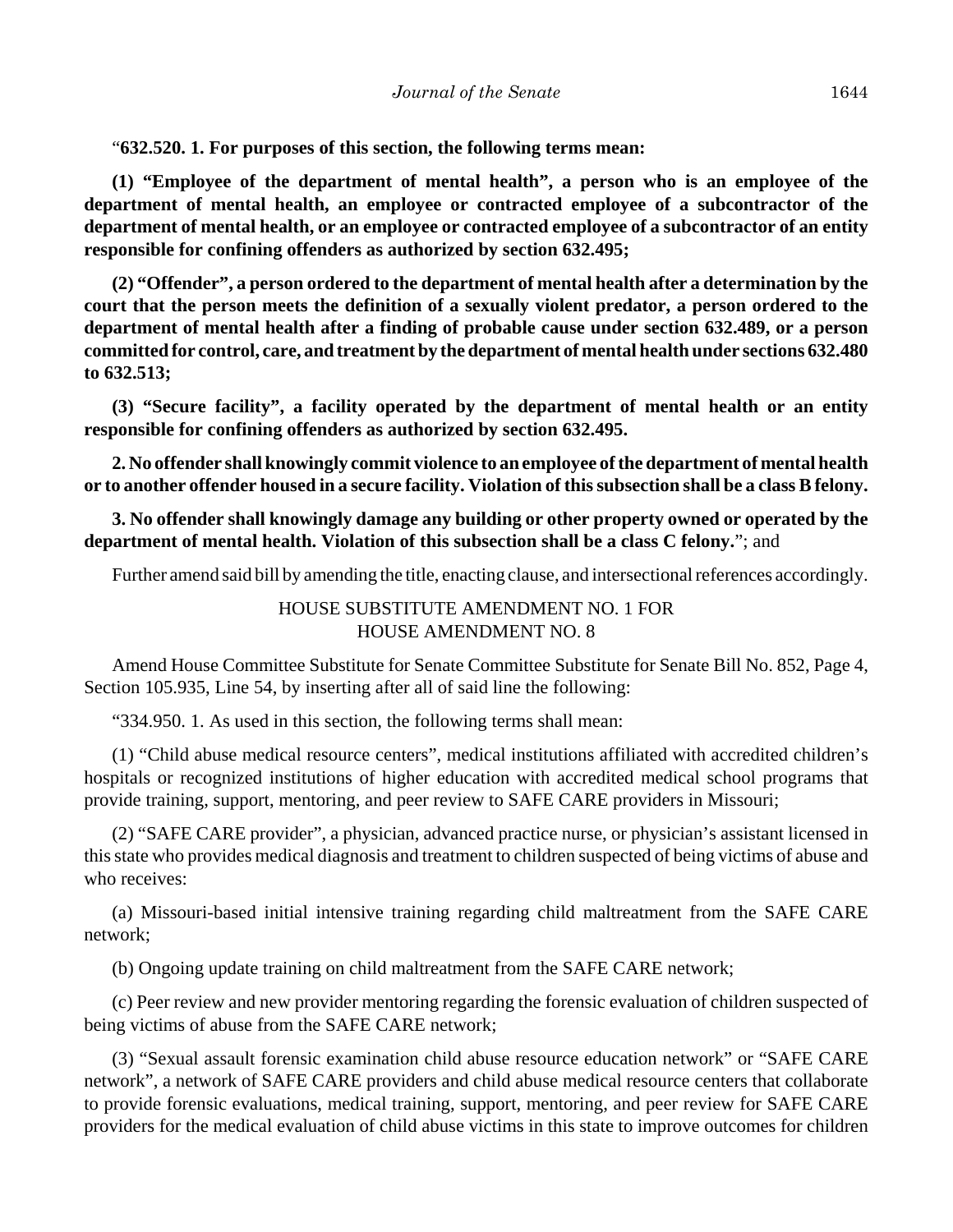who are victims of or at risk for child maltreatment by enhancing the skills and role of the medical provider in a multidisciplinary context.

2. Child abuse medical resource centers may collaborate directly or through the use of technology with SAFE CARE providers to promote improved services to children who are suspected victims of abuse that will need to have a forensic medical evaluation conducted by providing specialized training for forensic medical evaluations for children conducted in a hospital, child advocacy center, or by a private health care professional without the need for a collaborative agreement between the child abuse medical resource center and a SAFE CARE provider.

3. SAFE CARE providers who are a part of the SAFE CARE network in Missouri may collaborate directly or through the use of technology with other SAFE CARE providers and child abuse medical resource centers to promote improved services to children who are suspected victims of abuse that will need to have a forensic medical evaluation conducted by providing specialized training for forensic medical evaluations for children conducted in a hospital, child advocacy center, or by a private health care professional without the need for a collaborative agreement between the child abuse medical resource center and a SAFE CARE provider.

4. The SAFE CARE network shall develop recommendations concerning medically based screening processes and forensic evidence collection for children who may be in need of an emergency examination following an alleged sexual assault. Such recommendations shall be provided to the SAFE CARE providers, child advocacy centers, hospitals and licensed practitioners that provide emergency examinations for children suspected of being victims of abuse.

**5. The department of public safety shall establish rules and make payments to SAFE CARE providers, out of appropriations made for that purpose, who provide forensic examinations of persons under eighteen years of age who are alleged victims of physical abuse.**

**6. The department shall establish maximum reimbursement rates for charges submitted under** 

**this section, which shall reflect the reasonable cost of providing the forensic exam.**

**7. The department shall only reimburse providers for forensic evaluations and case reviews. The department shall not reimburse providers for medical procedures, facility fees, supplies or laboratory/radiology tests.** 

**8. In order for the department to provide reimbursement, the child shall be the subject of a child abuse investigation or reported to the children's division as a result of the examination.** 

**9. A minor may consent to examination under this section. Such consent is not subject to disaffirmance because of the individual's status as a minor, and the consent of a parent or guardian of the minor is not required for such examination.**"; and

Further amend said bill, Page 4, Section 105.935, Line 54, by inserting after all of said line the following:

"287.243. 1. This section shall be known and may be cited as the "Line of Duty Compensation Act".

2. As used in this section, unless otherwise provided, the following words shall mean:

(1) "Air ambulance pilot", a person certified as an air ambulance pilot in accordance with sections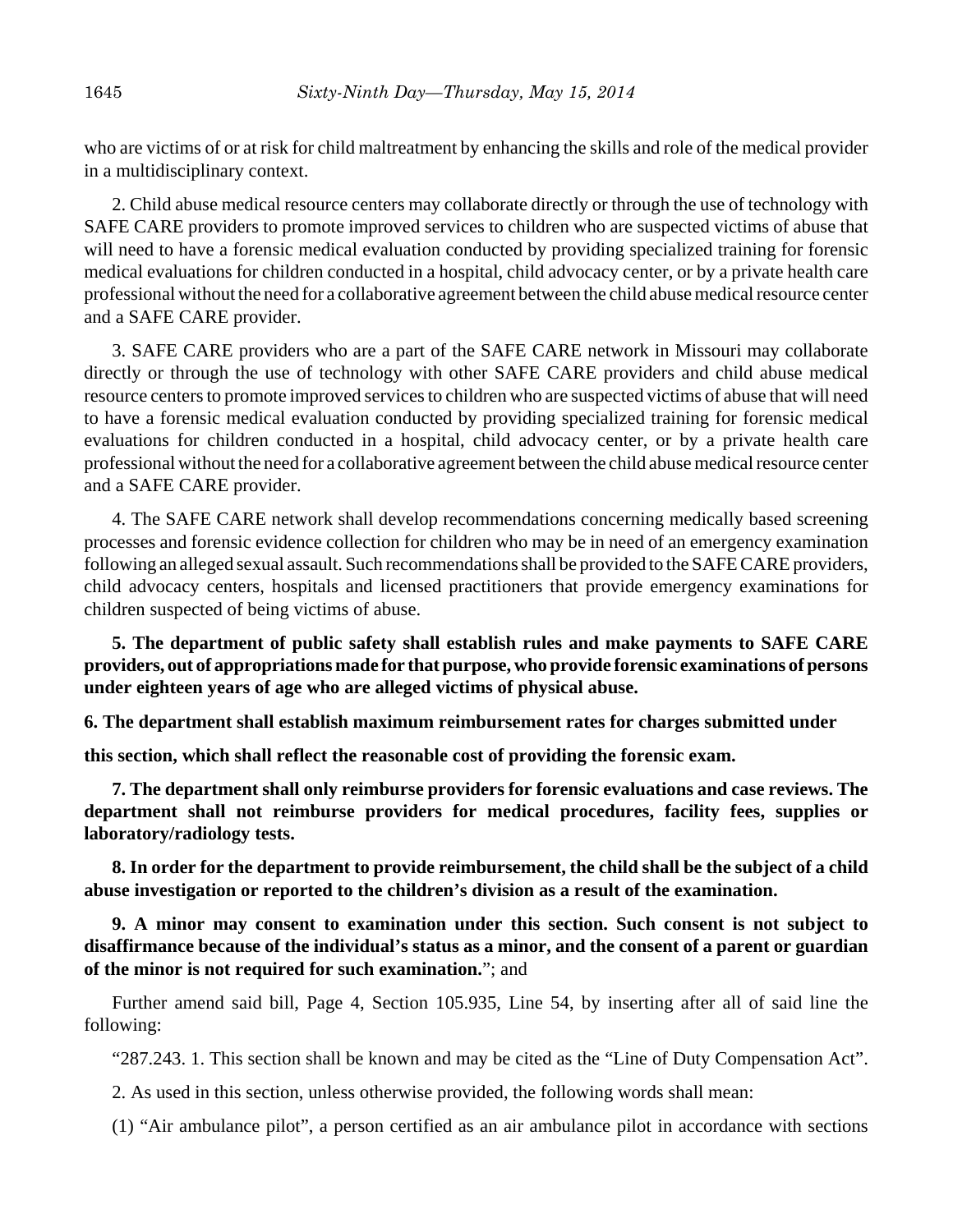190.001 to 190.245 and corresponding regulations applicable to air ambulances adopted by the department of health and senior services, division of regulation and licensure, 19 CSR 30-40.005, et seq.;

(2) "Air ambulance registered professional nurse", a person licensed as a registered professional nurse in accordance with sections 335.011 to 335.096 and corresponding regulations adopted by the state board of nursing, 20 CSR 2200-4, et seq., who provides registered professional nursing services as a flight nurse in conjunction with an air ambulance program that is certified in accordance with sections 190.001 to 190.245 and the corresponding regulations applicable to such programs;

(3) "Emergency medical technician", a person licensed in emergency medical care in accordance with standards prescribed by sections 190.001 to 190.245 and by rules adopted by the department of health and senior services under sections 190.001 to 190.245;

(4) "Firefighter", any person, including a volunteer firefighter, employed by the state or a local governmental entity as an employer defined under subsection 1 of section 287.030, or otherwise serving as a member or officer of a fire department either for the purpose of the prevention or control of fire or the underwater recovery of drowning victims;

(5) "Killed in the line of duty", when **[**a**] any** person defined in this section loses **[**one's**] his or her** life **[**as a result of an injury received in the active performance of his or her duties within the ordinary scope of his or her respective profession while the individual is on duty and but for the individual's performance, death would have not occurred**] when:**

## **(a) Death is caused by an accident or the willful act of violence of another;**

**(b) The law enforcement officer, emergency medical technician, air ambulance pilot, air ambulance registered professional nurse, or firefighter is in the active performance of his or her duties in his or her respective profession and there is a relationship between the accident or commission of the act of violence and the performance of the duty, even if the individual is off duty; the law enforcement officer, emergency medical technician, air ambulance pilot, air ambulance registered professional nurse, or firefighter is traveling to or from employment; or the law enforcement officer, emergency medical technician, air ambulance pilot, air ambulance registered professional nurse, or firefighter is taking any meal break or other break which takes place while that individual is on duty;**

## **(c) Death is the natural and probable consequence of the injury; and**

# **(d) Death occurs within three hundred weeks from the date the injury was received**.

The term excludes death resulting from the willful misconduct or intoxication of the law enforcement officer, emergency medical technician, air ambulance pilot, air ambulance registered professional nurse, or firefighter. The division of workers' compensation shall have the burden of proving such willful misconduct or intoxication;

(6) "Law enforcement officer", any person employed by the state or a local governmental entity as a police officer, peace officer certified under chapter 590, or serving as an auxiliary police officer or in some like position involving the enforcement of the law and protection of the public interest at the risk of that person's life;

(7) "Local governmental entity", includes counties, municipalities, townships, board or other political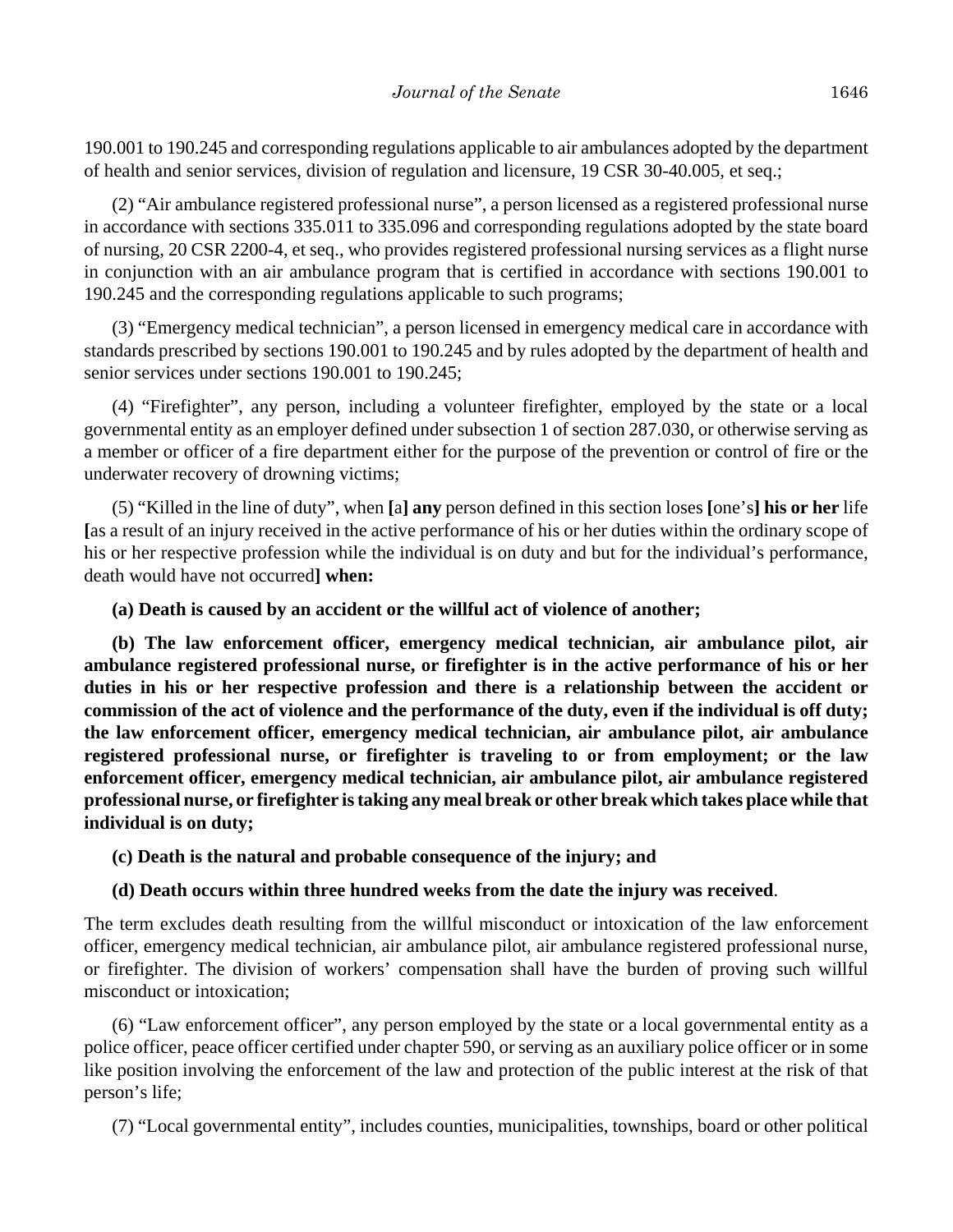subdivision, cities under special charter, or under the commission form of government, fire protection districts, ambulance districts, and municipal corporations;

(8) "State", the state of Missouri and its departments, divisions, boards, bureaus, commissions, authorities, and colleges and universities;

(9) "Volunteer firefighter", a person having principal employment other than as a firefighter, but who is carried on the rolls of a regularly constituted fire department either for the purpose of the prevention or control of fire or the underwater recovery of drowning victims, the members of which are under the jurisdiction of the corporate authorities of a city, village, incorporated town, or fire protection district. Volunteer firefighter shall not mean an individual who volunteers assistance without being regularly enrolled as a firefighter.

3. (1) A claim for compensation under this section shall be filed by the estate of the deceased with the division of workers' compensation not later than one year from the date of death of a law enforcement officer, emergency medical technician, air ambulance pilot, air ambulance registered professional nurse, or firefighter. If a claim is made within one year of the date of death of a law enforcement officer, emergency medical technician, air ambulance pilot, air ambulance registered professional nurse, or firefighter killed in the line of duty, compensation shall be paid, if the division finds that the claimant is entitled to compensation under this section.

(2) The amount of compensation paid to the claimant shall be twenty-five thousand dollars, subject to appropriation, for death occurring on or after June 19, 2009.

4. Notwithstanding subsection 3 of this section, no compensation is payable under this section unless a claim is filed within the time specified under this section setting forth:

(1) The name, address, and title or designation of the position in which the law enforcement officer, emergency medical technician, air ambulance pilot, air ambulance registered professional nurse, or firefighter was serving at the time of his or her death;

(2) The name and address of the claimant;

(3) A full, factual account of the circumstances resulting in or the course of events causing the death at issue; and

(4) Such other information that is reasonably required by the division.

When a claim is filed, the division of workers' compensation shall make an investigation for substantiation of matters set forth in the application.

5. The compensation provided for under this section is in addition to, and not exclusive of, any pension rights, death benefits, or other compensation the claimant may otherwise be entitled to by law.

6. Neither employers nor workers' compensation insurers shall have subrogation rights against any compensation awarded for claims under this section. Such compensation shall not be assignable, shall be exempt from attachment, garnishment, and execution, and shall not be subject to setoff or counterclaim, or be in any way liable for any debt, except that the division or commission may allow as lien on the compensation, reasonable attorney's fees for services in connection with the proceedings for compensation if the services are found to be necessary. Such fees are subject to regulation as set forth in section 287.260.

7. Any person seeking compensation under this section who is aggrieved by the decision of the division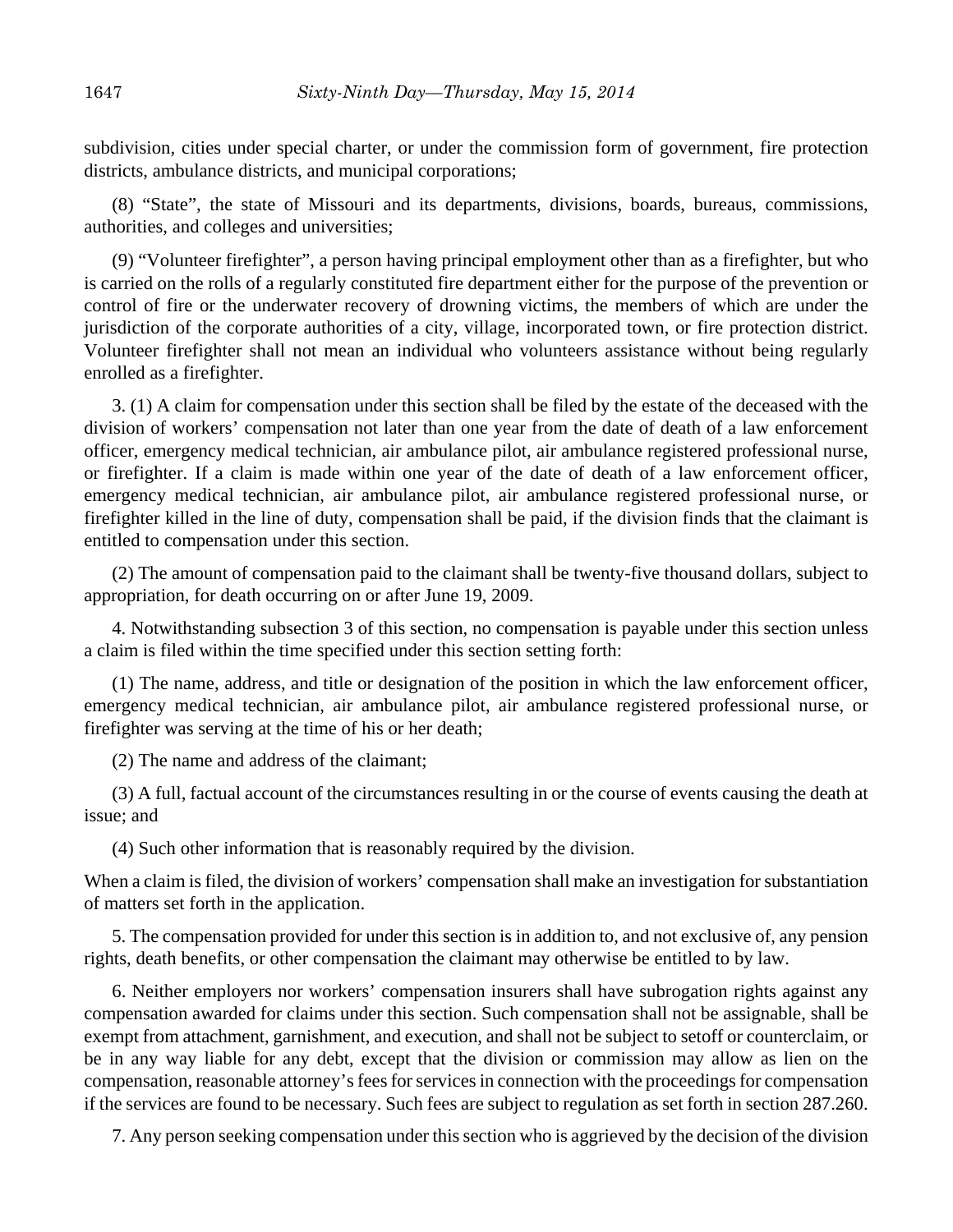of workers' compensation regarding his or her compensation claim, may make application for a hearing as provided in section 287.450. The procedures applicable to the processing of such hearings and determinations shall be those established by this chapter. Decisions of the administrative law judge under this section shall be binding, subject to review by either party under the provisions of section 287.480.

8. Pursuant to section 23.253 of the Missouri sunset act:

(1) The provisions of the new program authorized under this section shall automatically sunset six years after June 19, **[**2009**] 2019**, unless reauthorized by an act of the general assembly; and

(2) If such program is reauthorized, the program authorized under this section shall automatically sunset twelve years after the effective date of the reauthorization of this section; and

(3) This section shall terminate on September first of the calendar year immediately following the calendar year in which the program authorized under this section is sunset.

9. The provisions of this section, unless specified, shall not be subject to other provisions of this chapter.

10. There is hereby created in the state treasury the "Line of Duty Compensation Fund", which shall consist of moneys appropriated to the fund and any voluntary contributions, gifts, or bequests to the fund. The state treasurer shall be custodian of the fund and shall approve disbursements from the fund in accordance with sections 30.170 and 30.180. Upon appropriation, money in the fund shall be used solely for paying claims under this section. Notwithstanding the provisions of section 33.080 to the contrary, any moneys remaining in the fund at the end of the biennium shall not revert to the credit of the general revenue fund. The state treasurer shall invest moneys in the fund in the same manner as other funds are invested. Any interest and moneys earned on such investments shall be credited to the fund.

11. The division shall promulgate rules to administer this section, including but not limited to the appointment of claims to multiple claimants, record retention, and procedures for information requests. Any rule or portion of a rule, as that term is defined in section 536.010, that is created under the authority delegated in this section shall become effective only if it complies with and is subject to all of the provisions of chapter 536 and, if applicable, section 536.028. This section and chapter 536 are nonseverable and if any of the powers vested with the general assembly under chapter 536 to review, to delay the effective date, or to disapprove and annul a rule are subsequently held unconstitutional, then the grant of rulemaking authority and any rule proposed or adopted after June 19, 2009, shall be invalid and void."; and

Further amend said bill by amending the title, enacting clause, and intersectional references accordingly.

In which the concurrence of the Senate is respectfully requested.

Also,

Mr. President: I am instructed by the House of Representatives to inform the Senate that the House has taken up and passed **HCS** for **SS No. 2** for **SB 754**, entitled:

An Act to repeal sections 208.790, 208.798, 338.010, 338.059, and 338.220, RSMo, and to enact in lieu thereof nine new sections relating to health care.

With House Amendment Nos. 1, 2, 3, 4, 5, 6 and 7.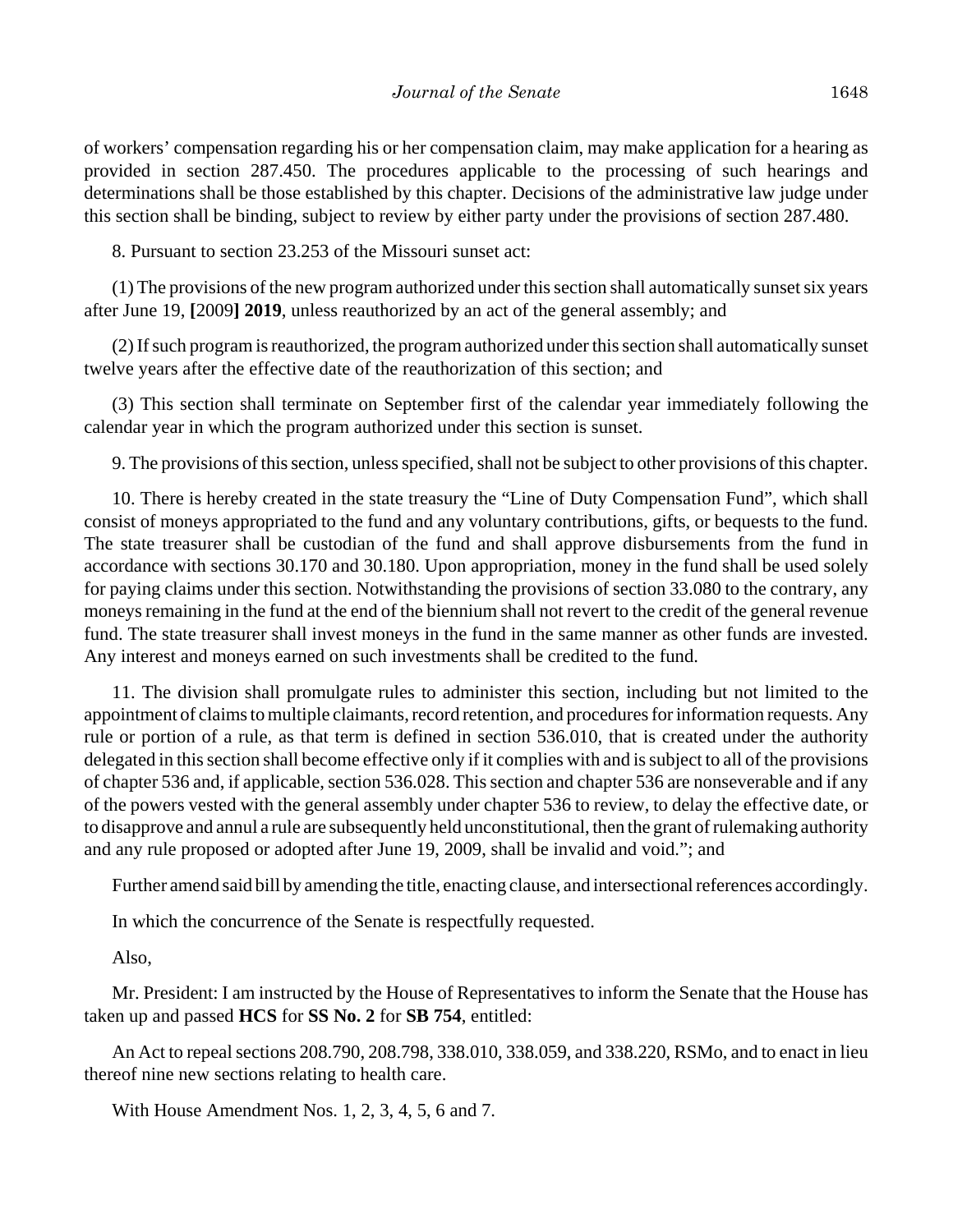#### HOUSE AMENDMENT NO. 1

Amend House Committee Substitute for Senate Substitute No. 2 for Senate Bill No. 754, Page 5, Section 196.990, Line 90, by inserting after all of said section and line the following:

"208.631. 1. Notwithstanding any other provision of law to the contrary, the MO HealthNet division shall establish a program to pay for health care for uninsured children. Coverage pursuant to sections 208.631 to **[**208.659**] 208.658** is subject to appropriation. The provisions of sections 208.631 to **[**208.569**] 208.658**, health care for uninsured children, shall be void and of no effect if there are no funds of the United States appropriated by Congress to be provided to the state on the basis of a state plan approved by the federal government under the federal Social Security Act. If funds are appropriated by the United States Congress, the department of social services is authorized to manage the state children's health insurance program (SCHIP) allotment in order to ensure that the state receives maximum federal financial participation. Children in households with incomes up to one hundred fifty percent of the federal poverty level may meet all Title XIX program guidelines as required by the Centers for Medicare and Medicaid Services. Children in households with incomes of one hundred fifty percent to three hundred percent of the federal poverty level shall continue to be eligible as they were and receive services as they did on June 30, 2007, unless changed by the Missouri general assembly.

2. For the purposes of sections 208.631 to **[**208.659**] 208.658**, "children" are persons up to nineteen years of age. "Uninsured children" are persons up to nineteen years of age who are emancipated and do not have access to affordable employer-subsidized health care insurance or other health care coverage or persons whose parent or guardian have not had access to affordable employer-subsidized health care insurance or other health care coverage for their children **[**for six months**]** prior to application, are residents of the state of Missouri, and have parents or guardians who meet the requirements in section 208.636. A child who is eligible for MO HealthNet benefits as authorized in section 208.151 is not uninsured for the purposes of sections 208.631 to **[**208.659**] 208.658**.

208.636. Parents and guardians of uninsured children eligible for the program established in sections 208.631 to **[**208.657**] 208.658** shall:

(1) Furnish to the department of social services the uninsured child's Social Security number or numbers, if the uninsured child has more than one such number;

(2) Cooperate with the department of social services in identifying and providing information to assist the state in pursuing any third-party insurance carrier who may be liable to pay for health care;

(3) Cooperate with the department of social services, division of child support enforcement in establishing paternity and in obtaining support payments, including medical support; **and**

(4) Demonstrate upon request their child's participation in wellness programs including immunizations and a periodic physical examination. This subdivision shall not apply to any child whose parent or legal guardian objects in writing to such wellness programs including immunizations and an annual physical examination because of religious beliefs or medical contraindications**[**; and

(5) Demonstrate annually that their total net worth does not exceed two hundred fifty thousand dollars in total value**]**.

208.640. 1. Parents and guardians of uninsured children with incomes of more than one hundred fifty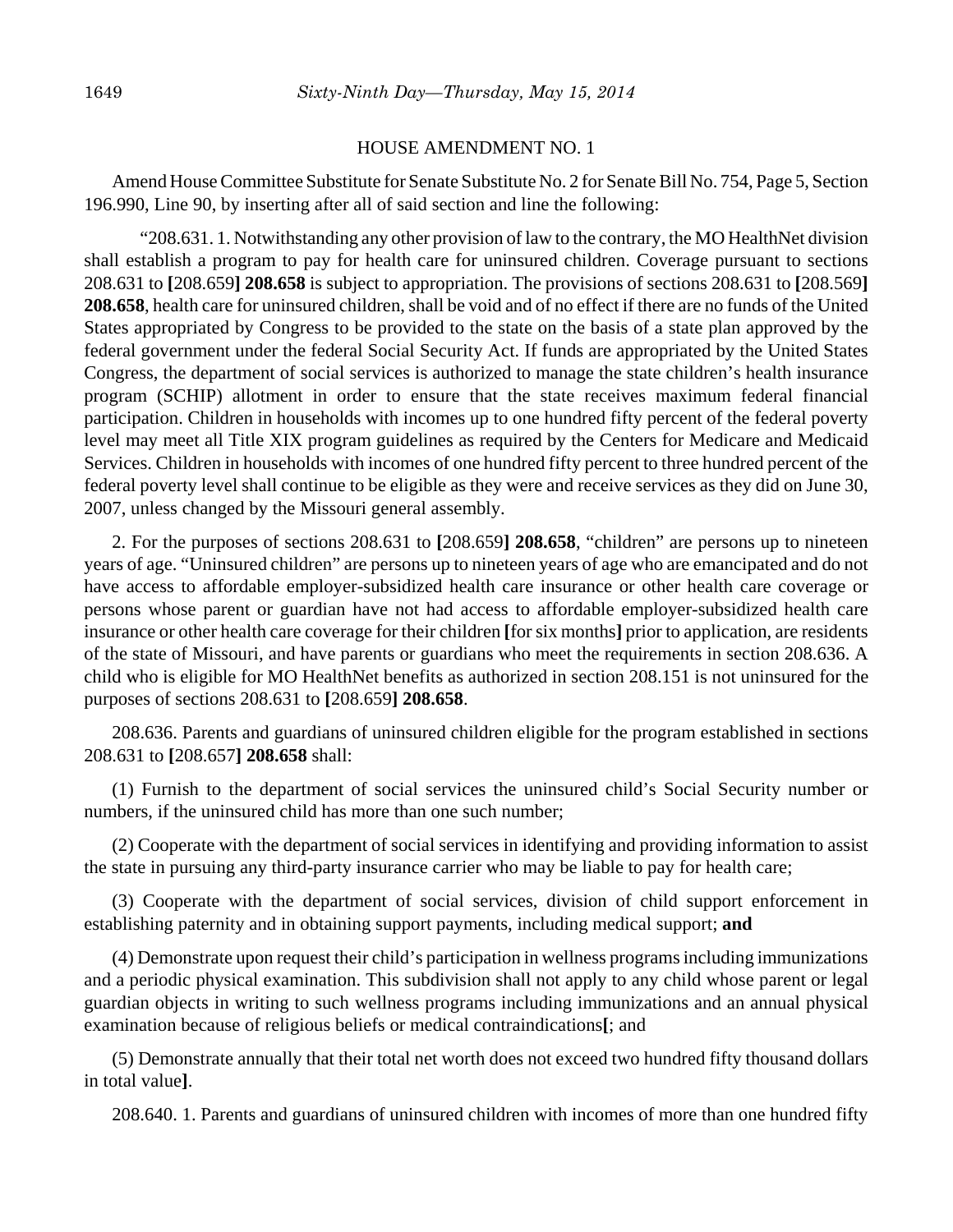but less than three hundred percent of the federal poverty level who do not have access to affordable employer-sponsored health care insurance or other affordable health care coverage may obtain coverage for their children under this section. Health insurance plans that do not cover an eligible child's preexisting condition shall not be considered affordable employer-sponsored health care insurance or other affordable health care coverage. For the purposes of sections 208.631 to **[**208.659**] 208.658**, "affordable employersponsored health care insurance or other affordable health care coverage" refers to health insurance requiring a monthly premium of:

(1) Three percent of one hundred fifty percent of the federal poverty level for a family of three for families with a gross income of more than one hundred fifty and up to one hundred eighty-five percent of the federal poverty level for a family of three;

(2) Four percent of one hundred eighty-five percent of the federal poverty level for a family of three for a family with a gross income of more than one hundred eighty-five and up to two hundred twenty-five percent of the federal poverty level;

(3) Five percent of two hundred twenty-five percent of the federal poverty level for a family of three for a family with a gross income of more than two hundred twenty-five but less than three hundred percent of the federal poverty level.

The parents and guardians of eligible uninsured children pursuant to this section are responsible for a monthly premium as required by annual state appropriation; provided that the total aggregate cost sharing for a family covered by these sections shall not exceed five percent of such family's income for the years involved. No co-payments or other cost sharing is permitted with respect to benefits for well-baby and wellchild care including age-appropriate immunizations. Cost-sharing provisions for their children under sections 208.631 to **[**208.659**] 208.658** shall not exceed the limits established by 42 U.S.C. Section 1397cc(e). If a child has exceeded the annual coverage limits for all health care services, the child is not considered insured and does not have access to affordable health insurance within the meaning of this section.

2. The department of social services shall study the expansion of a presumptive eligibility process for children for medical assistance benefits.

208.643. 1. The department of social services shall implement policies establishing a program to pay for health care for uninsured children by rules promulgated pursuant to chapter 536, either statewide or in certain geographic areas, subject to obtaining necessary federal approval and appropriation authority. The rules may provide for a health care services package that includes all medical services covered by section 208.152, except nonemergency transportation.

2. Available income shall be determined by the department of social services by rule, which shall comply with federal laws and regulations relating to the state's eligibility to receive federal funds to implement the insurance program established in sections 208.631 to **[**208.657**] 208.658**.

208.646. There shall be a thirty-day waiting period after enrollment for uninsured children in families with an income of more than two hundred twenty-five percent of the federal poverty level before the child becomes eligible for insurance under the provisions of sections 208.631 to **[**208.660**] 208.658**. If the parent or guardian with an income of more than two hundred twenty-five percent of the federal poverty level fails to meet the co-payment or premium requirements, the child shall not be eligible for coverage under sections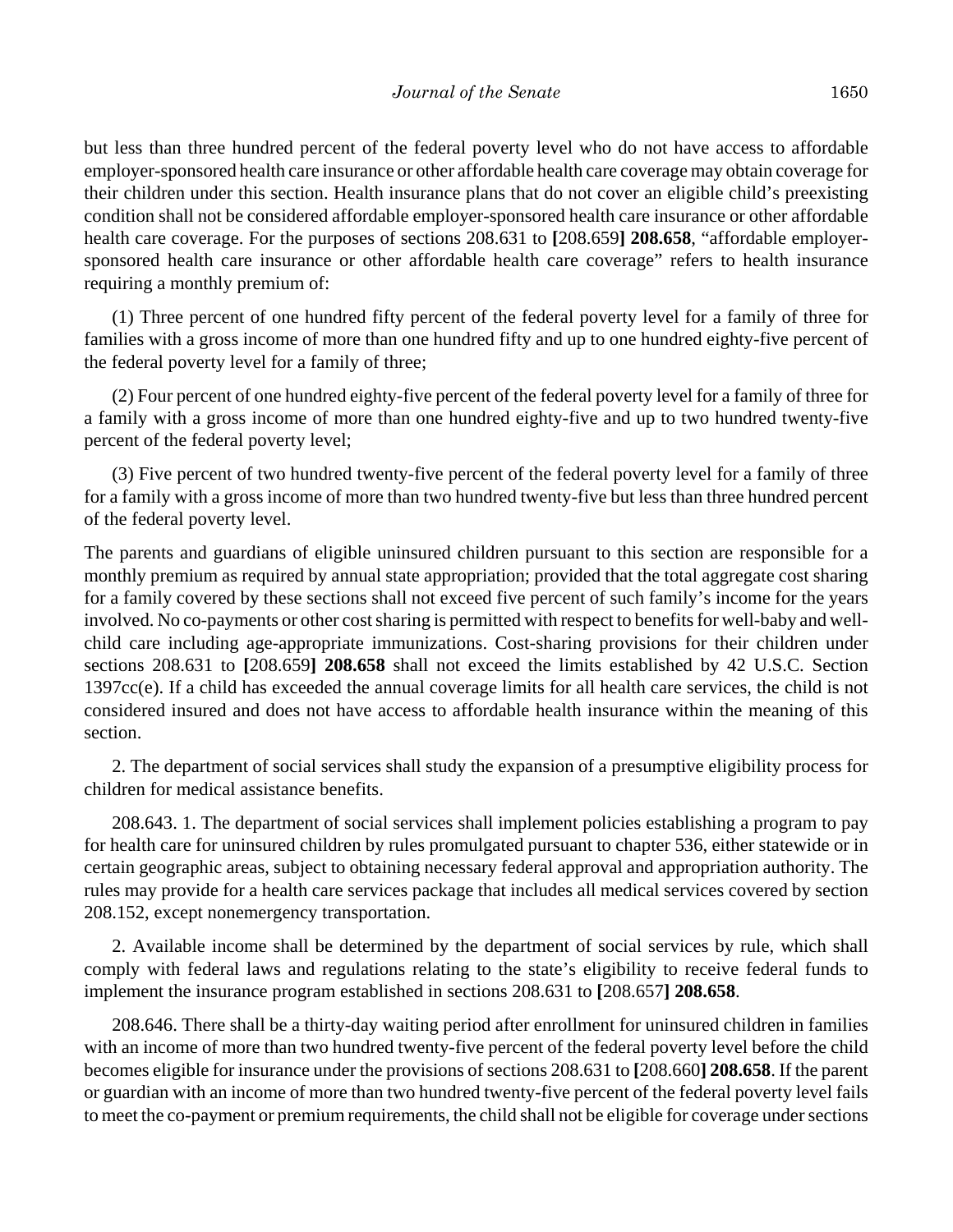208.631 to **[**208.660**] 208.658** for **[**six months**] ninety days** after the department provides notice of such failure to the parent or guardian."; and

Further amend said bill by amending the title, enacting clause, and intersectional references accordingly.

## HOUSE AMENDMENT NO. 2

Amend House Committee Substitute for Senate Substitute No. 2 for Senate Bill No. 754, Page 2, Section 191.1140, Line 14, by inserting after all of said section and line the following:

"195.070. 1. A physician, podiatrist, dentist, a registered optometrist certified to administer pharmaceutical agents as provided in section 336.220, **or an assistant physician in accordance with section 334.037** or a physician assistant in accordance with section 334.747 in good faith and in the course of his or her professional practice only, may prescribe, administer, and dispense controlled substances or he or she may cause the same to be administered or dispensed by an individual as authorized by statute.

2. An advanced practice registered nurse, as defined in section 335.016, but not a certified registered nurse anesthetist as defined in subdivision (8) of section 335.016, who holds a certificate of controlled substance prescriptive authority from the board of nursing under section 335.019 and who is delegated the authority to prescribe controlled substances under a collaborative practice arrangement under section 334.104 may prescribe any controlled substances listed in Schedules III, IV, and V of section 195.017. However, no such certified advanced practice registered nurse shall prescribe controlled substance for his or her own self or family. Schedule III narcotic controlled substance prescriptions shall be limited to a one hundred twenty-hour supply without refill.

3. A veterinarian, in good faith and in the course of the veterinarian's professional practice only, and not for use by a human being, may prescribe, administer, and dispense controlled substances and the veterinarian may cause them to be administered by an assistant or orderly under his or her direction and supervision.

4. A practitioner shall not accept any portion of a controlled substance unused by a patient, for any reason, if such practitioner did not originally dispense the drug.

5. An individual practitioner shall not prescribe or dispense a controlled substance for such practitioner's personal use except in a medical emergency."; and

Further amend said bill, Page 5, Section 208.798, Line 2, by inserting after all of said line the following:

"334.035. **Except as otherwise provided in section 334.036,** every applicant for a permanent license as a physician and surgeon shall provide the board with satisfactory evidence of having successfully completed such postgraduate training in hospitals or medical or osteopathic colleges as the board may prescribe by rule.

# **334.036. 1. For purposes of this section, the following terms shall mean:**

**(1) "Assistant physician", any medical school graduate who:**

**(a) Is a resident and citizen of the United States or is a legal resident alien;**

**(b) Has successfully completed Step 1 and Step 2 of the United States Medical Licensing Examination or the equivalent of such steps of any other board-approved medical licensing**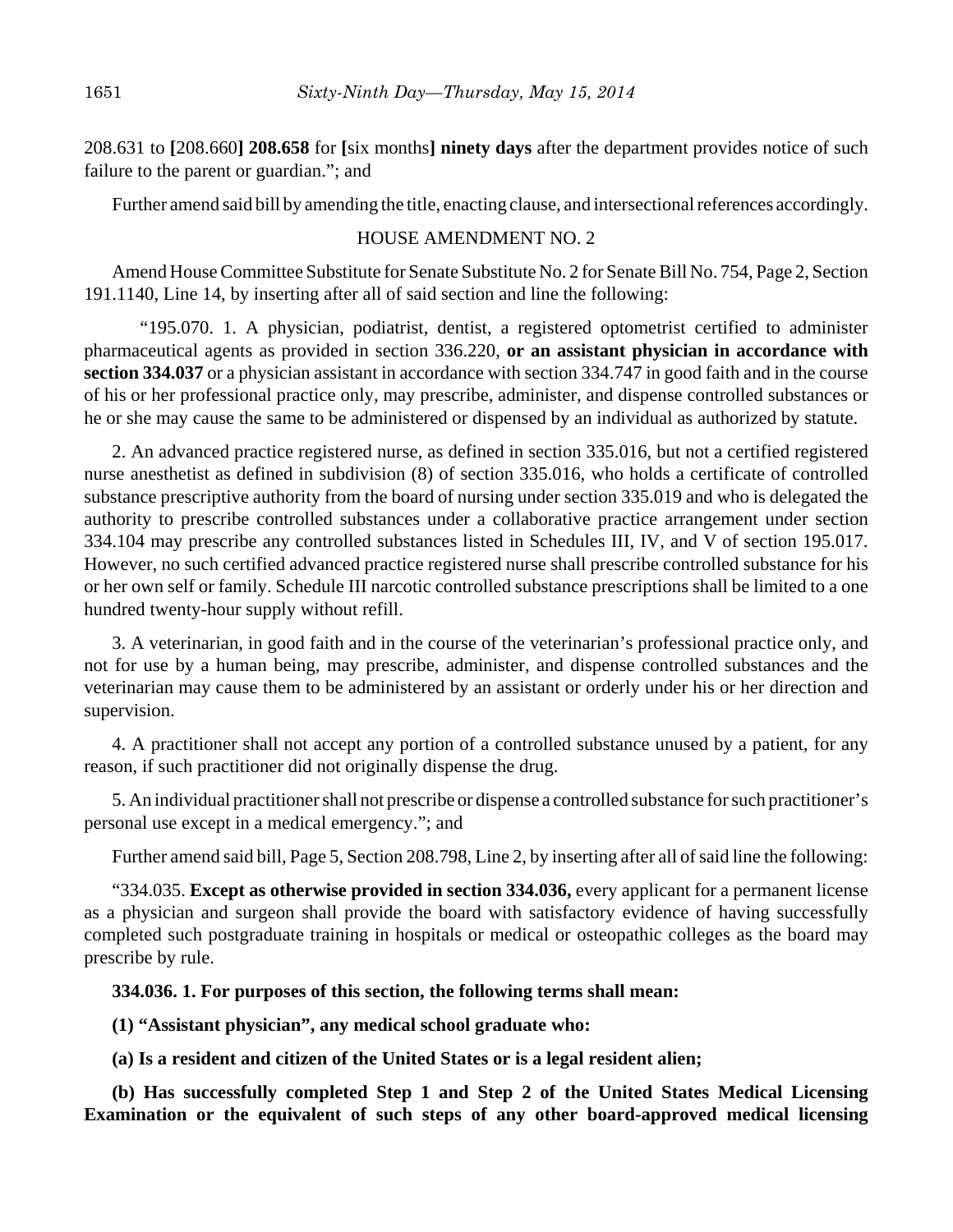**examination within the two-year period immediately preceding application for licensure as an assistant physician, but in no event more than three years after graduation from a medical college or osteopathic medical college;**

**(c) Has not completed an approved postgraduate residency and has successfully completed Step 2 of the United States Medical Licensing Examination or the equivalent of such step of any other board-approved medical licensing examination within the immediately preceding two-year period unless when such two-year anniversary occurs he or she was serving as a resident physician in an accredited residency in the United States and continued to do so within thirty days prior to application for licensure as an assistant physician; and**

**(d) Has proficiency in the English language;**

**(2) "Assistant physician collaborative practice arrangement", an agreement between a physician and an assistant physician that meets the requirements of this section and section 334.037;**

**(3) "Medical school graduate", any person who has graduated from a medical college or osteopathic medical college described in section 334.031.**

**2. (1) An assistant physician collaborative practice arrangement shall limit the assistant physician to providing only primary care services and only in medically underserved rural or urban areas of this state or in any pilot project areas established in which assistant physicians may practice.**

**(2) For a physician-assistant physician team working in a rural health clinic under the federal Rural Health Clinic Services Act, P.L. 95-210, as amended:**

**(a) An assistant physician shall be considered a physician assistant for purposes of regulations of the Centers for Medicare and Medicaid Services (CMS); and**

**(b) No supervision requirements in addition to the minimum federal law shall be required.**

**3. (1) For purposes of this section, the licensure of assistant physicians shall take place within processes established by rules of the state board of registration for the healing arts. The board of healing arts is authorized to establish rules under chapter 536 establishing licensure and renewal procedures, supervision, collaborative practice arrangements, fees, and addressing such other matters as are necessary to protect the public and discipline the profession. An application for licensure may be denied or the licensure of an assistant physician may be suspended or revoked by the board in the same manner and for violation of the standards as set forth by section 334.100, or such other standards of conduct set by the board by rule.**

**(2) Any rule or portion of a rule, as that term is defined in section 536.010, that is created under the authority delegated in this section shall become effective only if it complies with and is subject to all of the provisions of chapter 536 and, if applicable, section 536.028. This section and chapter 536 are nonseverable and if any of the powers vested with the general assembly under chapter 536 to review, to delay the effective date, or to disapprove and annul a rule are subsequently held unconstitutional, then the grant of rulemaking authority and any rule proposed or adopted after August 28, 2014, shall be invalid and void.**

**4. An assistant physician shall clearly identify himself or herself as an assistant physician and shall be permitted to use the terms "doctor", "Dr.", or "doc". No assistant physician shall practice or**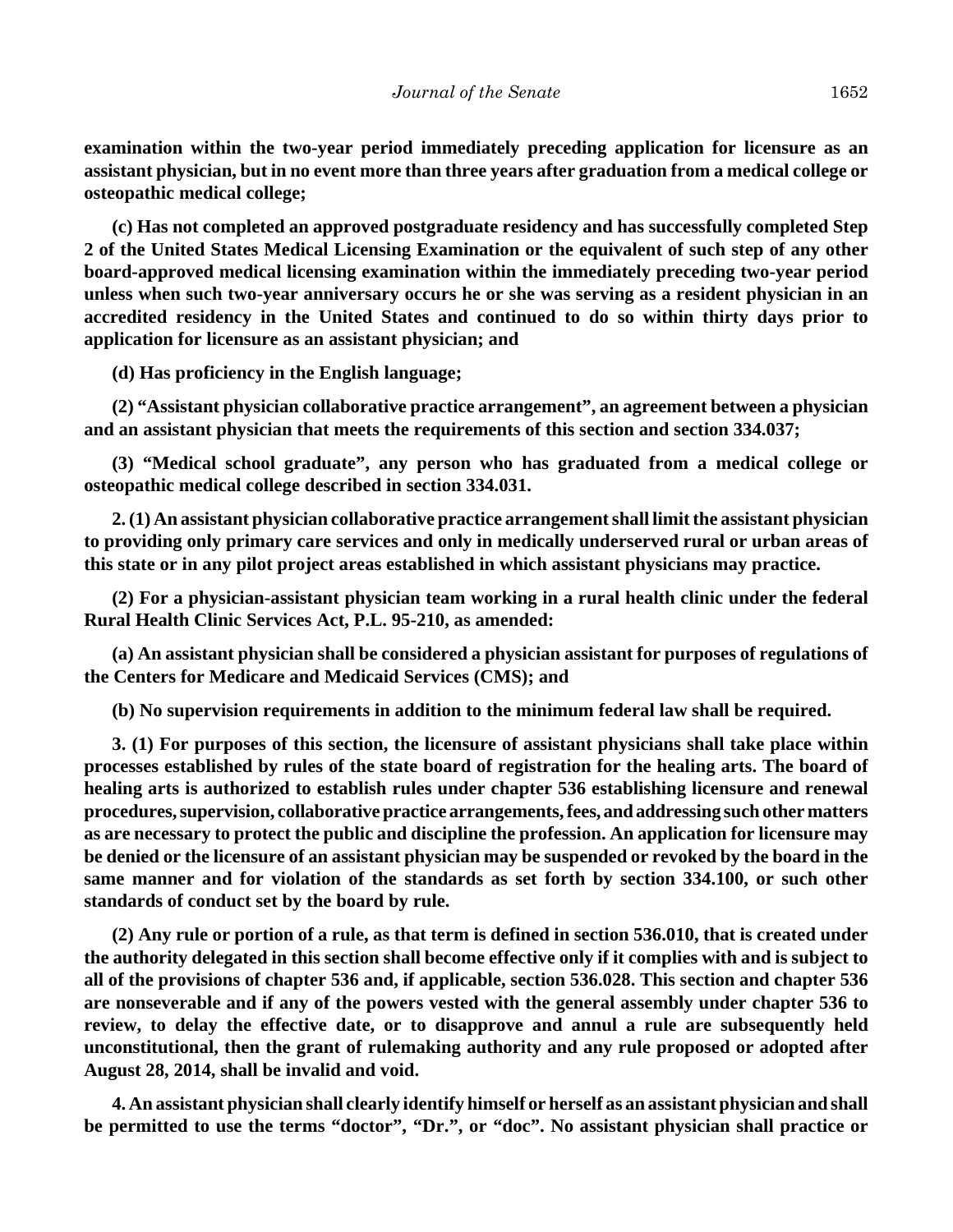**attempt to practice without an assistant physician collaborative practice arrangement, except as otherwise provided in this section and in an emergency situation.**

**5. The collaborating physician is responsible at all times for the oversight of the activities of and accepts responsibility for primary care services rendered by the assistant physician.**

**6. The provisions of section 334.037 shall apply to all assistant physician collaborative practice arrangements. To be eligible to practice as an assistant physician, a licensed assistant physician shall enter into an assistant physician collaborative practice arrangement within six months of his or her initial licensure and shall not have more than a six-month time period between collaborative practice arrangements during his or her licensure period. Any renewal of licensure under this section shall include verification of actual practice under a collaborative practice arrangement in accordance with this subsection during the immediately preceding licensure period.**

**334.037. 1. A physician may enter into collaborative practice arrangements with assistant physicians. Collaborative practice arrangements shall be in the form of written agreements, jointly agreed-upon protocols, or standing orders for the delivery of health care services. Collaborative practice arrangements, which shall be in writing, may delegate to an assistant physician the authority to administer or dispense drugs and provide treatment as long as the delivery of such health care services is within the scope of practice of the assistant physician and is consistent with that assistant physician's skill, training, and competence and the skill and training of the collaborating physician.**

**2. The written collaborative practice arrangement shall contain at least the following provisions:**

**(1) Complete names, home and business addresses, zip codes, and telephone numbers of the collaborating physician and the assistant physician;**

**(2) A list of all other offices or locations besides those listed in subdivision (1) of this subsection where the collaborating physician authorized the assistant physician to prescribe;**

**(3) A requirement that there shall be posted at every office where the assistant physician is authorized to prescribe, in collaboration with a physician, a prominently displayed disclosure statement informing patients that they may be seen by an assistant physician and have the right to see the collaborating physician;**

**(4) All specialty or board certifications of the collaborating physician and all certifications of the assistant physician;**

**(5) The manner of collaboration between the collaborating physician and the assistant physician, including how the collaborating physician and the assistant physician shall:**

**(a) Engage in collaborative practice consistent with each professional's skill, training, education, and competence;**

**(b) Maintain geographic proximity; except, the collaborative practice arrangement may allow for geographic proximity to be waived for a maximum of twenty-eight days per calendar year for rural health clinics as defined by P.L. 95-210, as long as the collaborative practice arrangement includes alternative plans as required in paragraph (c) of this subdivision. Such exception to geographic proximity shall apply only to independent rural health clinics, provider-based rural health clinics if the provider is a critical access hospital as provided in 42 U.S.C. Section 1395i-4, and provider-based**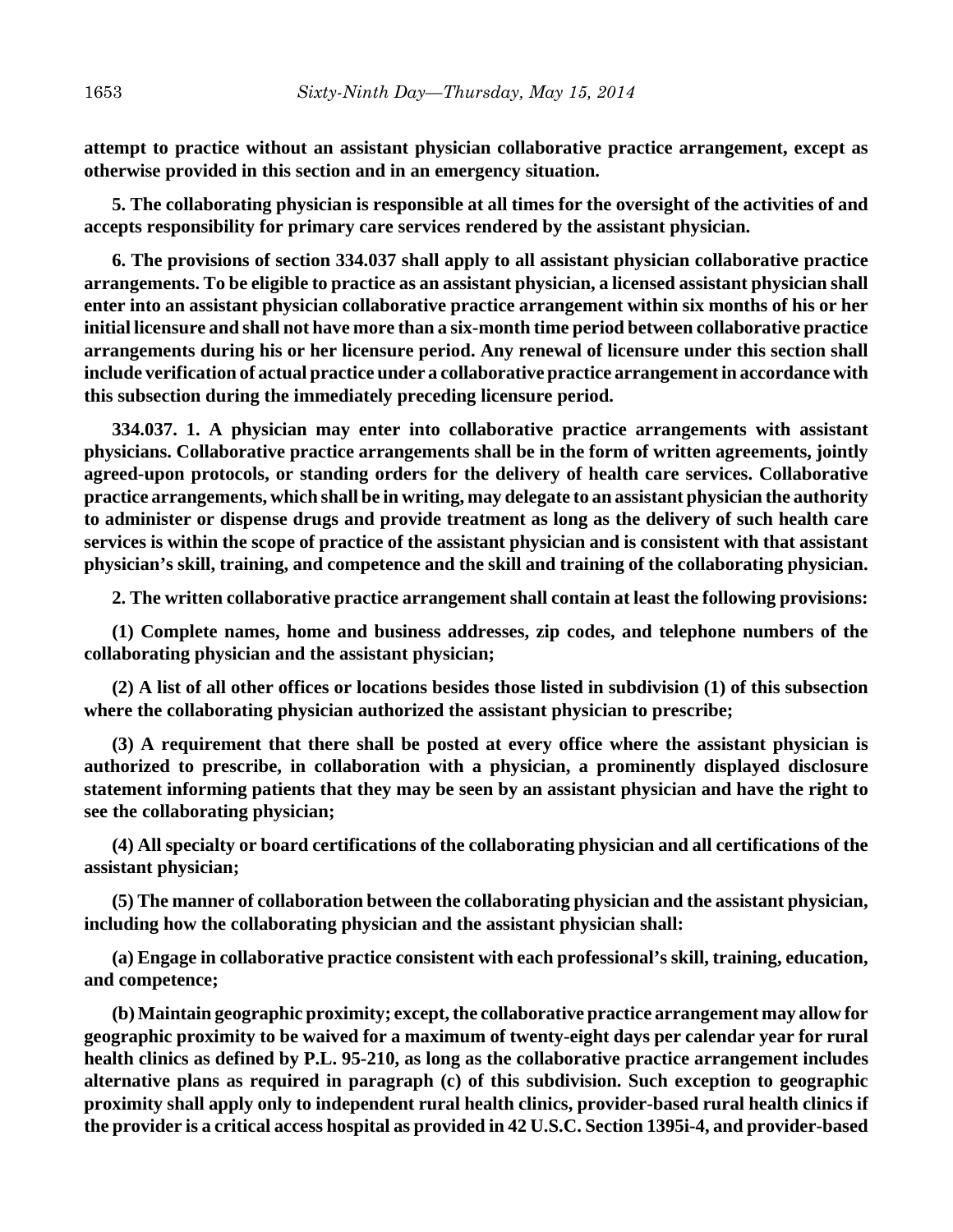**rural health clinics if the main location of the hospital sponsor is greater than fifty miles from the clinic. The collaborating physician shall maintain documentation related to such requirement and present it to the state board of registration for the healing arts when requested; and**

**(c) Provide coverage during absence, incapacity, infirmity, or emergency by the collaborating physician;**

**(6) A description of the assistant physician's controlled substance prescriptive authority in collaboration with the physician, including a list of the controlled substances the physician authorizes the assistant physician to prescribe and documentation that it is consistent with each professional's education, knowledge, skill, and competence;**

**(7) A list of all other written practice agreements of the collaborating physician and the assistant physician;**

**(8) The duration of the written practice agreement between the collaborating physician and the assistant physician;**

**(9) A description of the time and manner of the collaborating physician's review of the assistant physician's delivery of health care services. The description shall include provisions that the assistant physician shall submit a minimum of ten percent of the charts documenting the assistant physician's delivery of health care services to the collaborating physician for review by the collaborating physician, or any other physician designated in the collaborative practice arrangement, every fourteen days; and**

**(10) The collaborating physician, or any other physician designated in the collaborative practice arrangement, shall review every fourteen days a minimum of twenty percent of the charts in which the assistant physician prescribes controlled substances. The charts reviewed under this subdivision may be counted in the number of charts required to be reviewed under subdivision (9) of this subsection.**

**3. The state board of registration for the healing arts under section 334.125 shall promulgate rules regulating the use of collaborative practice arrangements for assistant physicians. Such rules shall specify:**

**(1) Geographic areas to be covered;**

**(2) The methods of treatment that may be covered by collaborative practice arrangements;**

**(3) In conjunction with deans of medical schools and primary care residency program directors in the state, the development and implementation of educational methods and programs undertaken during the collaborative practice service which shall facilitate the advancement of the assistant physician's medical knowledge and capabilities, and which may lead to credit toward a future residency program for programs that deem such documented educational achievements acceptable; and**

**(4) The requirements for review of services provided under collaborative practice arrangements, including delegating authority to prescribe controlled substances.**

**Any rules relating to dispensing or distribution of medications or devices by prescription or**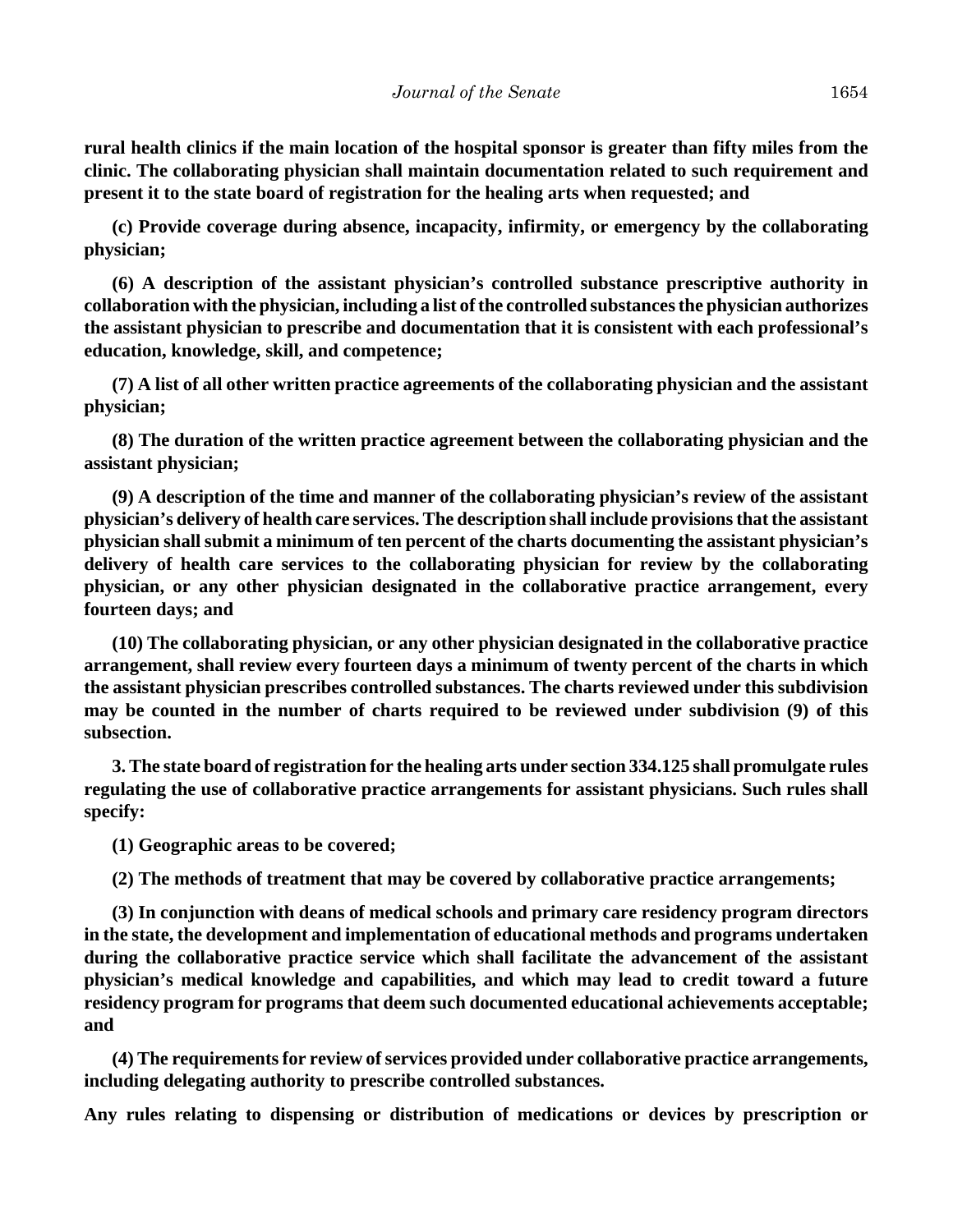**prescription drug orders under this section shall be subject to the approval of the state board of pharmacy. Any rules relating to dispensing or distribution of controlled substances by prescription or prescription drug orders under this section shall be subject to the approval of the department of health and senior services and the state board of pharmacy. The state board of registration for the healing arts shall promulgate rules applicable to assistant physicians that shall be consistent with guidelines for federally funded clinics. The rulemaking authority granted in this subsection shall not extend to collaborative practice arrangements of hospital employees providing inpatient care within hospitals as defined in chapter 197 or population-based public health services as defined by 20 CSR 2150-5.100 as of April 30, 2008.**

**4. The state board of registration for the healing arts shall not deny, revoke, suspend, or otherwise take disciplinary action against a collaborating physician for health care services delegated to an assistant physician provided the provisions of this section and the rules promulgated thereunder are satisfied.**

**5. Within thirty days of any change and on each renewal, the state board of registration for the healing arts shall require every physician to identify whether the physician is engaged in any collaborative practice arrangment, including collaborative practice arrangements delegating the authority to prescribe controlled substances, and also report to the board the name of each assistant physician with whom the physician has entered into such arrangement. The board may make such information available to the public. The board shall track the reported information and may routinely conduct random reviews of such arrangements to ensure that arrangements are carried out for compliance under this chapter.**

**6. A collaborating physician shall not enter into a collaborative practice arrangement with more than three full-time equivalent assistant physicians. Such limitation shall not apply to collaborative arrangements of hospital employees providing inpatient care service in hospitals as defined in chapter 197 or population-based public health services as defined by 20 CSR 2150-5.100 as of April 30, 2008.**

**7. The collaborating physician shall determine and document the completion of at least a onemonth period of time during which the assistant physician shall practice with the collaborating physician continuously present before practicing in a setting where the collaborating physician is not continuously present. Such limitation shall not apply to collaborative arrangements of providers of population-based public health services as defined by 20 CSR 2150-5.100 as of April 30, 2008.**

**8. No agreement made under this section shall supersede current hospital licensing regulations governing hospital medication orders under protocols or standing orders for the purpose of delivering inpatient or emergency care within a hospital as defined in section 197.020 if such protocols or standing orders have been approved by the hospital's medical staff and pharmaceutical therapeutics committee.**

**9. No contract or other agreement shall require a physician to act as a collaborating physician for an assistant physician against the physician's will. A physician shall have the right to refuse to act as a collaborating physician, without penalty, for a particular assistant physician. No contract or other agreement shall limit the collaborating physician's ultimate authority over any protocols or standing orders or in the delegation of the physician's authority to any assistant physician, but such requirement shall not authorize a physician in implementing such protocols, standing orders, or delegation to violate applicable standards for safe medical practice established by a hospital's medical**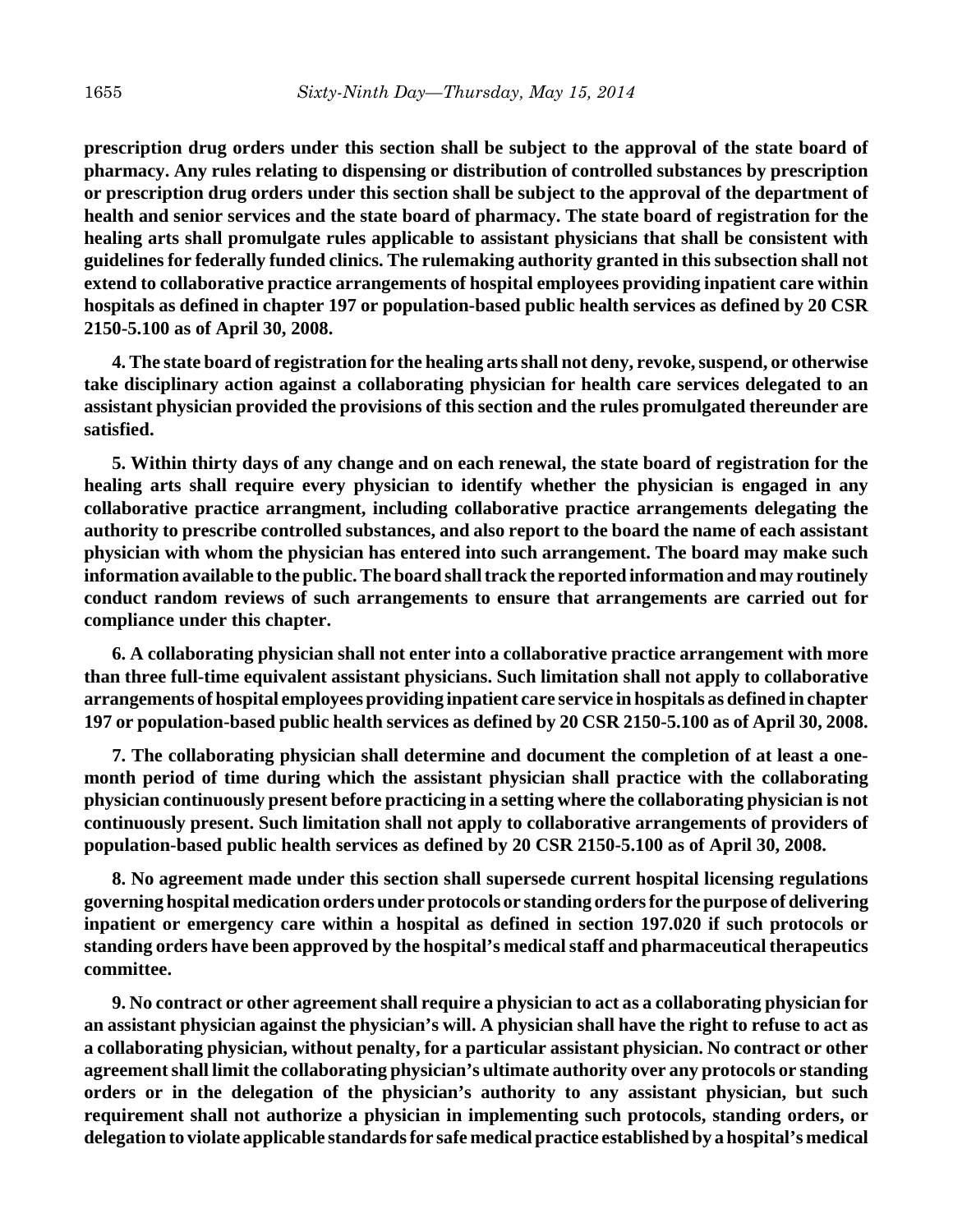**staff.**

**10. No contract or other agreement shall require any assistant physician to serve as a collaborating assistant physician for any collaborating physician against the assistant physician's will. An assistant physician shall have the right to refuse to collaborate, without penalty, with a particular physician.**

**11. All collaborating physicians and assistant physicians in collaborative practice arrangements shall wear identification badges while acting within the scope of their collaborative practice arrangement. The identification badges shall prominently display the licensure status of such collaborating physicians and assistant physicians.**

**12. (1) An assistant physician assistant with a certificate of controlled substance prescriptive authority as provided in this section may prescribe any controlled substance listed in schedule III, IV, or V of section 195.017 when delegated the authority to prescribe controlled substances in a collaborative practice arrangement. Such authority shall be filed with the state board of registration for the healing arts. The collaborating physician shall maintain the right to limit a specific scheduled drug or scheduled drug category that the assistant physician is permitted to prescribe. Any limitations shall be listed in the collaborative practice arrangement. Assistant physicians shall not prescribe controlled substances for themselves or members of their families. Schedule III controlled substances shall be limited to a five-day supply without refill. Assistant physicians who are authorized to prescribe controlled substances under this section shall register with the federal Drug Enforcement Administration and the state bureau of narcotics and dangerous drugs, and shall include the Drug Enforcement Administration registration number on prescriptions for controlled substances.**

**(2) The collaborating physician shall be responsible to determine and document the completion of at least one hundred twenty hours in a four-month period by the assistant physician during which the assistant physician shall practice with the collaborating physician on-site prior to prescribing controlled substances when the collaborating physician is not on-site. Such limitation shall not apply to assistant physicians of population-based public health services as defined in 20 CSR 2150-5.100 as of April 30, 2009.**

**(3) An assistant physician shall receive a certificate of controlled substance prescriptive authority from the state board of registration for the healing arts upon verification of licensure under section 334.036.**

334.735. 1. As used in sections 334.735 to 334.749, the following terms mean:

(1) "Applicant", any individual who seeks to become licensed as a physician assistant;

(2) "Certification" or "registration", a process by a certifying entity that grants recognition to applicants meeting predetermined qualifications specified by such certifying entity;

(3) "Certifying entity", the nongovernmental agency or association which certifies or registers individuals who have completed academic and training requirements;

(4) "Department", the department of insurance, financial institutions and professional registration or a designated agency thereof;

(5) "License", a document issued to an applicant by the board acknowledging that the applicant is entitled to practice as a physician assistant;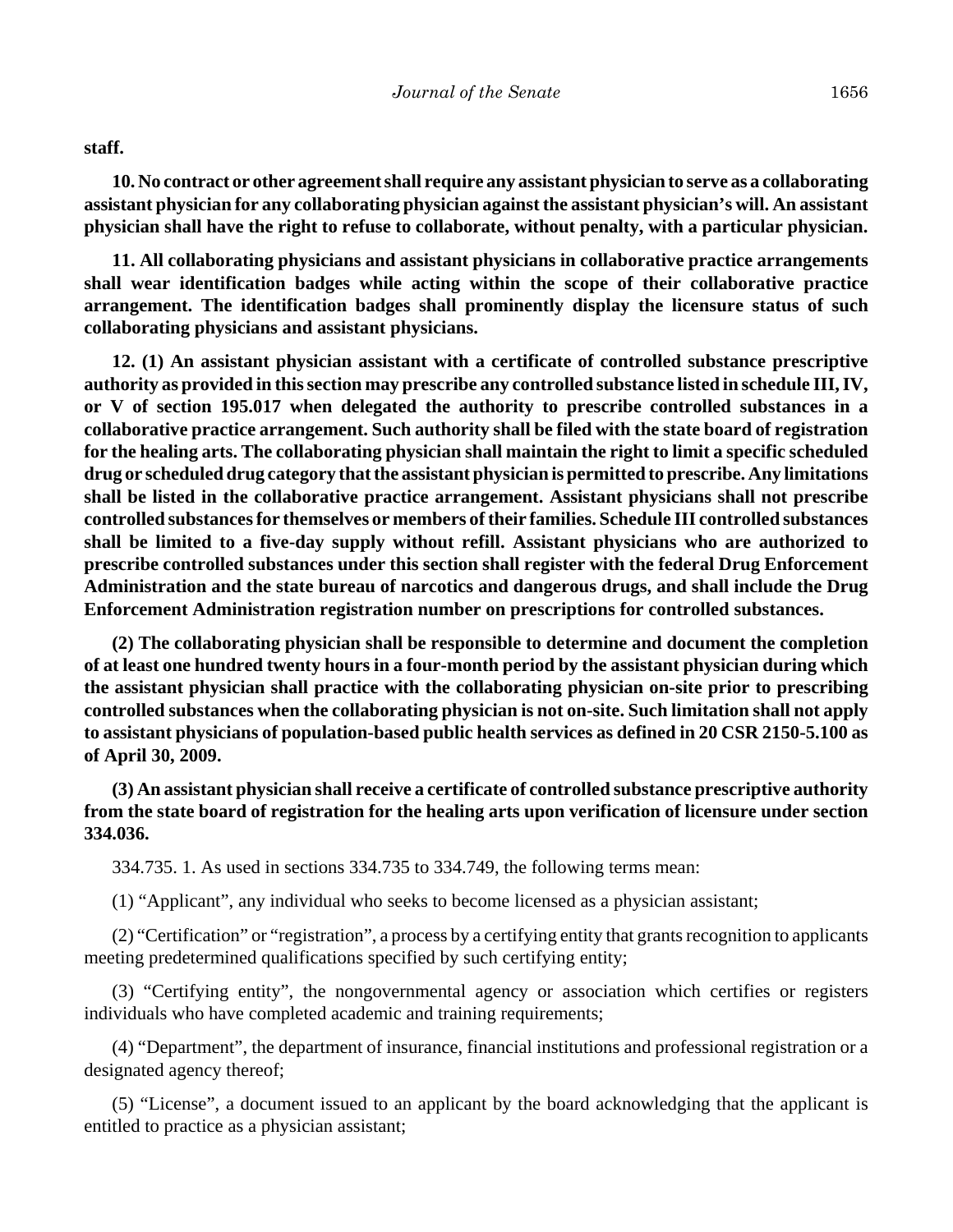(6) "Physician assistant", a person who has graduated from a physician assistant program accredited by the American Medical Association's Committee on Allied Health Education and Accreditation or by its successor agency, who has passed the certifying examination administered by the National Commission on Certification of Physician Assistants and has active certification by the National Commission on Certification of Physician Assistants who provides health care services delegated by a licensed physician. A person who has been employed as a physician assistant for three years prior to August 28, 1989, who has passed the National Commission on Certification of Physician Assistants examination, and has active certification of the National Commission on Certification of Physician Assistants;

(7) "Recognition", the formal process of becoming a certifying entity as required by the provisions of sections 334.735 to 334.749;

(8) "Supervision", control exercised over a physician assistant working with a supervising physician and oversight of the activities of and accepting responsibility for the physician assistant's delivery of care. The physician assistant shall only practice at a location where the physician routinely provides patient care, except existing patients of the supervising physician in the patient's home and correctional facilities. The supervising physician must be immediately available in person or via telecommunication during the time the physician assistant is providing patient care. Prior to commencing practice, the supervising physician and physician assistant shall attest on a form provided by the board that the physician shall provide supervision appropriate to the physician assistant's training and that the physician assistant shall not practice beyond the physician assistant's training and experience. Appropriate supervision shall require the supervising physician to be working within the same facility as the physician assistant for at least four hours within one calendar day for every fourteen days on which the physician assistant provides patient care as described in subsection 3 of this section. Only days in which the physician assistant provides patient care as described in subsection 3 of this section shall be counted toward the fourteen-day period. The requirement of appropriate supervision shall be applied so that no more than thirteen calendar days in which a physician assistant provides patient care shall pass between the physician's four hours working within the same facility. The board shall promulgate rules pursuant to chapter 536 for documentation of joint review of the physician assistant activity by the supervising physician and the physician assistant.

2. (1) A supervision agreement shall limit the physician assistant to practice only at locations described in subdivision (8) of subsection 1 of this section, where the supervising physician is no further than fifty miles by road using the most direct route available and where the location is not so situated as to create an impediment to effective intervention and supervision of patient care or adequate review of services.

(2) For a physician-physician assistant team working in a rural health clinic under the federal Rural Health Clinic Services Act, P.L. 95-210, as amended, no supervision requirements in addition to the minimum federal law shall be required.

3. The scope of practice of a physician assistant shall consist only of the following services and procedures:

(1) Taking patient histories;

(2) Performing physical examinations of a patient;

(3) Performing or assisting in the performance of routine office laboratory and patient screening procedures;

(4) Performing routine therapeutic procedures;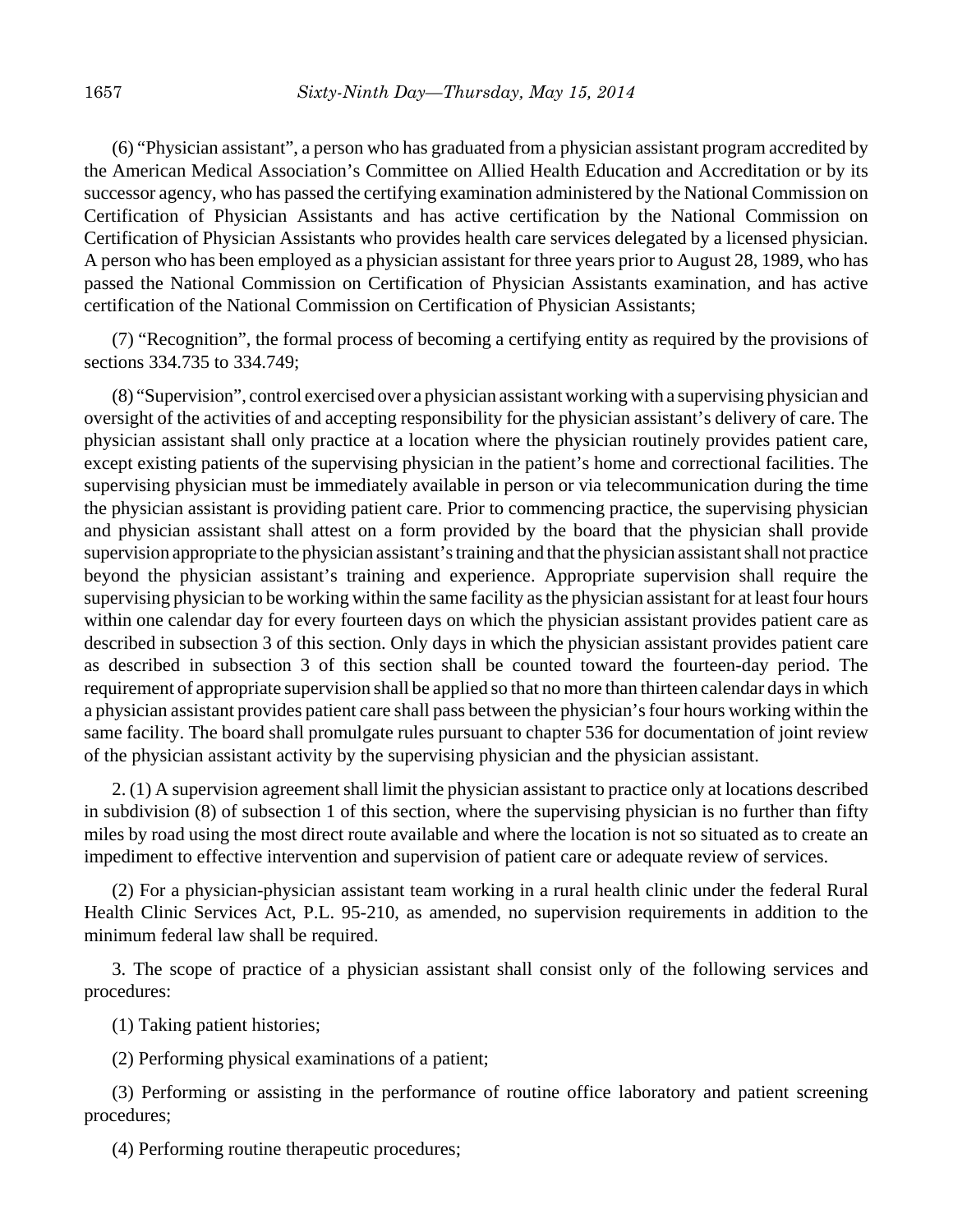(5) Recording diagnostic impressions and evaluating situations calling for attention of a physician to institute treatment procedures;

(6) Instructing and counseling patients regarding mental and physical health using procedures reviewed and approved by a licensed physician;

(7) Assisting the supervising physician in institutional settings, including reviewing of treatment plans, ordering of tests and diagnostic laboratory and radiological services, and ordering of therapies, using procedures reviewed and approved by a licensed physician;

(8) Assisting in surgery;

(9) Performing such other tasks not prohibited by law under the supervision of a licensed physician as the physician's assistant has been trained and is proficient to perform; and

(10) Physician assistants shall not perform or prescribe abortions.

4. Physician assistants shall not prescribe nor dispense any drug, medicine, device or therapy unless pursuant to a physician supervision agreement in accordance with the law, nor prescribe lenses, prisms or contact lenses for the aid, relief or correction of vision or the measurement of visual power or visual efficiency of the human eye, nor administer or monitor general or regional block anesthesia during diagnostic tests, surgery or obstetric procedures. Prescribing and dispensing of drugs, medications, devices or therapies by a physician assistant shall be pursuant to a physician assistant supervision agreement which is specific to the clinical conditions treated by the supervising physician and the physician assistant shall be subject to the following:

(1) A physician assistant shall only prescribe controlled substances in accordance with section 334.747;

(2) The types of drugs, medications, devices or therapies prescribed or dispensed by a physician assistant shall be consistent with the scopes of practice of the physician assistant and the supervising physician;

(3) All prescriptions shall conform with state and federal laws and regulations and shall include the name, address and telephone number of the physician assistant and the supervising physician;

(4) A physician assistant, or advanced practice registered nurse as defined in section 335.016 may request, receive and sign for noncontrolled professional samples and may distribute professional samples to patients;

(5) A physician assistant shall not prescribe any drugs, medicines, devices or therapies the supervising physician is not qualified or authorized to prescribe; and

(6) A physician assistant may only dispense starter doses of medication to cover a period of time for seventy-two hours or less.

5. A physician assistant shall clearly identify himself or herself as a physician assistant and shall not use or permit to be used in the physician assistant's behalf the terms "doctor", "Dr." or "doc" nor hold himself or herself out in any way to be a physician or surgeon. No physician assistant shall practice or attempt to practice without physician supervision or in any location where the supervising physician is not immediately available for consultation, assistance and intervention, except as otherwise provided in this section, and in an emergency situation, nor shall any physician assistant bill a patient independently or directly for any services or procedure by the physician assistant**; except that, nothing in this subsection shall be construed to prohibit a physician assistant from enrolling with the department of social services as**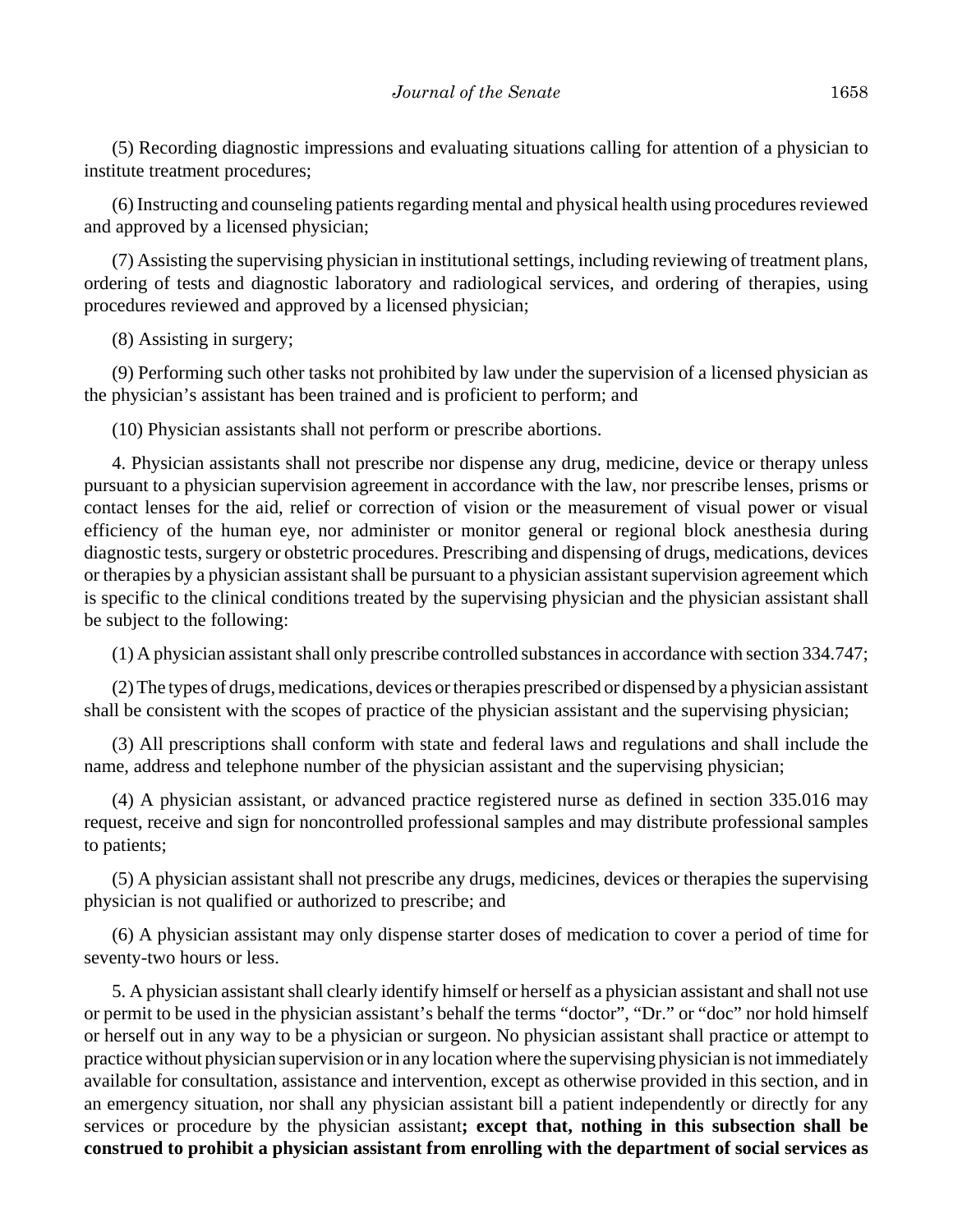## **a MO HealthNet provider while acting under a supervision agreement between the physician and physician assistant**.

6. For purposes of this section, the licensing of physician assistants shall take place within processes established by the state board of registration for the healing arts through rule and regulation. The board of healing arts is authorized to establish rules pursuant to chapter 536 establishing licensing and renewal procedures, supervision, supervision agreements, fees, and addressing such other matters as are necessary to protect the public and discipline the profession. An application for licensing may be denied or the license of a physician assistant may be suspended or revoked by the board in the same manner and for violation of the standards as set forth by section 334.100, or such other standards of conduct set by the board by rule or regulation. Persons licensed pursuant to the provisions of chapter 335 shall not be required to be licensed as physician assistants. All applicants for physician assistant licensure who complete a physician assistant training program after January 1, 2008, shall have a master's degree from a physician assistant program.

7. "Physician assistant supervision agreement" means a written agreement, jointly agreed-upon protocols or standing order between a supervising physician and a physician assistant, which provides for the delegation of health care services from a supervising physician to a physician assistant and the review of such services. The agreement shall contain at least the following provisions:

(1) Complete names, home and business addresses, zip codes, telephone numbers, and state license numbers of the supervising physician and the physician assistant;

(2) A list of all offices or locations where the physician routinely provides patient care, and in which of such offices or locations the supervising physician has authorized the physician assistant to practice;

(3) All specialty or board certifications of the supervising physician;

(4) The manner of supervision between the supervising physician and the physician assistant, including how the supervising physician and the physician assistant shall:

(a) Attest on a form provided by the board that the physician shall provide supervision appropriate to the physician assistant's training and experience and that the physician assistant shall not practice beyond the scope of the physician assistant's training and experience nor the supervising physician's capabilities and training; and

(b) Provide coverage during absence, incapacity, infirmity, or emergency by the supervising physician;

(5) The duration of the supervision agreement between the supervising physician and physician assistant; and

(6) A description of the time and manner of the supervising physician's review of the physician assistant's delivery of health care services. Such description shall include provisions that the supervising physician, or a designated supervising physician listed in the supervision agreement review a minimum of ten percent of the charts of the physician assistant's delivery of health care services every fourteen days.

8. When a physician assistant supervision agreement is utilized to provide health care services for conditions other than acute self-limited or well-defined problems, the supervising physician or other physician designated in the supervision agreement shall see the patient for evaluation and approve or formulate the plan of treatment for new or significantly changed conditions as soon as practical, but in no case more than two weeks after the patient has been seen by the physician assistant.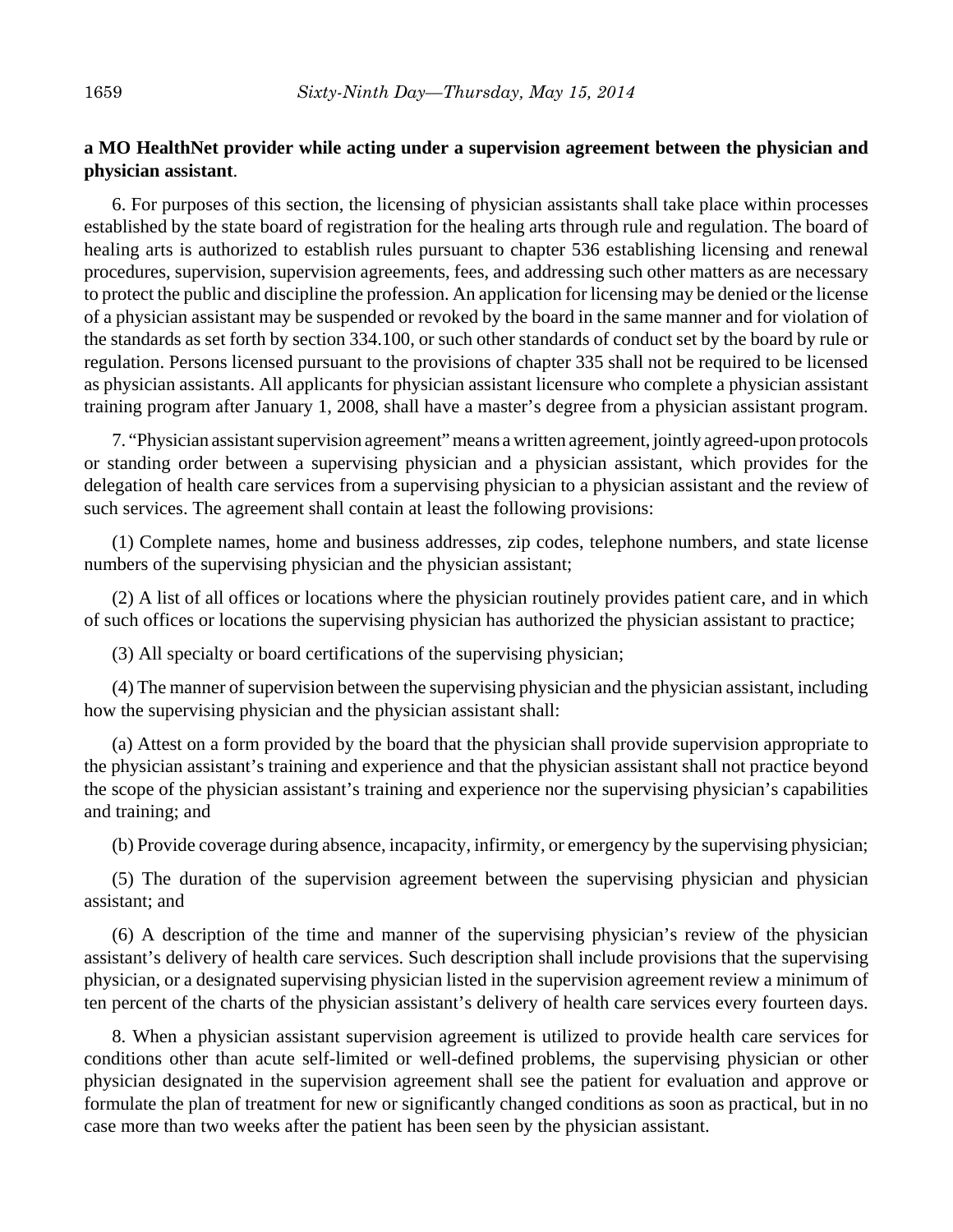9. At all times the physician is responsible for the oversight of the activities of, and accepts responsibility for, health care services rendered by the physician assistant.

10. It is the responsibility of the supervising physician to determine and document the completion of at least a one-month period of time during which the licensed physician assistant shall practice with a supervising physician continuously present before practicing in a setting where a supervising physician is not continuously present.

11. No contract or other agreement shall require a physician to act as a supervising physician for a physician assistant against the physician's will. A physician shall have the right to refuse to act as a supervising physician, without penalty, for a particular physician assistant. No contract or other agreement shall limit the supervising physician's ultimate authority over any protocols or standing orders or in the delegation of the physician's authority to any physician assistant, but this requirement shall not authorize a physician in implementing such protocols, standing orders, or delegation to violate applicable standards for safe medical practice established by the hospital's medical staff.

12. Physician assistants shall file with the board a copy of their supervising physician form.

13. No physician shall be designated to serve as supervising physician for more than three full-time equivalent licensed physician assistants. This limitation shall not apply to physician assistant agreements of hospital employees providing inpatient care service in hospitals as defined in chapter 197."; and

Further amend said bill, Page 13, Section 338.220, Line 54, by inserting after all of said section and line the following:

### "**Section 1. 1. As used in this section, the following terms shall mean:**

**(1) "Assistant physician", a person licensed to practice under section 334.036 in a collaborative practice arrangement under section 334.037;**

**(2) "Department", the department of health and senior services;**

**(3) "Medically underserved area":**

**(a) An area in this state with a medically underserved population;**

**(b) An area in this state designated by the United States secretary of health and human services as an area with a shortage of personal health services;**

**(c) A population group designated by the United States secretary of health and human services as having a shortage of personal health services;**

**(d) An area designated under state or federal law as a medically underserved community; or**

**(e) An area that the department considers to be medically underserved based on relevant demographic, geographic, and environmental factors;**

**(4) "Primary care", physician services in family practice, general practice, internal medicine, pediatrics, obstetrics, or gynecology;**

**(5) "Start-up money", a payment made by a county or municipality in this state which includes a medically underserved area for reasonable costs incurred for the establishment of a medical clinic, ancillary facilities for diagnosing and treating patients, and payment of physicians, assistant**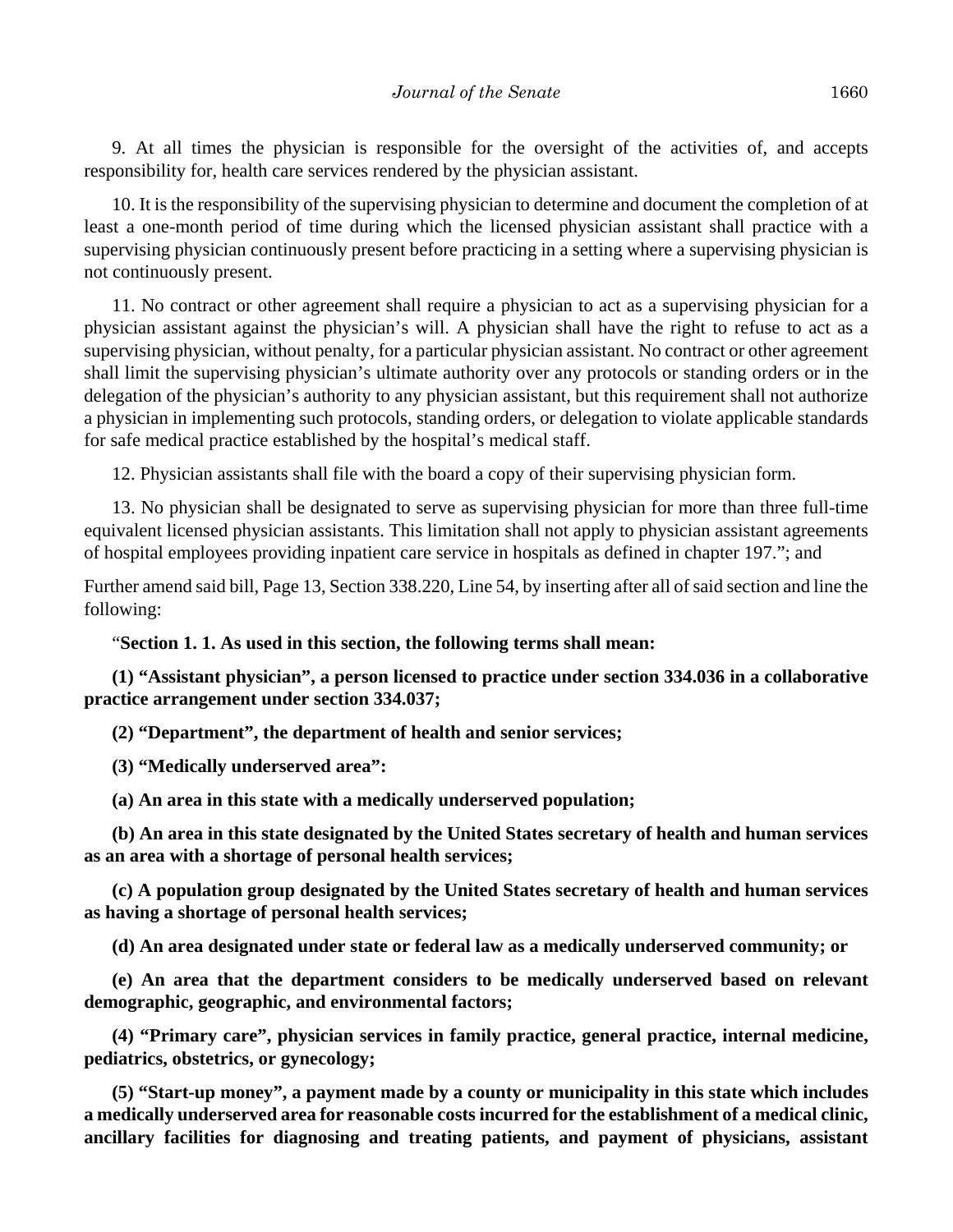**physicians, and any support staff.**

**2. (1) The department shall establish and administer a program under this section to increase the number of medical clinics in medically underserved areas. A county or municipality in this state that includes a medically underserved area may establish a medical clinic in the medically underserved area by contributing start-up money for the medical clinic and having such contribution matched wholly or partly by grant moneys from the medical clinics in medically underserved areas fund established in subsection 3 of this section. The department shall seek all available moneys from any source whatsoever, including, but not limited to, moneys from health care foundations to assist in funding the program.**

**(2) A participating county or municipality that includes a medically underserved area may provide start-up money for a medical clinic over a two-year period. The department shall not provide more than one hundred thousand dollars to such county or municipality in a fiscal year unless the department makes a specific finding of need in the medically underserved area.**

**(3) The department shall establish priorities so that the counties or municipalities which include the neediest medically underserved areas eligible for assistance under this section are assured the receipt of a grant.**

**3. (1) There is hereby created in the state treasury the "Medical Clinics in Medically Underserved Areas Fund", which shall consist of any state moneys appropriated, gifts, grants, donations, or any other contribution from any source for such purpose. The state treasurer shall be custodian of the fund. In accordance with sections 30.170 and 30.180, the state treasurer may approve disbursements. The fund shall be a dedicated fund and, upon appropriation, money in the fund shall be used solely for the administration of this section.**

**(2) Notwithstanding the provisions of section 33.080 to the contrary, any moneys remaining in the fund at the end of the biennium shall not revert to the credit of the general revenue fund.**

**(3) The state treasurer shall invest moneys in the fund in the same manner as other funds are invested. Any interest and moneys earned on such investments shall be credited to the fund.**

**4. To be eligible to receive a matching grant from the department, a county or municipality that includes a medically underserved area shall:**

**(1) Apply for the matching grant; and**

**(2) Provide evidence satisfactory to the department that it has entered into an agreement or combination of agreements with a collaborating physician or physicians for the collaborating physician or physicians and assistant physician or assistant physicians in accordance with a collaborative practice arrangement under section 334.037 to provide primary care in the medically underserved area for at least two years.**

**5. The department shall promulgate rules necessary for the implementation of this section, including rules addressing:**

**(1) Eligibility criteria for a medically underserved area;**

**(2) A requirement that a medical clinic utilize an assistant physician in a collaborative practice**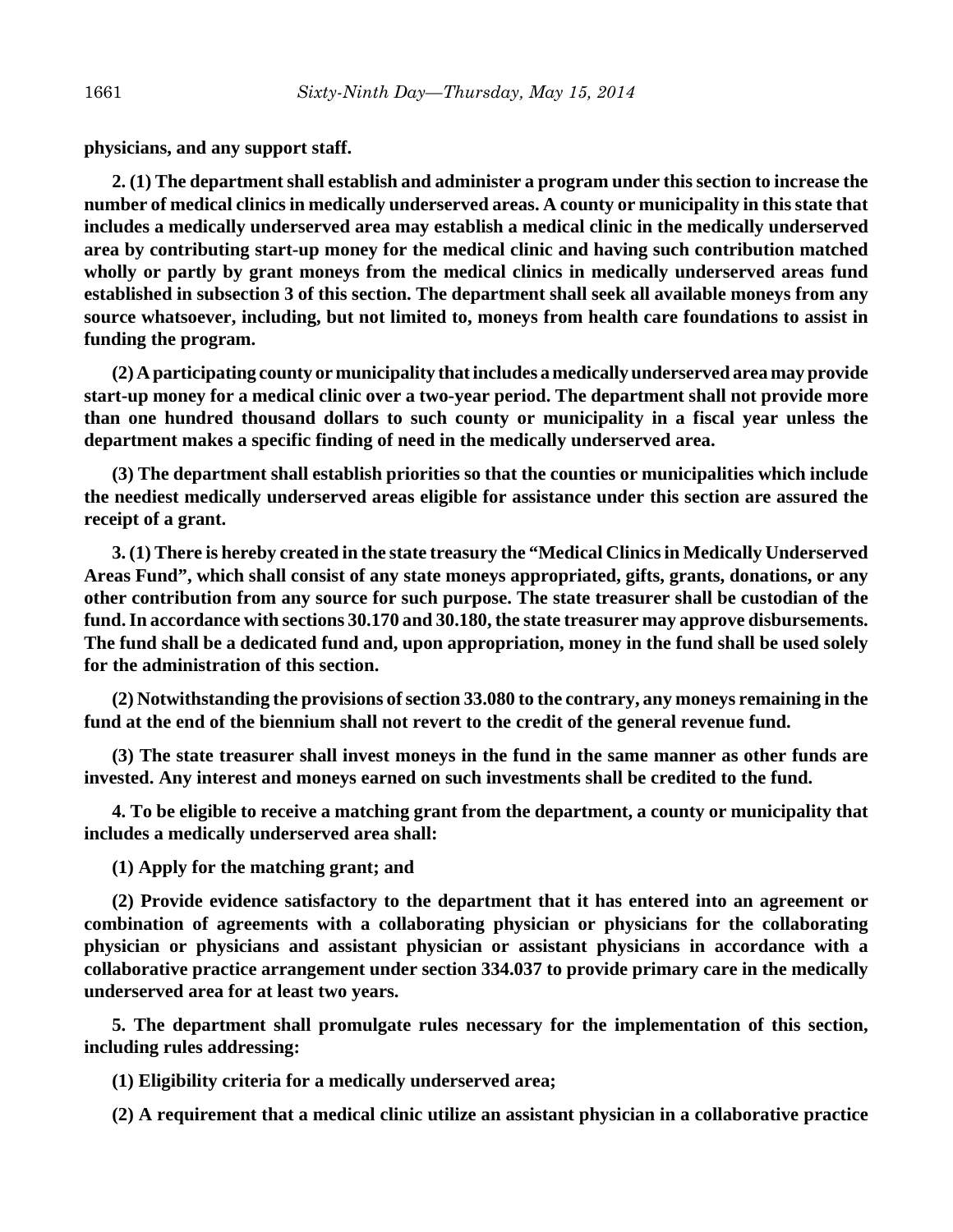#### **arrangement under section 334.037;**

**(3) Minimum and maximum county or municipality contributions to the start-up money for a medical clinic to be matched with grant moneys from the state;**

**(4) Conditions under which grant moneys shall be repaid by a county or municipality for failure to comply with the requirements for receipt of such grant moneys;**

**(5) Procedures for disbursement of grant moneys by the department;**

**(6) The form and manner in which a county or municipality shall make its contribution to the start-up money; and**

**(7) Requirements for the county or municipality to retain interest in any property, equipment, or durable goods for seven years including, but not limited to, the criteria for a county or municipality to be excused from such retention requirement.**"; and

Further amend said bill by amending the title, enacting clause, and intersectional references accordingly.

### HOUSE AMENDMENT NO. 3

Amend House Committee Substitute for Senate Substitute No. 2 for Senate Bill No. 754, Page 1, Section A, Line 4, by inserting after all of said section and line the following:

"**191.761. 1. Beginning July 1, 2015, the department of health and senior services shall provide a courier service to transport collected, donated umbilical cord blood samples to a nonprofit umbilical cord blood bank located in a city not within a county in existence as of the effective date of this section. The collection sites shall only be those facilities designated and trained by the blood bank in the collection and handling of umbilical cord blood specimens.**

**2. The department may promulgate rules to implement the provisions of this section. Any rule or portion of a rule, as that term is defined in section 536.010, that is created under the authority delegated in this section shall become effective only if it complies with and is subject to all of the provisions of chapter 536 and, if applicable, section 536.028. This section and chapter 536 are nonseverable, and if any of the powers vested with the general assembly under chapter 536 to review, to delay the effective date, or to disapprove and annul a rule are subsequently held unconstitutional, then the grant of rulemaking authority and any rule proposed or adopted after August 28, 2014, shall be invalid and void.**

**197.168. Each year between October first and March first and in accordance with the latest recommendations of the Advisory Committee on Immunization Practices of the Centers for Disease Control and Prevention, each hospital licensed under this chapter shall offer, prior to discharge and with the approval of the attending physician or other practitioner authorized to order vaccinations or as authorized by physician-approved hospital policies or protocols for influenza vaccinations pursuant to state hospital regulations, immunizations against influenza virus to all inpatients sixtyfive years of age and older unless contraindicated for such patient and contingent upon the availability of the vaccine.**"; and

Further amend said bill by amending the title, enacting clause, and intersectional references accordingly.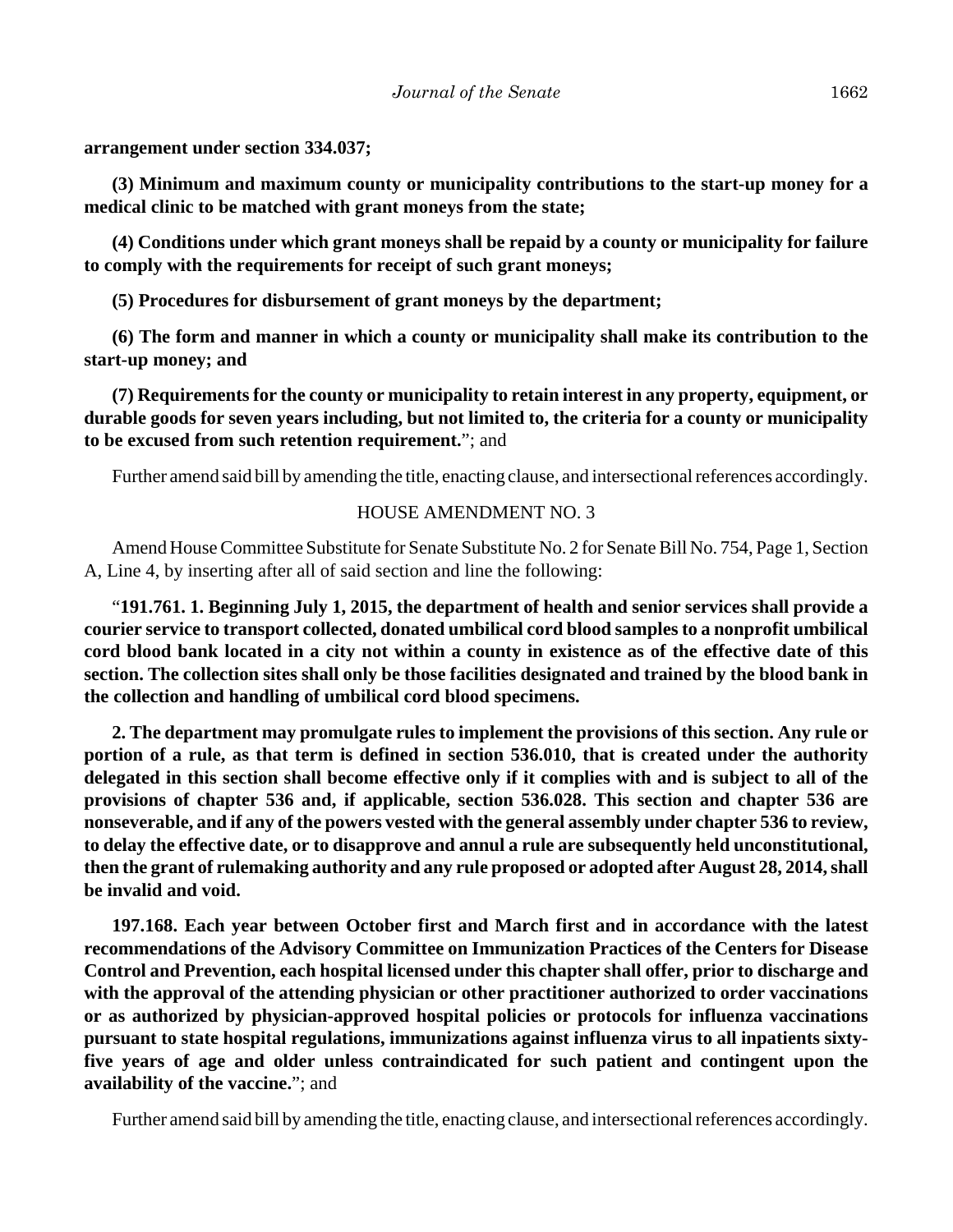### HOUSE AMENDMENT NO. 4

Amend House Committee Substitute for Senate Substitute No. 2 for Senate Bill No. 754, Page 13, Section 338.220, Line 54, by inserting after all of said section and line the following:

"**376.845. 1. This section shall be known and may be cited as "Katie's Law".**

**2. For the purposes of this section the following terms shall mean:**

**(1) "Eating disorder", anorexia nervosa, bulimia nervosa, binge eating disorder, eating disorders not otherwise specified, and any other severe eating disorder contained in the most recent version of the Diagnostic and Statistical Manual of Mental Disorders published by the American Psychiatric Association;**

**(2) "Health benefit plan", shall have the same meaning as such term is defined in section 376.1350; however, for purposes of this section "health benefit plan" does not include a supplemental insurance policy, including a life care contract, accident-only policy, specified disease policy, hospital policy providing a fixed daily benefit only, Medicare supplement policy, long-term care policy, short-term major medical policy of six months or less duration, or any other supplemental policy;**

**(3) "Health carrier", shall have the same meaning as such term is defined in section 376.1350;**

**(4) "Medical care", health care services needed to diagnose, prevent, treat, cure, or relieve physical manifestations of an eating disorder, and shall include inpatient hospitalization, partial hospitalization, residential care, intensive outpatient treatment, follow-up outpatient care and counseling;**

**(5) "Nutritional care", counseling and consultation services provided by a licensed and registered dietitian;**

**(6) "Pharmacy care", counseling and consultation services provided by a licensed and Registered Dietitian. "Pharmacy care" includes medications used to address symptoms of an eating disorder prescribed by a licensed physician, and any health-related services deemed medically necessary to determine the need or effectiveness of the medications, but only to the extent that such medications are included in the insured's health benefit plan;**

**(7) "Psychiatric care", direct or consultative services provided by a psychiatrist licensed in the state in which the psychiatrist practices, and shall include inpatient hospitalization, partial hospitalization, residential care, intensive outpatient treatment, follow-up outpatient care and counseling;**

**(8) "Therapy", behavioral interventions provided by a therapist licensed in the state in which the therapist practices;**

**(9) "Treatment of eating disorders", care prescribed or ordered for an individual diagnosed with an eating disorder by a licensed physician, psychologist, psychiatrist, or therapist, pursuant to the powers granted under such licensed physician's, psychologist's, psychiatrist's, or therapist's license, including, but not limited to:**

**(a) Medical care;**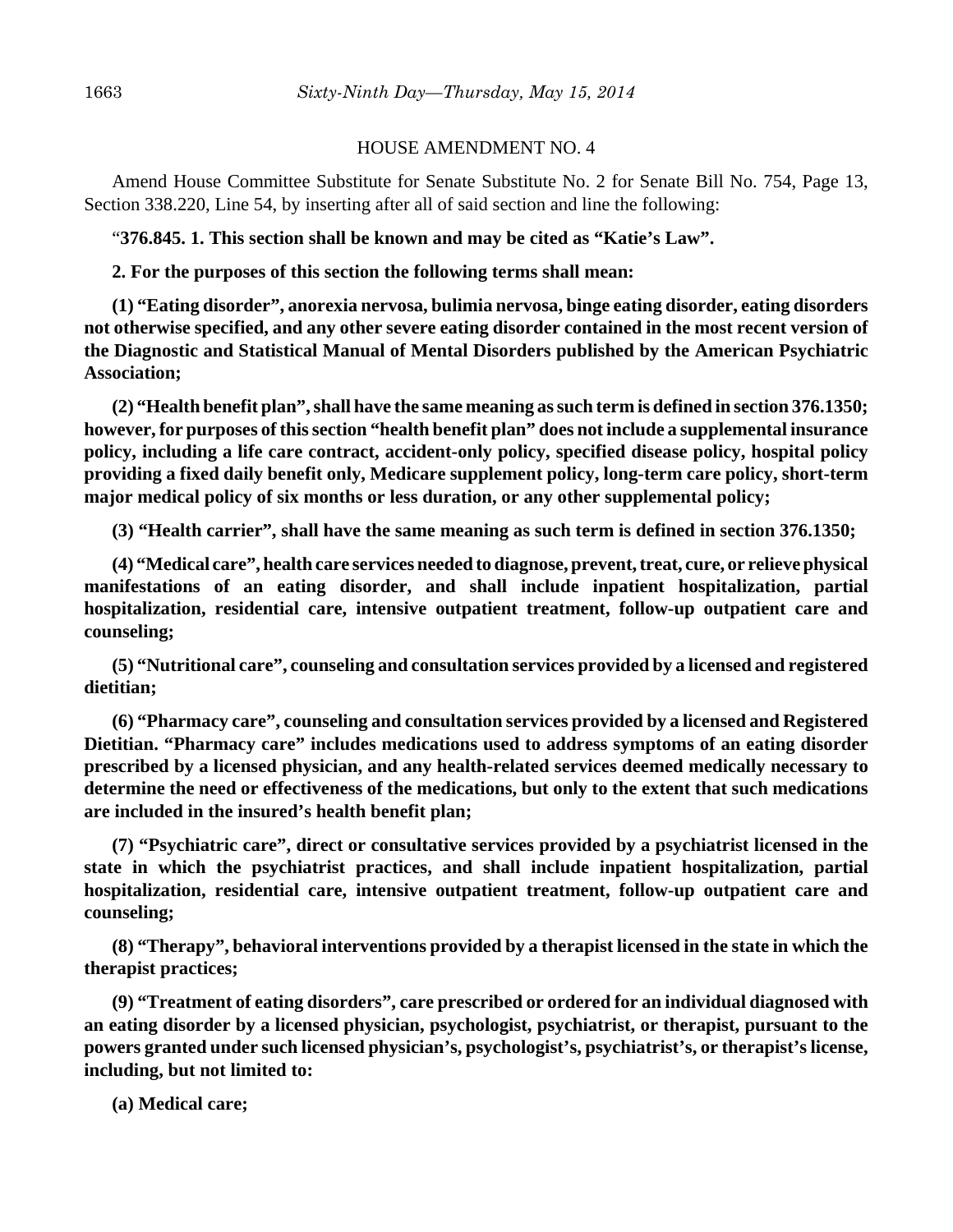- **(b) Psychological care;**
- **(c) Psychiatric care;**
- **(d) Nutritional care;**
- **(e) Therapy;**
- **(f) Pharmacy care.**

**3. In accordance with the provisions of section 376.1550, all health benefit plans that are delivered, issued for delivery, continued or renewed, if written inside the state of Missouri, or written outside the state of Missouri but covering Missouri residents, shall provide coverage for the diagnosis and treatment of eating disorders as required in section 376.1550.**

**4. (1) Coverage provided under this section is limited to medically necessary treatment that is ordered by a licensed treating physician, psychologist, psychiatrist, or therapist, pursuant to the powers granted under such licensed physician's, psychologist's, psychiatrist's, or therapist's license, in accordance with a treatment plan.**

**(2) The treatment plan, upon request by the health benefit plan or health carrier, shall include all elements necessary for the health benefit plan or health carrier to pay claims. Such elements include, but are not limited to, a diagnosis, proposed treatment by type, frequency and duration of treatment, and goals.**

**(3) If the individual is receiving treatment for an eating disorder, a health carrier shall have the right to review the treatment plan not more than once every six months unless the health carrier and the individual's treating physician, psychologist, psychiatrist, or therapist agree that a more frequent review is necessary. Any such agreement regarding the right to review a treatment plan more frequently shall only apply to a particular individual being treated for an eating disorder and shall not apply to all individuals being treated for eating disorders by a provider. The cost of obtaining any review or treatment plan shall be borne by the health benefit plan or health carrier, as applicable.**

**(4) Coverage provided under this section shall not be subject to any limits on the number of days of medically necessary treatment, except as provided in the treatment plan.**

**5. The provisions of sections 376.1350 to 376.1399 shall apply to this section. Medical necessity determinations for treatment of eating disorders shall not solely be based upon a patient's weight or weight level. Medical necessity determinations shall consider the overall medical and psychological needs of the individual with an eating disorder. Coverage shall include integrated modalities of the various types of treatments of eating disorders as defined in this section, when such treatment is deemed medically or psychiatrically necessary by the patient's licensed physician, psychologist, psychiatrist, or therapist in accordance with the Practice Guidelines for the Treatment of Patients with Eating Disorders adopted by the American Psychiatric Association.**

**6. (1) By June 1, 2016, and every June first thereafter until 2021, the department of insurance, financial institutions and professional registration shall submit a report to the general assembly regarding the implementation of the coverage required under this section. The report shall include, but shall not be limited to, the following:**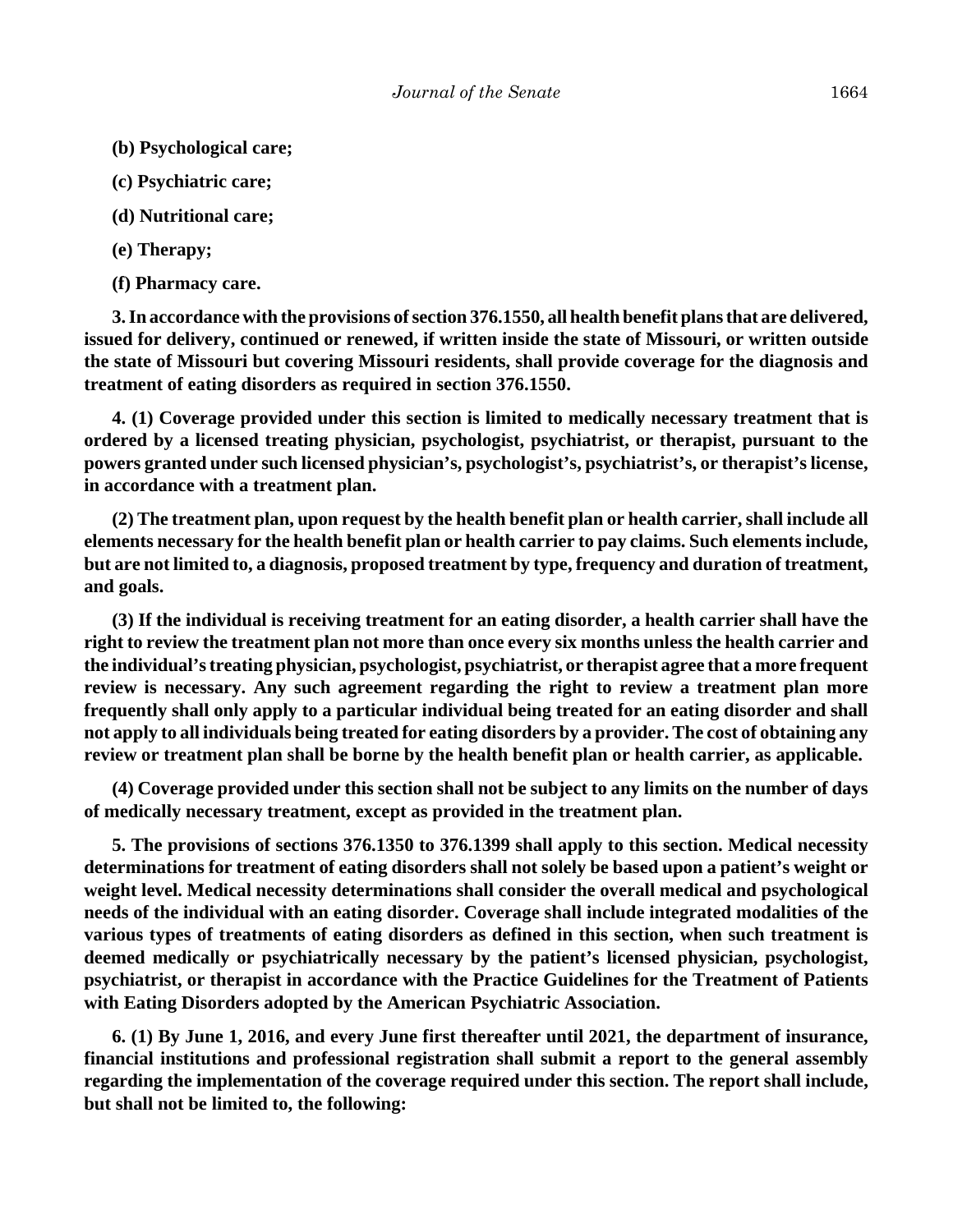**(a) The total number of insureds diagnosed with an eating disorder;**

**(b) The total cost of all claims paid out in the immediately preceding calendar year for coverage required by this section;**

**(c) The cost of such coverage per insured per month; and**

**(d) The average cost per insured for coverage of eating disorders;**

**(2) All health carriers and health benefit plans subject to the provisions of this section shall provide the department with the data requested by the department for inclusion in the annual report.**"; and

Further amend said bill by amending the title, enacting clause, and intersectional references accordingly.

### HOUSE AMENDMENT NO. 5

Amend House Committee Substitute for Senate Substitute No. 2 for Senate Bill No. 754, Page 5, Section 196.990, Line 90, by inserting after all of said section and line the following:

"**208.662. 1. There is hereby established within the department of social services the "Show-Me Healthy Babies Program" as a separate children's health insurance program (CHIP) for any lowincome unborn child. The program shall be established under the authority of Title XXI of the federal Social Security Act, the State Children's Health Insurance Program, as amended, and 42 CFR 457.1.**

**2. For an unborn child to be enrolled in the show-me healthy babies program, his or her mother shall not be eligible for coverage under Title XIX of the federal Social Security Act, the Medicaid program, as it is administered by the state, and shall not have access to affordable employersubsidized health care insurance or other affordable health care coverage that includes coverage for the unborn child. In addition, the unborn child shall be in a family with income eligibility of no more than three hundred percent of the federal poverty level, or the equivalent modified adjusted gross income, unless the income eligibility is set lower by the general assembly through appropriations. In calculating family size as it relates to income eligibility, the family shall include, in addition to other family members, the unborn child, or in the case of a mother with a multiple pregnancy, all unborn children.**

**3. Coverage for an unborn child enrolled in the show-me healthy babies program shall include all prenatal care and pregnancy-related services that benefit the health of the unborn child and that promote healthy labor, delivery, and birth. Coverage need not include services that are solely for the benefit of the pregnant mother, that are unrelated to maintaining or promoting a healthy pregnancy, and that provide no benefit to the unborn child. However, the department may include pregnancyrelated assistance as defined in 42 U.S.C. 1397ll.**

**4. There shall be no waiting period before an unborn child may be enrolled in the show-me healthy babies program. In accordance with the definition of child in 42 CFR 457.10, coverage shall include the period from conception to birth. The department shall develop a presumptive eligibility procedure for enrolling an unborn child. There shall be verification of the pregnancy.**

**5. Coverage for the child shall continue for up to one year after birth, unless otherwise prohibited by law or unless otherwise limited by the general assembly through appropriations.**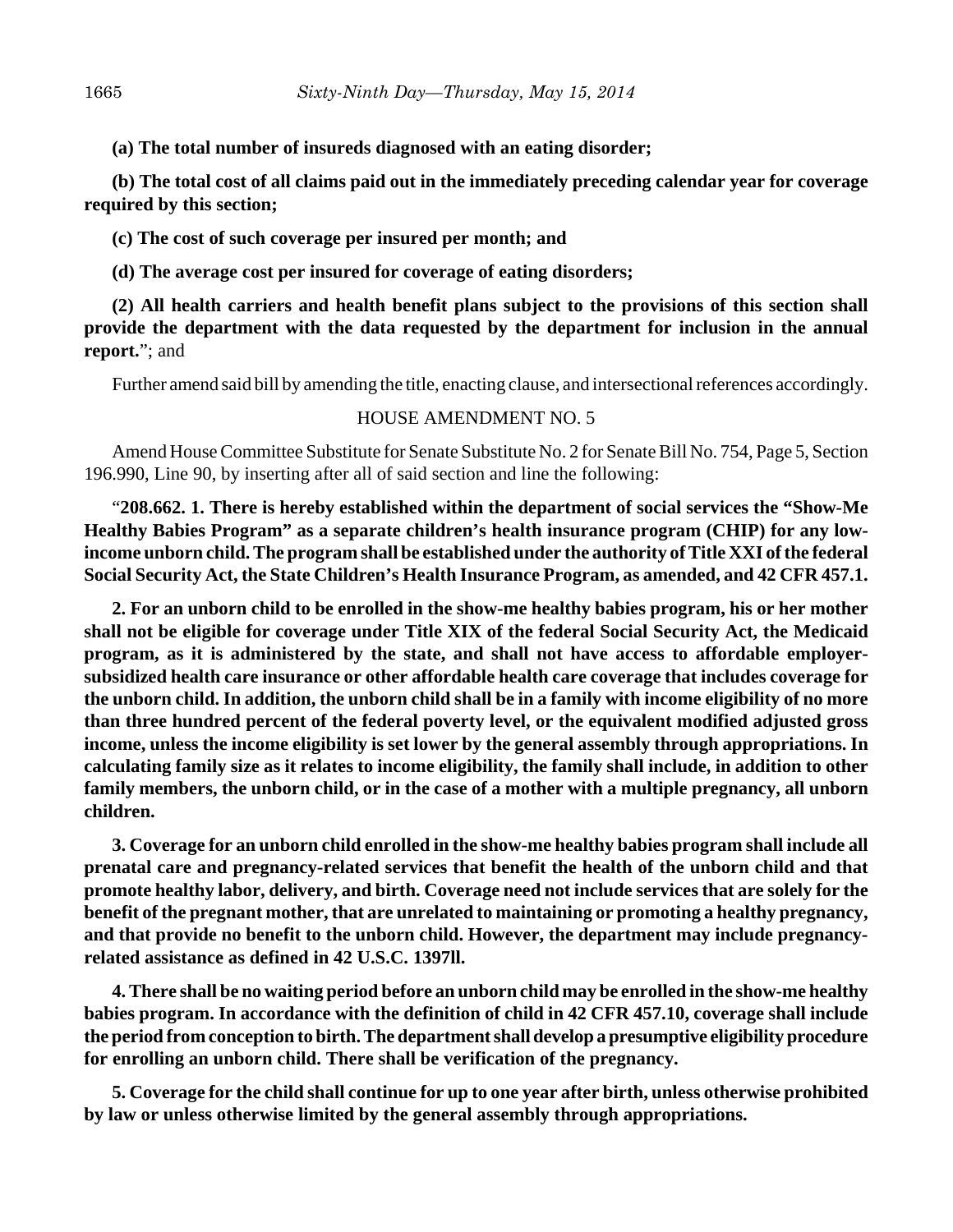**6. Pregnancy-related and postpartum coverage for the mother shall begin on the day the pregnancy ends and extend through the last day of the month that includes the sixtieth day after the pregnancy ends, unless otherwise prohibited by law or unless otherwise limited by the general assembly through appropriations. The department may include pregnancy-related assistance as defined in 42 U.S.C. 1397ll.**

**7. The department shall provide coverage for an unborn child enrolled in the show-me healthy babies program in the same manner in which the department provides coverage for the children's health insurance program (CHIP) in the county of the primary residence of the mother.**

**8. The department shall provide information about the show-me healthy babies program to maternity homes as defined in section 135.600, pregnancy resource centers as defined in section 135.630, and other similar agencies and programs in the state that assist unborn children and their mothers. The department shall consider allowing such agencies and programs to assist in the enrollment of unborn children in the program, and in making determinations about presumptive eligibility and verification of the pregnancy.**

**9. Within sixty days after the effective date of this section, the department shall submit a state plan amendment or seek any necessary waivers from the federal Department of Health and Human Services requesting approval for the show-me healthy babies program.**

**10. At least annually, the department shall prepare and submit a report to the governor, the speaker of the house of representatives, and the president pro tempore of the senate analyzing and projecting the cost savings and benefits, if any, to the state, counties, local communities, school districts, law enforcement agencies, correctional centers, health care providers, employers, other public and private entities, and persons by enrolling unborn children in the show-me healthy babies program. The analysis and projection of cost savings and benefits, if any, may include but need not be limited to:**

**(1) The higher federal matching rate for having an unborn child enrolled in the show-me healthy babies program versus the lower federal matching rate for a pregnant woman being enrolled in MO HealthNet or other federal programs;**

**(2) The efficacy in providing services to unborn children through managed care organizations, group or individual health insurance providers or premium assistance, or through other nontraditional arrangements of providing health care;**

**(3) The change in the proportion of unborn children who receive care in the first trimester of pregnancy due to a lack of waiting periods, by allowing presumptive eligibility, or by removal of other barriers, and any resulting or projected decrease in health problems and other problems for unborn children and women throughout pregnancy; at labor, delivery, and birth; and during infancy and childhood;**

**(4) The change in healthy behaviors by pregnant women, such as the cessation of the use of tobacco, alcohol, illicit drugs, or other harmful practices, and any resulting or projected short-term and long-term decrease in birth defects; poor motor skills; vision, speech, and hearing problems; breathing and respiratory problems; feeding and digestive problems; and other physical, mental, educational, and behavioral problems; and**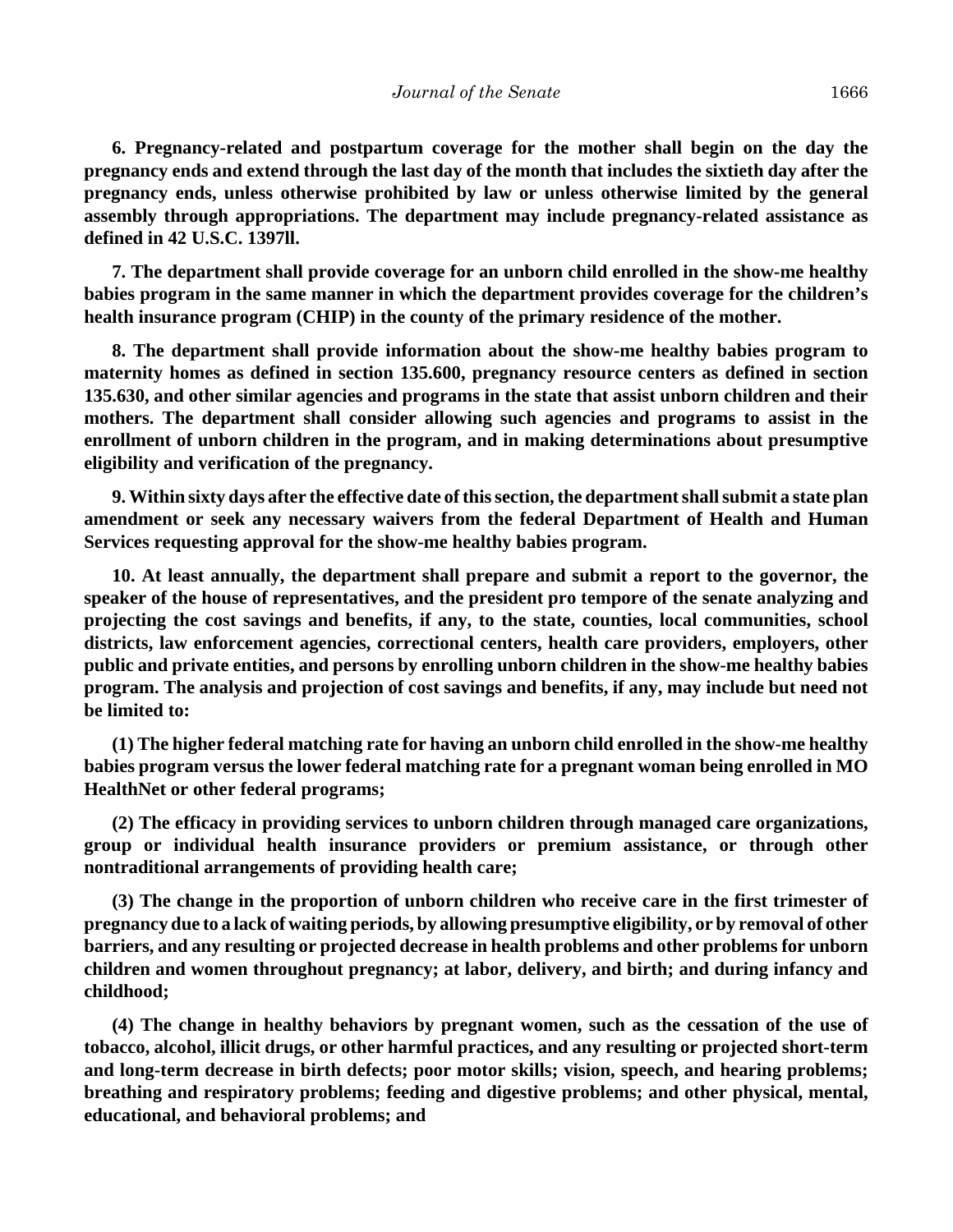**(5) The change in infant and maternal mortality, pre-term births and low birth weight babies and any resulting or projected decrease in short-term and long-term medical and other interventions.**

**11. The show-me healthy babies program shall not be deemed an entitlement program, but instead shall be subject to a federal allotment or other federal appropriations and matching state appropriations.**

**12. Nothing in this section shall be construed as obligating the state to continue the show-me healthy babies program if the allotment or payments from the federal government end or are not sufficient for the program to operate, or if the general assembly does not appropriate funds for the program.**

**13. Nothing in this section shall be construed as expanding MO HealthNet or fulfilling a mandate imposed by the federal government on the state.**"; and

Further amend said bill by amending the title, enacting clause, and intersectional references accordingly.

### HOUSE AMENDMENT NO. 6

Amend House Committee Substitute for Senate Substitute No. 2 for Senate Bill No. 754, Page 1, Section A, Line 4, by inserting after all of said section and line the following:

"174.335. 1. Beginning with the 2004-2005 school year and for each school year thereafter, every public institution of higher education in this state shall require all students who reside in on-campus housing to **[**sign a written waiver stating that the institution of higher education has provided the student, or if the student is a minor, the student's parents or guardian, with detailed written information on the risks associated with meningococcal disease and the availability and effectiveness of**] have received** the meningococcal vaccine **unless a signed statement of medical or religious exemption is on file with the institution's administration. A student shall be exempted from the immunization requirement of this section upon signed certification by a physician licensed under chapter 334, indicating that either the immunization would seriously endanger the student's health or life or the student has documentation of the disease or laboratory evidence of immunity to the disease. A student shall be exempted from the immunization requirement of this section if he or she objects in writing to the institution's administration that immunization violates his or her religious beliefs**.

2. **[**Any student who elects to receive the meningococcal vaccine shall not be required to sign a waiver referenced in subsection 1 of this section and shall present a record of said vaccination to the institution of higher education.

3.**]** Each public university or college in this state shall maintain records on the meningococcal vaccination status of every student residing in on-campus housing at the university or college**[**, including any written waivers executed pursuant to subsection 1 of this section**]**.

**[**4.**] 3.** Nothing in this section shall be construed as requiring any institution of higher education to provide or pay for vaccinations against meningococcal disease.

**191.761. 1. Beginning July 1, 2015, the department of health and senior services shall provide a courier service to transport collected, donated umbilical cord blood samples to a nonprofit umbilical cord blood bank located in a city not within a county in existence as of the effective date of this section. The collection sites shall only be those facilities designated and trained by the blood bank in**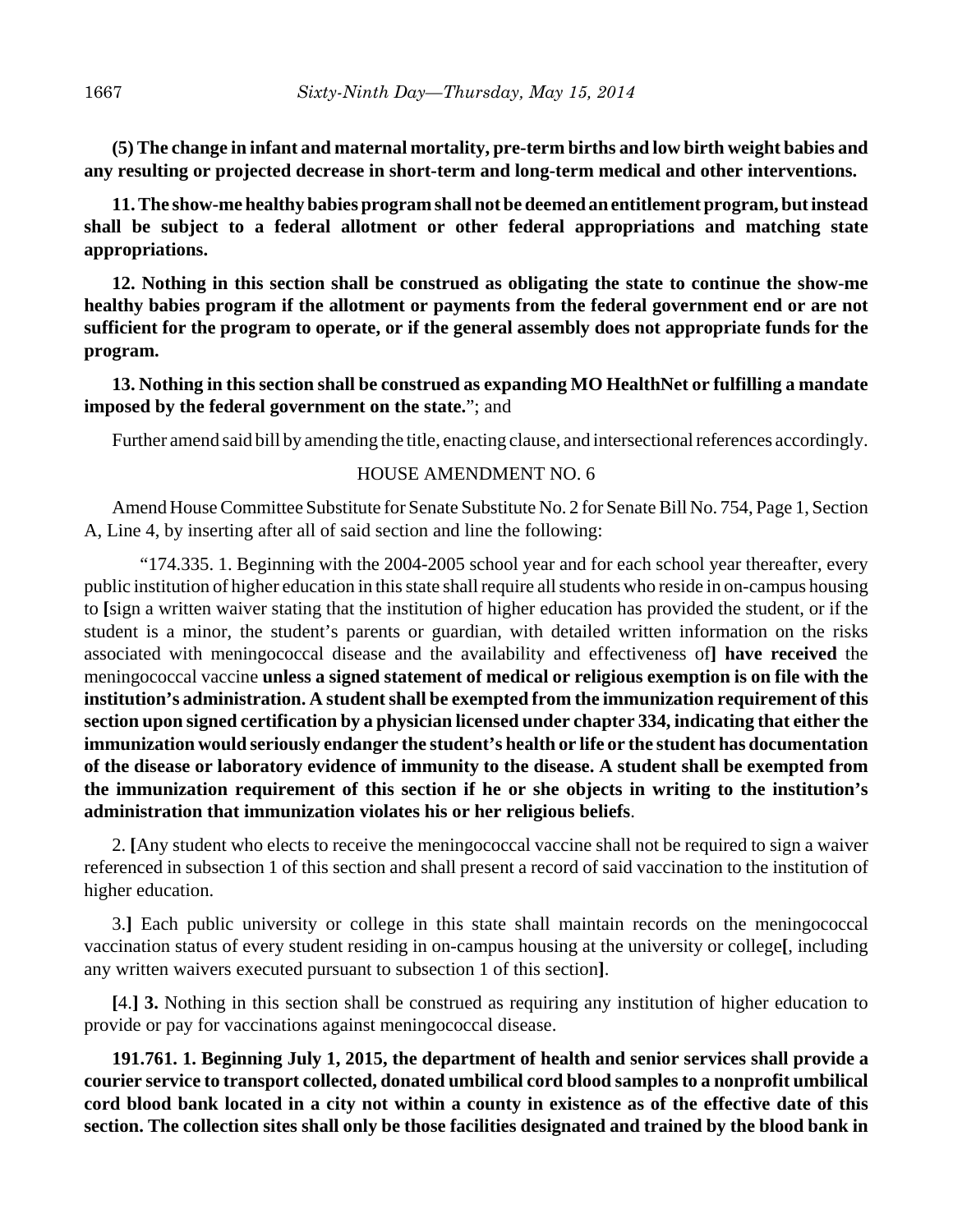**the collection and handling of umbilical cord blood specimens.**

**2. The department may promulgate rules to implement the provisions of this section. Any rule or portion of a rule, as that term is defined in section 536.010, that is created under the authority delegated in this section shall become effective only if it complies with and is subject to all of the provisions of chapter 536 and, if applicable, section 536.028. This section and chapter 536 are nonseverable, and if any of the powers vested with the general assembly under chapter 536 to review, to delay the effective date, or to disapprove and annul a rule are subsequently held unconstitutional, then the grant of rulemaking authority and any rule proposed or adopted after August 28, 2014, shall be invalid and void.**"; and

Further amend said bill, Page 5, Section 196.990, Line 90, by inserting after all of said section and line the following:

"**197.168. Each year between October first and March first and in accordance with the latest recommendations of the Advisory Committee on Immunization Practices of the Centers for Disease Control and Prevention, each hospital licensed under this chapter shall offer, prior to discharge and with the approval of the attending physician or other practitioner authorized to order vaccinations or as authorized by physician-approved hospital policies or protocols for influenza vaccinations pursuant to state hospital regulations, immunizations against influenza virus to all inpatients sixtyfive years of age and older unless contraindicated for such patient and contingent upon the availability of the vaccine.**"; and

Further amend said bill by amending the title, enacting clause, and intersectional references accordingly.

#### HOUSE AMENDMENT NO. 7

Amend House Committee Substitute for Senate Substitute No. 2 for Senate Bill No. 754, Page 1, Section A, Line 4, by inserting after all of said line the following:

"105.711. 1. There is hereby created a "State Legal Expense Fund" which shall consist of moneys appropriated to the fund by the general assembly and moneys otherwise credited to such fund pursuant to section 105.716.

2. Moneys in the state legal expense fund shall be available for the payment of any claim or any amount required by any final judgment rendered by a court of competent jurisdiction against:

(1) The state of Missouri, or any agency of the state, pursuant to section 536.050 or 536.087 or section 537.600;

(2) Any officer or employee of the state of Missouri or any agency of the state, including, without limitation, elected officials, appointees, members of state boards or commissions, and members of the Missouri National Guard upon conduct of such officer or employee arising out of and performed in connection with his or her official duties on behalf of the state, or any agency of the state, provided that moneys in this fund shall not be available for payment of claims made under chapter 287;

(3) (a) Any physician, psychiatrist, pharmacist, podiatrist, dentist, nurse, or other health care provider licensed to practice in Missouri under the provisions of chapter 330, 332, 334, 335, 336, 337 or 338 who is employed by the state of Missouri or any agency of the state under formal contract to conduct disability reviews on behalf of the department of elementary and secondary education or provide services to patients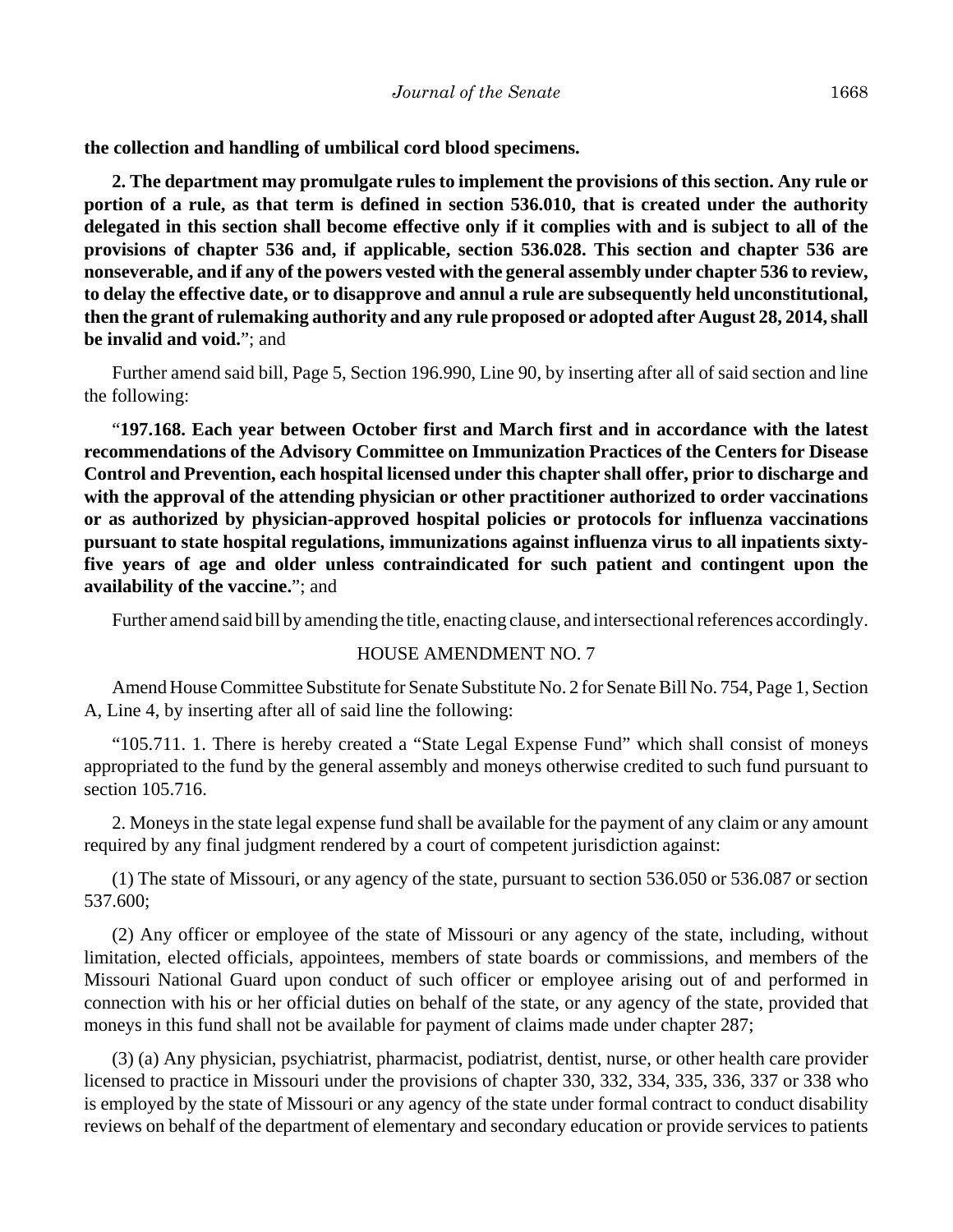or inmates of state correctional facilities on a part-time basis, and any physician, psychiatrist, pharmacist, podiatrist, dentist, nurse, or other health care provider licensed to practice in Missouri under the provisions of chapter 330, 332, 334, 335, 336, 337, or 338 who is under formal contract to provide services to patients or inmates at a county jail on a part-time basis;

(b) Any physician licensed to practice medicine in Missouri under the provisions of chapter 334 and his professional corporation organized pursuant to chapter 356 who is employed by or under contract with a city or county health department organized under chapter 192 or chapter 205, or a city health department operating under a city charter, or a combined city-county health department to provide services to patients for medical care caused by pregnancy, delivery, and child care, if such medical services are provided by the physician pursuant to the contract without compensation or the physician is paid from no other source than a governmental agency except for patient co-payments required by federal or state law or local ordinance;

(c) Any physician licensed to practice medicine in Missouri under the provisions of chapter 334 who is employed by or under contract with a federally funded community health center organized under Section 315, 329, 330 or 340 of the Public Health Services Act (42 U.S.C. 216, 254c) to provide services to patients for medical care caused by pregnancy, delivery, and child care, if such medical services are provided by the physician pursuant to the contract or employment agreement without compensation or the physician is paid from no other source than a governmental agency or such a federally funded community health center except for patient co-payments required by federal or state law or local ordinance. In the case of any claim or judgment that arises under this paragraph, the aggregate of payments from the state legal expense fund shall be limited to a maximum of one million dollars for all claims arising out of and judgments based upon the same act or acts alleged in a single cause against any such physician, and shall not exceed one million dollars for any one claimant;

(d) Any physician licensed pursuant to chapter 334 who is affiliated with and receives no compensation from a nonprofit entity qualified as exempt from federal taxation under Section  $501(c)(3)$  of the Internal Revenue Code of 1986, as amended, which offers a free health screening in any setting or any physician, nurse, physician assistant, dental hygienist, dentist, or other health care professional licensed or registered under chapter 330, 331, 332, 334, 335, 336, 337, or 338 who provides health care services within the scope of his or her license or registration at a city or county health department organized under chapter 192 or chapter 205, a city health department operating under a city charter, or a combined city-county health department, or a nonprofit community health center qualified as exempt from federal taxation under Section 501(c)(3) of the Internal Revenue Code of 1986, as amended, **excluding federally funded community health centers as specified in paragraph (c) of this subdivision and rural health clinics under 42 U.S.C. 1396d(l)(1),** if such services are restricted to primary care and preventive health services, provided that such services shall not include the performance of an abortion, and if such health services are provided by the health care professional licensed or registered under chapter 330, 331, 332, 334, 335, 336, 337, or 338 without compensation. MO HealthNet or Medicare payments for primary care and preventive health services provided by a health care professional licensed or registered under chapter 330, 331, 332, 334, 335, 336, 337, or 338 who volunteers at a **[**free**] community** health clinic is not compensation for the purpose of this section if the total payment is assigned to the **[**free**] community** health clinic. For the purposes of the section, "**[**free**] community** health clinic" means a nonprofit community health center qualified as exempt from federal taxation under Section 501(c)(3) of the Internal Revenue Code of 1987, as amended, that provides primary care and preventive health services to people without health insurance coverage **[**for the services provided without charge**]**. In the case of any claim or judgment that arises under this paragraph,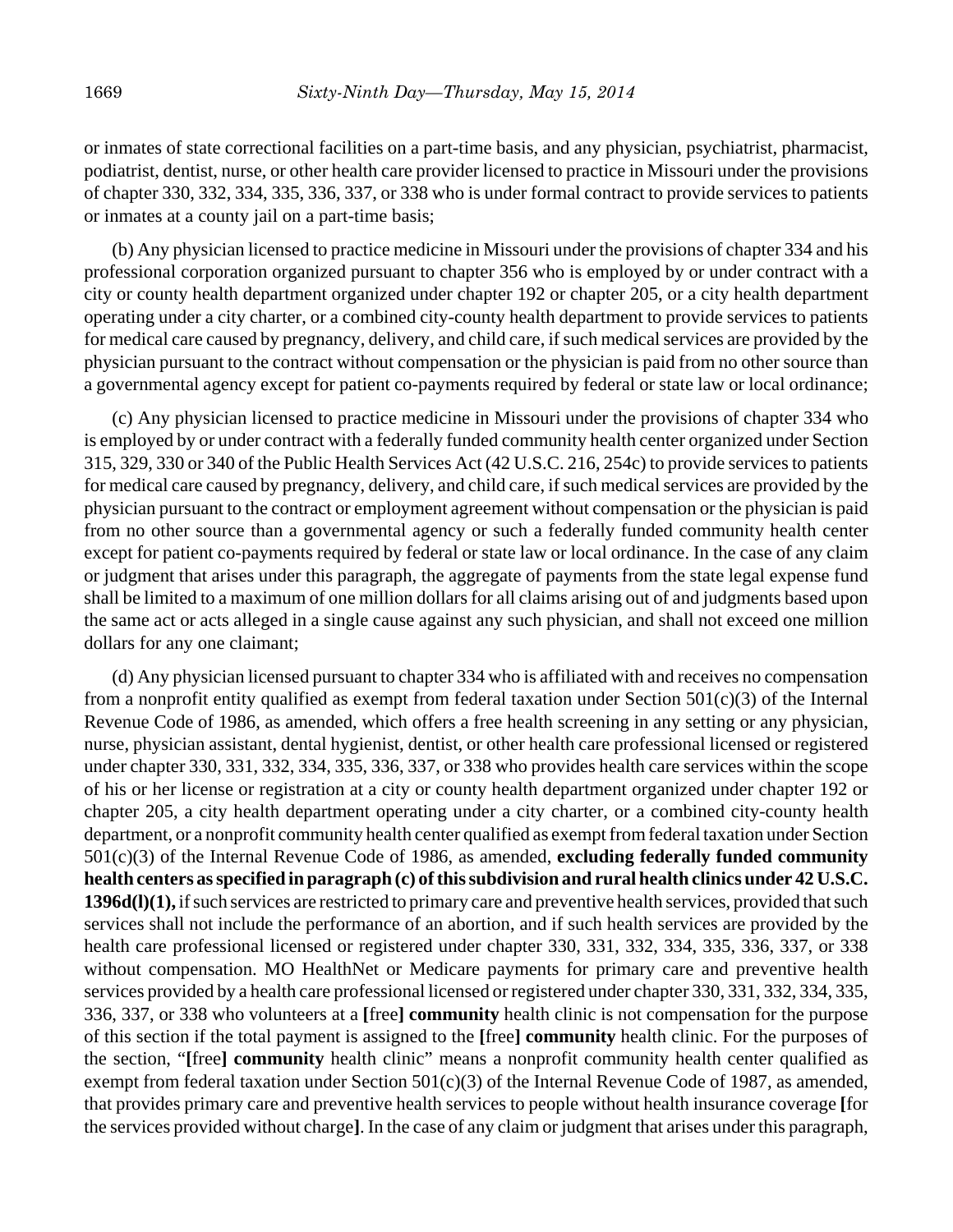the aggregate of payments from the state legal expense fund shall be limited to a maximum of five hundred thousand dollars, for all claims arising out of and judgments based upon the same act or acts alleged in a single cause and shall not exceed five hundred thousand dollars for any one claimant, and insurance policies purchased pursuant to the provisions of section 105.721 shall be limited to five hundred thousand dollars. Liability or malpractice insurance obtained and maintained in force by or on behalf of any health care professional licensed or registered under chapter 330, 331, 332, 334, 335, 336, 337, or 338 shall not be considered available to pay that portion of a judgment or claim for which the state legal expense fund is liable under this paragraph;

(e) Any physician, nurse, physician assistant, dental hygienist, or dentist licensed or registered to practice medicine, nursing, or dentistry or to act as a physician assistant or dental hygienist in Missouri under the provisions of chapter 332, 334, or 335, or lawfully practicing, who provides medical, nursing, or dental treatment within the scope of his license or registration to students of a school whether a public, private, or parochial elementary or secondary school or summer camp, if such physician's treatment is restricted to primary care and preventive health services and if such medical, dental, or nursing services are provided by the physician, dentist, physician assistant, dental hygienist, or nurse without compensation. In the case of any claim or judgment that arises under this paragraph, the aggregate of payments from the state legal expense fund shall be limited to a maximum of five hundred thousand dollars, for all claims arising out of and judgments based upon the same act or acts alleged in a single cause and shall not exceed five hundred thousand dollars for any one claimant, and insurance policies purchased pursuant to the provisions of section 105.721 shall be limited to five hundred thousand dollars; or

(f) Any physician licensed under chapter 334, or dentist licensed under chapter 332, providing medical care without compensation to an individual referred to his or her care by a city or county health department organized under chapter 192 or 205, a city health department operating under a city charter, or a combined city-county health department, or nonprofit health center qualified as exempt from federal taxation under Section  $501(c)(3)$  of the Internal Revenue Code of 1986, as amended, or a federally funded community health center organized under Section 315, 329, 330, or 340 of the Public Health Services Act, 42 U.S.C. Section 216, 254c; provided that such treatment shall not include the performance of an abortion. In the case of any claim or judgment that arises under this paragraph, the aggregate of payments from the state legal expense fund shall be limited to a maximum of one million dollars for all claims arising out of and judgments based upon the same act or acts alleged in a single cause and shall not exceed one million dollars for any one claimant, and insurance policies purchased under the provisions of section 105.721 shall be limited to one million dollars. Liability or malpractice insurance obtained and maintained in force by or on behalf of any physician licensed under chapter 334, or any dentist licensed under chapter 332, shall not be considered available to pay that portion of a judgment or claim for which the state legal expense fund is liable under this paragraph;

(4) Staff employed by the juvenile division of any judicial circuit;

(5) Any attorney licensed to practice law in the state of Missouri who practices law at or through a nonprofit community social services center qualified as exempt from federal taxation under Section 501(c)(3) of the Internal Revenue Code of 1986, as amended, or through any agency of any federal, state, or local government, if such legal practice is provided by the attorney without compensation. In the case of any claim or judgment that arises under this subdivision, the aggregate of payments from the state legal expense fund shall be limited to a maximum of five hundred thousand dollars for all claims arising out of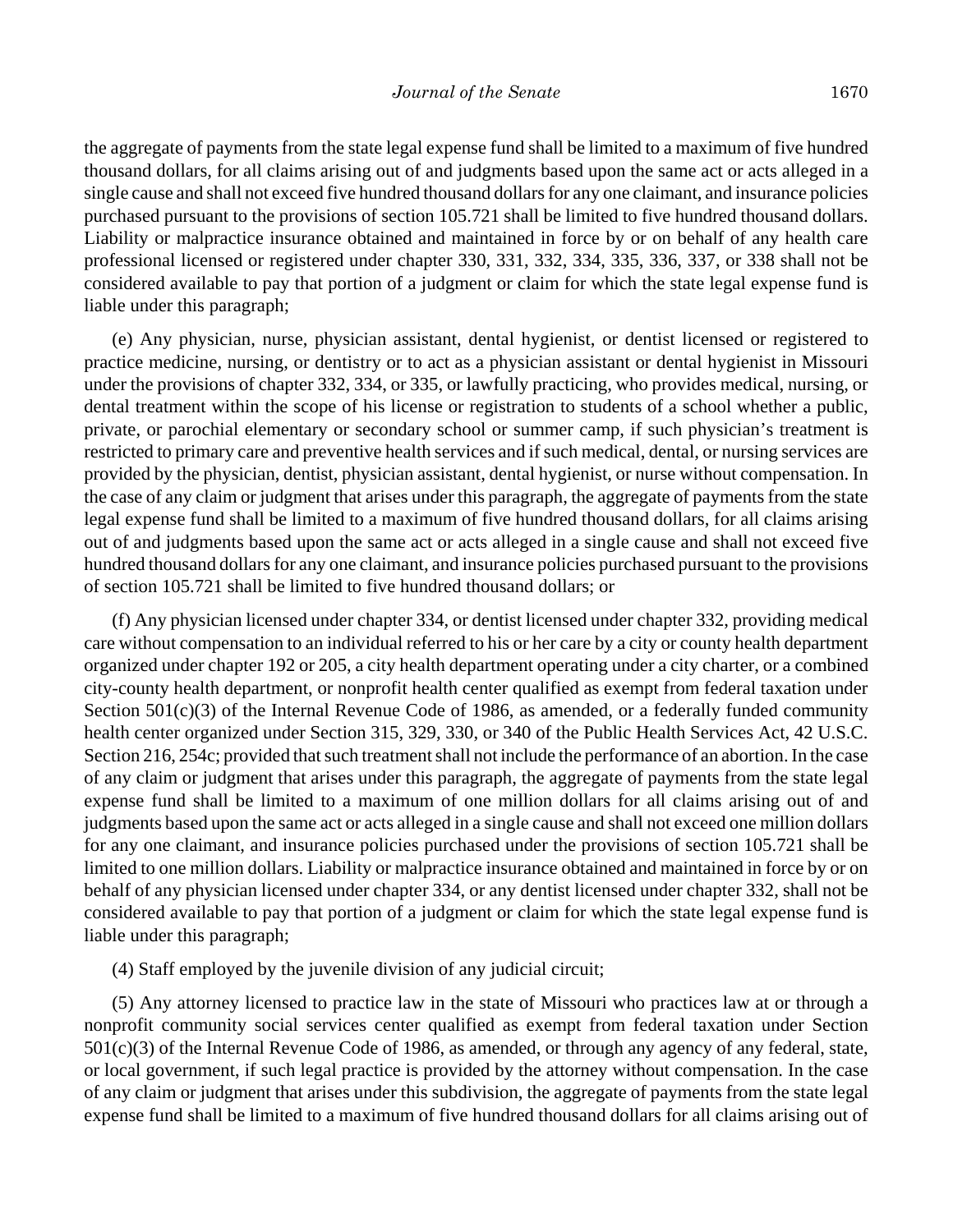and judgments based upon the same act or acts alleged in a single cause and shall not exceed five hundred thousand dollars for any one claimant, and insurance policies purchased pursuant to the provisions of section 105.721 shall be limited to five hundred thousand dollars;

(6) Any social welfare board created under section 205.770 and the members and officers thereof upon conduct of such officer or employee while acting in his or her capacity as a board member or officer, and any physician, nurse, physician assistant, dental hygienist, dentist, or other health care professional licensed or registered under chapter 330, 331, 332, 334, 335, 336, 337, or 338 who is referred to provide medical care without compensation by the board and who provides health care services within the scope of his or her license or registration as prescribed by the board; or

(7) Any person who is selected or appointed by the state director of revenue under subsection 2 of section 136.055 to act as an agent of the department of revenue, to the extent that such agent's actions or inactions upon which such claim or judgment is based were performed in the course of the person's official duties as an agent of the department of revenue and in the manner required by state law or department of revenue rules.

3. The department of health and senior services shall promulgate rules regarding contract procedures and the documentation of care provided under paragraphs (b), (c), (d), (e), and (f) of subdivision (3) of subsection 2 of this section. The limitation on payments from the state legal expense fund or any policy of insurance procured pursuant to the provisions of section 105.721, provided in subsection 7 of this section, shall not apply to any claim or judgment arising under paragraph (a), (b), (c), (d), (e), or (f) of subdivision (3) of subsection 2 of this section. Any claim or judgment arising under paragraph (a), (b), (c), (d), (e), or (f) of subdivision (3) of subsection 2 of this section shall be paid by the state legal expense fund or any policy of insurance procured pursuant to section 105.721, to the extent damages are allowed under sections 538.205 to 538.235. Liability or malpractice insurance obtained and maintained in force by any health care professional licensed or registered under chapter 330, 331, 332, 334, 335, 336, 337, or 338 for coverage concerning his or her private practice and assets shall not be considered available under subsection 7 of this section to pay that portion of a judgment or claim for which the state legal expense fund is liable under paragraph (a), (b), (c), (d), (e), or (f) of subdivision (3) of subsection 2 of this section. However, a health care professional licensed or registered under chapter 330, 331, 332, 334, 335, 336, 337, or 338 may purchase liability or malpractice insurance for coverage of liability claims or judgments based upon care rendered under paragraphs (c), (d), (e), and (f) of subdivision (3) of subsection 2 of this section which exceed the amount of liability coverage provided by the state legal expense fund under those paragraphs. Even if paragraph (a), (b), (c), (d), (e), or (f) of subdivision (3) of subsection 2 of this section is repealed or modified, the state legal expense fund shall be available for damages which occur while the pertinent paragraph (a), (b), (c), (d), (e), or (f) of subdivision (3) of subsection 2 of this section is in effect.

4. The attorney general shall promulgate rules regarding contract procedures and the documentation of legal practice provided under subdivision (5) of subsection 2 of this section. The limitation on payments from the state legal expense fund or any policy of insurance procured pursuant to section 105.721 as provided in subsection 7 of this section shall not apply to any claim or judgment arising under subdivision (5) of subsection 2 of this section. Any claim or judgment arising under subdivision (5) of subsection 2 of this section shall be paid by the state legal expense fund or any policy of insurance procured pursuant to section 105.721 to the extent damages are allowed under sections 538.205 to 538.235. Liability or malpractice insurance otherwise obtained and maintained in force shall not be considered available under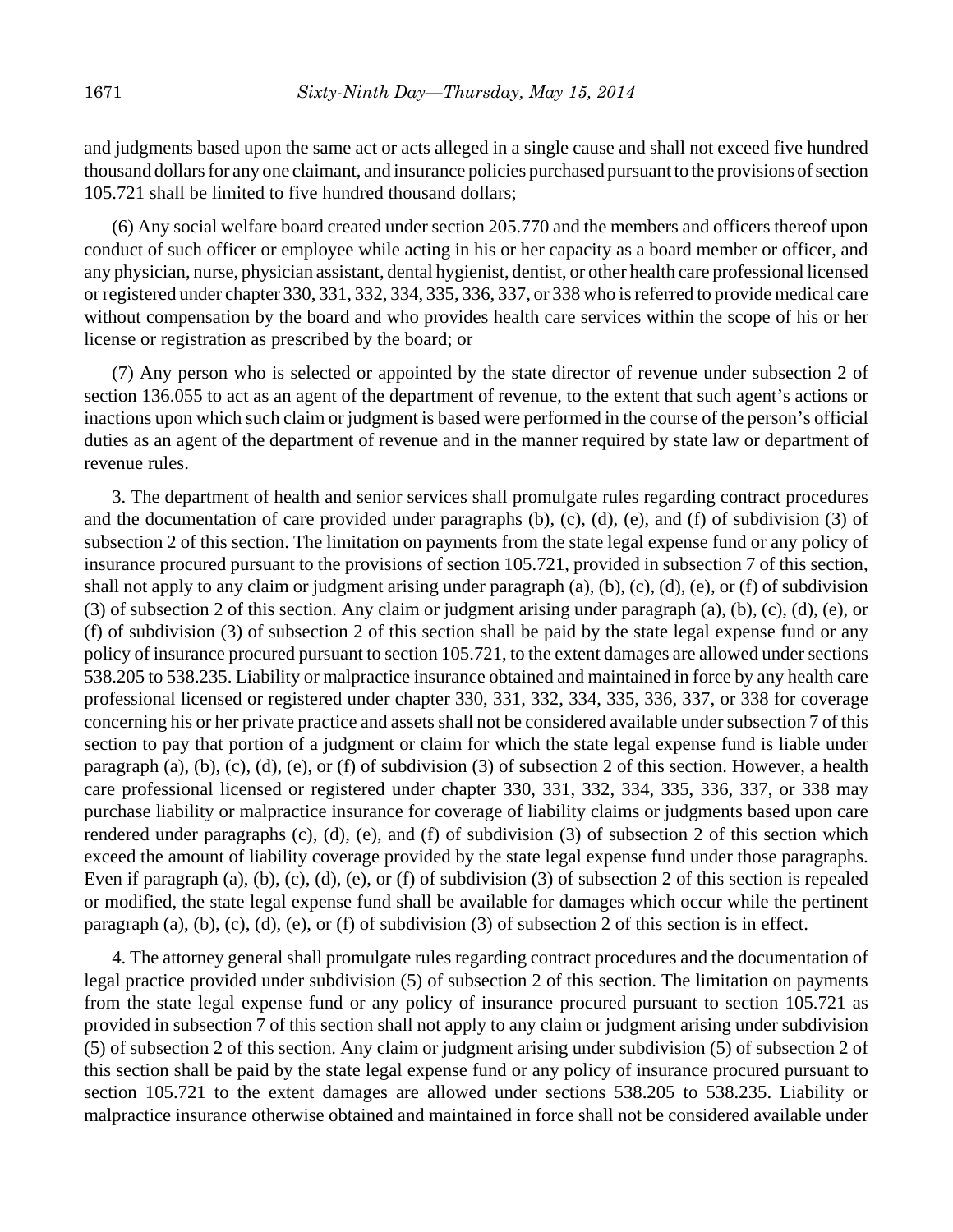subsection 7 of this section to pay that portion of a judgment or claim for which the state legal expense fund is liable under subdivision (5) of subsection 2 of this section. However, an attorney may obtain liability or malpractice insurance for coverage of liability claims or judgments based upon legal practice rendered under subdivision (5) of subsection 2 of this section that exceed the amount of liability coverage provided by the state legal expense fund under subdivision (5) of subsection 2 of this section. Even if subdivision (5) of subsection 2 of this section is repealed or amended, the state legal expense fund shall be available for damages that occur while the pertinent subdivision (5) of subsection 2 of this section is in effect.

5. All payments shall be made from the state legal expense fund by the commissioner of administration with the approval of the attorney general. Payment from the state legal expense fund of a claim or final judgment award against a health care professional licensed or registered under chapter 330, 331, 332, 334, 335, 336, 337, or 338, described in paragraph (a), (b), (c), (d), (e), or (f) of subdivision (3) of subsection 2 of this section, or against an attorney in subdivision (5) of subsection 2 of this section, shall only be made for services rendered in accordance with the conditions of such paragraphs. In the case of any claim or judgment against an officer or employee of the state or any agency of the state based upon conduct of such officer or employee arising out of and performed in connection with his or her official duties on behalf of the state or any agency of the state that would give rise to a cause of action under section 537.600, the state legal expense fund shall be liable, excluding punitive damages, for:

- (1) Economic damages to any one claimant; and
- (2) Up to three hundred fifty thousand dollars for noneconomic damages.

The state legal expense fund shall be the exclusive remedy and shall preclude any other civil actions or proceedings for money damages arising out of or relating to the same subject matter against the state officer or employee, or the officer s or employee s estate. No officer or employee of the state or any agency of the state shall be individually liable in his or her personal capacity for conduct of such officer or employee arising out of and performed in connection with his or her official duties on behalf of the state or any agency of the state. The provisions of this subsection shall not apply to any defendant who is not an officer or employee of the state or any agency of the state in any proceeding against an officer or employee of the state or any agency of the state. Nothing in this subsection shall limit the rights and remedies otherwise available to a claimant under state law or common law in proceedings where one or more defendants is not an officer or employee of the state or any agency of the state.

6. The limitation on awards for noneconomic damages provided for in this subsection shall be increased or decreased on an annual basis effective January first of each year in accordance with the Implicit Price Deflator for Personal Consumption Expenditures as published by the Bureau of Economic Analysis of the United States Department of Commerce. The current value of the limitation shall be calculated by the director of the department of insurance, financial institutions and professional registration, who shall furnish that value to the secretary of state, who shall publish such value in the Missouri Register as soon after each January first as practicable, but it shall otherwise be exempt from the provisions of section 536.021.

7. Except as provided in subsection 3 of this section, in the case of any claim or judgment that arises under sections 537.600 and 537.610 against the state of Missouri, or an agency of the state, the aggregate of payments from the state legal expense fund and from any policy of insurance procured pursuant to the provisions of section 105.721 shall not exceed the limits of liability as provided in sections 537.600 to 537.610. No payment shall be made from the state legal expense fund or any policy of insurance procured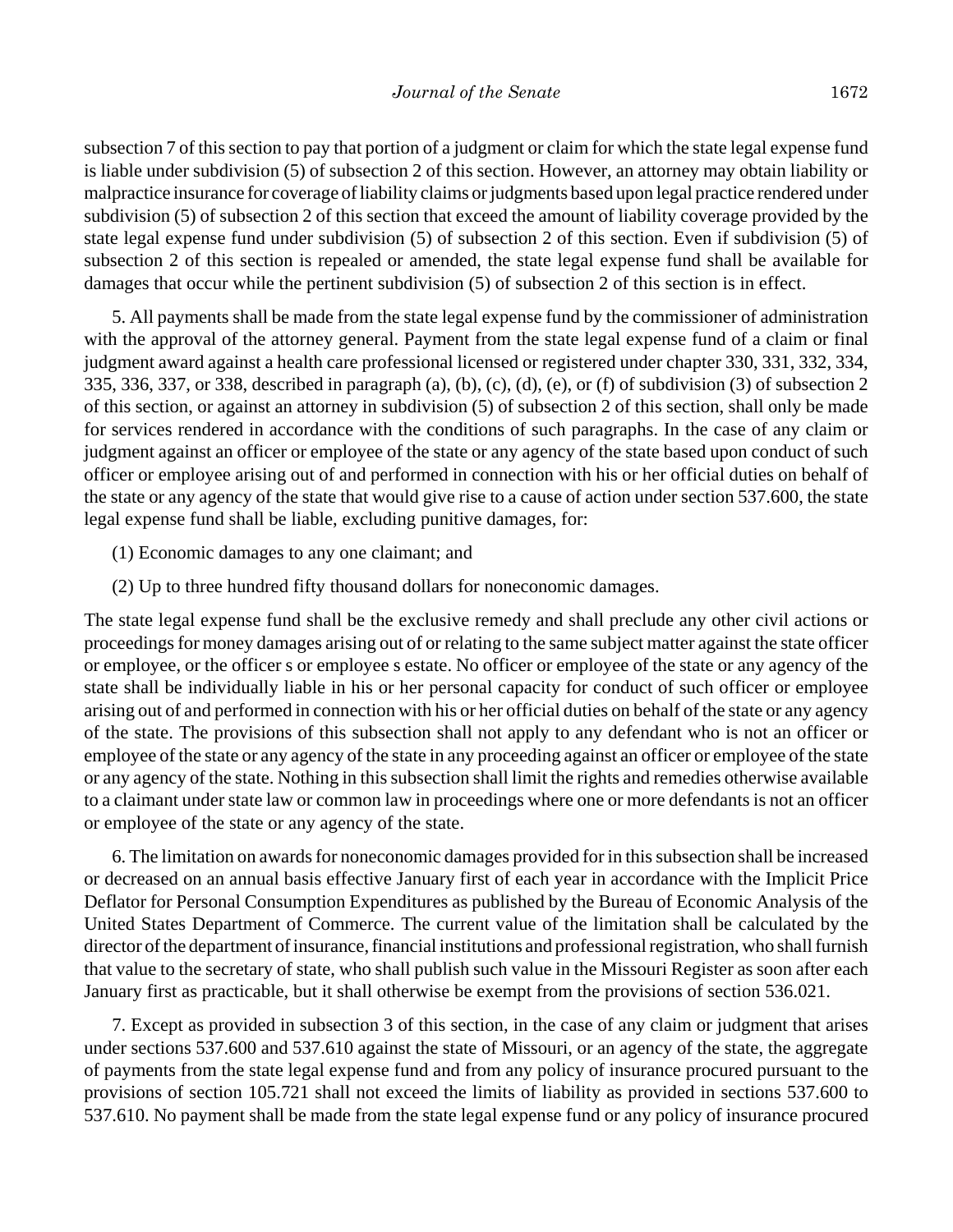with state funds pursuant to section 105.721 unless and until the benefits provided to pay the claim by any other policy of liability insurance have been exhausted.

8. The provisions of section 33.080 notwithstanding, any moneys remaining to the credit of the state legal expense fund at the end of an appropriation period shall not be transferred to general revenue.

9. Any rule or portion of a rule, as that term is defined in section 536.010, that is promulgated under the authority delegated in sections 105.711 to 105.726 shall become effective only if it has been promulgated pursuant to the provisions of chapter 536. Nothing in this section shall be interpreted to repeal or affect the validity of any rule filed or adopted prior to August 28, 1999, if it fully complied with the provisions of chapter 536. This section and chapter 536 are nonseverable and if any of the powers vested with the general assembly pursuant to chapter 536 to review, to delay the effective date, or to disapprove and annul a rule are subsequently held unconstitutional, then the grant of rulemaking authority and any rule proposed or adopted after August 28, 1999, shall be invalid and void."; and

Further amend said bill, Page 2, Section 191.1140, Line 14, by inserting after all of said line the following:

"**192.769. 1. On completion of a mammogram, a mammography facility certified by the United States Food and Drug Administration (FDA) or by a certification agency approved by the FDA shall provide to the patient the following notice:**

**"If your mammogram demonstrates that you have dense breast tissue, which could hide abnormalities, and you have other risk factors for breast cancer that have been identified, you might benefit from supplemental screening tests that may be suggested by your ordering physician. Dense breast tissue, in and of itself, is a relatively common condition. Therefore, this information is not provided to cause undue concern, but rather to raise your awareness and to promote discussion with your physician regarding the presence of other risk factors, in addition to dense breast tissue. A report of your mammography results will be sent to you and your physician. You should contact your physician if you have any questions or concerns regarding this report."**

**2. Nothing in this section shall be construed to create a duty of care beyond the duty to provide notice as set forth in this section.**

**3. The information required by this section or evidence that a person violated this section is not admissible in a civil, judicial, or administrative proceeding.**

**4. A mammography facility is not required to comply with the requirements of this section until January 1, 2015.**"; and

Further amend said bill, Page 5, Section 196.990, Line 90, by inserting after all of said line the following:

"**208.141. 1. The department of social services shall reimburse a hospital for prescribed medically necessary donor human breast milk provided to a MO HealthNet participant if:**

**(1) The participant is an infant under the age of three months;**

**(2) The participant is critically ill;**

**(3) The participant is in the neonatal intensive care unit of the hospital;**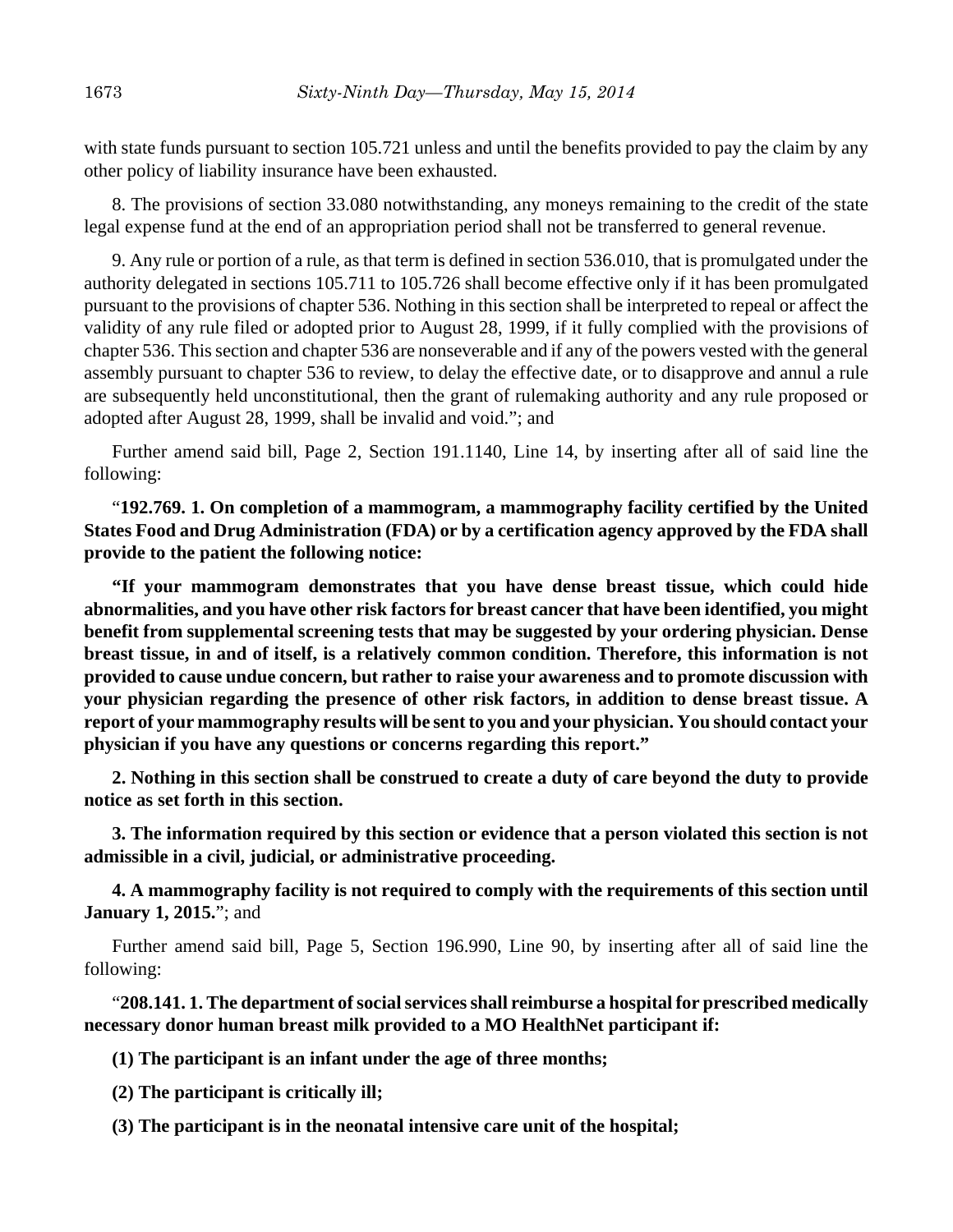**(4) A physician orders the milk for the participant;**

**(5) The department determines that the milk is medically necessary for the participant;**

**(6) The parent or guardian signs and dates an informed consent form indicating the risks and benefits of using banked donor human milk; and**

**(7) The milk is obtained from a donor human milk bank that meets the quality guidelines established by the department.**

**2. An electronic web-based prior authorization system using the best medical evidence and care and treatment guidelines consistent with national standards shall be used to verify medical need.**

**3. The department shall promulgate rules for the implementation of this section, including setting forth rules for the required documentation by the physician and the informed consent to be provided to and signed by the parent or guardian of the participant. Any rule or portion of a rule, as that term is defined in section 536.010, that is created under the authority delegated in this section shall become effective only if it complies with and is subject to all of the provisions of chapter 536, and, if applicable, section 536.028. This section and chapter 536, are nonseverable, and if any of the powers vested with the general assembly under chapter 536, to review, to delay the effective date, or to disapprove and annul a rule are subsequently held unconstitutional, then the grant of rulemaking authority and any rule proposed or adopted after August 28, 2014, shall be invalid and void.**"; and

Further amend said title, enacting clause and intersectional references accordingly.

In which the concurrence of the Senate is respectfully requested.

Also,

Mr. President: I am instructed by the House of Representatives to inform the Senate that the House has taken up and passed **HCS** for **SB 508**, entitled:

An Act to repeal sections 43.530, 208.631, 208.636, 208.640, 208.643, 208.646, and 376.2004, RSMo, and to enact in lieu thereof eight new sections relating to health insurance, with a penalty provision.

With House Amendment Nos. 1 and 2.

#### HOUSE AMENDMENT NO. 1

Amend House Committee Substitute for Senate Bill No. 508, Page 6, Section 376.2004, Lines 37 through 42, by deleting all of said lines and inserting in lieu thereof the following:

"**6. Each applicant for licensure shall submit two full sets of fingerprints to the state highway patrol for the purpose of obtaining a state and federal criminal records check under section 43.540 and Public Law 92-554. The department shall not issue a license if such person has been convicted of a felony offense or a misdemeanor offense involving fraud or dishonesty.**"; and

Further amend said bill by amending the title, enacting clause, and intersectional references accordingly.

### HOUSE AMENDMENT NO. 2

Amend House Committee Substitute for Senate Bill No. 508, Page 2, Section 43.530, Line 23, by inserting after all of said line the following: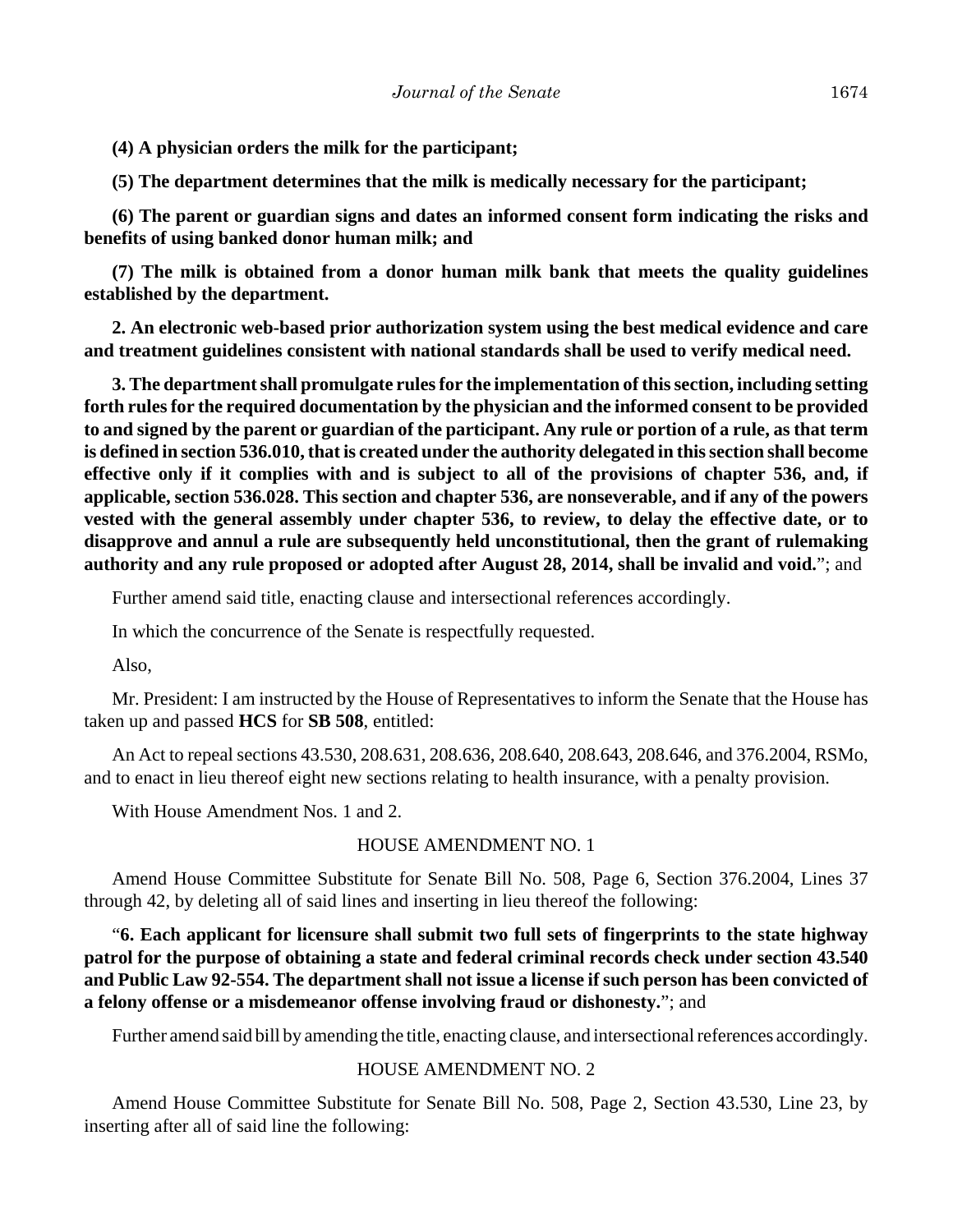"105.711. 1. There is hereby created a "State Legal Expense Fund" which shall consist of moneys appropriated to the fund by the general assembly and moneys otherwise credited to such fund pursuant to section 105.716.

2. Moneys in the state legal expense fund shall be available for the payment of any claim or any amount required by any final judgment rendered by a court of competent jurisdiction against:

(1) The state of Missouri, or any agency of the state, pursuant to section 536.050 or 536.087 or section 537.600;

(2) Any officer or employee of the state of Missouri or any agency of the state, including, without limitation, elected officials, appointees, members of state boards or commissions, and members of the Missouri National Guard upon conduct of such officer or employee arising out of and performed in connection with his or her official duties on behalf of the state, or any agency of the state, provided that moneys in this fund shall not be available for payment of claims made under chapter 287;

(3) (a) Any physician, psychiatrist, pharmacist, podiatrist, dentist, nurse, or other health care provider licensed to practice in Missouri under the provisions of chapter 330, 332, 334, 335, 336, 337 or 338 who is employed by the state of Missouri or any agency of the state under formal contract to conduct disability reviews on behalf of the department of elementary and secondary education or provide services to patients or inmates of state correctional facilities on a part-time basis, and any physician, psychiatrist, pharmacist, podiatrist, dentist, nurse, or other health care provider licensed to practice in Missouri under the provisions of chapter 330, 332, 334, 335, 336, 337, or 338 who is under formal contract to provide services to patients or inmates at a county jail on a part-time basis;

(b) Any physician licensed to practice medicine in Missouri under the provisions of chapter 334 and his professional corporation organized pursuant to chapter 356 who is employed by or under contract with a city or county health department organized under chapter 192 or chapter 205, or a city health department operating under a city charter, or a combined city-county health department to provide services to patients for medical care caused by pregnancy, delivery, and child care, if such medical services are provided by the physician pursuant to the contract without compensation or the physician is paid from no other source than a governmental agency except for patient co-payments required by federal or state law or local ordinance;

(c) Any physician licensed to practice medicine in Missouri under the provisions of chapter 334 who is employed by or under contract with a federally funded community health center organized under Section 315, 329, 330 or 340 of the Public Health Services Act (42 U.S.C. 216, 254c) to provide services to patients for medical care caused by pregnancy, delivery, and child care, if such medical services are provided by the physician pursuant to the contract or employment agreement without compensation or the physician is paid from no other source than a governmental agency or such a federally funded community health center except for patient co-payments required by federal or state law or local ordinance. In the case of any claim or judgment that arises under this paragraph, the aggregate of payments from the state legal expense fund shall be limited to a maximum of one million dollars for all claims arising out of and judgments based upon the same act or acts alleged in a single cause against any such physician, and shall not exceed one million dollars for any one claimant;

(d) Any physician licensed pursuant to chapter 334 who is affiliated with and receives no compensation from a nonprofit entity qualified as exempt from federal taxation under Section  $501(c)(3)$  of the Internal Revenue Code of 1986, as amended, which offers a free health screening in any setting or any physician,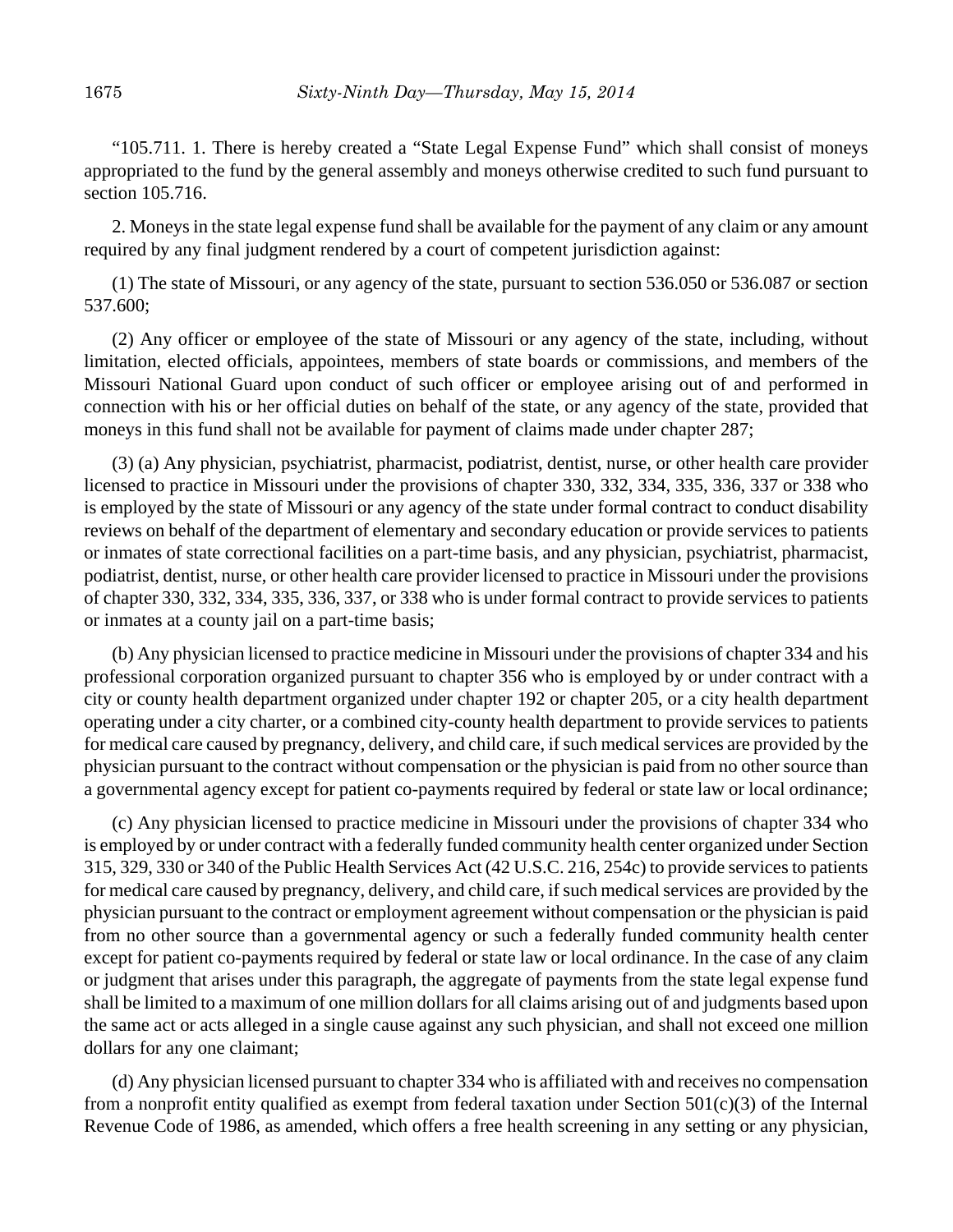nurse, physician assistant, dental hygienist, dentist, or other health care professional licensed or registered under chapter 330, 331, 332, 334, 335, 336, 337, or 338 who provides health care services within the scope of his or her license or registration at a city or county health department organized under chapter 192 or chapter 205, a city health department operating under a city charter, or a combined city-county health department, or a nonprofit community health center qualified as exempt from federal taxation under Section 501(c)(3) of the Internal Revenue Code of 1986, as amended, **excluding federally funded community health centers as specified in paragraph (c) of this subdivision and rural health clinics under 42 U.S.C. 1396d(l)(1),** if such services are restricted to primary care and preventive health services, provided that such services shall not include the performance of an abortion, and if such health services are provided by the health care professional licensed or registered under chapter 330, 331, 332, 334, 335, 336, 337, or 338 without compensation. MO HealthNet or Medicare payments for primary care and preventive health services provided by a health care professional licensed or registered under chapter 330, 331, 332, 334, 335, 336, 337, or 338 who volunteers at a **[**free**] community** health clinic is not compensation for the purpose of this section if the total payment is assigned to the **[**free**] community** health clinic. For the purposes of the section, "**[**free**] community** health clinic" means a nonprofit community health center qualified as exempt from federal taxation under Section 501(c)(3) of the Internal Revenue Code of 1987, as amended, that provides primary care and preventive health services to people without health insurance coverage **[**for the services provided without charge**]**. In the case of any claim or judgment that arises under this paragraph, the aggregate of payments from the state legal expense fund shall be limited to a maximum of five hundred thousand dollars, for all claims arising out of and judgments based upon the same act or acts alleged in a single cause and shall not exceed five hundred thousand dollars for any one claimant, and insurance policies purchased pursuant to the provisions of section 105.721 shall be limited to five hundred thousand dollars. Liability or malpractice insurance obtained and maintained in force by or on behalf of any health care professional licensed or registered under chapter 330, 331, 332, 334, 335, 336, 337, or 338 shall not be considered available to pay that portion of a judgment or claim for which the state legal expense fund is liable under this paragraph;

(e) Any physician, nurse, physician assistant, dental hygienist, or dentist licensed or registered to practice medicine, nursing, or dentistry or to act as a physician assistant or dental hygienist in Missouri under the provisions of chapter 332, 334, or 335, or lawfully practicing, who provides medical, nursing, or dental treatment within the scope of his license or registration to students of a school whether a public, private, or parochial elementary or secondary school or summer camp, if such physician's treatment is restricted to primary care and preventive health services and if such medical, dental, or nursing services are provided by the physician, dentist, physician assistant, dental hygienist, or nurse without compensation. In the case of any claim or judgment that arises under this paragraph, the aggregate of payments from the state legal expense fund shall be limited to a maximum of five hundred thousand dollars, for all claims arising out of and judgments based upon the same act or acts alleged in a single cause and shall not exceed five hundred thousand dollars for any one claimant, and insurance policies purchased pursuant to the provisions of section 105.721 shall be limited to five hundred thousand dollars; or

(f) Any physician licensed under chapter 334, or dentist licensed under chapter 332, providing medical care without compensation to an individual referred to his or her care by a city or county health department organized under chapter 192 or 205, a city health department operating under a city charter, or a combined city-county health department, or nonprofit health center qualified as exempt from federal taxation under Section 501(c)(3) of the Internal Revenue Code of 1986, as amended, or a federally funded community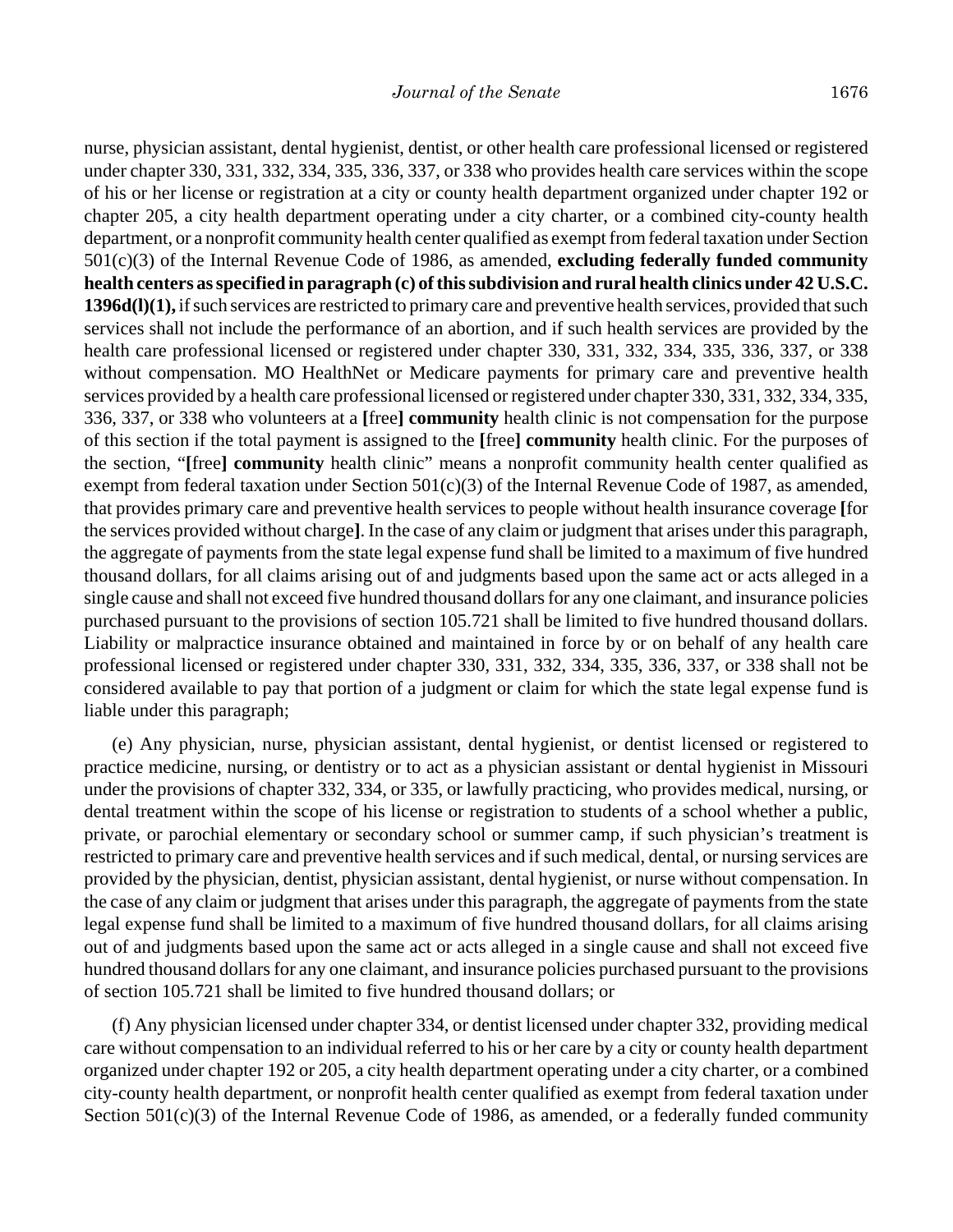health center organized under Section 315, 329, 330, or 340 of the Public Health Services Act, 42 U.S.C. Section 216, 254c; provided that such treatment shall not include the performance of an abortion. In the case of any claim or judgment that arises under this paragraph, the aggregate of payments from the state legal expense fund shall be limited to a maximum of one million dollars for all claims arising out of and judgments based upon the same act or acts alleged in a single cause and shall not exceed one million dollars for any one claimant, and insurance policies purchased under the provisions of section 105.721 shall be limited to one million dollars. Liability or malpractice insurance obtained and maintained in force by or on behalf of any physician licensed under chapter 334, or any dentist licensed under chapter 332, shall not be considered available to pay that portion of a judgment or claim for which the state legal expense fund is liable under this paragraph;

(4) Staff employed by the juvenile division of any judicial circuit;

(5) Any attorney licensed to practice law in the state of Missouri who practices law at or through a nonprofit community social services center qualified as exempt from federal taxation under Section 501(c)(3) of the Internal Revenue Code of 1986, as amended, or through any agency of any federal, state, or local government, if such legal practice is provided by the attorney without compensation. In the case of any claim or judgment that arises under this subdivision, the aggregate of payments from the state legal expense fund shall be limited to a maximum of five hundred thousand dollars for all claims arising out of and judgments based upon the same act or acts alleged in a single cause and shall not exceed five hundred thousand dollars for any one claimant, and insurance policies purchased pursuant to the provisions of section 105.721 shall be limited to five hundred thousand dollars;

(6) Any social welfare board created under section 205.770 and the members and officers thereof upon conduct of such officer or employee while acting in his or her capacity as a board member or officer, and any physician, nurse, physician assistant, dental hygienist, dentist, or other health care professional licensed or registered under chapter 330, 331, 332, 334, 335, 336, 337, or 338 who is referred to provide medical care without compensation by the board and who provides health care services within the scope of his or her license or registration as prescribed by the board; or

(7) Any person who is selected or appointed by the state director of revenue under subsection 2 of section 136.055 to act as an agent of the department of revenue, to the extent that such agent's actions or inactions upon which such claim or judgment is based were performed in the course of the person's official duties as an agent of the department of revenue and in the manner required by state law or department of revenue rules.

3. The department of health and senior services shall promulgate rules regarding contract procedures and the documentation of care provided under paragraphs (b), (c), (d), (e), and (f) of subdivision (3) of subsection 2 of this section. The limitation on payments from the state legal expense fund or any policy of insurance procured pursuant to the provisions of section 105.721, provided in subsection 7 of this section, shall not apply to any claim or judgment arising under paragraph (a), (b), (c), (d), (e), or (f) of subdivision (3) of subsection 2 of this section. Any claim or judgment arising under paragraph (a), (b), (c), (d), (e), or (f) of subdivision (3) of subsection 2 of this section shall be paid by the state legal expense fund or any policy of insurance procured pursuant to section 105.721, to the extent damages are allowed under sections 538.205 to 538.235. Liability or malpractice insurance obtained and maintained in force by any health care professional licensed or registered under chapter 330, 331, 332, 334, 335, 336, 337, or 338 for coverage concerning his or her private practice and assets shall not be considered available under subsection 7 of this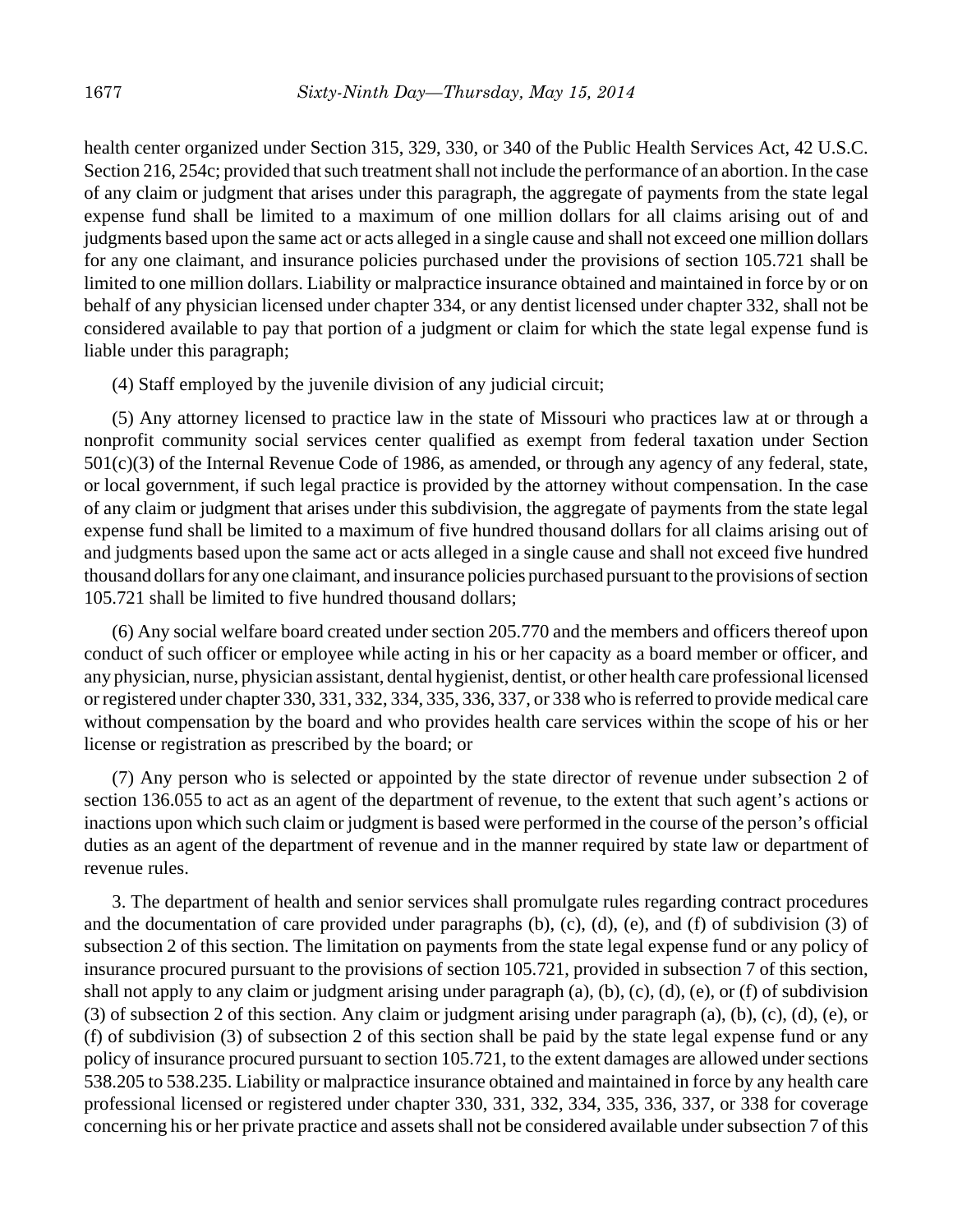section to pay that portion of a judgment or claim for which the state legal expense fund is liable under paragraph (a), (b), (c), (d), (e), or (f) of subdivision (3) of subsection 2 of this section. However, a health care professional licensed or registered under chapter 330, 331, 332, 334, 335, 336, 337, or 338 may purchase liability or malpractice insurance for coverage of liability claims or judgments based upon care rendered under paragraphs (c), (d), (e), and (f) of subdivision (3) of subsection 2 of this section which exceed the amount of liability coverage provided by the state legal expense fund under those paragraphs. Even if paragraph (a), (b), (c), (d), (e), or (f) of subdivision (3) of subsection 2 of this section is repealed or modified, the state legal expense fund shall be available for damages which occur while the pertinent paragraph (a), (b), (c), (d), (e), or (f) of subdivision (3) of subsection 2 of this section is in effect.

4. The attorney general shall promulgate rules regarding contract procedures and the documentation of legal practice provided under subdivision (5) of subsection 2 of this section. The limitation on payments from the state legal expense fund or any policy of insurance procured pursuant to section 105.721 as provided in subsection 7 of this section shall not apply to any claim or judgment arising under subdivision (5) of subsection 2 of this section. Any claim or judgment arising under subdivision (5) of subsection 2 of this section shall be paid by the state legal expense fund or any policy of insurance procured pursuant to section 105.721 to the extent damages are allowed under sections 538.205 to 538.235. Liability or malpractice insurance otherwise obtained and maintained in force shall not be considered available under subsection 7 of this section to pay that portion of a judgment or claim for which the state legal expense fund is liable under subdivision (5) of subsection 2 of this section. However, an attorney may obtain liability or malpractice insurance for coverage of liability claims or judgments based upon legal practice rendered under subdivision (5) of subsection 2 of this section that exceed the amount of liability coverage provided by the state legal expense fund under subdivision (5) of subsection 2 of this section. Even if subdivision (5) of subsection 2 of this section is repealed or amended, the state legal expense fund shall be available for damages that occur while the pertinent subdivision (5) of subsection 2 of this section is in effect.

5. All payments shall be made from the state legal expense fund by the commissioner of administration with the approval of the attorney general. Payment from the state legal expense fund of a claim or final judgment award against a health care professional licensed or registered under chapter 330, 331, 332, 334, 335, 336, 337, or 338, described in paragraph (a), (b), (c), (d), (e), or (f) of subdivision (3) of subsection 2 of this section, or against an attorney in subdivision (5) of subsection 2 of this section, shall only be made for services rendered in accordance with the conditions of such paragraphs. In the case of any claim or judgment against an officer or employee of the state or any agency of the state based upon conduct of such officer or employee arising out of and performed in connection with his or her official duties on behalf of the state or any agency of the state that would give rise to a cause of action under section 537.600, the state legal expense fund shall be liable, excluding punitive damages, for:

- (1) Economic damages to any one claimant; and
- (2) Up to three hundred fifty thousand dollars for noneconomic damages.

The state legal expense fund shall be the exclusive remedy and shall preclude any other civil actions or proceedings for money damages arising out of or relating to the same subject matter against the state officer or employee, or the officer's or employee's estate. No officer or employee of the state or any agency of the state shall be individually liable in his or her personal capacity for conduct of such officer or employee arising out of and performed in connection with his or her official duties on behalf of the state or any agency of the state. The provisions of this subsection shall not apply to any defendant who is not an officer or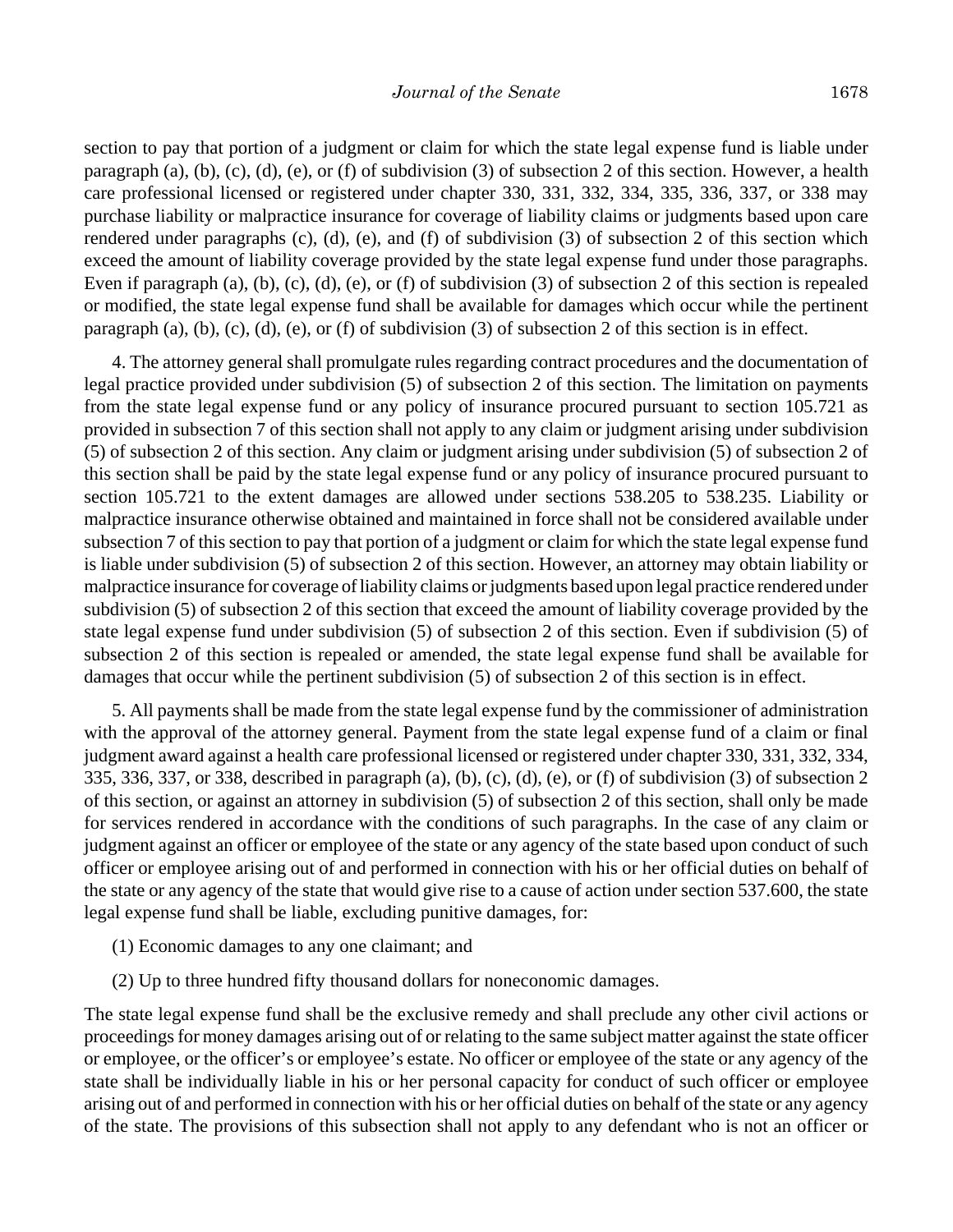employee of the state or any agency of the state in any proceeding against an officer or employee of the state or any agency of the state. Nothing in this subsection shall limit the rights and remedies otherwise available to a claimant under state law or common law in proceedings where one or more defendants is not an officer or employee of the state or any agency of the state.

6. The limitation on awards for noneconomic damages provided for in this subsection shall be increased or decreased on an annual basis effective January first of each year in accordance with the Implicit Price Deflator for Personal Consumption Expenditures as published by the Bureau of Economic Analysis of the United States Department of Commerce. The current value of the limitation shall be calculated by the director of the department of insurance, financial institutions and professional registration, who shall furnish that value to the secretary of state, who shall publish such value in the Missouri Register as soon after each January first as practicable, but it shall otherwise be exempt from the provisions of section 536.021.

7. Except as provided in subsection 3 of this section, in the case of any claim or judgment that arises under sections 537.600 and 537.610 against the state of Missouri, or an agency of the state, the aggregate of payments from the state legal expense fund and from any policy of insurance procured pursuant to the provisions of section 105.721 shall not exceed the limits of liability as provided in sections 537.600 to 537.610. No payment shall be made from the state legal expense fund or any policy of insurance procured with state funds pursuant to section 105.721 unless and until the benefits provided to pay the claim by any other policy of liability insurance have been exhausted.

8. The provisions of section 33.080 notwithstanding, any moneys remaining to the credit of the state legal expense fund at the end of an appropriation period shall not be transferred to general revenue.

9. Any rule or portion of a rule, as that term is defined in section 536.010, that is promulgated under the authority delegated in sections 105.711 to 105.726 shall become effective only if it has been promulgated pursuant to the provisions of chapter 536. Nothing in this section shall be interpreted to repeal or affect the validity of any rule filed or adopted prior to August 28, 1999, if it fully complied with the provisions of chapter 536. This section and chapter 536 are nonseverable and if any of the powers vested with the general assembly pursuant to chapter 536 to review, to delay the effective date, or to disapprove and annul a rule are subsequently held unconstitutional, then the grant of rulemaking authority and any rule proposed or adopted after August 28, 1999, shall be invalid and void."; and

Further amend said bill by amending the title, enacting clause, and intersectional references accordingly.

In which the concurrence of the Senate is respectfully requested.

### **PRIVILEGED MOTIONS**

Senator Pearce moved that the Senate refuse to recede from its position on **SCS** for **HB 1468** and request the House to take up and pass **SCS** for **HB 1468**, which motion prevailed.

Senator Lager assumed the Chair.

### **HOUSE BILLS ON THIRD READING**

**HB 1574**, introduced by Representative Hoskins, entitled:

An Act to repeal section 29.235, RSMo, and to enact in lieu thereof one new section relating to authority of the state auditor.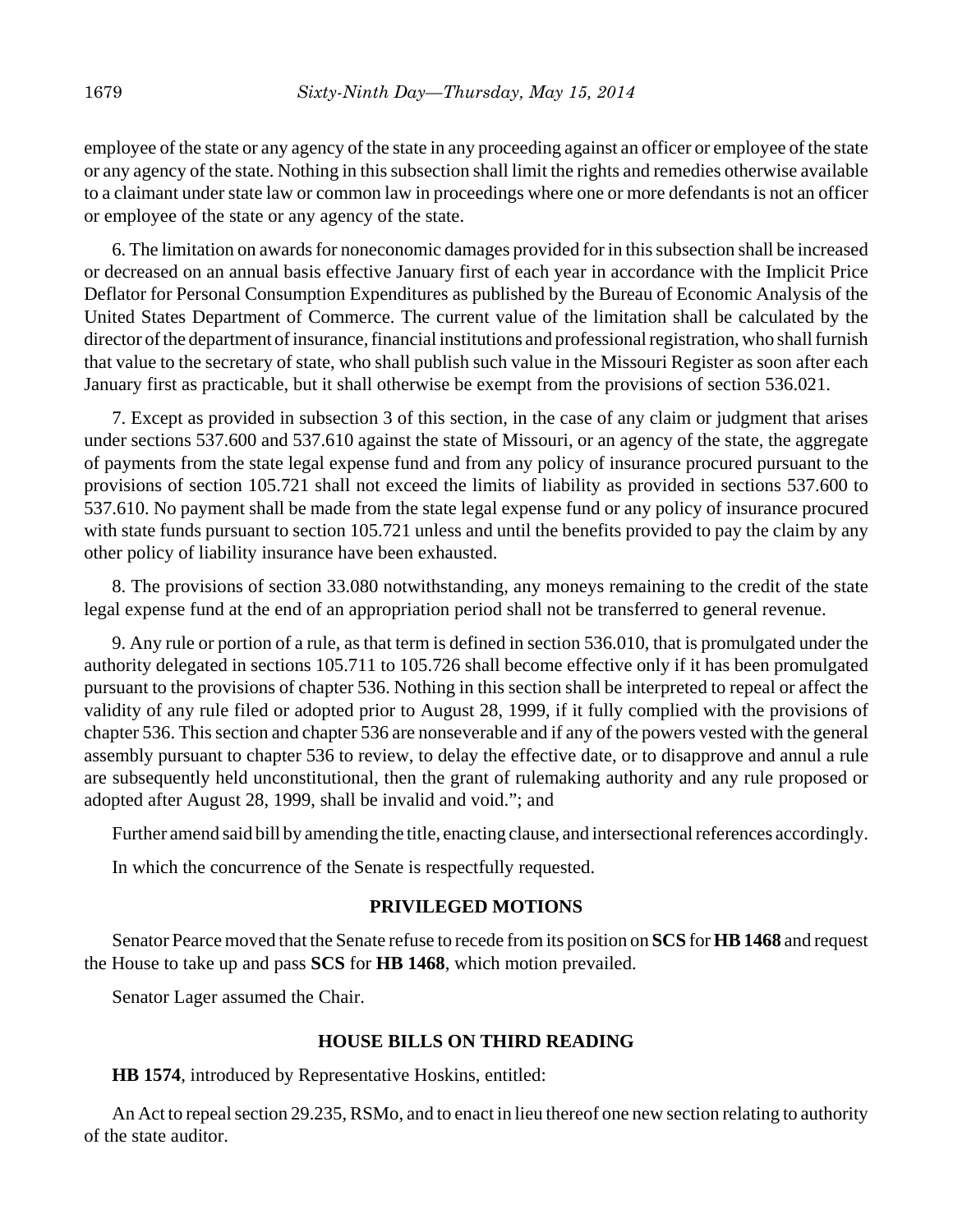Was taken up by Senator Dixon.

At the request of Senator Dixon, **HB 1574** was placed on the Informal Calendar.

At the request of Senator Wallingford, **HCS** for **HB 1078**, with **SCS**, was placed on the Informal Calendar.

At the request of Senator Schaefer, **HCS** for **HBs 1665** and **1335**, with **SCS**, was placed on the Informal Calendar.

**HCS** for **HB 1374**, with **SCS**, was placed on the Informal Calendar.

At the request of Senator Romine, **HCS** for **HB 1225**, with **SCS**, was placed on the Informal Calendar.

At the request of Senator Schmitt, **HCS** for **HB 1304**, with **SCS**, was placed on the Informal Calendar.

**HB 2077**, introduced by Representative Stream, entitled:

An Act to amend chapter 21, RSMo, by adding thereto one new section relating to the surplus revenue fund.

Was taken up by Senator Schaefer.

On motion of Senator Schaefer, **HB 2077** was read the 3rd time and passed by the following vote:

YEAS—Senators

| <b>Brown</b> | Chappelle-Nadal | Curls       | Dempsey | Dixon     | Emery      | Holsman  | Keaveny |
|--------------|-----------------|-------------|---------|-----------|------------|----------|---------|
| Kehoe        | Kraus           | Lager       | LeVota  | Libla     | Munzlinger | Nasheed  | Nieves  |
| Parson       | Pearce          | Richard     | Romine  | Sater     | Schaaf     | Schaefer | Schmitt |
| Sifton       | Silvey          | Wallingford | Walsh   | Wasson-29 |            |          |         |

NAYS—Senator Lamping—1

```
Absent—Senator Justus—1
```
Absent with leave—Senator Cunningham—1

Vacancies—2

The President declared the bill passed.

On motion of Senator Schaefer, title to the bill was agreed to.

Senator Schaefer moved that the vote by which the bill passed be reconsidered.

Senator Richard moved that motion lay on the table, which motion prevailed.

### **PRIVILEGED MOTIONS**

Senator Romine moved that the Senate refuse to concur in **HA 1**, **HA 2**, **HA 3**, as amended and **HA 4** to **SCS** for **SB 729** and request the House to recede from its position or, failing to do so, grant the Senate a conference thereon, which motion prevailed.

Senator Schmitt moved that the Senate refuse to concur in **HCS** for **SCS** for **SB 852**, as amended and request the House to recede from its position or, failing to do so, grant the Senate a conference thereon, which motion prevailed.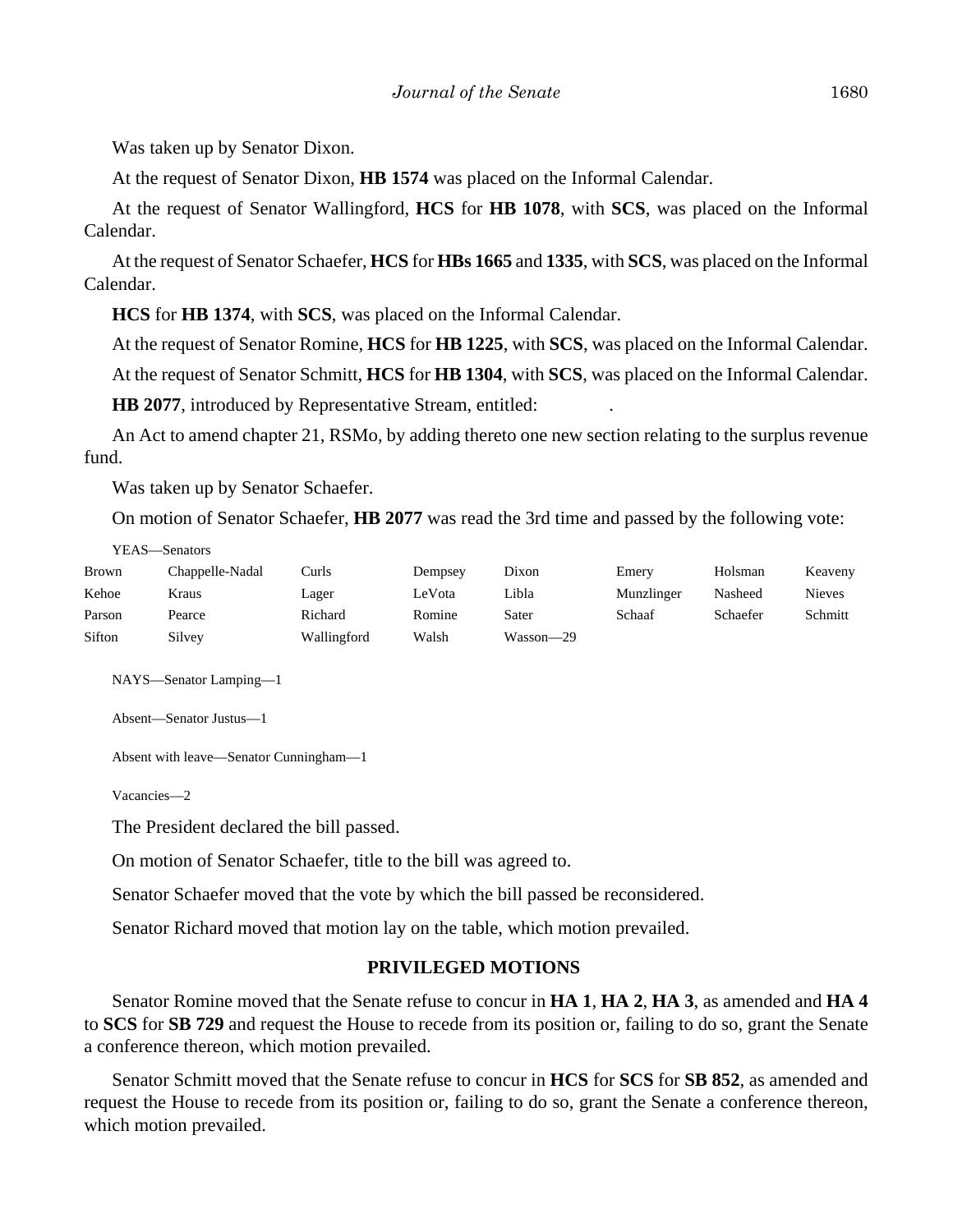Senator Sater moved that the Senate refuse to concur in **HCS** for **SS No. 2** for **SB 754**, as amended and request the House to recede from its position or, failing to do so, grant the Senate a conference thereon, which motion prevailed.

## **HOUSE BILLS ON THIRD READING**

## **HCS** for **HB 1689**, with **SCS**, entitled:

An Act to repeal sections 160.053, 160.054, 160.055, and 161.216, RSMo, and to enact in lieu thereof six new sections relating to elementary and secondary education.

Was called from the Informal Calendar taken up by Senator Pearce.

**SCS** for **HCS** for **HB 1689**, entitled:

# SENATE COMMITTEE SUBSTITUTE FOR HOUSE COMMITTEE SUBSTITUTE FOR HOUSE BILL NO. 1689

An Act to repeal sections 160.053, 160.054, 160.055, 163.011, and 163.031, RSMo, and to enact in lieu thereof six new sections relating to elementary and secondary education, with an effective date.

Was taken up.

Senator Pearce moved that **SCS** for **HCS** for **HB 1689** be adopted, which motion prevailed.

On motion of Senator Pearce, **SCS** for **HCS** for **HB 1689** was read the 3rd time and passed by the following vote:

| YEAS—Senators   |        |          |            |               |          |             |         |
|-----------------|--------|----------|------------|---------------|----------|-------------|---------|
| Chappelle-Nadal | Curls  | Dempsey  | Dixon      | Holsman       | Justus   | Keaveny     | Kehoe   |
| Lager           | LeVota | Libla    | Munzlinger | Nasheed       | Parson   | Pearce      | Richard |
| Romine          | Sater  | Schaefer | Schmitt    | Sifton        | Silvey   | Wallingford | Walsh   |
| Wasson-25       |        |          |            |               |          |             |         |
| NAYS-Senators   |        |          |            |               |          |             |         |
| <b>Brown</b>    | Emery  | Kraus    | Lamping    | <b>Nieves</b> | Schaaf-6 |             |         |
|                 |        |          |            |               |          |             |         |

Absent—Senators—None

Absent with leave—Senator Cunningham—1

Vacancies—2

The President declared the bill passed.

On motion of Senator Pearce, title to the bill was agreed to.

Senator Pearce moved that the vote by which the bill passed be reconsidered.

Senator Richard moved that motion lay on the table, which motion prevailed.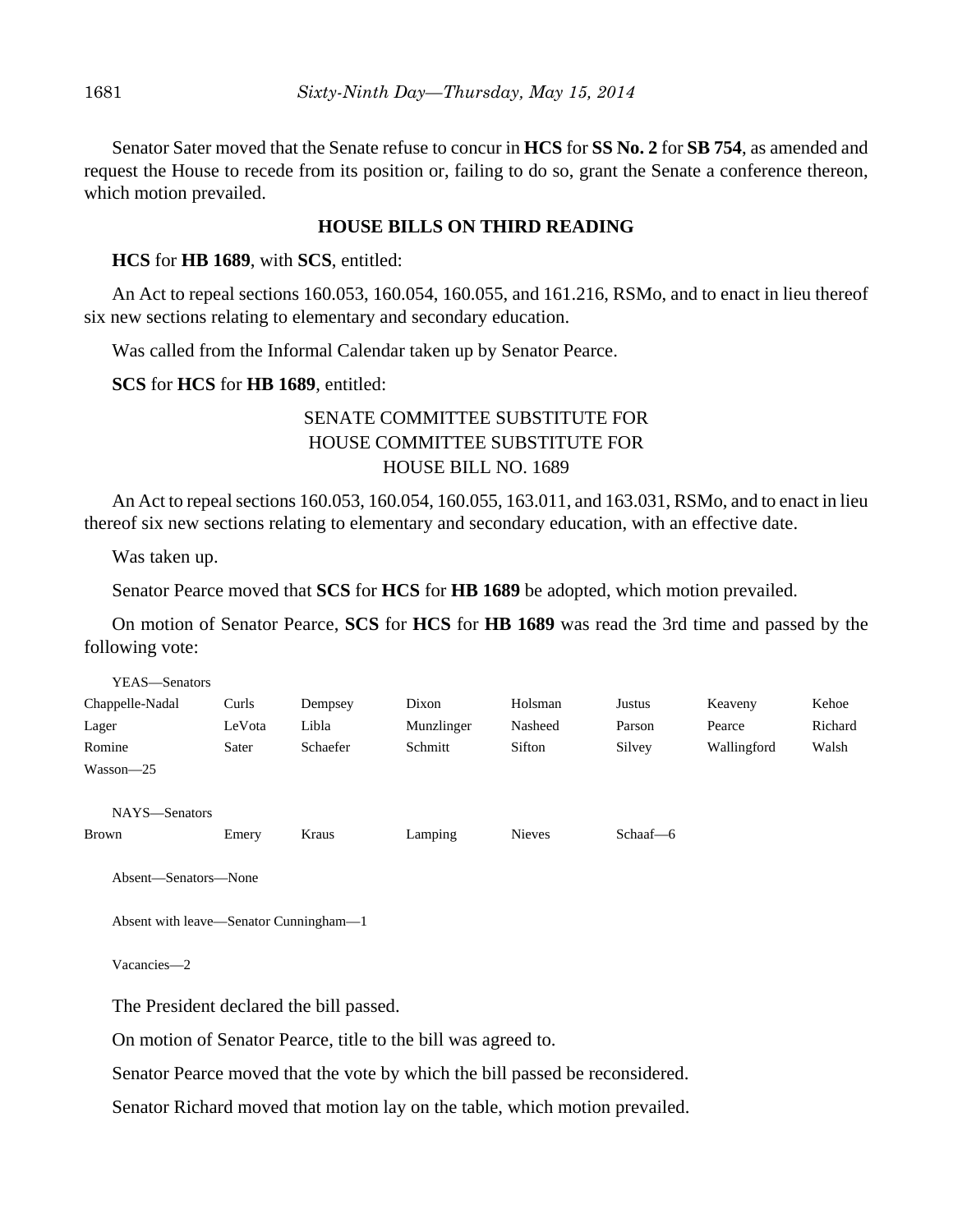### **HCS** for **HB 1326**, with **SCS**, entitled:

An Act to amend chapter 261, RSMo, by adding thereto four new sections relating to the Missouri dairy industry revitalization act.

Was called from the Informal Calendar and taken up by Senator Kehoe.

### **SCS** for **HCS** for **HB 1326**, entitled:

## SENATE COMMITTEE SUBSTITUTE FOR HOUSE COMMITTEE SUBSTITUTE FOR HOUSE BILL NO. 1326

An Act to repeal sections 144.010, 262.900, 265.300, 267.565, 275.352, 277.020, 277.040, 281.065, 340.381, 340.396, and 537.325, RSMo, and to enact in lieu thereof fourteen new sections relating to agriculture.

Was taken up.

Senator Kehoe moved that **SCS** for **HCS** for **HB 1326** be adopted.

Senator Kehoe offered **SS** for **SCS** for **HCS** for **HB 1326**, entitled:

# SENATE SUBSTITUTE FOR SENATE COMMITTEE SUBSTITUTE FOR HOUSE COMMITTEE SUBSTITUTE FOR HOUSE BILL NO. 1326

An Act to repeal sections 144.010, 262.900, 265.300, 267.565, 275.352, 277.020, 277.040, 281.065, 304.180, 340.381, 340.396, 442.571, and 537.325, RSMo, and to enact in lieu thereof seventeen new sections relating to agriculture, with an emergency clause for a certain section.

Senator Kehoe moved that **SS** for **SCS** for **HCS** for **HB 1326** be adopted.

Senator Schaaf assumed the Chair.

Senator Keaveny offered **SA 1**:

### SENATE AMENDMENT NO. 1

Amend Senate Substitute for Senate Committee Substitute for House Committee Substitute for House Bill No. 1326, Pages 1-8, Section 144.010, by striking all of said section from the bill; and

Further amend said bill, page 13, section 262.900, lines 9-10 of said page, by striking the words "and captive cervids"; and

Further amend said bill, pages 21-23, section 265.300, by striking all of said section from the bill; and

Further amend said bill, pages 23-26, section 267.565, by striking all of said section from the bill; and

Further amend said bill, pages 26-27, section 277.020, by striking all of said section from the bill; and

Further amend the title and enacting clause accordingly.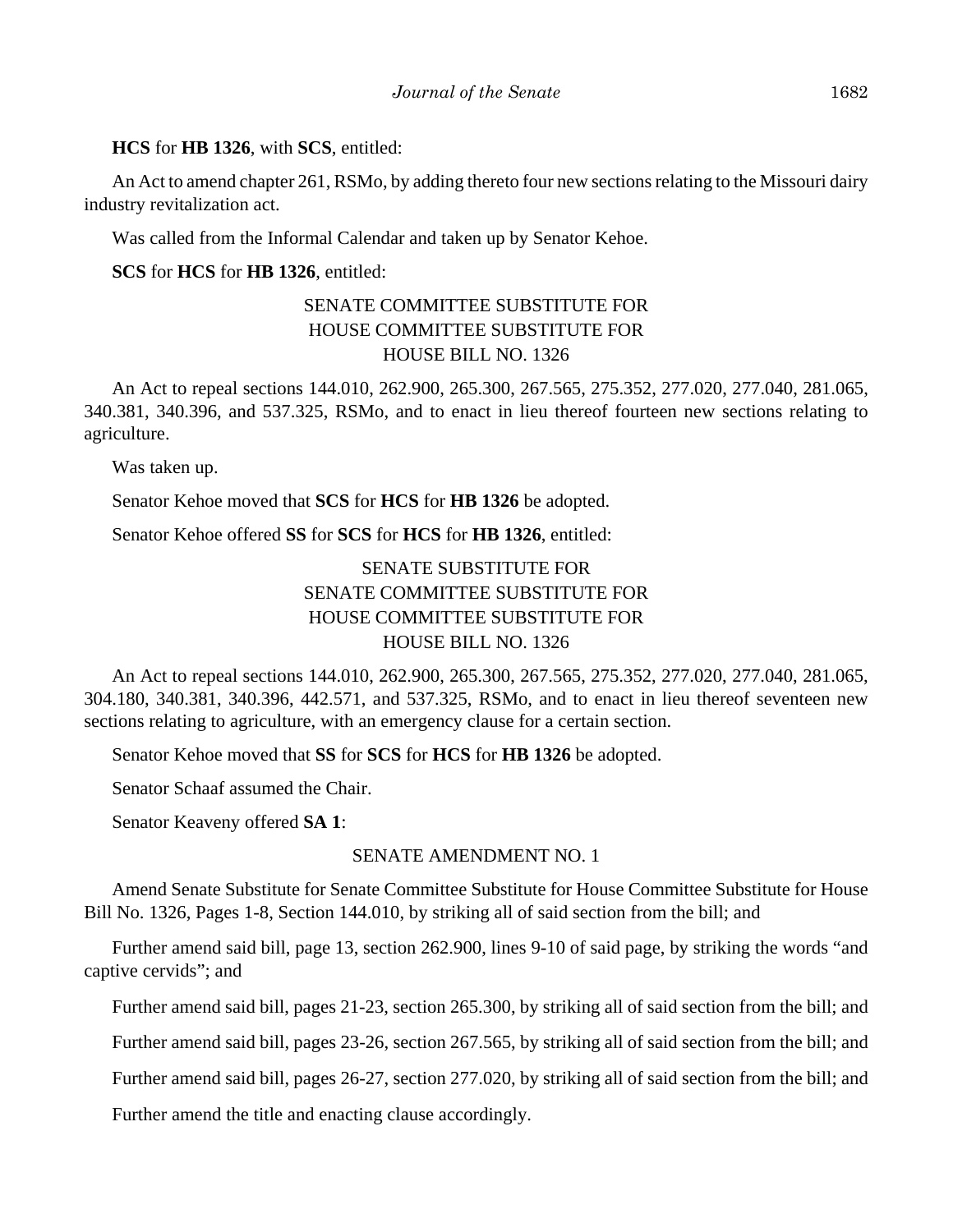Senator Keaveny moved that the above amendment be adopted, which motion failed on a standing division vote.

Senator Kehoe moved that **SS** for **SCS** for **HCS** for **HB 1326** be adopted, which motion prevailed.

On motion of Senator Kehoe, **SS** for **SCS** for **HCS** for **HB 1326** was read the 3rd time and passed by the following vote:

| YEAS-Senators   |                                                              |             |           |        |            |            |               |
|-----------------|--------------------------------------------------------------|-------------|-----------|--------|------------|------------|---------------|
| <b>Brown</b>    | Chappelle-Nadal                                              | Curls       | Dempsey   | Dixon  | Emery      | Holsman    | Keaveny       |
| Kehoe           | Kraus                                                        | Lager       | Lamping   | LeVota | Libla      | Munzlinger | Nasheed       |
| <b>Nieves</b>   | Parson                                                       | Pearce      | Richard   | Romine | Sater      | Schaaf     | Schaefer      |
| Sifton          | Silvey                                                       | Wallingford | Wasson-28 |        |            |            |               |
| NAYS-Senators   |                                                              |             |           |        |            |            |               |
| Justus          | Schmitt                                                      | Walsh-3     |           |        |            |            |               |
|                 | Absent-Senators-None                                         |             |           |        |            |            |               |
|                 | Absent with leave-Senator Cunningham-1                       |             |           |        |            |            |               |
| Vacancies-2     |                                                              |             |           |        |            |            |               |
|                 | The President declared the bill passed.                      |             |           |        |            |            |               |
|                 | The emergency clause was adopted by the following vote:      |             |           |        |            |            |               |
| YEAS-Senators   |                                                              |             |           |        |            |            |               |
| Brown           | Curls                                                        | Dempsey     | Dixon     | Emery  | Holsman    | Keaveny    | Kehoe         |
| Kraus           | Lager                                                        | Lamping     | LeVota    | Libla  | Munzlinger | Nasheed    | <b>Nieves</b> |
| Parson          | Pearce                                                       | Richard     | Romine    | Sater  | Schaaf     | Schaefer   | Sifton        |
| Silvey          | Wallingford                                                  | Wasson-27   |           |        |            |            |               |
| NAYS-Senators   |                                                              |             |           |        |            |            |               |
| Chappelle-Nadal | Justus                                                       | Schmitt     | Walsh-4   |        |            |            |               |
|                 | Absent-Senators-None                                         |             |           |        |            |            |               |
|                 | Absent with leave-Senator Cunningham-1                       |             |           |        |            |            |               |
| Vacancies-2     |                                                              |             |           |        |            |            |               |
|                 | On motion of Senator Kehoe, title to the bill was agreed to. |             |           |        |            |            |               |

Senator Kehoe moved that the vote by which the bill passed be reconsidered.

Senator Richard moved that motion lay on the table, which motion prevailed.

### **MESSAGES FROM THE HOUSE**

The following messages were received from the House of Representatives through its Chief Clerk: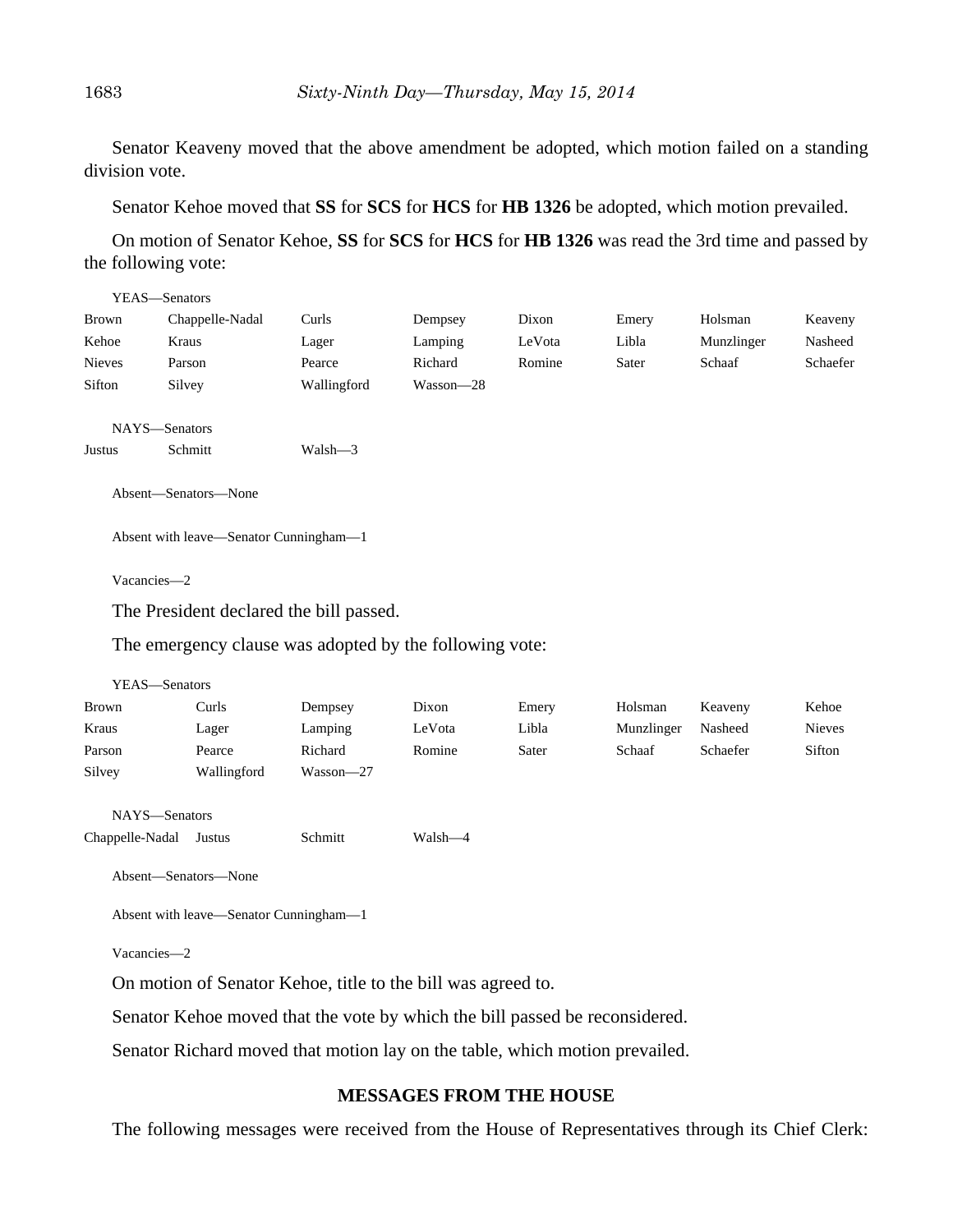Mr. President: I am instructed by the House of Representatives to inform the Senate that the House has taken up and adopted the Conference Committee Report No. 2 on **SS** for **SCS** for **HB 1490**, as amended, and has taken up and passed **CCS No. 2** for **SS** for **SCS** for **HB 1490**.

Emergency clause defeated.

Also,

Mr. President: I am instructed by the House of Representatives to inform the Senate that the House refuses to adopt the Conference Committee Report for **SS** for **HCS** for **HB 1685**, and request the Senate grant the House further conference on **SS** for **HCS** for **HB 1685**.

Also,

Mr. President: I am instructed by the House of Representatives to inform the Senate that the House has taken up and adopted the Conference Committee Report on **SS** for **SCS** for **HB 1504** and has taken up and passed **CCS** for **SS** for **SCS** for **HB 1504**.

### **PRIVILEGED MOTIONS**

Senator Wasson moved that the Senate refuse to concur in **HCS** for **SS** for **SB 860**, as amended and request the House to recede from its position or, failing to do so, grant the Senate a conference thereon, which motion prevailed.

Senator Pearce, on behalf of the conference committee appointed to act with a like committee from the House on **HCS** for **SCS** for **SB 492**, as amended moved that the following conference committee report be taken up, which motion prevailed.

# CONFERENCE COMMITTEE REPORT ON HOUSE COMMITTEE SUBSTITUTE FOR SENATE COMMITTEE SUBSTITUTE FOR SENATE BILL NO. 492

The Conference Committee appointed on House Committee Substitute for Senate Committee Substitute for Senate Bill No. 492, with House Amendment Nos. 1, 2, 3, and 4, begs leave to report that we, after free and fair discussion of the differences, have agreed to recommend and do recommend to the respective bodies as follows:

1. That the House recede from its position on House Committee Substitute for Senate Committee Substitute for Senate Bill No. 492, as amended;

2. That the Senate recede from its position on Senate Committee Substitute for Senate Bill No. 492;

3. That the attached Conference Committee Substitute for House Committee Substitute for Senate Committee Substitute for Senate Bill No. 492 be Third Read and Finally Passed.

> /s/ David Pearce /s/ Mike Thomson /s/ Dan Brown /s/ Kathryn Swan /s/ Gary Romine /s/ Tommie Pierson

> FOR THE SENATE: FOR THE HOUSE: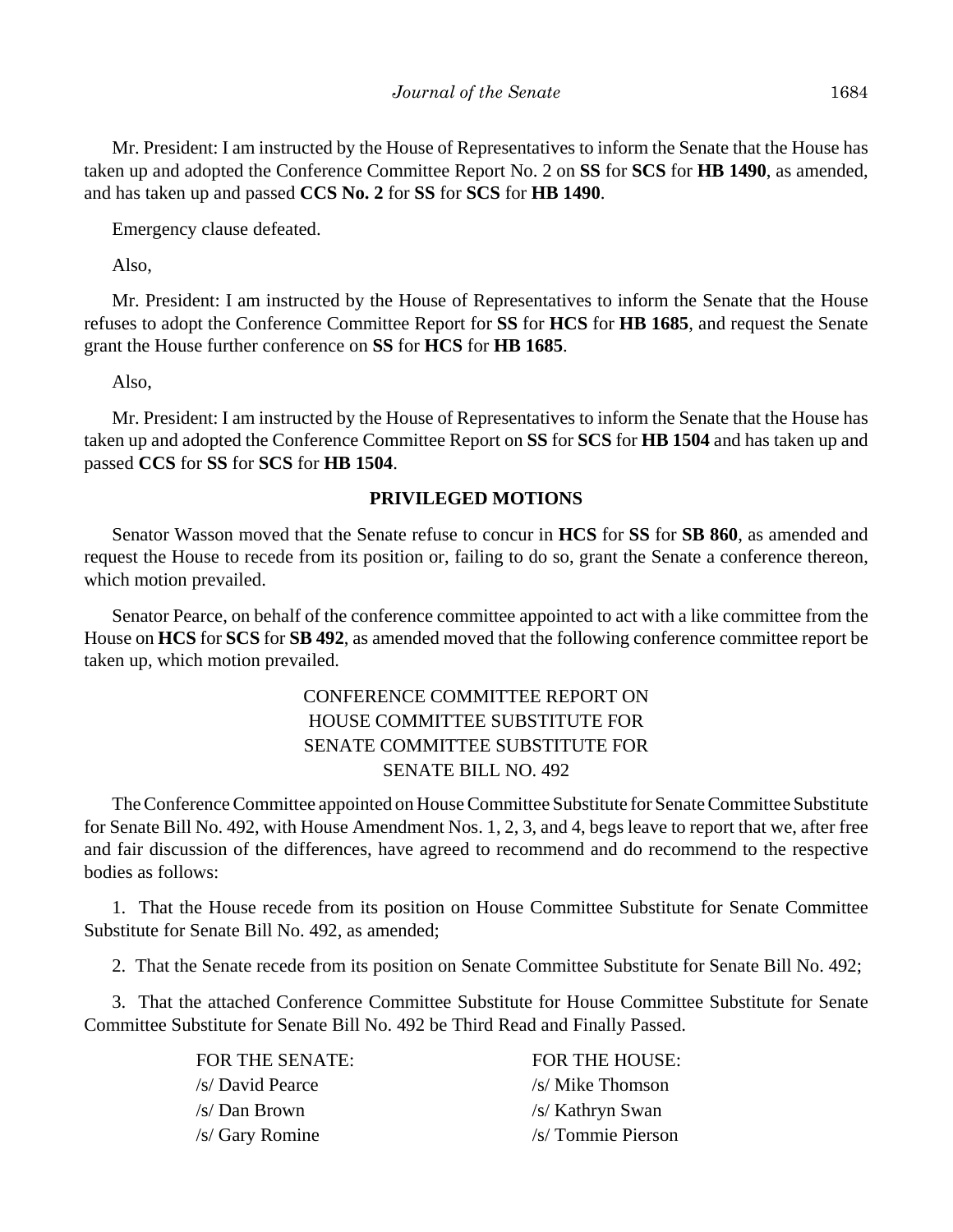/s/ Joseph P. Keaveny /s/ Scott Sifton

Senator Pearce moved that the above conference committee report be adopted, which motion prevailed by the following vote:

| YEAS—Senators |                 |        |             |         |           |         |            |
|---------------|-----------------|--------|-------------|---------|-----------|---------|------------|
| Brown         | Chappelle-Nadal | Curls  | Dempsey     | Dixon   | Emery     | Holsman | Justus     |
| Keaveny       | Kehoe           | Kraus  | Lager       | Lamping | LeVota    | Libla   | Munzlinger |
| Nasheed       | <b>Nieves</b>   | Parson | Pearce      | Richard | Romine    | Schaaf  | Schaefer   |
| Schmitt       | Sifton          | Silvey | Wallingford | Walsh   | Wasson—30 |         |            |

NAYS—Senators—None

Absent—Senator Sater—1

Absent with leave—Senator Cunningham—1

Vacancies—2

On motion of Senator Pearce, **CCS** for **HCS** for **SCS** for **SB 492**, entitled:

## CONFERENCE COMMITTEE SUBSTITUTE FOR HOUSE COMMITTEE SUBSTITUTE FOR SENATE COMMITTEE SUBSTITUTE FOR SENATE BILL NO. 492

An Act to repeal sections 161.097, 163.191, 173.670, 173.1006, 178.638, 340.381, and 340.396, RSMo, and to enact in lieu thereof ten new sections relating to higher education.

Was read the 3rd time and passed by the following vote:

| YEAS—Senators |                 |        |             |         |           |         |            |
|---------------|-----------------|--------|-------------|---------|-----------|---------|------------|
| <b>Brown</b>  | Chappelle-Nadal | Curls  | Dempsey     | Dixon   | Emery     | Holsman | Justus     |
| Keaveny       | Kehoe           | Kraus  | Lager       | Lamping | LeVota    | Libla   | Munzlinger |
| Nasheed       | <b>Nieves</b>   | Parson | Pearce      | Richard | Romine    | Schaaf  | Schaefer   |
| Schmitt       | Sifton          | Silvey | Wallingford | Walsh   | Wasson-30 |         |            |

NAYS—Senators—None

Absent—Senator Sater—1

Absent with leave—Senator Cunningham—1

Vacancies—2

The President declared the bill passed.

On motion of Senator Pearce, title to the bill was agreed to.

Senator Pearce moved that the vote by which the bill passed be reconsidered.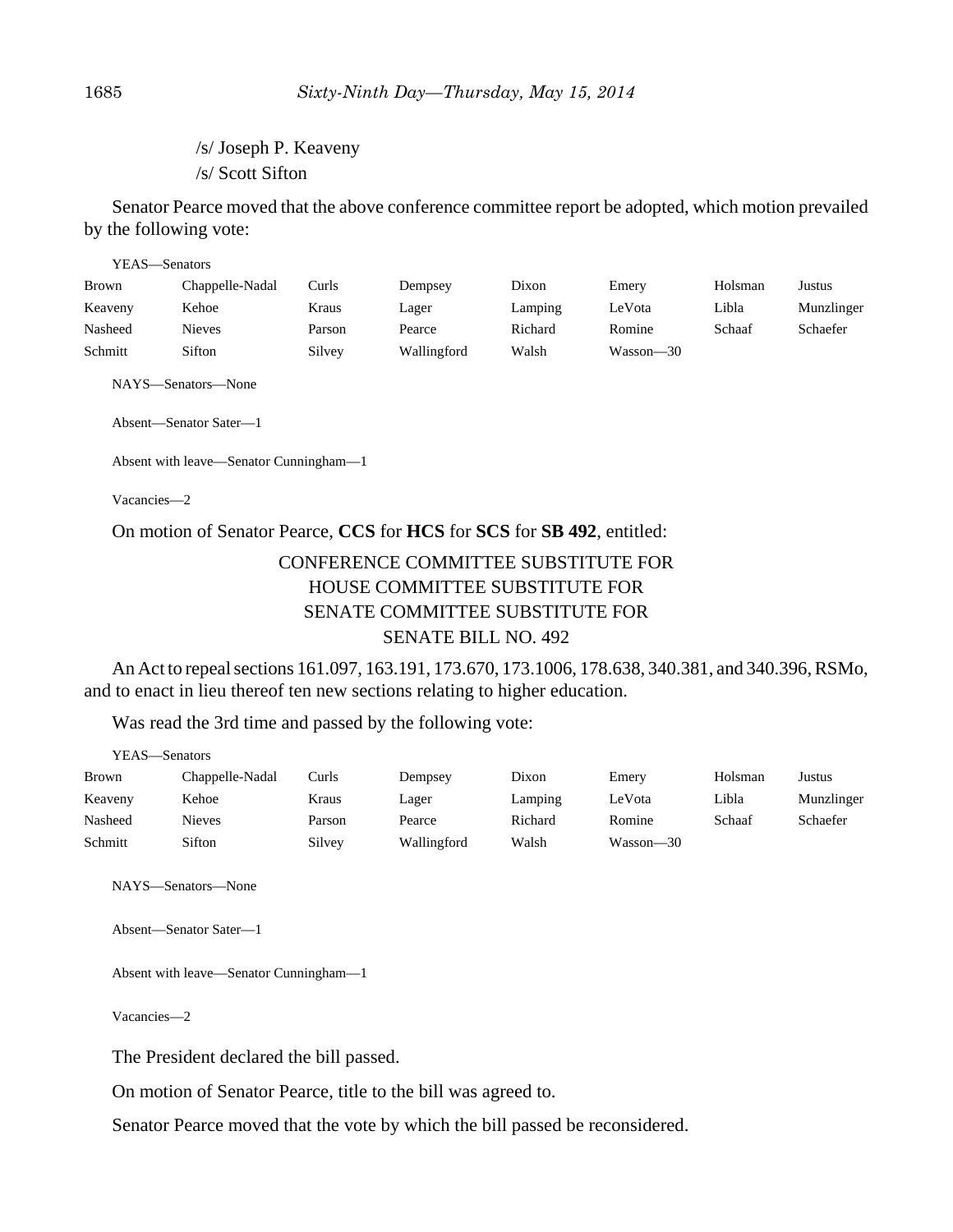Senator Richard moved that motion lay on the table, which motion prevailed.

Senator Dixon, on behalf of the conference committee appointed to act with a like committee from the House on **HCS** for **SB 615**, as amended moved that the following conference committee report be taken up, which motion prevailed.

## CONFERENCE COMMITTEE REPORT ON HOUSE COMMITTEE SUBSTITUTE FOR SENATE BILL NO. 615

The Conference Committee appointed on House Committee Substitute for Senate Bill No. 615, with House Amendment Nos. 1, 2, 3, 4, 5, 6, 7, 8, 9, and 10, begs leave to report that we, after free and fair discussion of the differences, have agreed to recommend and do recommend to the respective bodies as follows:

1. That the House recede from its position on House Committee Substitute for Senate Bill No. 615, as amended;

2. That the Senate recede from its position on Senate Bill No. 615;

3. That the attached Conference Committee Substitute for House Committee Substitute for Senate Bill No. 615 be Third Read and Finally Passed.

Senator Dixon moved that the above conference committee report be adopted, which motion prevailed

FOR THE SENATE: FOR THE HOUSE: /s/ Bob Dixon /s/ Kevin Austin /s/ Kurt Schaefer /s/ Robert Cornejo /s/ Eric Schmitt /s/ Mike Colona /s/ Jolie Justus /s/ Joseph P. Keaveny

Brown Chappelle-Nadal Curls Dempsey Dixon Emery Holsman Justus Keaveny Kehoe Lamping LeVota Libla Munzlinger Parson Pearce

Richard Romine Sater Schaaf Schaefer Schmitt Sifton Silvey

NAYS—Senators Kraus Lager Nieves-3

by the following vote:

YEAS—Senators

Absent—Senator Nasheed—1

Absent with leave—Senator Cunningham—1

Wallingford Walsh Wasson—27

Vacancies—2

On motion of Senator Dixon, **CCS** for **HCS** for **SB 615**, entitled: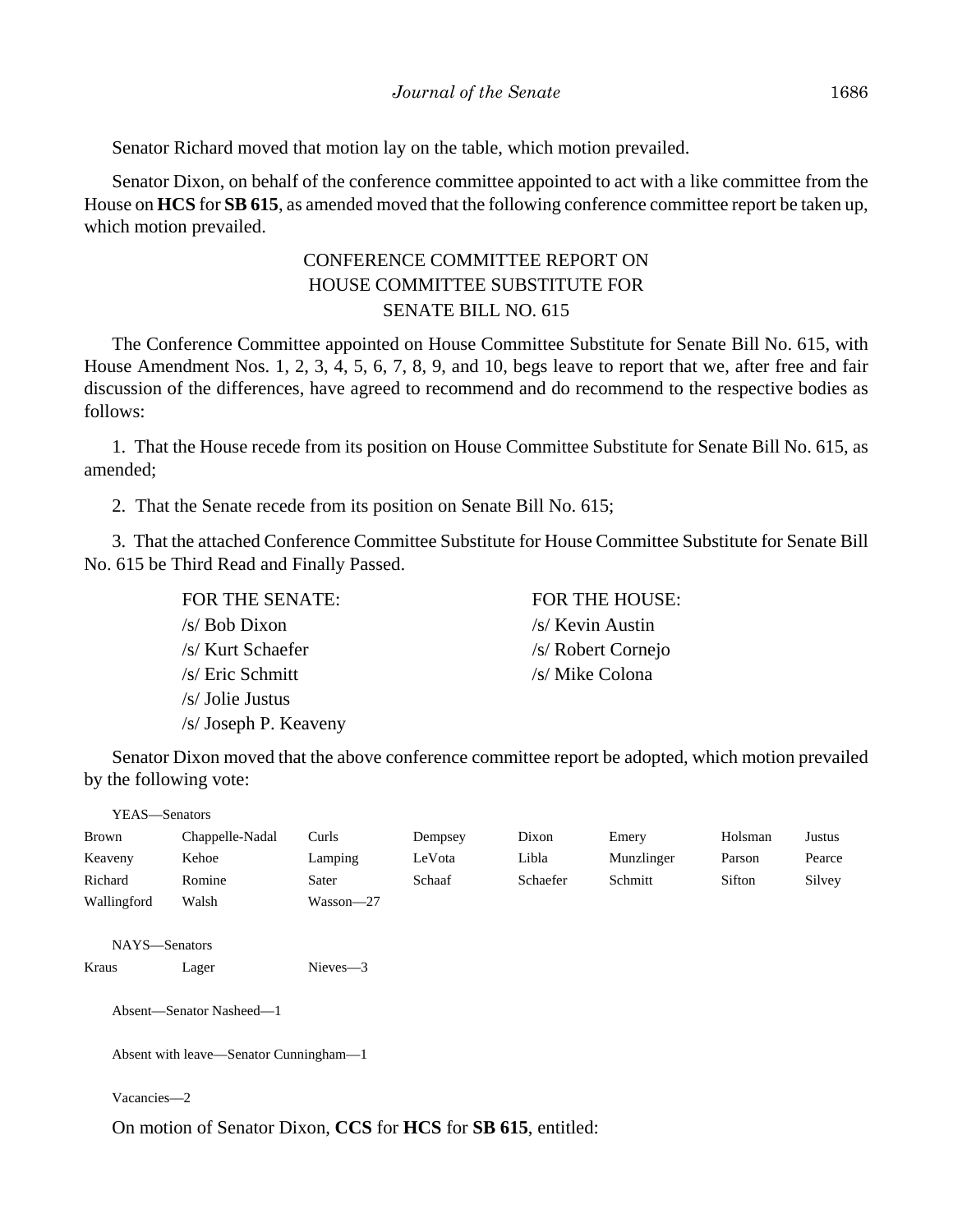# CONFERENCE COMMITTEE SUBSTITUTE FOR HOUSE COMMITTEE SUBSTITUTE FOR SENATE BILL NO. 615

An Act to repeal sections 49.272, 452.556, 476.056, 478.320, 478.437, 478.464, 478.513, 478.600, 483.140, 488.012, 488.014, 488.426, 488.607, 550.040, 550.060, 575.153, and 610.021, RSMo, section 476.385 as enacted by conference committee substitute for house committee substitute for senate bill no. 23, ninety-seventh general assembly, first regular session, and section 476.385 as enacted by conference committee substitute for senate substitute for senate committee substitute for house bill no. 683, ninety-fifth general assembly, first regular session, and to enact in lieu thereof twenty-one new sections relating to the administration of justice, with an existing penalty provision, and an emergency clause for certain sections.

Was read the 3rd time and passed by the following vote:

|             | YEAS—Senators                           |             |           |        |            |         |        |
|-------------|-----------------------------------------|-------------|-----------|--------|------------|---------|--------|
| Brown       | Chappelle-Nadal                         | Curls       | Dempsey   | Dixon  | Emery      | Holsman | Justus |
| Keaveny     | Kehoe                                   | Lamping     | LeVota    | Libla  | Munzlinger | Nasheed | Parson |
| Pearce      | Richard                                 | Romine      | Sater     | Schaaf | Schaefer   | Schmitt | Sifton |
| Silvey      | Wallingford                             | Walsh       | Wasson-28 |        |            |         |        |
|             | NAYS-Senators                           |             |           |        |            |         |        |
| Kraus       | Lager                                   | $Nieves -3$ |           |        |            |         |        |
|             | Absent-Senators-None                    |             |           |        |            |         |        |
|             | Absent with leave—Senator Cunningham—1  |             |           |        |            |         |        |
| Vacancies-2 |                                         |             |           |        |            |         |        |
|             | The President declared the bill passed. |             |           |        |            |         |        |

The emergency clause was adopted by the following vote:

YEAS—Senators

| Brown         | Chappelle-Nadal | 2urls  | Dempsey     | Dixon  | Emery     | Holsman    | Justus   |
|---------------|-----------------|--------|-------------|--------|-----------|------------|----------|
| Keaveny       | Kehoe           | Lager  | Lamping     | LeVota | Libla     | Munzlinger | Nasheed  |
| <b>Nieves</b> | Parson          | Pearce | Richard     | Romine | Sater     | Schaaf     | Schaefer |
| Schmitt       | Sifton          | Silvey | Wallingford | Walsh  | Wasson-30 |            |          |

NAYS—Senator Kraus—1

Absent—Senators—None

Absent with leave—Senator Cunningham—1

Vacancies—2

On motion of Senator Dixon, title to the bill was agreed to.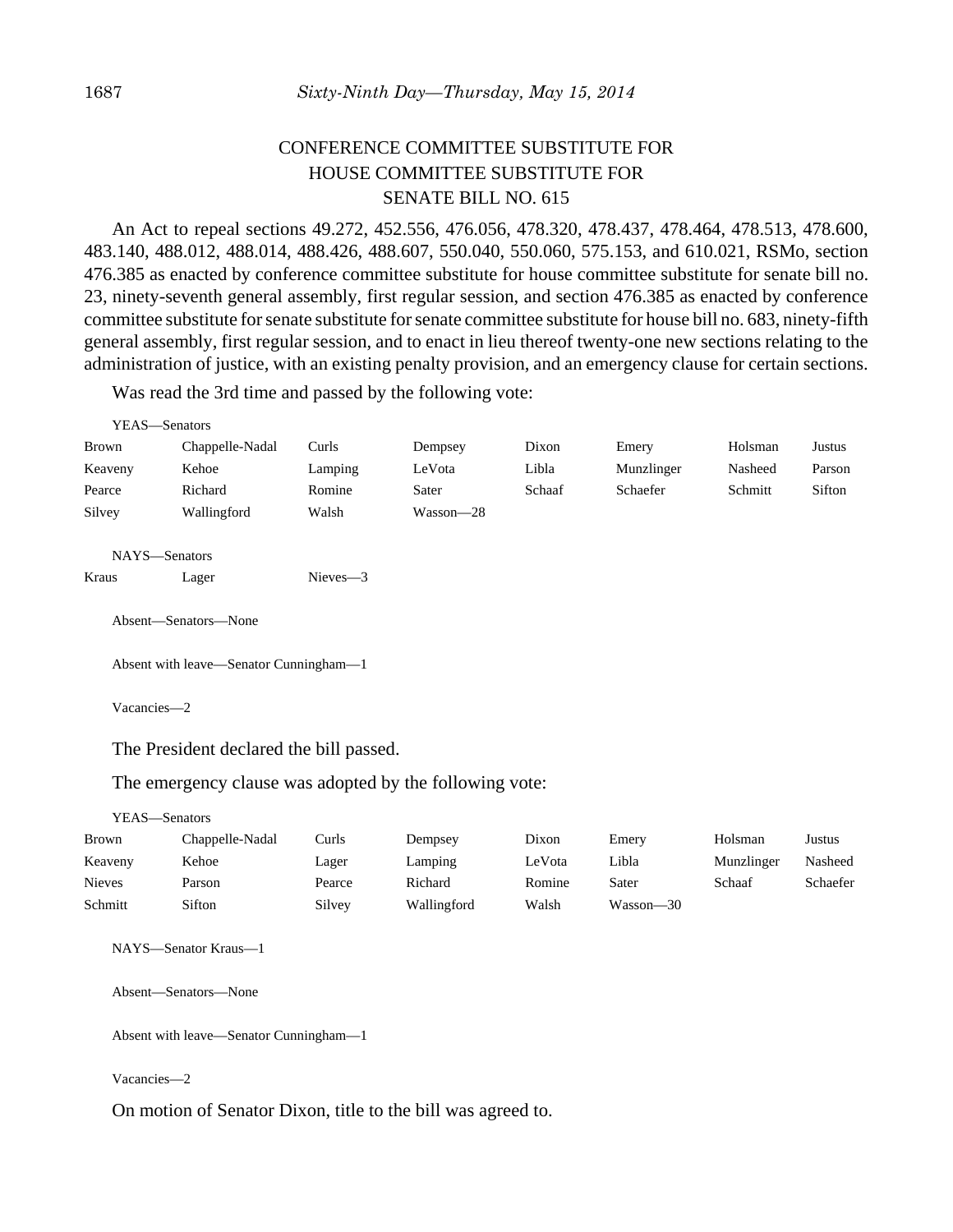Senator Dixon moved that the vote by which the bill passed be reconsidered.

Senator Richard moved that motion lay on the table, which motion prevailed.

Senator Dixon, on behalf of the conference committee appointed to act with a like committee from the House on **HCS** for **SB 621** moved that the following conference committee report be taken up, which motion prevailed.

## CONFERENCE COMMITTEE REPORT NO. 2 ON HOUSE COMMITTEE SUBSTITUTE FOR SENATE BILL NO. 621

The Conference Committee appointed on House Committee Substitute for Senate Bill No. 621, with House Amendment Nos. 1, 2, 3, 4, 5, 6, 7, 8, 9, 10, and 11, begs leave to report that we, after free and fair discussion of the differences, have agreed to recommend and do recommend to the respective bodies as follows:

1. That the House recede from its position on House Committee Substitute for Senate Bill No. 621, as amended;

2. That the Senate recede from its position on Senate Bill No. 621;

3. That the attached Conference Committee Substitute No. 2 for House Committee Substitute for Senate Bill No. 621 be Third Read and Finally Passed.

> FOR THE SENATE: FOR THE HOUSE: /s/ Bob Dixon Stanley Cox /s/ Eric Schmitt /s/ Robert Cornejo /s/ Kurt Schaefer /s/ Mike Colona /s/ Jolie Justus /s/ Joseph P. Keaveny

Senator Dixon moved that the above conference committee report no. 2 be adopted, which motion prevailed by the following vote:

YEAS—Senators

| <b>Brown</b> | Chappelle-Nadal | Curls - | Dempsey | Dixon       | Emery  | Holsman   | Justus     |
|--------------|-----------------|---------|---------|-------------|--------|-----------|------------|
| Keaveny      | Kehoe           | Kraus   | Lager   | Lamping     | LeVota | Libla     | Munzlinger |
| Nasheed      | <b>Nieves</b>   | Parson  | Pearce  | Richard     | Romine | Sater     | Schaaf     |
| Schaefer     | Schmitt         | Sifton  | Silvey  | Wallingford | Walsh  | Wasson-31 |            |

NAYS—Senators—None

Absent—Senators—None

Absent with leave—Senator Cunningham—1

Vacancies—2

On motion of Senator Dixon, **CCS No. 2** for **HCS** for **SB 621**, entitled: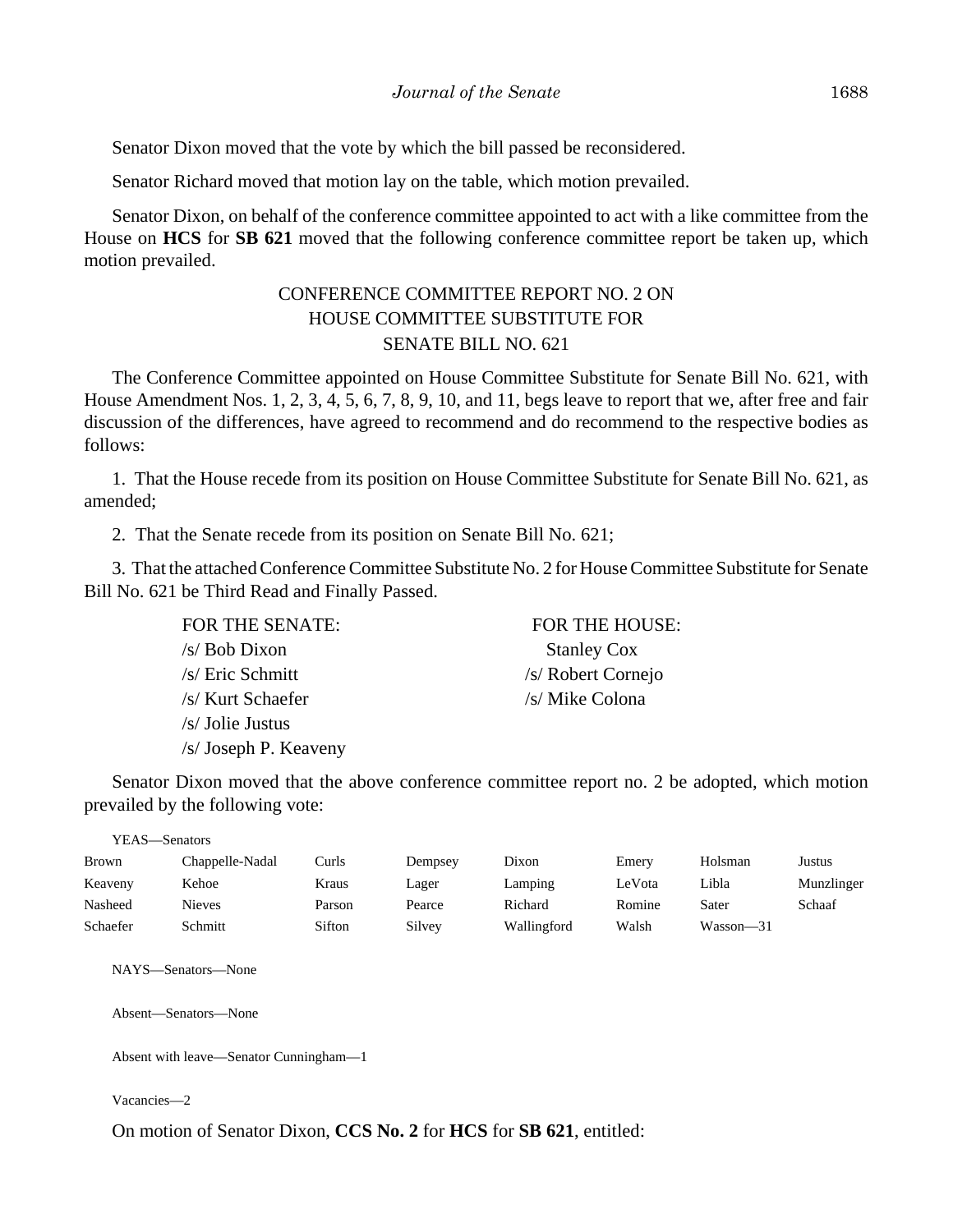# CONFERENCE COMMITTEE SUBSTITUTE NO. 2 FOR HOUSE COMMITTEE SUBSTITUTE FOR SENATE BILL NO. 621

An Act to repeal sections 3.010, 3.066, 3.090, 56.110, 67.320, 408.040, 447.560, 447.584, 452.556, 476.001, 476.320, 476.330, 476.340, 478.240, 478.320, 478.437, 478.464, 478.513, 478.600, 478.610, 488.305, 525.040, 525.070, 525.080, 525.230, 525.310, 550.040, 550.060, 632.480, 632.483, 632.484, and 650.120, RSMo, and to enact in lieu thereof thirty-seven new sections relating to judicial procedures, with penalty provisions and an effective date for certain sections and an emergency clause for certain sections.

Was read the 3rd time and passed by the following vote:

| YEAS—Senators |                 |        |         |             |        |               |            |
|---------------|-----------------|--------|---------|-------------|--------|---------------|------------|
| Brown         | Chappelle-Nadal | Curls  | Dempsey | Dixon       | Emery  | Holsman       | Justus     |
| Keaveny       | Kehoe           | Kraus  | Lager   | Lamping     | LeVota | Libla         | Munzlinger |
| Nasheed       | Nieves          | Parson | Pearce  | Richard     | Romine | Sater         | Schaaf     |
| Schaefer      | Schmitt         | Sifton | Silvey  | Wallingford | Walsh  | $Wasson - 31$ |            |

NAYS—Senators—None

Absent—Senators—None

Absent with leave—Senator Cunningham—1

Vacancies—2

 $Y_{\text{H}}$   $\alpha$   $\beta$ 

The President declared the bill passed.

The emergency clause was adopted by the following vote:

| 1 LAS—SCHAUTS |        |             |         |           |         |            |         |
|---------------|--------|-------------|---------|-----------|---------|------------|---------|
| Brown         | Curls  | Dempsey     | Dixon   | Emery     | Holsman | Justus     | Keaveny |
| Kehoe         | Kraus  | Lager       | Lamping | LeVota    | Libla   | Munzlinger | Nasheed |
| Parson        | Pearce | Richard     | Romine  | Sater     | Schaaf  | Schaefer   | Schmitt |
| Sifton        | Silvey | Wallingford | Walsh   | Wasson—29 |         |            |         |

NAYS—Senators—None

Absent—Senators Chappelle-Nadal Nieves—2

```
Absent with leave—Senator Cunningham—1
```
Vacancies—2

On motion of Senator Dixon, title to the bill was agreed to.

Senator Dixon moved that the vote by which the bill passed be reconsidered.

Senator Richard moved that motion lay on the table, which motion prevailed.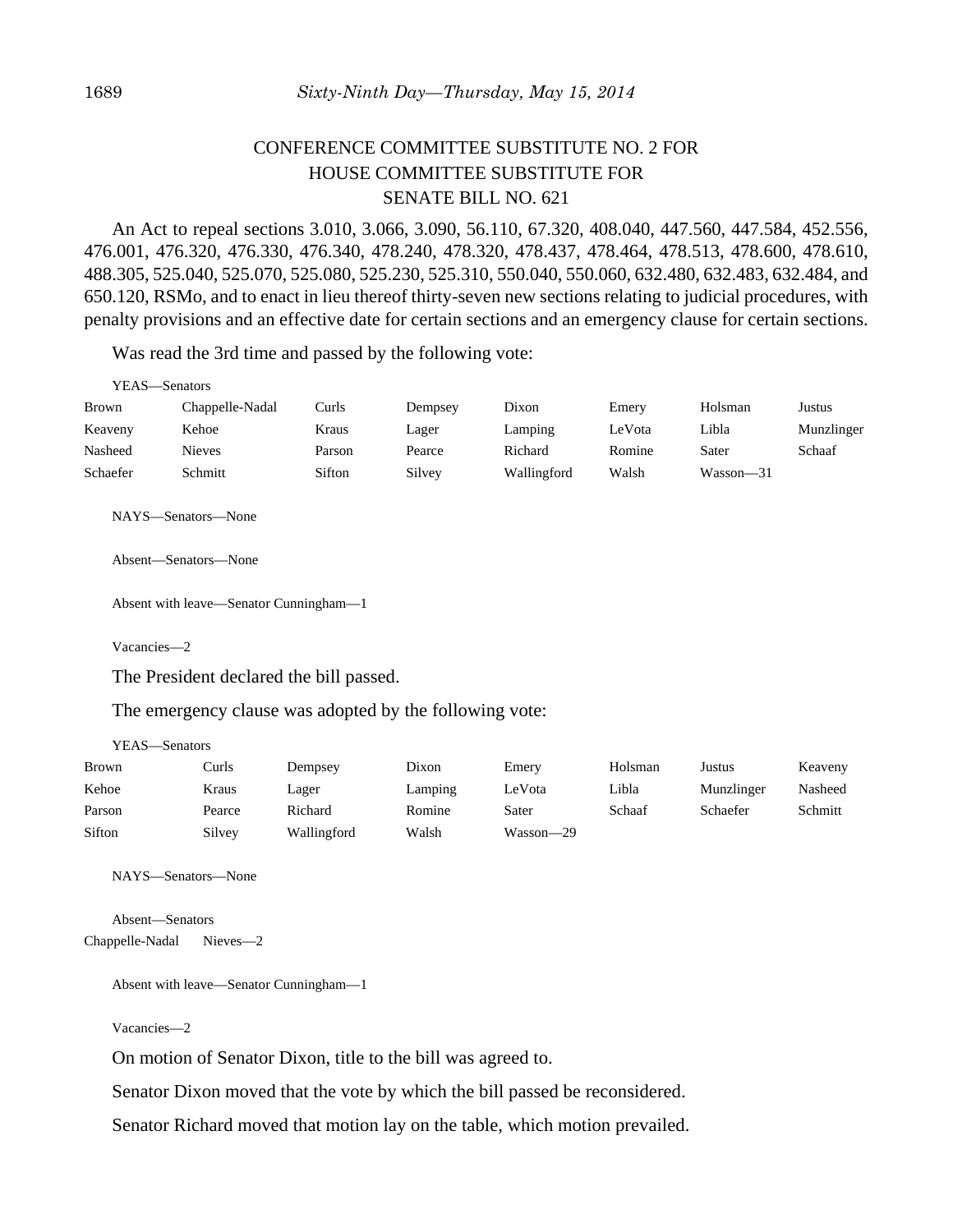Senator Kehoe assumed the Chair.

Senator Schaaf moved that the Senate grant the House a further conference on **SS** for **HCS** for **HB 1685**, which motion prevailed.

### **HOUSE BILLS ON SECOND READING**

The following Joint Resolution was read the 2nd time and referred to the Committee indicated:

**HCS** for **HJR 75**––Appropriations.

President Pro Tem Dempsey assumed the Chair.

### **REPORTS OF STANDING COMMITTEES**

Senator Pearce, Chairman of the Committee on Education, submitted the following report:

Mr. President: Your Committee on Education, to which was referred **HCS** for **HB 1377**, begs leave to report that it has considered the same and recommends that the bill do pass.

Senator Lamping, Chairman of the Committee on Seniors, Families and Pensions, submitted the following reports:

Mr. President: Your Committee on Seniors, Families and Pensions, to which was referred **HB 1713**, begs leave to report that it has considered the same and recommends that the Senate Committee Substitute, hereto attached, do pass.

Also,

Mr. President: Your Committee on Seniors, Families and Pensions, to which was referred **HCS** for **HJR 56**, begs leave to report that it has considered the same and recommends that the Senate Committee Substitute, hereto attached, do pass.

On behalf of Senator Cunningham, Chairman of the Committee on Governmental Accountability and Fiscal Oversight, Senator Silvey submitted the following reports:

Mr. President: Your Committee on Governmental Accountability and Fiscal Oversight, to which were referred **HJR 48** and **HCS** for **HB 1867**, with **SCS**, begs leave to report that it has considered the same and recommends that the joint resolution and bill do pass.

#### **RESOLUTIONS**

Senator Kraus offered Senate Resolution No. 2094, regarding Sullivan J. "Sully" Easley, Lee's Summit, which was adopted.

Senator Walsh offered Senate Resolution No. 2095, regarding the Thirtieth Wedding Anniversary of Mr. and Mrs. Robert Allen Leake, which was adopted.

On motion of Senator Richard, the Senate recessed until 2:30 p.m.

## **RECESS**

The time of recess having expired, the Senate was called to order by Senator Pearce.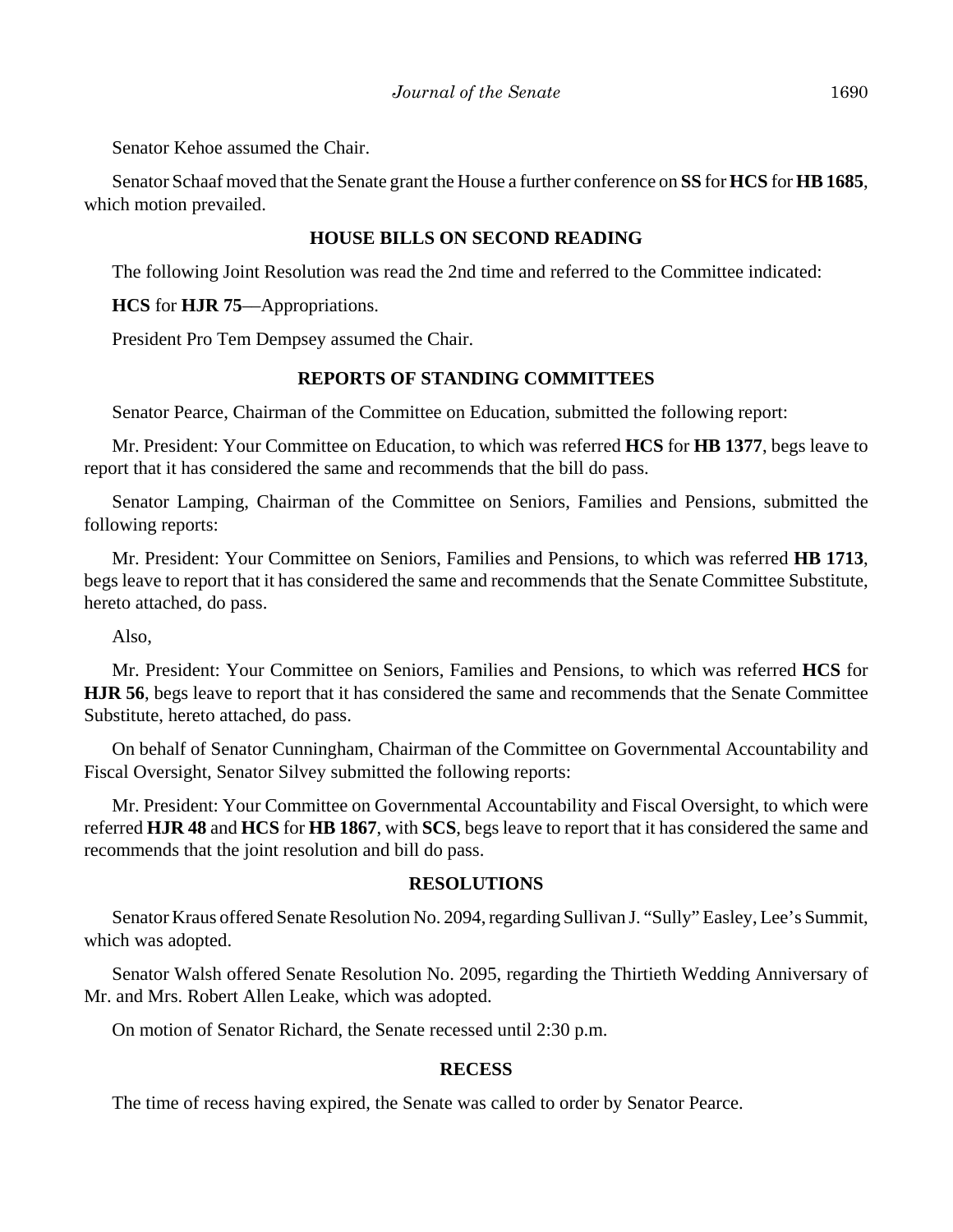### **REFERRALS**

President Pro Tem Dempsey referred **HB 1713**, with **SCS**; and **HCS** for **HJR 56**, with **SCS** to the Committee on Governmental Accountability and Fiscal Oversight.

## **MESSAGES FROM THE HOUSE**

The following messages were received from the House of Representatives through its Chief Clerk:

Mr. President: I am instructed by the House of Representatives to inform the Senate that the House has taken up and adopted the Conference Committee Report on **HCS** for **SCS** for **SBs 493**, **485**, **495**, **516**, **534**, **545**, **595**, **616** and **624**, as amended, and has taken up and passed **CCS** for **HCS** for **SCS** for **SBs 493**, **485**, **495**, **516**, **534**, **545**, **595**, **616** and **624**.

Emergency clause adopted.

Also,

Mr. President: I am instructed by the House of Representatives to inform the Senate that the House refuses to adopt **SCS** for **HCS** for **HB 1831**, as amended, and requests the Senate to recede from its position and failing to do so grant the House a conference thereon.

Also,

Mr. President: I am instructed by the House of Representatives to inform the Senate that the House refuses to adopt **SS** for **SCS** for **HCS** for **HB 1231**, as amended, and request the Senate to recede from its position on **SS** for **SCS** for **HCS** for **HB 1231**, as amended, and failing to do so grant the House a conference thereon.

Also, the conferees be allowed to exceed the differences in Sections 478.320, 478.437, 478.464, 478.513, 478.600, and 478.740.

Also,

Mr. President: I am instructed by the House of Representatives to inform the Senate that the House refuses to recede from its position on **HA 1**, **HA 2**, **HA 1** to **HA 3**, **HA 3**, as amended, and **HA 4** on **SCS** for **SB 729**, as amended, and grants the Senate a conference thereon.

Also,

Mr. President: I am instructed by the House of Representatives to inform the Senate that the House refuses to recede from its position on **HCS** for **SCS** for **SB 852**, as amended, and grants the Senate a conference thereon.

Also,

Mr. President: I am instructed by the House of Representatives to inform the Senate that the House refuses to recede from its position on **HCS** for **SS No. 2** for **SB 754**, as amended, and grants the Senate a conference thereon.

Also,

Mr. President: I am instructed by the House of Representatives to inform the Senate that the House refuses to recede from its position on **HCS** for **SS** for **SB 860**, as amended, and grants the Senate a conference thereon.

Also,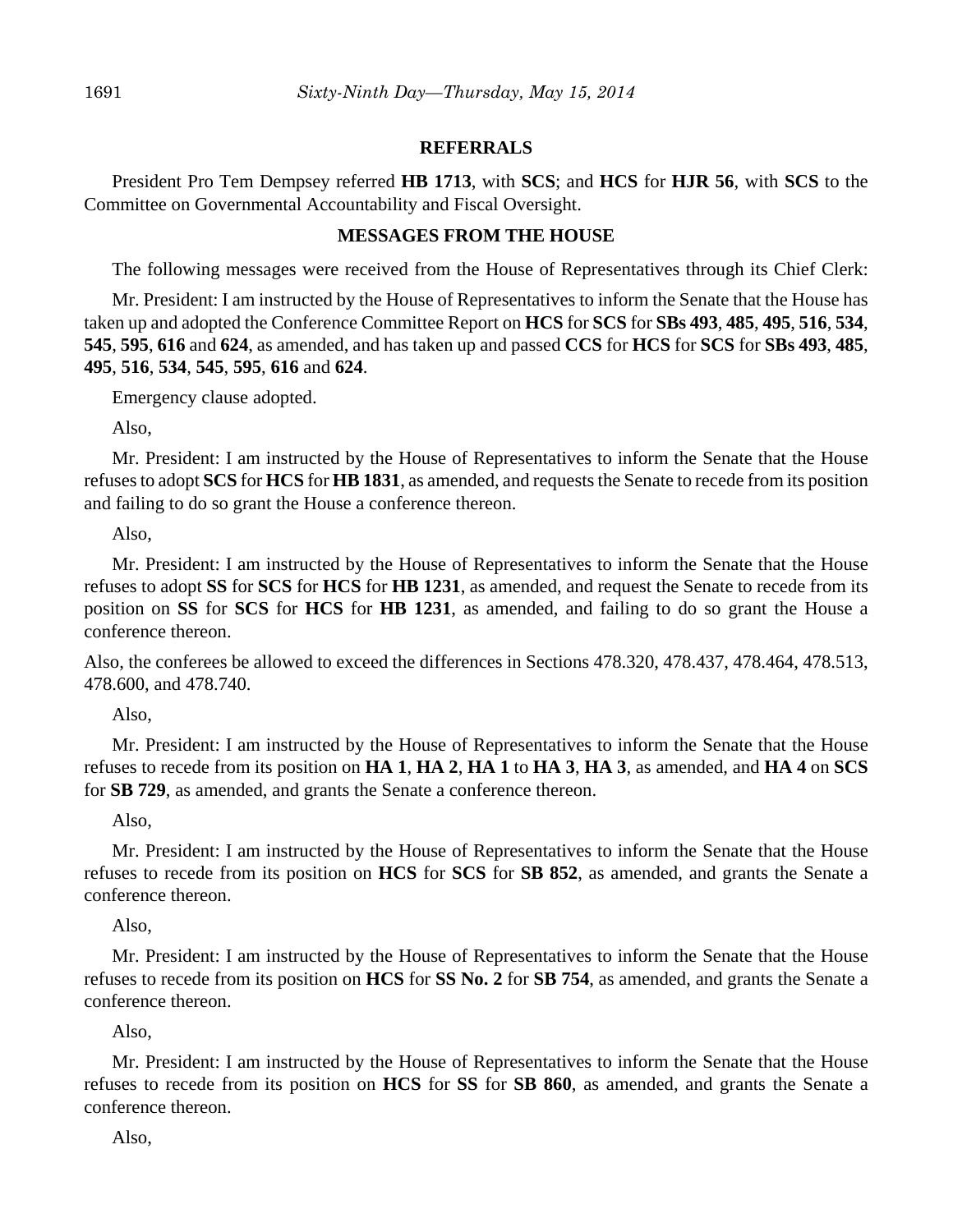Mr. President: The Speaker of the House has appointed the following committee to act with a like committee from the Senate on **HCS** for **SS** for **SB 860**, as amended. Representatives: Crawford, Diehl and Carpenter.

Also,

Mr. President: The Speaker of the House has appointed the following committee to act with a like committee from the Senate on **SCS** for **SB 729**, as amended. Representatives: Lauer, Fitzwater and Kratky.

Also,

Mr. President: The Speaker of the House has appointed the following committee to act with a like committee from the Senate on **HCS** for **SCS** for **SB 852**, as amended. Representatives: Rhoads, Hinson and Rizzo.

Also,

Mr. President: The Speaker of the House has appointed the following committee to act with a like committee from the Senate on **HCS** for **SS No. 2** for **SB 754**, as amended. Representatives: Flanigan, Richardson and Kratky.

Also,

Mr. President: I am instructed by the House of Representatives to inform the Senate that the Speaker has re-appointed the following Conference Committee on **SS** for **HCS** for **HB 1685** to act with a like committee from the Senate. Representatives: Neely, Richardson and Mitten.

# **CONFERENCE COMMITTEE APPOINTMENTS**

President Pro Tem Dempsey appointed the following conference committee to act with a like committee from the House on **SCS** for **SB 729**, as amended: Senators Romine, Schmitt, Brown, Keaveny and Nasheed.

President Pro Tem Dempsey appointed the following conference committee to act with a like committee from the House on **HCS** for **SS No. 2** for **SB 754**, as amended: Senators Sater, Brown, Schaaf, Justus and Walsh.

President Pro Tem Dempsey appointed the following conference committee to act with a like committee from the House on **HCS** for **SCS** for **SB 852**, as amended: Senators Schmitt, Dixon, Silvey, Curls and Keaveny.

President Pro Tem Dempsey appointed the following conference committee to act with a like committee from the House on **HCS** for **SS** for **SB 860**, as amended: Senators Wasson, Kraus, Wallingford, LeVota and Sifton.

President Pro Tem Dempsey appointed the following conference committee to act with a like committee from the House on **SS** for **HCS** for **HB 1685**: Senators Schaaf, Wasson, Sater, LeVota and Holsman.

## **HOUSE BILLS ON THIRD READING**

**HB 1692**, introduced by Representative Korman, with **SCS**, entitled:

An Act to repeal sections 247.060 and 247.080, RSMo, and to enact in lieu thereof two new sections relating to public water supply districts.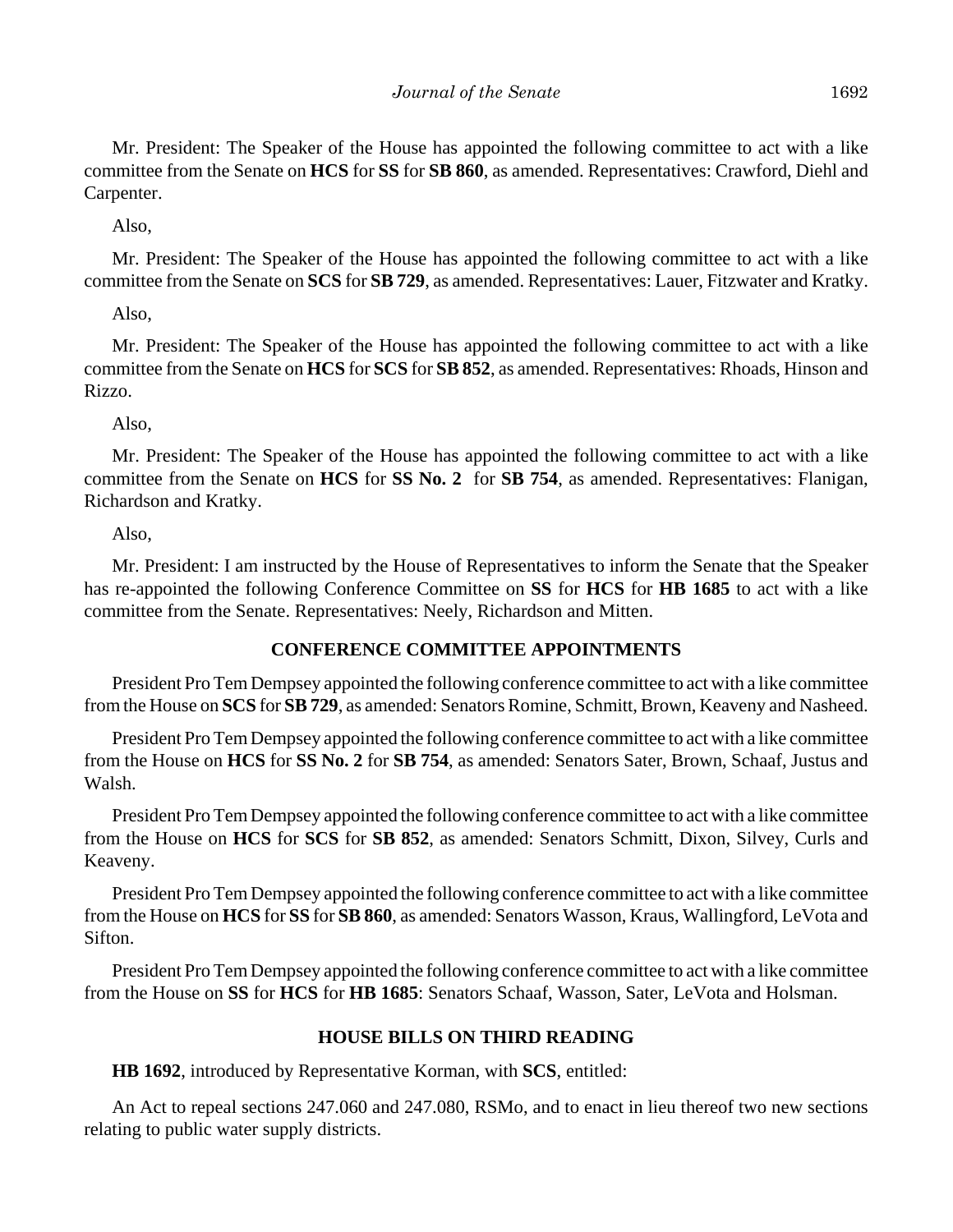Was called from the Informal Calendar and taken up by Senator Justus.

**SCS** for **HB 1692**, entitled:

# SENATE COMMITTEE SUBSTITUTE FOR HOUSE BILL NO. 1692

An Act to repeal sections 247.060 and 247.080, RSMo, and to enact in lieu thereof three new sections relating to public utility districts.

Was taken up.

Senator Justus moved that **SCS** for **HB 1692** be adopted.

Senator Justus offered **SA 1**:

## SENATE AMENDMENT NO. 1

Amend Senate Committee Substitute for House Bill No. 1692, Page 4, Section 249.424, Line 5, by striking the word "fifty" and inserting in lieu thereof the following: "**thirty-six**"; and further amend line 31, by striking the word "fifty" and inserting in lieu thereof the following: "**thirty-six**".

Senator Justus moved that the above amendment be adopted, which motion prevailed.

Senator Justus moved that **SCS** for **HB 1692**, as amended, be adopted, which motion prevailed.

On motion of Senator Justus, **SCS** for **HB 1692**, as amended, was read the 3rd time and passed by the following vote:

YEAS—Senators

| <b>Brown</b>  | Chappelle-Nadal | Curls: | Dempsey     | Dixon  | Emery     | Holsman    | Justus   |
|---------------|-----------------|--------|-------------|--------|-----------|------------|----------|
| Keaveny       | Kehoe           | Lager  | Lamping     | LeVota | Libla     | Munzlinger | Nasheed  |
| <b>Nieves</b> | Parson          | Pearce | Richard     | Romine | Sater     | Schaaf     | Schaefer |
| Schmitt       | Sifton          | Silvey | Wallingford | Walsh  | Wasson—30 |            |          |

NAYS—Senator Kraus—1

```
Absent—Senators—None
```

```
Absent with leave—Senator Cunningham—1
```
Vacancies—2

The President declared the bill passed.

On motion of Senator Justus, title to the bill was agreed to.

Senator Justus moved that the vote by which the bill passed be reconsidered.

Senator Richard moved that motion lay on the table, which motion prevailed.

# **PRIVILEGED MOTIONS**

Senator Nieves moved that the Senate refuse to adopt the Conference Committee Report on **SS** for **SCS** for **HCS** for **HB 1439**, as amended, and request the House to grant the Senate a further conference thereon, which motion prevailed.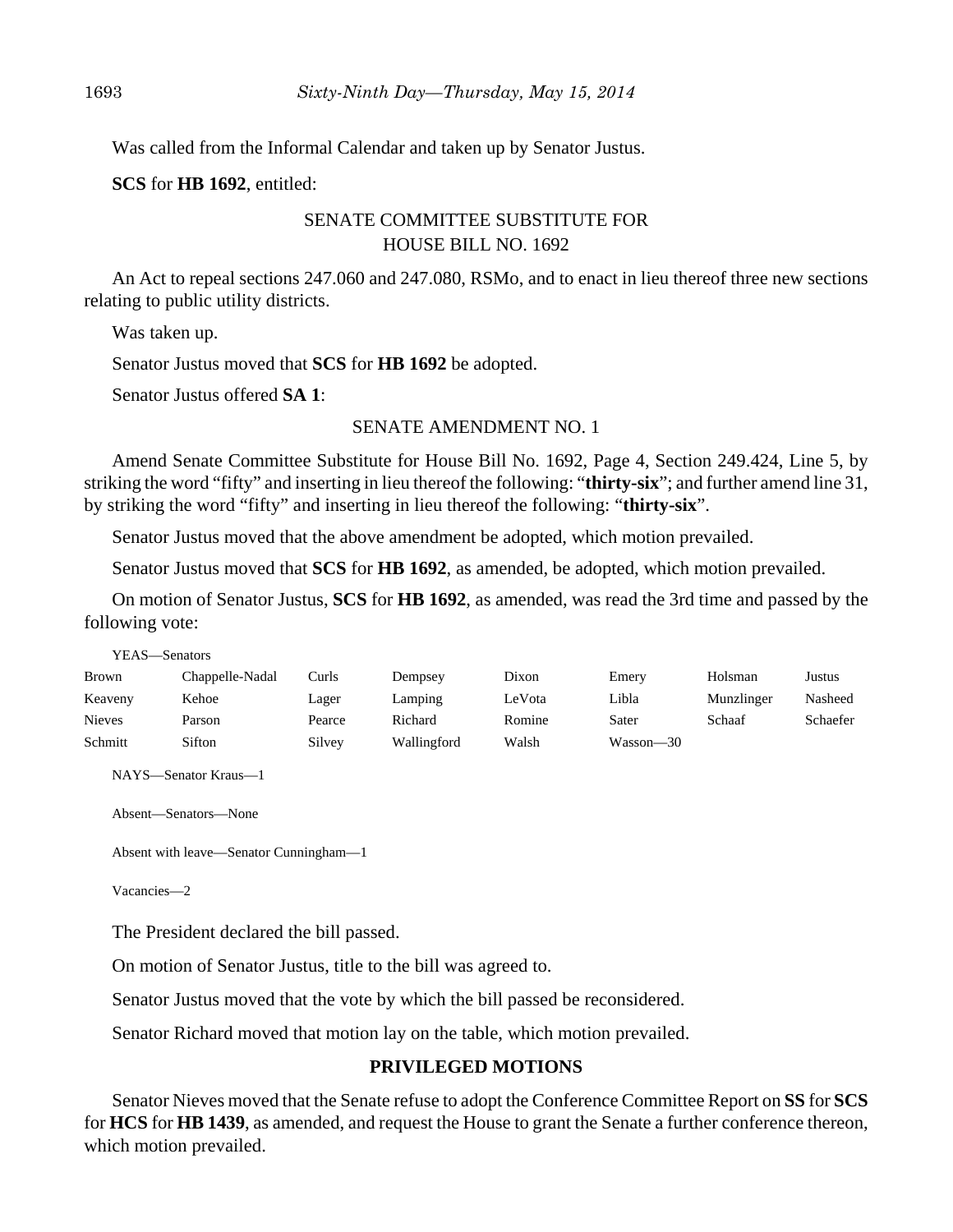Senator Dixon moved that the Senate refuse to recede from its position on **SS** for **SCS** for **HCS** for **HB 1231**, as amended, and grant the House a conference thereon; and further that the conferees be allowed to exceed the differences in Section 478.230; Section 478.437; Section 478.464; Section 478.513; Section 478.600 and Section 478.740, which motion prevailed.

Senator Lager assumed the Chair.

# **HOUSE BILLS ON THIRD READING**

**HB 1883**, introduced by Representatives Flanigan and Allen, with **SCA 1**, entitled:

An Act to repeal sections 3.142, 21.440, 21.445, 21.450, 21.455, 21.460, 21.465, 44.227, 208.530, 208.533, 208.535, 376.1190, and 376.1192, RSMo, and to enact in lieu thereof four new sections relating to the general assembly.

Was called from the Informal Calendar and taken up by Senator Dixon.

**SCA 1** was taken up.

Senator Dixon moved that the above committee amendment be adopted, which motion prevailed.

Senator Dixon offered **SS** for **HB 1883**, entitled:

# SENATE SUBSTITUTE FOR HOUSE BILL NO. 1883

An Act to repeal sections 3.142, 21.440, 21.445, 21.450, 21.455, 21.460, 21.465, 21.530, 21.535, 21.537, 21.795, 21.800, 21.801, 21.820, 21.835, 21.850, 21.910, 21.920, 33.150, 135.210, 135.230, 208.950, 208.952, 208.955, 208.975, 208.985, 217.025, 217.550, 217.567, 313.001, 361.120, 376.1190, 376.1192, 386.145, 620.602, RSMo, and to enact in lieu thereof seventeen new sections relating to the general assembly.

Senator Dixon moved that **SS** for **HB 1883** be adopted.

Senator Dixon offered **SA 1**:

# SENATE AMENDMENT NO. 1

Amend Senate Substitute for House Bill No. 1883, Page 29, Section 208.950, Lines 3-4 of said page, by striking the following: ", and the oversight committee"; and

Further amend said bill, page 35, section 208.985, lines 5-28 of said page, by striking all of said section from the bill; and

Further amend said bill, page 58, section 208.955, line 45 of said page, by inserting immediately after said line the following:

"**[**208.985. 1. Pursuant to section 33.803, by January 1, 2008, and each January first thereafter, the legislative budget office shall annually conduct a rolling five-year MO HealthNet forecast. The forecast shall be issued to the general assembly, the governor, the joint committee on MO HealthNet, and the oversight committee established in section 208.955. The forecast shall include, but not be limited to, the following, with additional items as determined by the legislative budget office: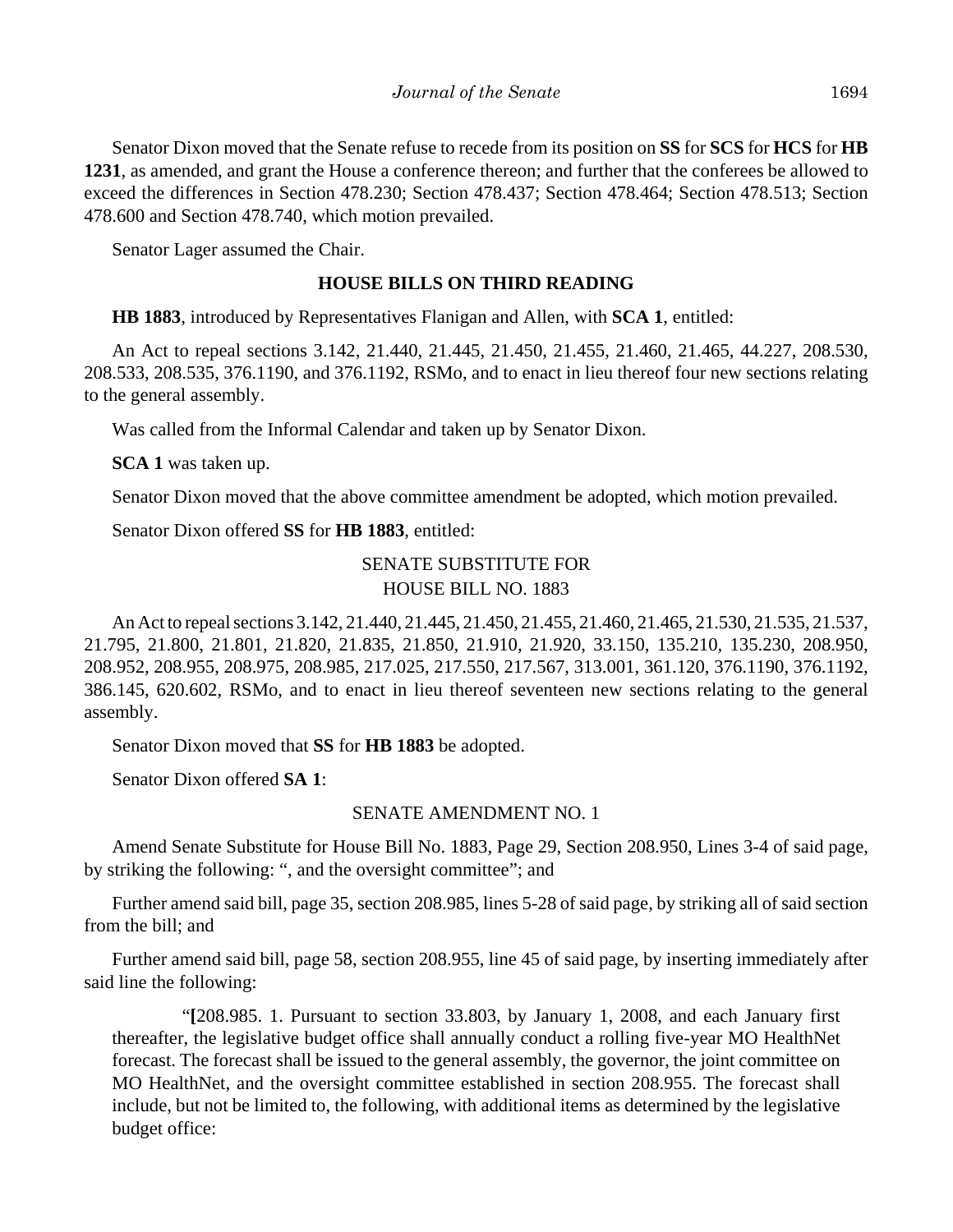- (1) The projected budget of the entire MO HealthNet program;
- (2) The projected budgets of selected programs within MO HealthNet;
- (3) Projected MO HealthNet enrollment growth, categorized by population and geographic area;
	- (4) Projected required reimbursement rates for MO HealthNet providers; and
	- (5) Projected financial need going forward.

2. In preparing the forecast required in subsection 1 of this section, where the MO HealthNet program overlaps more than one department or agency, the legislative budget office may provide for review and investigation of the program or service level on an interagency or interdepartmental basis in an effort to review all aspects of the program.**]**"; and

Further amend the title and enacting clause accordingly.

Senator Dixon moved that the above amendment be adopted, which motion prevailed.

Senator Munzlinger offered **SA 2**:

# SENATE AMENDMENT NO. 2

Amend Senate Substitute for House Bill No. 1883, Page 41, Section 217.567, Line 24, by inserting immediately after said line the following:

"252.002. 1. There is hereby created a department of conservation to be headed by a conservation commission of four members appointed by the governor, by and with the advice and consent of the senate, not more than two of whom shall be of the same political party. The members shall have the qualifications, serve the terms and receive the expense reimbursement provided in Article IV, Constitution of Missouri. The commission shall appoint a director of the department of conservation who with its approval shall appoint assistants and other employees. **Any and all appointments made by the commission shall be made by and with the advice and consent of the senate.**

# 2. **A majority of commissioners, three, shall constitute a quorum for the transaction of business. If a quorum is not present, the remaining members shall adjourn the meeting to a later time. No business shall be transacted without a quorum.**

**3.** All the powers, duties and functions of the conservation commission, chapters 252, 254, and others, are transferred by type I transfer to the department of conservation."; and

Further amend the title and enacting clause accordingly.

Senator Munzlinger moved that the above amendment be adopted, which motion prevailed.

At the request of Senator Dixon, **HB 1883**, with **SS**, as amended (pending), was placed on the Informal Calendar.

**HB 1455**, introduced by Representatives Hoskins and Fraker, entitled:

An Act to repeal section 136.300, RSMo, and to enact in lieu thereof one new section relating to tax liability disputes.

Was called from the Informal Calendar and taken up by Senator Kraus.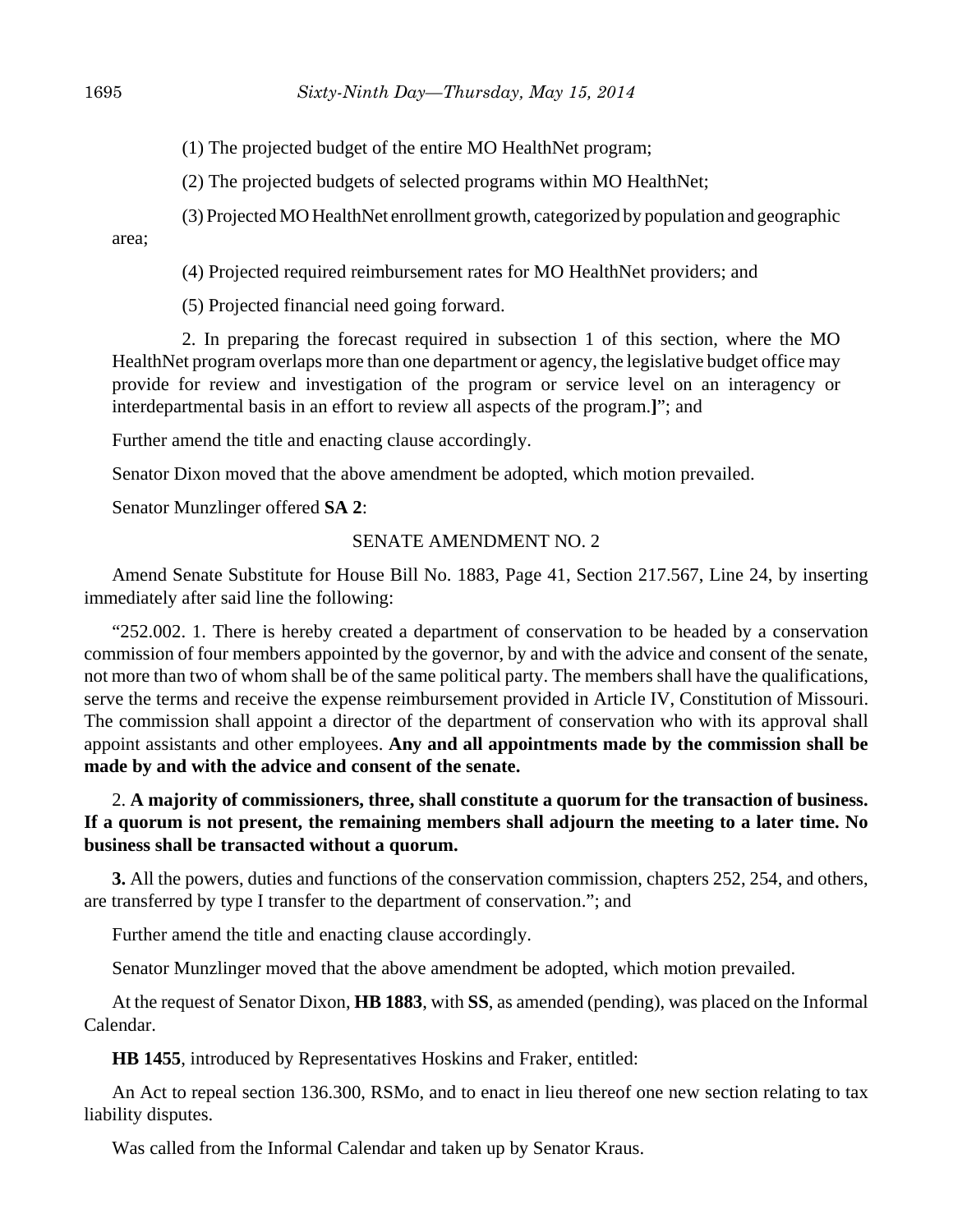#### On motion of Senator Kraus, **HB 1455** was read the 3rd time and passed by the following vote:

| Brown         | Chappelle-Nadal | Curls  | Dempsey     | Dixon  | Emery     | Holsman    | Keaveny  |
|---------------|-----------------|--------|-------------|--------|-----------|------------|----------|
| Kehoe         | Kraus           | Lager  | Lamping     | LeVota | Libla     | Munzlinger | Nasheed  |
| <b>Nieves</b> | Parson          | Pearce | Richard     | Romine | Sater     | Schaaf     | Schaefer |
| Schmitt       | Sifton          | Silvey | Wallingford | Walsh  | Wasson-30 |            |          |
|               |                 |        |             |        |           |            |          |

NAYS—Senators—None

Absent—Senator Justus—1

Absent with leave—Senator Cunningham—1

Vacancies—2

The President declared the bill passed.

On motion of Senator Kraus, title to the bill was agreed to.

Senator Kraus moved that the vote by which the bill passed be reconsidered.

Senator Richard moved that motion lay on the table, which motion prevailed.

Senator Pearce moved that **SCS** for **HB 1390**, as amended, be called from the Informal Calendar and again taken up for 3rd reading and final passage, which motion prevailed.

**SCS** for **HB 1390**, as amended, was read the 3rd time and passed by the following vote:

| YEAS—Senators |                 |        |         |             |        |           |            |  |
|---------------|-----------------|--------|---------|-------------|--------|-----------|------------|--|
| <b>Brown</b>  | Chappelle-Nadal | Curls  | Dempsey | Dixon       | Emery  | Holsman   | Justus     |  |
| Keaveny       | Kehoe           | Kraus  | Lager   | Lamping     | LeVota | Libla     | Munzlinger |  |
| Nasheed       | <b>Nieves</b>   | Parson | Pearce  | Richard     | Romine | Sater     | Schaaf     |  |
| Schaefer      | Schmitt         | Sifton | Silvey  | Wallingford | Walsh  | Wasson—31 |            |  |

NAYS—Senators—None

```
Absent—Senators—None
```

```
Absent with leave—Senator Cunningham—1
```
Vacancies—2

The President declared the bill passed.

On motion of Senator Pearce, title to the bill was agreed to.

Senator Pearce moved that the vote by which the bill passed be reconsidered.

Senator Richard moved that motion lay on the table, which motion prevailed.

Senator Kraus moved that **SCS** for **HCS** for **HB 1296**, as amended, be called from the Informal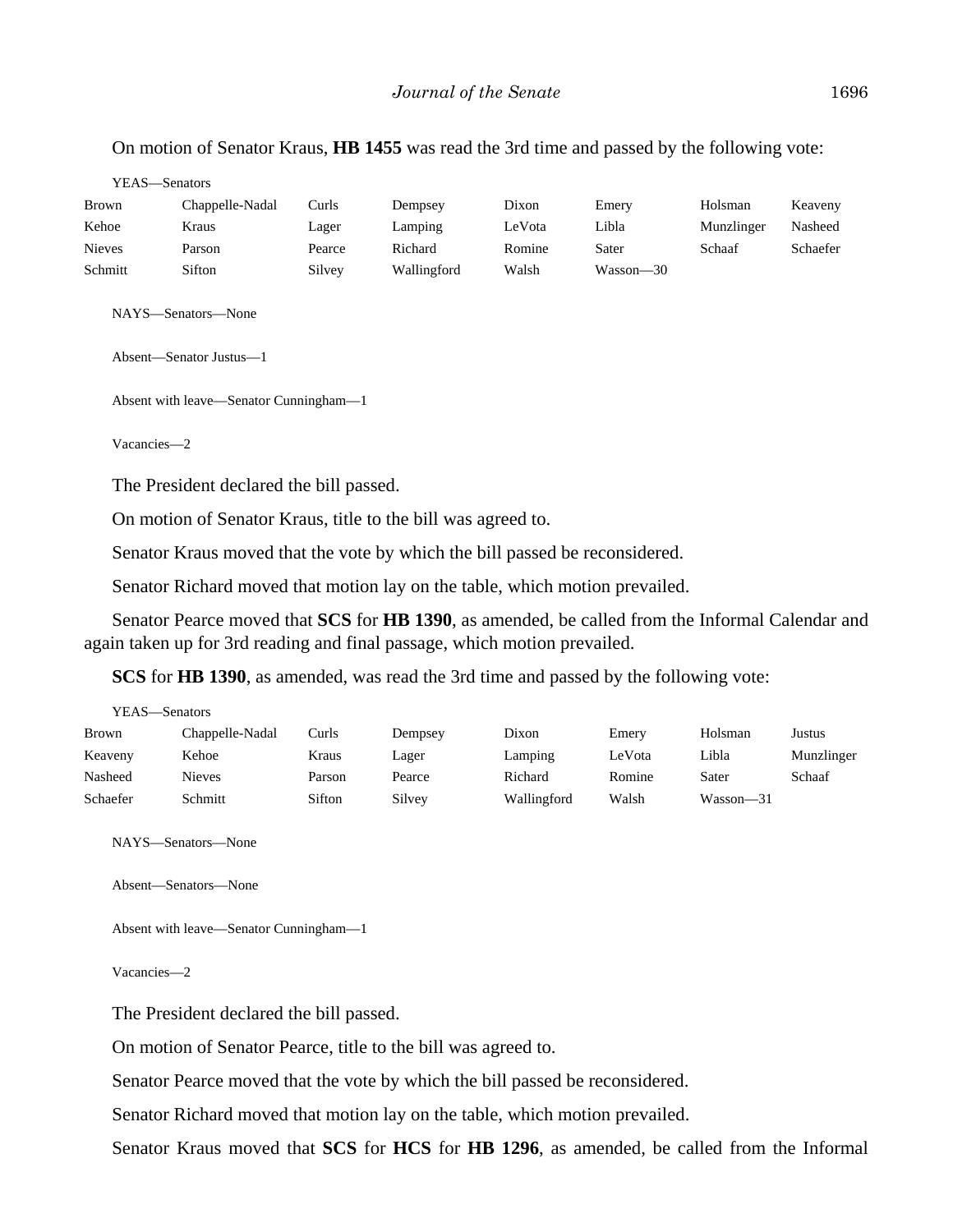Calendar and again taken up for 3rd reading and final passage, which motion prevailed.

**SCS** for **HCS** for **HB 1296**, as amended, was read the 3rd time and passed by the following vote:

| YEAS—Senators |                 |        |         |             |        |           |            |  |
|---------------|-----------------|--------|---------|-------------|--------|-----------|------------|--|
| Brown         | Chappelle-Nadal | Curls  | Dempsey | Dixon       | Emery  | Holsman   | Justus     |  |
| Keaveny       | Kehoe           | Kraus  | Lager   | Lamping     | LeVota | Libla     | Munzlinger |  |
| Nasheed       | <b>Nieves</b>   | Parson | Pearce  | Richard     | Romine | Sater     | Schaaf     |  |
| Schaefer      | Schmitt         | Sifton | Silvey  | Wallingford | Walsh  | Wasson—31 |            |  |

NAYS—Senators—None

Absent—Senators—None

Absent with leave—Senator Cunningham—1

Vacancies—2

The President declared the bill passed.

On motion of Senator Pearce, title to the bill was agreed to.

Senator Pearce moved that the vote by which the bill passed be reconsidered.

Senator Richard moved that motion lay on the table, which motion prevailed.

**HJR 48**, introduced by Representative Solon, et al, entitled:

Joint Resolution submitting to the qualified voters of Missouri an amendment repealing section 39(b) of article III of the Constitution of Missouri, and adopting one new section in lieu thereof relating to the state lottery.

Was taken up by Senator Wallingford.

On motion of Senator Wallingford, **HJR 48** was read the 3rd time and passed by the following vote:

| YEAS-Senators |                      |               |             |          |            |               |         |
|---------------|----------------------|---------------|-------------|----------|------------|---------------|---------|
| <b>Brown</b>  | Chappelle-Nadal      | Curls         | Dempsey     | Dixon    | Holsman    | Justus        | Keaveny |
| Kehoe         | Kraus                | Lager         | Lamping     | Libla    | Munzlinger | <b>Nieves</b> | Parson  |
| Pearce        | Richard              | Romine        | Schaaf      | Schaefer | Schmitt    | Sifton        | Silvey  |
| Wallingford   | Walsh                | $Wasson - 27$ |             |          |            |               |         |
| NAYS-Senators |                      |               |             |          |            |               |         |
| Emery         | LeVota               | Nasheed       | $Sater - 4$ |          |            |               |         |
|               | Absent—Senators—None |               |             |          |            |               |         |

Absent with leave—Senator Cunningham—1

Vacancies—2

The President declared the joint resolution passed.

On motion of Senator Wallingford, title to the joint resolution was agreed to.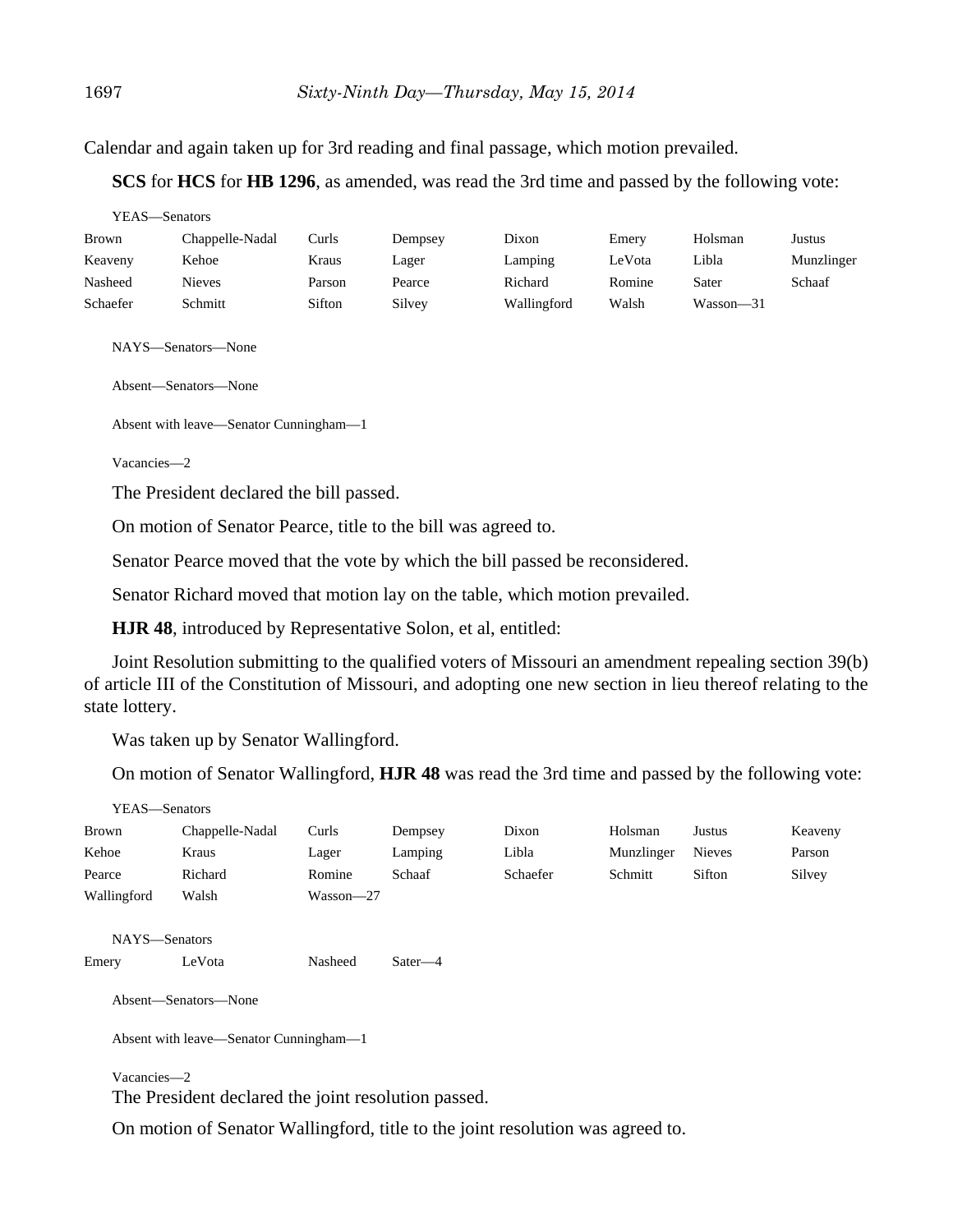Senator Wallingford moved that the vote by which the joint resolution passed be reconsidered.

Senator Richard moved that motion lay on the table, which motion prevailed.

Senator Schmitt assumed the Chair.

**HCS** for **HB 1867**, with **SCS**, entitled:

An Act to repeal sections 319.015, 319.016, 319.022, 319.024, 319.025, 319.026, 319.027, 319.028, 319.029, 319.030, 319.035, 319.040, 319.041, 319.045, and 319.050, RSMo, and to enact in lieu thereof thirteen new sections relating to underground facility safety, with an effective date.

Was taken up by Senator Kehoe.

**SCS** for **HCS** for **HB 1867**, entitled:

# SENATE COMMITTEE SUBSTITUTE FOR HOUSE COMMITTEE SUBSTITUTE FOR HOUSE BILL NO. 1867

An Act to repeal sections 319.015, 319.016, 319.022, 319.024, 319.025, 319.026, 319.027, 319.028, 319.029, 319.030, 319.035, 319.040, 319.041, 319.045, and 319.050, RSMo, and to enact in lieu thereof thirteen new sections relating to underground facility safety, with an effective date.

Was taken up.

Senator Kehoe moved that **SCS** for **HCS** for **HB 1867** be adopted.

Senator Kehoe offered **SS** for **SCS** for **HCS** for **HB 1867**, entitled:

# SENATE SUBSTITUTE FOR SENATE COMMITTEE SUBSTITUTE FOR HOUSE COMMITTEE SUBSTITUTE FOR HOUSE BILL NO. 1867

An Act to repeal sections 319.015, 319.016, 319.022, 319.024, 319.025, 319.026, 319.027, 319.028, 319.029, 319.030, 319.035, 319.040, 319.041, 319.045, and 319.050, RSMo, and to enact in lieu thereof thirteen new sections relating to underground facility safety, with an effective date.

Senator Kehoe moved that **SS** for **SCS** for **HCS** for **HB 1867** be adopted.

Senator Lager offered **SA 1**:

## SENATE AMENDMENT NO. 1

Amend Senate Substitute for Senate Committee Substitute for House Committee Substitute for House Bill No. 1867, Page 32, Section 319.041, Line 13 of said page, by inserting after all of said line the following:

"**[**389.585. As used in sections 389.585 to 389.591, the following terms mean:

(1) "Crossing", the construction, operation, repair, or maintenance of a facility over, under, or across a railroad right-of-way by a utility when the right-of-way is owned by a land management company and not a railroad or railroad corporation;

(2) "Direct expenses", includes, but is not limited to, any or all of the following: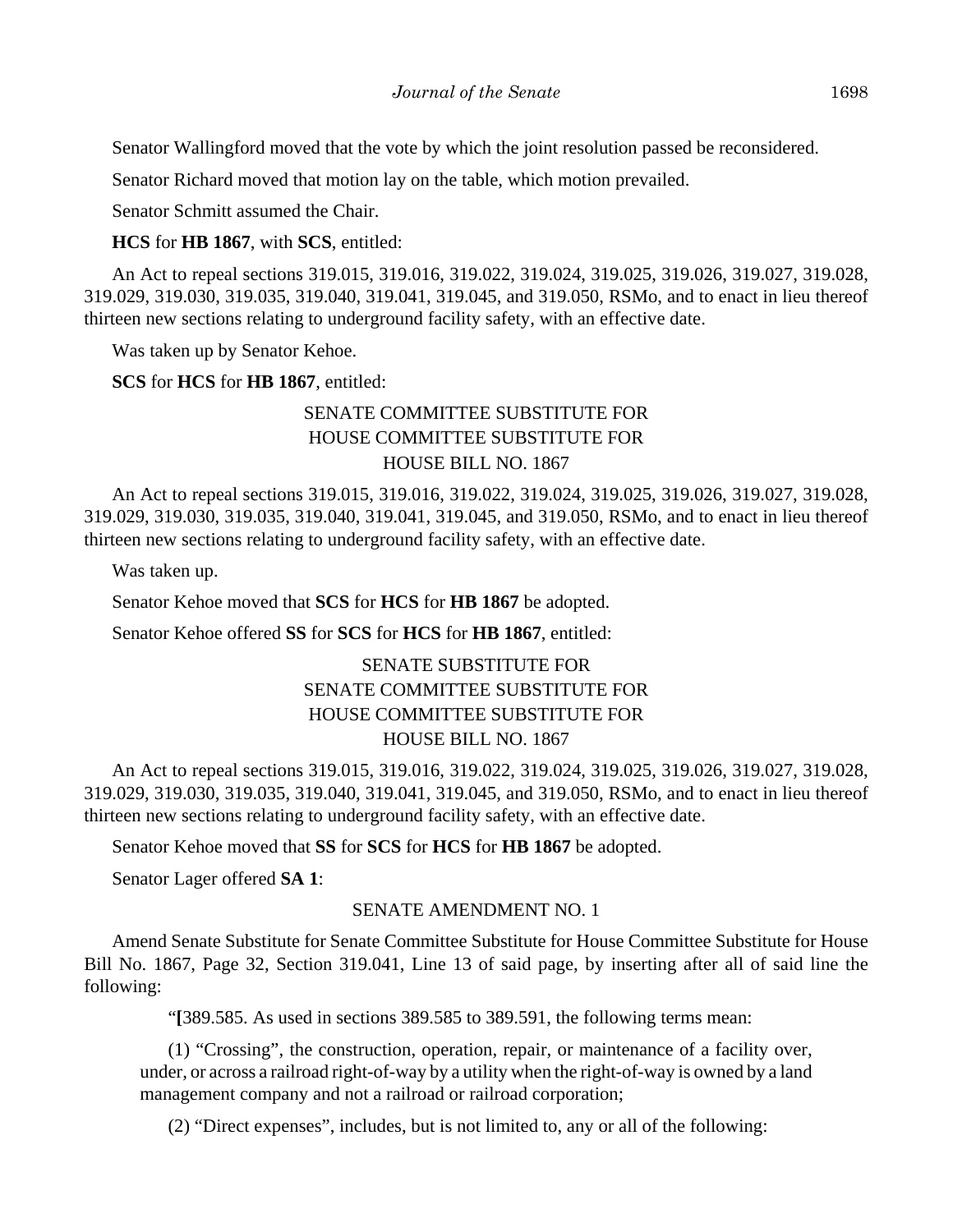(a) The cost of inspecting and monitoring the crossing site;

(b) Administrative and engineering costs for review of specifications and for entering a crossing on the railroad's books, maps, and property records and other reasonable administrative and engineering costs incurred as a result of the crossing;

(c) Document and preparation fees associated with a crossing and any engineering specifications related to the crossing;

(d) Damages assessed in connection with the rights granted to a utility with respect to a crossing;

(3) "Facility", any cable, conduit, wire, pipe, casing pipe, supporting poles and guys, manhole, or other material or equipment that is used by a utility to furnish any of the following:

(a) Communications, communications-related, wireless communications, video, or information services;

(b) Electricity;

(c) Gas by piped system;

(d) Petroleum or petroleum products by piped system;

(e) Sanitary and storm sewer service;

(f) Water by piped system;

(4) "Land management company", an entity that owns, leases, holds by easement, holds by adverse possession or otherwise possesses a corridor which is used for rail transportation purposes and is not a railroad or railroad corporation;

(5) "Land management corridor", includes one or more of the following:

(a) A right-of-way or other interest in real estate that is owned, leased, held by easement, held by adverse possession or otherwise possessed by a land management company and not a railroad or railroad corporation; and which is used for rail transportation purposes. "Land management corridor" does not include yards, terminals or stations. "Land management corridor" also does not include railroad tracks or lines which have been legally abandoned;

(b) Any other interest in a right-of-way formerly owned by a railroad or railroad corporation that has been acquired by a land management company or similar entity and which is used for rail transportation purposes;

(6) "Notice", a written description of the proposed project. Such notice shall include, at a minimum: a description of the proposed crossing including blueprints or plats, print copies of the engineering specifications for the crossing, a proposed time line for the commencement and completion of work at the crossing, a narrative description of the work to be performed at the crossing, proof of insurance for the work to be done and other reasonable requirements necessary for the processing of an application;

(7) "Railroad" or "railroad corporation", a railroad corporation organized and operating under chapter 388, or any other corporation, trustees of a railroad corporation, company, affiliate, association, joint stock association or company, firm, partnership, or individual,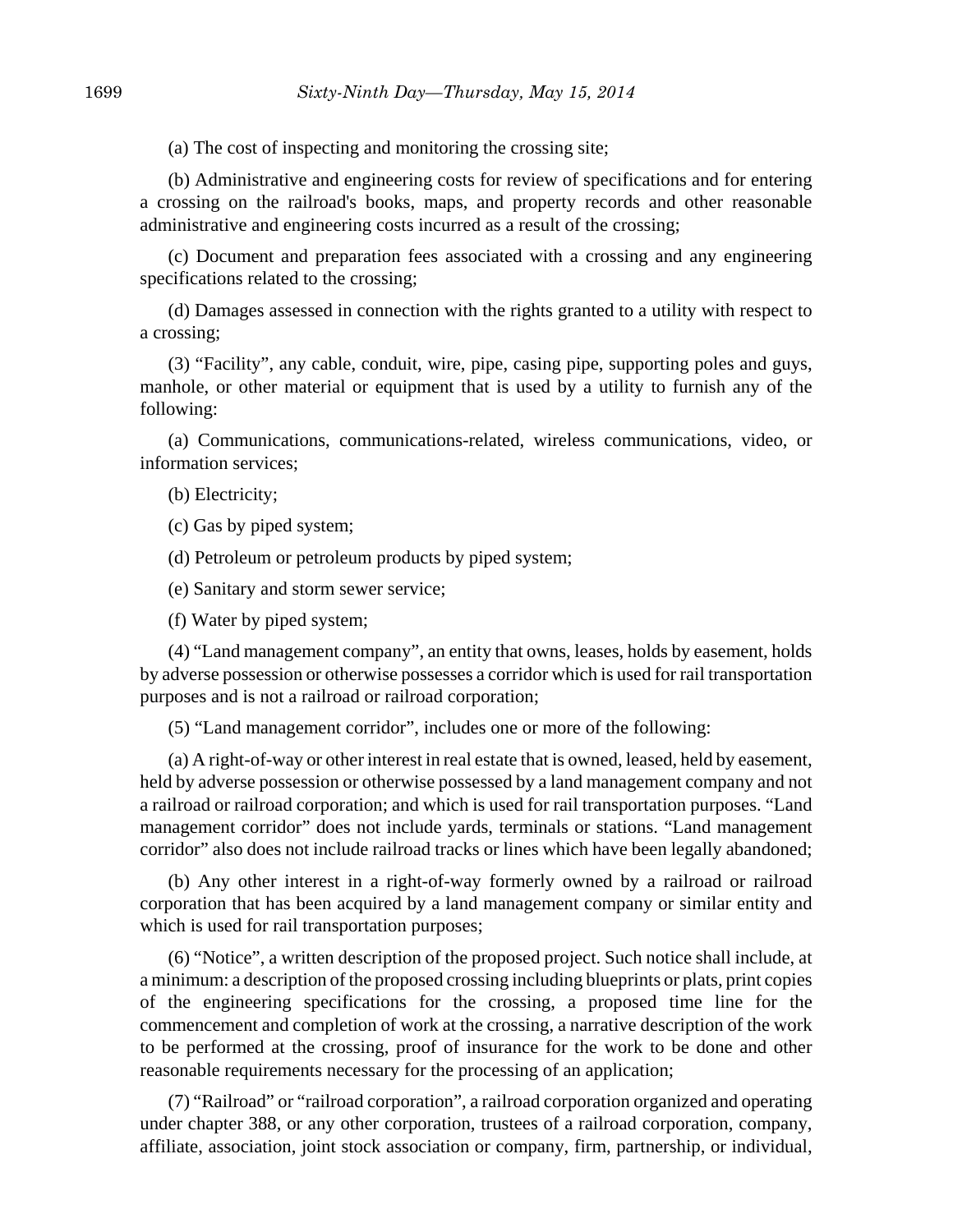which is an owner, operator, occupant, lessee, manager, or railroad right-of-way agent acting on behalf of a railroad or railroad corporation;

(8) "Railroad right-of-way", includes one or more of the following:

(a) A right-of-way or other interest in real estate that is owned or operated by a land management company and not a railroad or railroad corporation;

(b) Any other interest in a former railroad right-of-way that has been acquired or is operated by a land management company or similar entity;

(9) "Special circumstances", includes either or both of the following:

(a) The characteristics of a segment of a railroad right-of-way not found in a typical segment of a railroad right-of-way that enhance the value or increase the damages or the engineering or construction expenses for the land management company associated with a proposed crossing, or to the current or reasonably anticipated use by a land management company of the railroad right-of-way, necessitating additional terms and conditions or compensation associated with a crossing;

(b) Variances from the standard specifications requested by the land management company;

"Special circumstances" may include, but is not limited to, the railroad right-of-way segment's relationship to other property, location in urban or other developed areas, the existence of unique topography or natural resources, or other characteristics or dangers inherent in the particular crossing or segment of the railroad right-of-way;

(10) "Telecommunications service", the transmission of information by wire, radio, optical cable, electronic impulses, or other similar means. As used in this definition, "information" means knowledge or intelligence represented by any form of writing, signs, signals, pictures, sounds, or any other symbols;

(11) "Utility", shall include:

(a) Any public utility subject to the jurisdiction of the public service commission;

(b) Providers of telecommunications service, wireless communications, or other communications-related service;

(c) Any electrical corporation which is required by its bylaws to operate on the not-for-profit cooperative business plan, with its consumers who receive service as the stockholders of such corporation, and which holds a certificate of public convenience and necessity to serve a majority of its customer-owners in counties of the third classification as of August 28, 2003;

(d) Any rural electric cooperative; and

(e) Any municipally owned utility.**]**

**[**389.586. 1. After the land management company receives a copy of the notice from the utility, the land management company shall send a complete copy of that notice, by certified mail or by private delivery service which requires a return receipt, to the railroad or railroad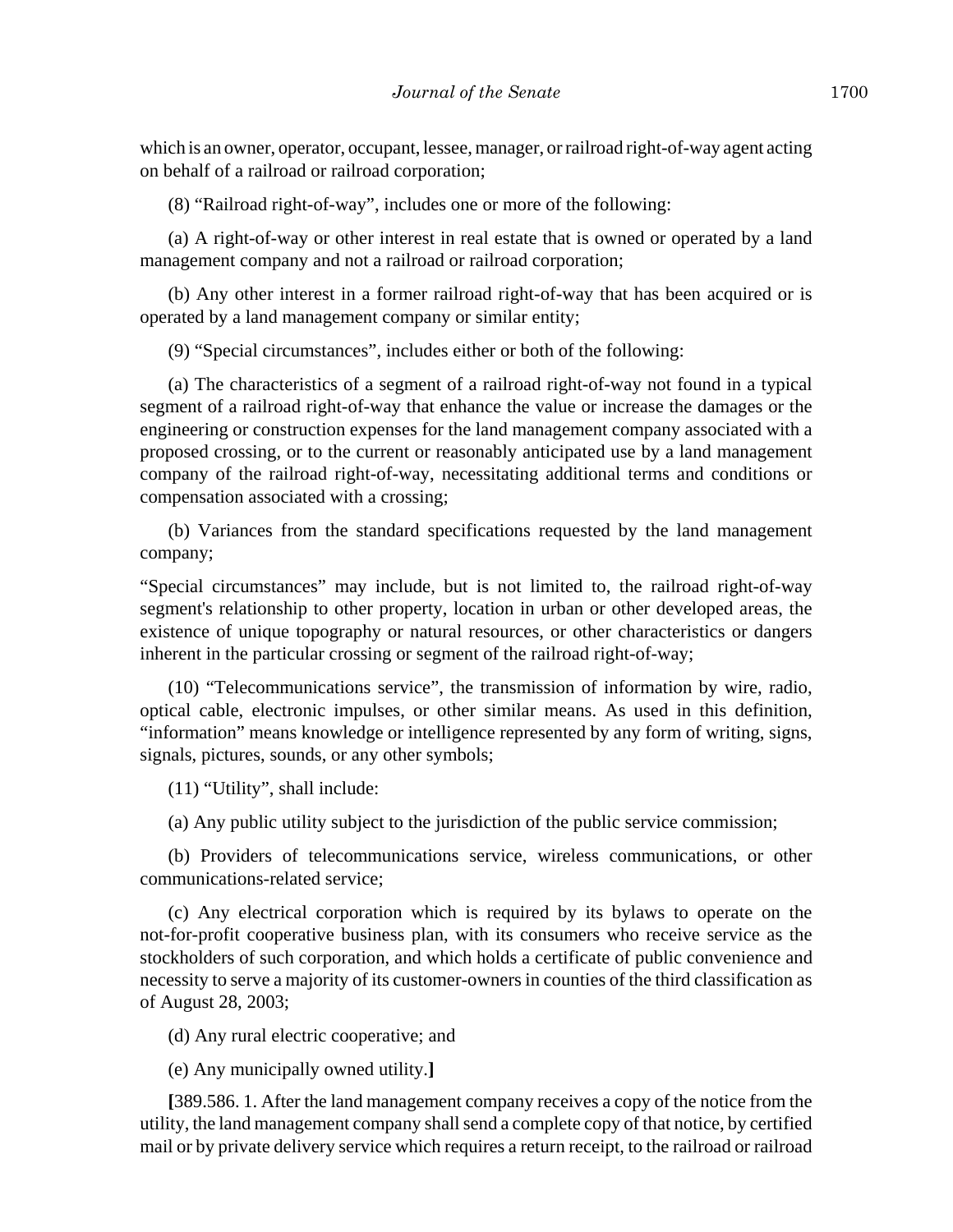corporation within two business days. No utility may commence a crossing until the railroad or railroad corporation has approved the crossing. The railroad or railroad corporation shall have thirty days from the receipt of the notice to review and approve or reject the proposed crossing. The railroad or railroad corporation shall reject a proposed crossing only if special circumstances exist. If the railroad or railroad corporation rejects a proposed crossing, the utility may submit an amended proposal for a crossing. The railroad or railroad corporation shall have an additional thirty days from receipt of the amended proposal to review and approve or reject the amended crossing proposal. The railroad or railroad corporation shall not unreasonably withhold approval. Once the railroad or railroad corporation grants such approval, and upon payment of the fee and any other payments authorized pursuant to sections 389.586 or 389.587, the utility shall be deemed to have authorization to commence the crossing activity. The utility shall provide the railroad or railroad corporation with written notification of the commencement of the crossing activity before beginning such activity.

2. The land management company and the utility shall maintain and repair its own property within the land management corridor and each shall bear responsibility for its own acts and omissions, except that the utility shall be responsible for any bodily injury or property damage arising from the installation, maintenance, repair and its use of the crossing. The railroad or railroad corporation may require the utility and the land management company to obtain reasonable amounts of comprehensive general liability insurance and railroad protective liability insurance coverage for a crossing, and that this insurance coverage name the railroad or railroad corporation as an insured. Further, the land management company and the utility shall provide the railroad or railroad corporation with proof that they have liability insurance coverage which meets such requirements, if any.

3. A utility shall have immediate access to a crossing for repair and maintenance of existing facilities in case of an immediate threat to life and upon notification to the applicable railroad or railroad corporation. Before commencing any such work, the utility must first contact the railroad or railroad corporation's dispatch center, command center or other facility which is designated to receive emergency communications.

4. The utility shall be provided a crossing, absent a claim of special circumstances, after payment by the utility of the standard crossing fee, submission of completed engineering specifications to the land management company, and approval of the crossing by the railroad or railroad corporation. The engineering specifications shall comply with the clearance requirements as established by the National Electrical Safety Code, the American Railway Engineering and Maintenance of Way Association and the standards of the applicable railroad or railroad corporation which are in effect and which apply to conditions at a particular crossing. The land management company and utility shall further be responsible for any modifications, upgrades or other changes which may be needed to comply with changes in said standards.

5. The utility, the railroad or railroad corporation, and the land management company shall agree to such other terms and conditions as may be necessary to provide for reasonable use of a land management corridor by a utility.**]**

**[**389.587. Unless otherwise agreed by the parties and subject to section 389.588, a utility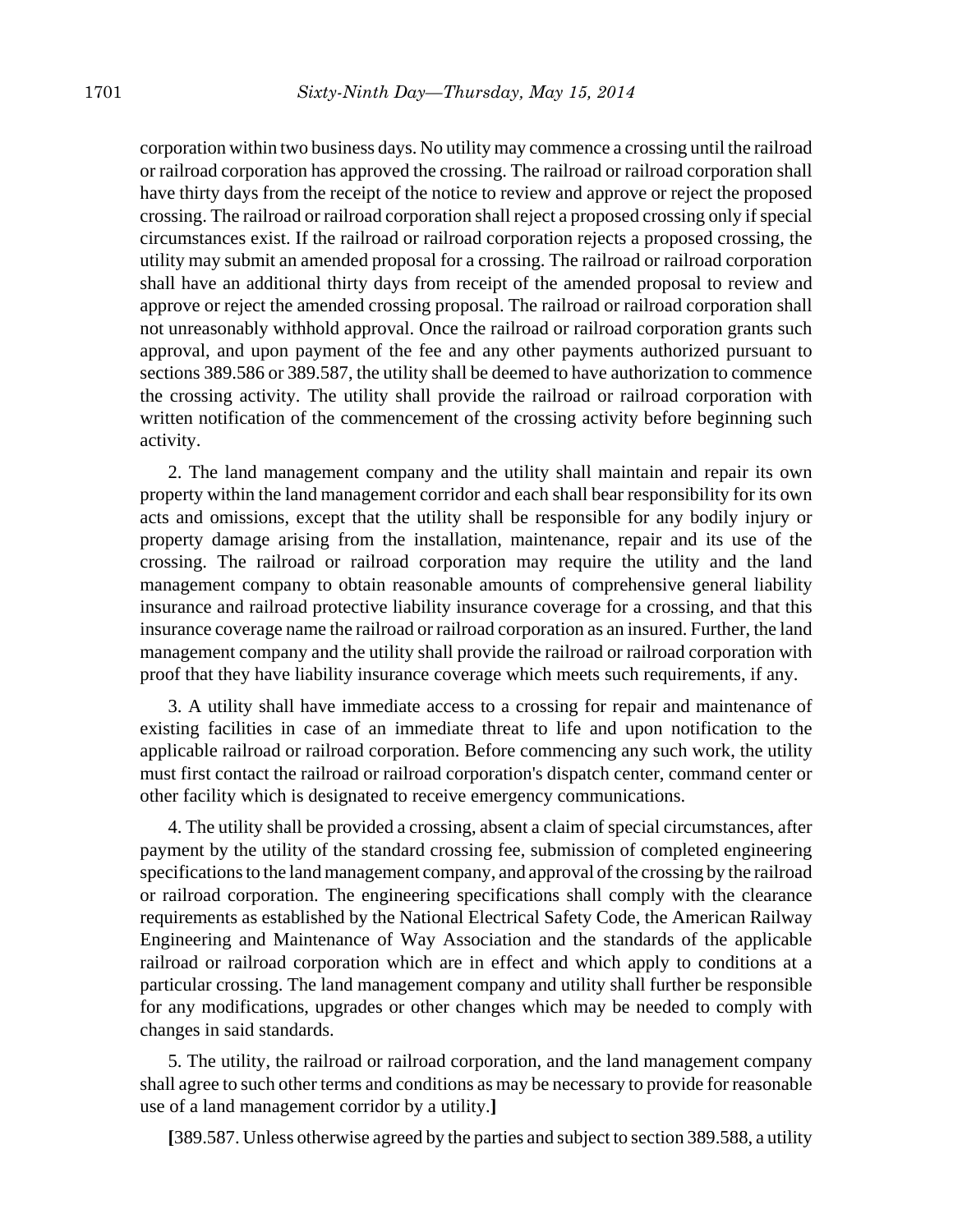that locates its facilities within the railroad right-of-way for a crossing, other than a crossing along a state highway or other public road, shall pay the land management company a one-time standard crossing fee of one thousand five hundred dollars for each crossing plus the costs associated with modifications to existing insurance contracts of the land management company. The standard crossing fee shall be in lieu of any license, permit, application, plan review, or any other fees or charges to reimburse the land management company for the direct expenses incurred by the land management company as a result of the crossing. The utility shall also reimburse the land management company for any actual flagging expenses associated with a crossing in addition to the standard crossing fee. The railroad or railroad corporation has the right to halt work at the crossing if the flagging does not meet the standards of the railroad or railroad corporation. Nothing in this section is intended to otherwise restrict or limit any authority or right a utility may have to locate facilities at a crossing along a state highway or any other public road or to otherwise enter upon lands where authorized by law.**]**

**[**389.588. 1. Notwithstanding the provisions of section 389.586, nothing shall prevent a land management company and a utility from otherwise negotiating the terms and conditions applicable to a crossing or the resolution of any disputes relating to the crossing so long as they do not interfere with the rights of a railroad or railroad corporation. No agreement between a land management company and a utility shall affect the rights, interests or operations of a railroad or railroad corporation.

2. Notwithstanding subsection 1 of this section, the provisions of this section shall not impair the authority of a utility to secure crossing rights by easement pursuant to the exercise of the power of eminent domain.**]**

**[**389.589. 1. If the parties cannot agree that special circumstances exist, the dispute shall be submitted to binding arbitration.

2. Either party may give written notice to the other party of the commencement of a binding arbitration proceeding in accordance with the commercial rules of arbitration in the American Arbitration Association. Any decision by the board of arbitration shall be final, binding and conclusive as to the parties. Nothing provided in this section shall prevent either party from submission of disputes to the courts. Land management companies and utilities may seek enforcement of sections 389.586 through 389.591 in a court of proper jurisdiction and shall be entitled to reasonable attorney fees if they prevail.

3. If the dispute over special circumstances concerns only the compensation associated with a crossing, then the utility may proceed with installation of the crossing during the pendency of the arbitration.**]**

**[**389.591. 1. Notwithstanding any provision of law to the contrary, sections 389.585 to 389.591 shall apply in all crossings of land management corridors involving a land management company and a utility and shall govern in the event of any conflict with any other provision of law, except that sections 389.585 to 389.591 shall not override or nullify the condemnation laws of this state nor confer the power of eminent domain on any entity not granted such power prior to August 28, 2013.

2. The provisions of sections 389.585 to 389.591 shall apply to a crossing commenced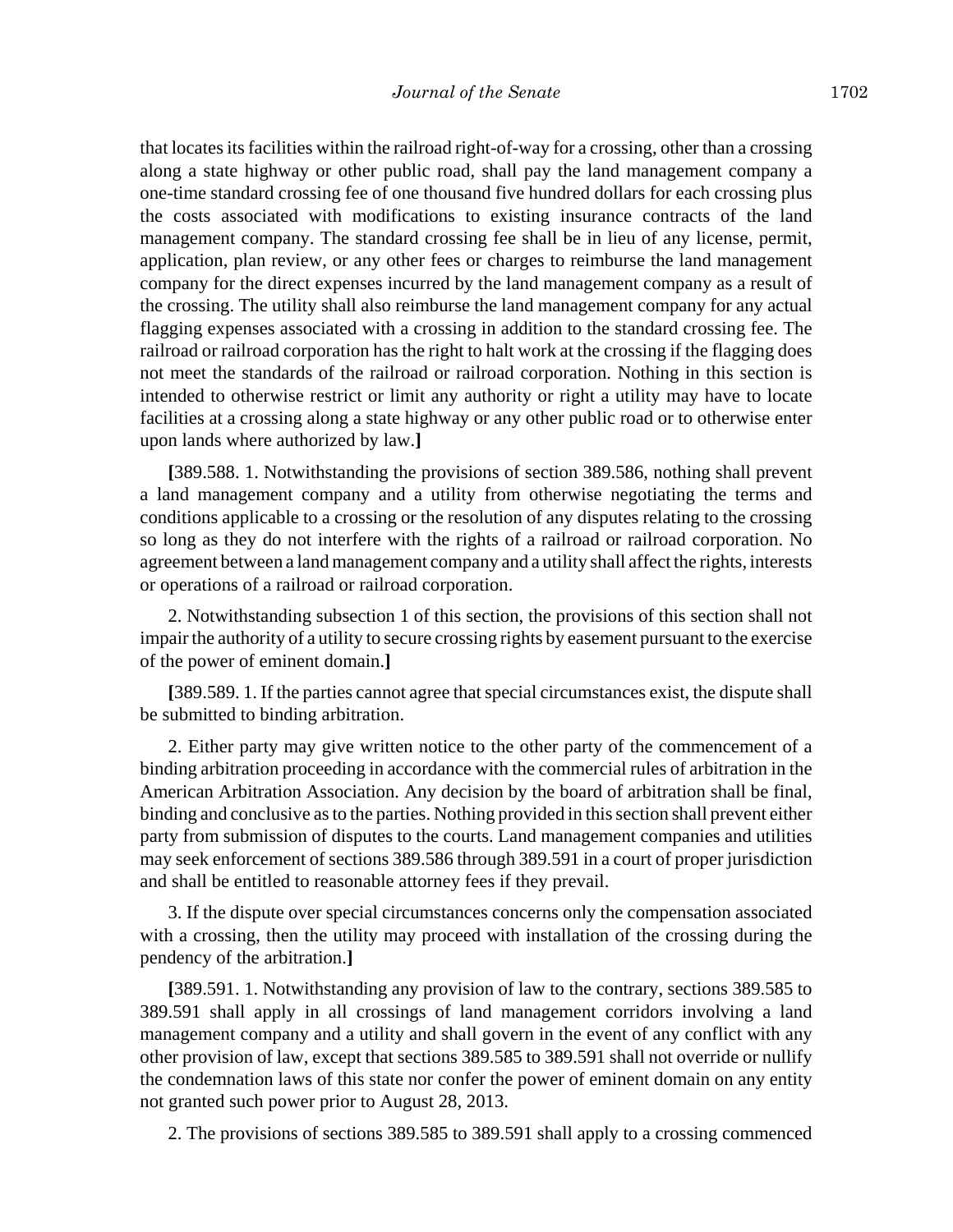after August 28, 2013. These provisions shall also apply to a crossing commenced before August 28, 2013, but only upon the expiration or termination of the agreement for such

crossing.**]**"; and

Further amend the title and enacting clause accordingly.

Senator Lager moved that the above amendment be adopted, which motion prevailed.

Senator Pearce assumed the Chair.

Senator Schmitt assumed the Chair.

Senator Kehoe moved that **SS** for **SCS** for **HCS** for **HB 1867**, as amended, be adopted.

Photographers from the Daily Star Journal were given permission to take pictures in the Senate Chamber.

At the request of Senator Kehoe, **HCS** for **HB 1867**, with **SCS** and **SS** for **SCS**, as amended (pending), was placed on the Informal Calendar.

### **PRIVILEGED MOTIONS**

Senator Emery, on behalf of the conference committee appointed to act with a like committee from the House on **SS** for **SCS** for **HB 1490**, as amended, moved that the following conference committee report be taken up, which motion prevailed.

# CONFERENCE COMMITTEE REPORT NO. 2 ON SENATE SUBSTITUTE FOR SENATE COMMITTEE SUBSTITUTE FOR HOUSE BILL NO. 1490

The Conference Committee appointed on Senate Substitute for Senate Committee Substitute for House Bill No. 1490, with Senate Amendment No. 1, Senate Amendment No. 4, Senate Amendment No. 5, Senate Amendment No. 6, Senate Amendment No. 7, Senate Amendment No. 8, Senate Amendment No. 9, Senate Amendment No. 10, Senate Amendment No. 1 to Senate Amendment No. 11, Senate Amendment No. 11 as amended, Senate Amendment No. 12, Senate Amendment No. 14, and Senate Amendment No. 15, begs leave to report that we, after free and fair discussion of the differences, have agreed to recommend and do recommend to the respective bodies as follows:

1. That the Senate recede from its position on Senate Substitute for Senate Committee Substitute for House Bill No. 1490, as amended;

2. That the House recede from its position on House Bill No. 1490;

3. That the attached Conference Committee Substitute No. 2 for Senate Substitute for Senate Committee Substitute for House Bill No. 1490, be Third Read and Finally Passed.

| FOR THE HOUSE:        | <b>FOR THE SENATE:</b>    |
|-----------------------|---------------------------|
| /s/ Kurt Bahr         | $/s$ Ed Emery             |
| /s/ John Diehl        | /s/ David Pearce          |
| /s/ Genise Montecillo | $/s$ John Lamping         |
|                       | /s/ Maria Chappelle-Nadal |
|                       | Joseph P. Keaveny         |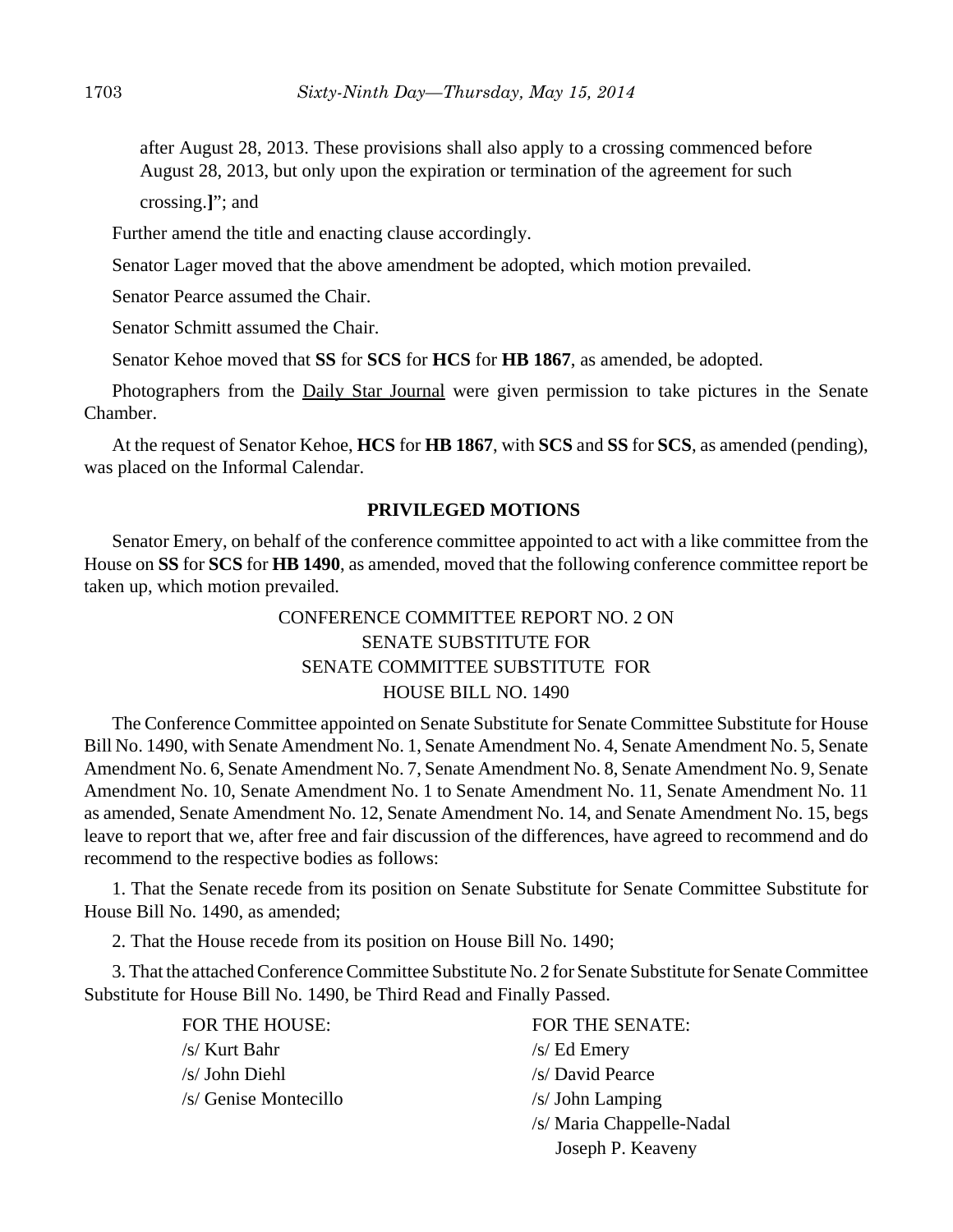Senator Emery moved that the above conference committee report no. 2 be adopted, which motion prevailed by the following vote:

| YEAS—Senators            |                 |            |         |               |           |         |         |
|--------------------------|-----------------|------------|---------|---------------|-----------|---------|---------|
| Brown                    | Chappelle-Nadal | Curls      | Dempsey | Emery         | Kehoe     | Kraus   | Lager   |
| Lamping                  | Libla           | Munzlinger | Nasheed | <b>Nieves</b> | Parson    | Pearce  | Richard |
| Romine                   | Schaaf          | Schaefer   | Schmitt | Wallingford   | Wasson-22 |         |         |
| NAYS-Senators<br>Holsman | Justus          | Keaveny    | LeVota  | Sifton        | Silvey    | Walsh-7 |         |
| Absent-Senators          |                 |            |         |               |           |         |         |
| Dixon                    | $Sater - 2$     |            |         |               |           |         |         |
|                          |                 |            |         |               |           |         |         |

Absent with leave—Senator Cunningham—1

Vacancies—2

#### On motion of Senator Emery, **CCS No. 2** for **SS** for **SCS** for **HB 1490**, entitled:

# CONFERENCE COMMITTEE SUBSTITUTE NO. 2 FOR SENATE SUBSTITUTE FOR SENATE COMMITTEE SUBSTITUTE FOR HOUSE BILL NO. 1490

An Act to repeal sections 160.514, 160.518, 160.526, 160.820, and 161.092, RSMo, and to enact in lieu thereof eight new sections relating to elementary and secondary education standards, with an emergency clause.

Was read the 3rd time and passed by the following vote:

| YEAS-Senators |                                         |            |          |               |             |           |         |
|---------------|-----------------------------------------|------------|----------|---------------|-------------|-----------|---------|
| Brown         | Chappelle-Nadal                         | Curls      | Dempsey  | Emery         | Kehoe       | Kraus     | Lager   |
| Lamping       | Libla                                   | Munzlinger | Nasheed  | <b>Nieves</b> | Parson      | Pearce    | Richard |
| Romine        | Sater                                   | Schaaf     | Schaefer | Schmitt       | Wallingford | Wasson-23 |         |
| NAYS-Senators |                                         |            |          |               |             |           |         |
| Holsman       | Keaveny                                 | LeVota     | Sifton   | Silvey        | Walsh-6     |           |         |
|               | Absent-Senators                         |            |          |               |             |           |         |
| Dixon         | $Justus -2$                             |            |          |               |             |           |         |
|               | Absent with leave—Senator Cunningham—1  |            |          |               |             |           |         |
| Vacancies-2   |                                         |            |          |               |             |           |         |
|               | The President declared the bill passed. |            |          |               |             |           |         |

On motion of Senator Emery, title to the bill was agreed to.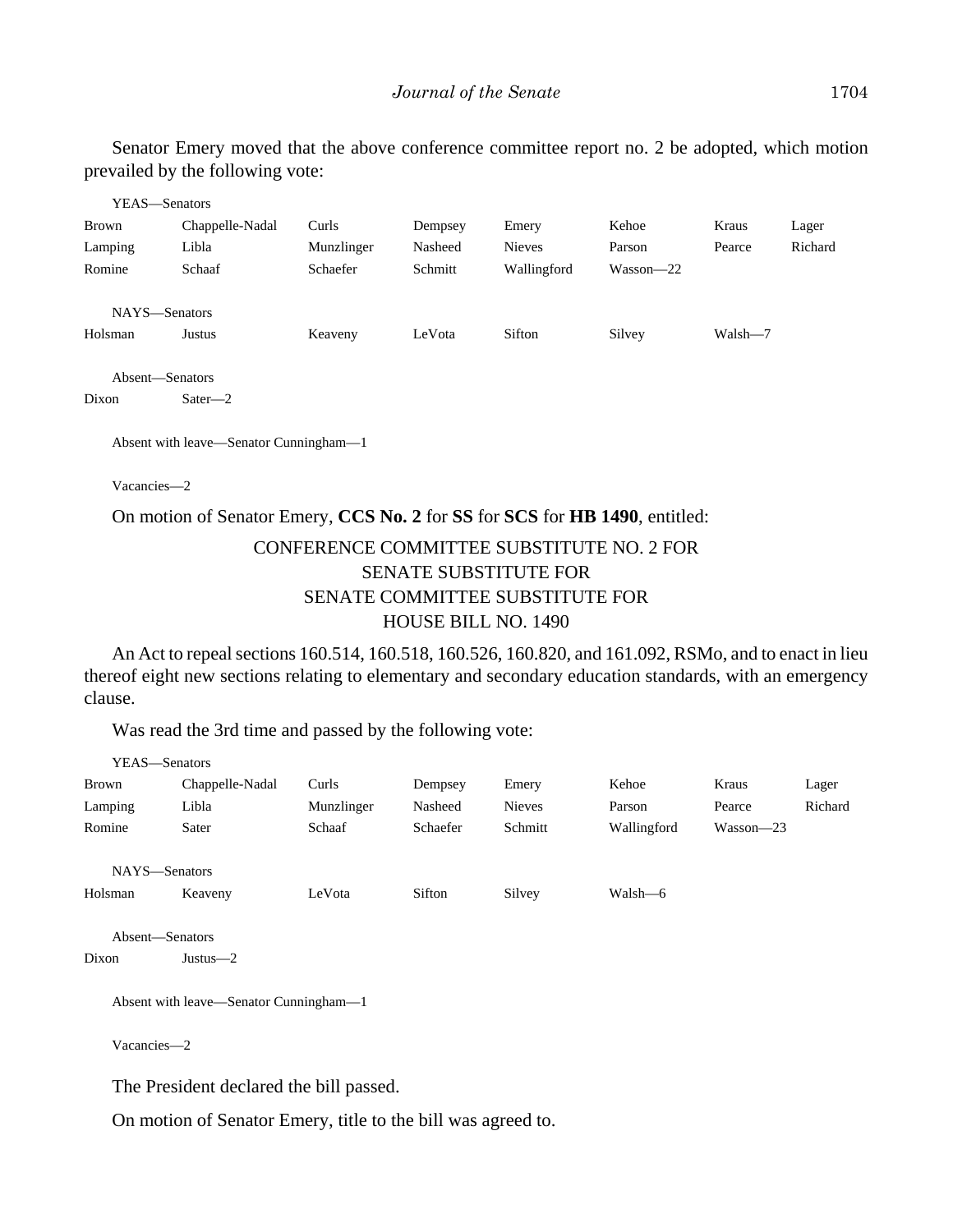Senator Emery moved that the vote by which the bill passed be reconsidered.

Senator Richard moved that motion lay on the table, which motion prevailed.

Senator Nieves assumed the Chair.

#### **MESSAGES FROM THE HOUSE**

The following messages were received from the House of Representatives through its Chief Clerk:

Mr. President: I am instructed by the House of Representatives to inform the Senate that the House has taken up and passed **HCS** for **SCS** for **SB 896**, entitled:

An Act to repeal section 49.272, RSMo, and sections 1 to 21 of an act of the general assembly of the state of Missouri approved on February 26, 1885, Laws of Missouri, pages 116 to 120, sections 1 to 11 of an act of the general assembly of the state of Missouri approved on February 26, 1885, Laws of Missouri, pages 131 and 132, and sections 1 to 10 of an act of the general assembly of the state of Missouri approved on February 26, 1885, Laws of Missouri, pages 134 and 135, and to enact in lieu thereof four new sections relating to county governance, with a penalty provision.

With House Amendment No. 1.

## HOUSE AMENDMENT NO. 1

Amend House Committee Substitute for Senate Committee Substitute for Senate Bill No. 896, Page 1, In the Title, Line 5, by deleting " and 132" and inserting in lieu thereof "to 133"; and

Further amend said bill, Page 13, Section B, Line 2, by deleting "and 132" and inserting in lieu thereof "to 133"; and

Further amend said bill by amending the title, enacting clause, and intersectional references accordingly.

In which the concurrence of the Senate is respectfully requested.

Also,

Mr. President: I am instructed by the House of Representatives to inform the Senate that the House has taken up and passed **HCS** for **SCS** for **SB 664**, entitled:

An Act to repeal sections 260.273, 444.772, and 643.055, RSMo, and to enact in lieu thereof seven new sections relating to natural resources, with an emergency clause for a certain section.

With House Amendment No. 2.

#### HOUSE AMENDMENT NO. 2

Amend House Committee Substitute for Senate Committee Substitute for Senate Bill No. 664, Pages 3-6, Section 444.772, Lines 1-108, by deleting all of said section and lines from the bill; and

Further amend said bill, Page 8, Section 644.058, Line 9, by inserting after all of said section and line the following:

"644.145. 1. When issuing permits under this chapter that incorporate a new requirement for discharges from publicly owned combined or separate sanitary or storm sewer systems or treatment works, or when enforcing provisions of this chapter or the Federal Water Pollution Control Act, 33 U.S.C. 1251,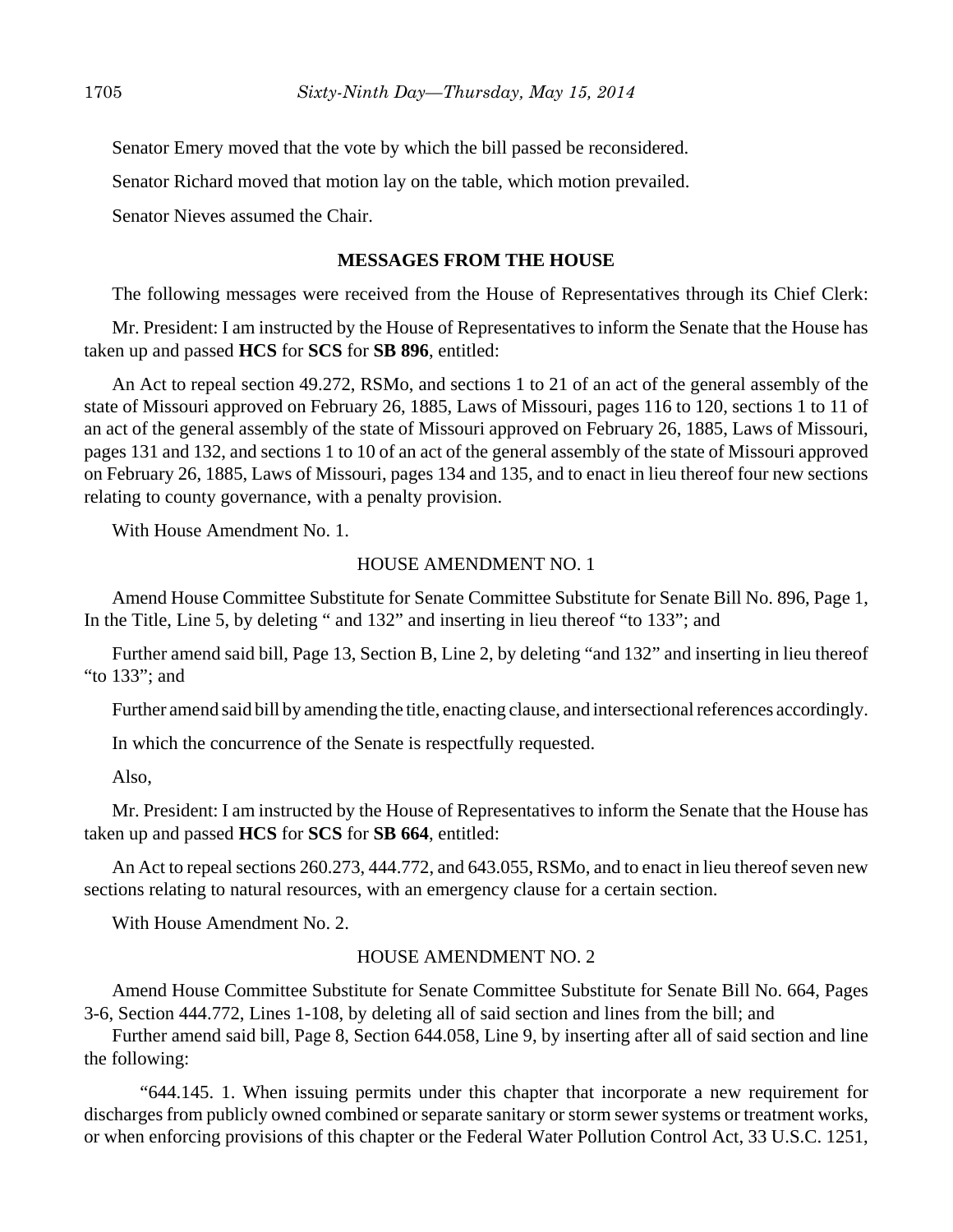et seq., pertaining to any portion of a publicly owned combined or separate sanitary or storm sewer system or treatment works, the department of natural resources shall make a finding of affordability **on the costs to be incurred and the impact of any rate changes on ratepayers** upon which to base such permits and decisions, to the extent allowable under this chapter and the Federal Water Pollution Control Act.

2. (1) The department of natural resources shall not be required under this section to make a finding of affordability when:

(a) Issuing collection system extension permits;

(b) Issuing National Pollution Discharge Elimination System operating permit renewals which include no new environmental requirements; or

(c) The permit applicant certifies that the applicable requirements are affordable to implement or otherwise waives the requirement for an affordability finding; however, at no time shall the department require that any applicant certify, as a condition to approving any permit, administrative or civil action, that a requirement, condition, or penalty is affordable.

(2) The exceptions provided under paragraph (c) of subdivision (1) of this subsection do not apply when the community being served has less than three thousand three hundred residents.

3. When used in this chapter and in standards, rules and regulations promulgated pursuant to this chapter, the following words and phrases mean:

(1) "Affordability", with respect to payment of a utility bill, a measure of whether an individual customer or household **with an income equal to the lower of the median household income for their community or the state of Missouri** can pay the bill without undue hardship or unreasonable sacrifice in the essential lifestyle or spending patterns of the individual or household, taking into consideration the criteria described in subsection 4 of this section;

(2) "Financial capability", the financial capability of a community to make investments necessary to make water quality-related improvements**;**

**(3) "Finding of affordability", a department statement as to whether an individual or a household receiving as income an amount equal to the lower of the median household income for the applicant community or the state of Missouri would be required to make unreasonable sacrifices in their essential lifestyle or spending patterns or undergo hardships in order to make the projected monthly payments for sewer services. The department shall make a statement that the proposed changes meet the definition of affordable, or fail to meet the definition of affordable, or are implemented as a federal mandate regardless of affordability**.

4. The department of natural resources shall adopt procedures by which it will make affordability findings that evaluate the affordability of permit requirements and enforcement actions described in subsection 1 of this section, and may begin implementing such procedures prior to promulgating implementing regulations. The commission shall have the authority to promulgate rules to implement this section pursuant to chapters 536 and 644, and shall promulgate such rules as soon as practicable. Affordability findings shall be based upon reasonably verifiable data and shall include an assessment of affordability with respect to persons or entities affected.

The department shall offer the permittee an opportunity to review a draft affordability finding, and the permittee may suggest changes and provide additional supporting information, subject to subsection 6 of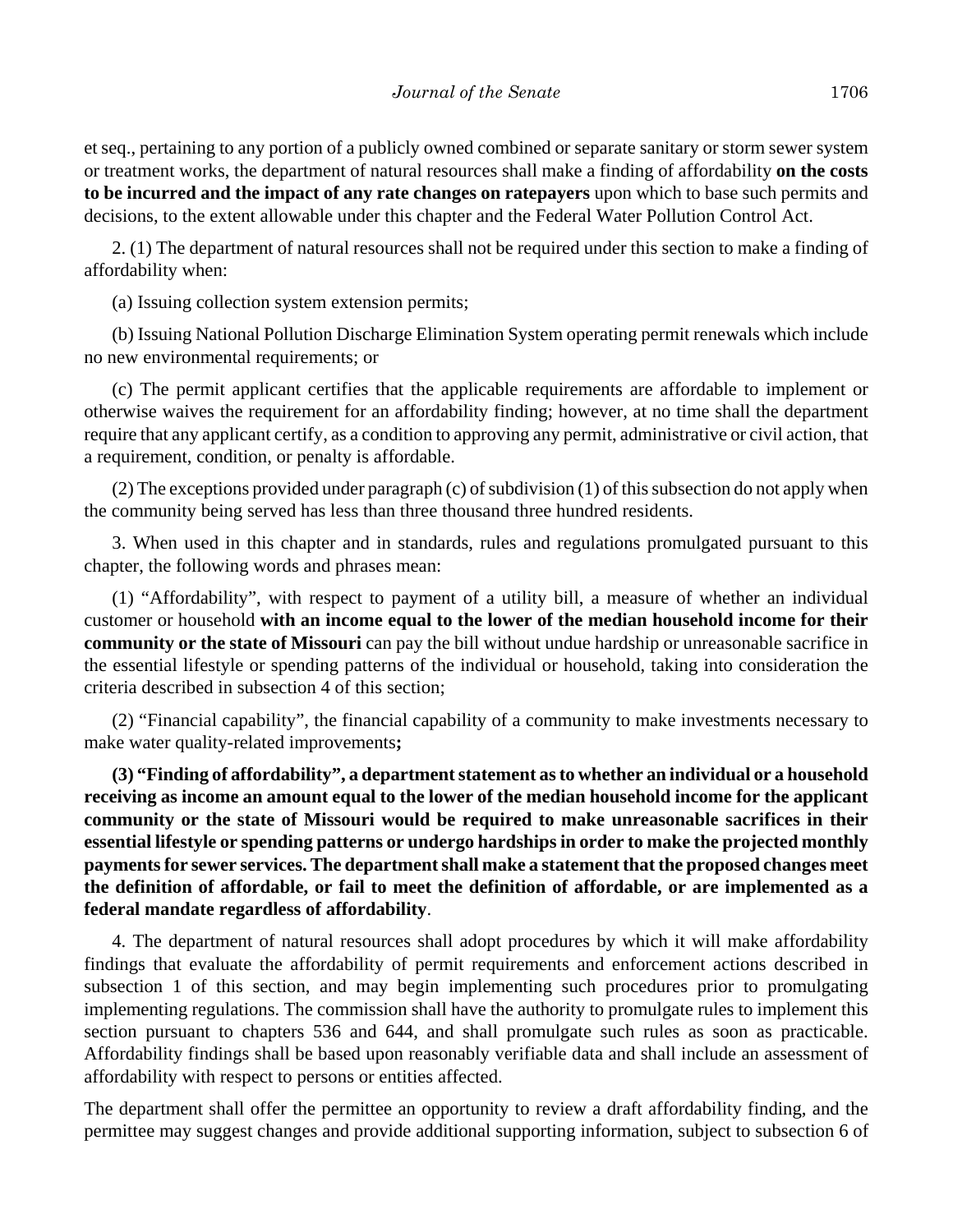this section. The finding shall be based upon the following criteria:

(1) A community's financial capability and ability to raise or secure necessary funding;

(2) Affordability of pollution control options for the individuals or households **at or below the median household income level** of the community;

(3) An evaluation of the overall costs and environmental benefits of the control technologies;

# (4) **Inclusion of ongoing costs of operating and maintaining the existing wastewater collection and treatment system, including payments on outstanding debts for wastewater collection and treatment systems when calculating projected rates;**

**(5)** An inclusion of ways to reduce economic impacts on distressed populations in the community, including but not limited to low- and fixed-income populations. This requirement includes but is not limited to:

(a) Allowing adequate time in implementation schedules to mitigate potential adverse impacts on distressed populations resulting from the costs of the improvements and taking into consideration local community economic considerations; and

(b) Allowing for reasonable accommodations for regulated entities when inflexible standards and fines would impose a disproportionate financial hardship in light of the environmental benefits to be gained;

**[**(5)**] (6)** An assessment of other community investments **and operating costs** relating to environmental improvements **and public health protection**;

**[**(6)**] (7)** An assessment of factors set forth in the United States Environmental Protection Agency's guidance, including but not limited to the "Combined Sewer Overflow Guidance for Financial Capability Assessment and Schedule Development" that may ease the cost burdens of implementing wet weather control plans, including but not limited to small system considerations, the attainability of water quality standards, and the development of wet weather standards; and

**[**(7)**] (8)** An assessment of any other relevant local community economic condition.

5. Prescriptive formulas and measures used in determining financial capability, affordability, and thresholds for expenditure, such as median household income, should not be considered to be the only indicator of a community's ability to implement control technology and shall be viewed in the context of other economic conditions rather than as a threshold to be achieved.

6. Reasonable time spent preparing draft affordability findings, allowing permittees to review draft affordability findings or draft permits, or revising draft affordability findings, shall be allowed in addition to the department's deadlines for making permitting decisions pursuant to section 644.051.

7. If the department of natural resources fails to make a finding of affordability where required by this section, then the resulting permit or decision shall be null, void and unenforceable.

8. The department of natural resources' findings under this section may be appealed to the commission pursuant to subsection 6 of section 644.051.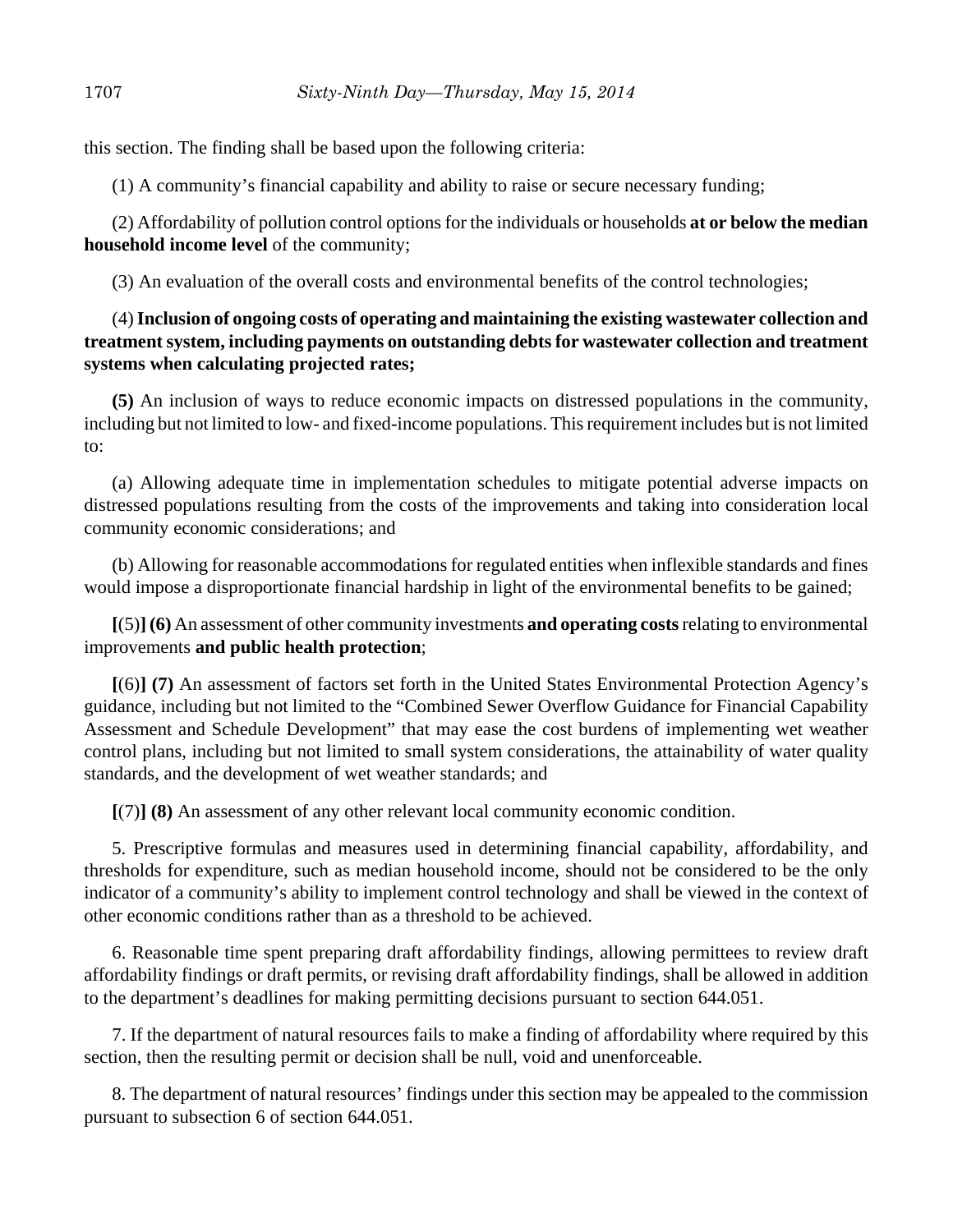**9. The department shall file an annual report by the beginning of the fiscal year with the governor, the speaker of the house of representatives, the president pro tempore of the senate, and the chairs of the committees in both houses having primary jurisdiction over natural resource issues showing at least the following information on the findings of affordability completed in the previous calendar year:**

**(1) The total number of findings of affordability issued by the department, those categorized as affordable, those categorized as not meeting the definition of affordable, and those implemented as a federal mandate regardless of affordability;**

**(2) The average increase in sewer rates both in dollars and percentage for all findings found to be affordable;**

**(3) The average increase in sewer rates as a percentage of median house income in the communities for those findings determined to be affordable and a separate calculation of average increases in sewer rates for those found not to meet the definition of affordable;**

**(4) A list of all the permit holders receiving findings, and for each permittee the following data taken from the finding of affordability shall be listed:**

**(a) Current and projected monthly residential sewer rates in dollars;**

**(b) Projected monthly residential sewer rates as a percentage of median house income;**

**(c) Percentage of households at or below the state poverty rate.**"; and

Further amend said bill by amending the title, enacting clause, and intersectional references accordingly.

Emergency clause defeated.

In which the concurrence of the Senate is respectfully requested.

## **PRIVILEGED MOTIONS**

Senator Parson moved that **SB 508**, with **HCS**, as amended, be taken up for 3rd reading and final passage, which motion prevailed.

**HCS** for **SB 508**, as amended, entitled:

# HOUSE COMMITTEE SUBSTITUTE FOR SENATE BILL NO. 508

An Act to repeal sections 43.530, 208.631, 208.636, 208.640, 208.643, 208.646, and 376.2004, RSMo, and to enact in lieu thereof eight new sections relating to health insurance, with a penalty provision.

Was taken up.

Senator Parson moved that **HCS** for **SB 508**, as amended, be adopted, which motion prevailed by the following vote:

YEAS—Senators

| Brown | Chappelle-Nadal | Curls      | Dempsey | Emery      | Holsman | Justus        | Kehoe  |
|-------|-----------------|------------|---------|------------|---------|---------------|--------|
| Kraus | ∟ager           | $L$ amping | Libla   | Munzlinger | Nasheed | <b>Nieves</b> | Parson |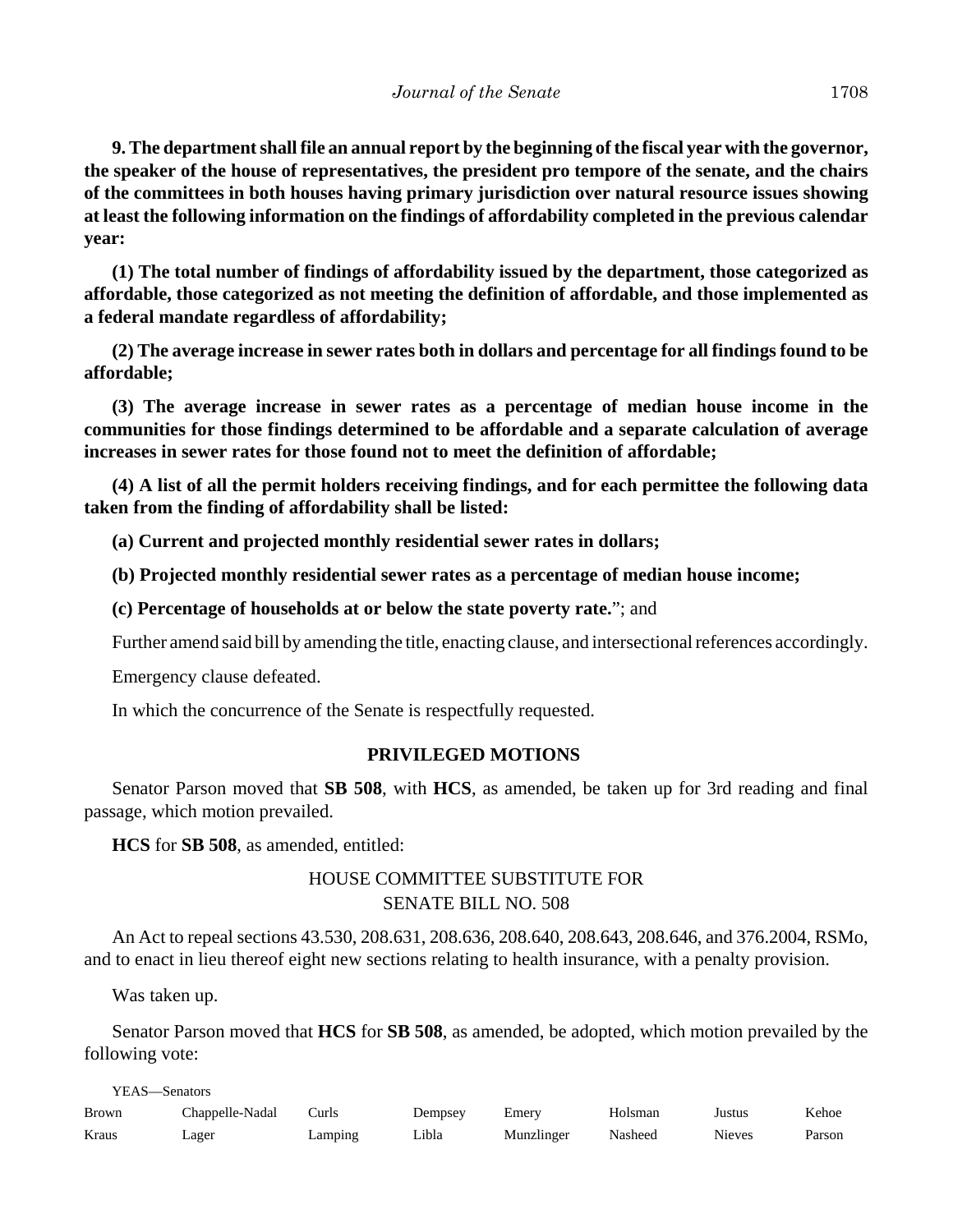| Pearce<br>Silvey                       | Richard<br>Wallingford | Romine<br>Wasson-27 | Sater | Schaaf | Schaefer | Schmitt | Sifton |  |
|----------------------------------------|------------------------|---------------------|-------|--------|----------|---------|--------|--|
| NAYS-Senators                          |                        |                     |       |        |          |         |        |  |
| Keaveny                                | LeVota                 | Walsh-3             |       |        |          |         |        |  |
|                                        | Absent—Senator Dixon—1 |                     |       |        |          |         |        |  |
| Absent with leave—Senator Cunningham—1 |                        |                     |       |        |          |         |        |  |

Vacancies—2

YEAS—Senators

On motion of Senator Parson, **HCS** for **SB 508**, as amended, was read the 3rd time and passed by the following vote:

| 1 LAS—SCHAUTS |                 |           |         |            |          |               |        |
|---------------|-----------------|-----------|---------|------------|----------|---------------|--------|
| Brown         | Chappelle-Nadal | Curls     | Dempsey | Emery      | Holsman  | Justus        | Kehoe  |
| Kraus         | Lager           | Lamping   | Libla   | Munzlinger | Nasheed  | <b>Nieves</b> | Parson |
| Pearce        | Richard         | Romine    | Sater   | Schaaf     | Schaefer | Schmitt       | Sifton |
| Silvey        | Wallingford     | Wasson-27 |         |            |          |               |        |
|               |                 |           |         |            |          |               |        |
| NAYS-Senators |                 |           |         |            |          |               |        |
| Keaveny       | LeVota          | Walsh-3   |         |            |          |               |        |
|               |                 |           |         |            |          |               |        |

Absent—Senator Dixon—1

Absent with leave—Senator Cunningham—1

Vacancies—2

The President declared the bill passed.

On motion of Senator Parson, title to the bill was agreed to.

Senator Parson moved that the vote by which the bill passed be reconsidered.

Senator Richard moved that motion lay on the table, which motion prevailed.

Bill ordered enrolled.

#### **CONFERENCE COMMITTEE APPOINTMENTS**

President Pro Tem Dempsey appointed the following conference committee to act with a like committee from the House on **SS** for **SCS** for **HCS** for **HB 1231**, as amended: Senators Dixon, Schaefer, Schmitt, Justus and Keaveny.

### **PRIVILEGED MOTIONS**

Senator Schmitt moved that the Senate refuse to recede from its position on **SCS** for **HCS** for **HB 1831**, as amended and grant the House a conference thereon, which motion prevailed.

Senator Wallingford moved that the Senate refuse to concur in **HCS** for **SCS** for **SB 896**, as amended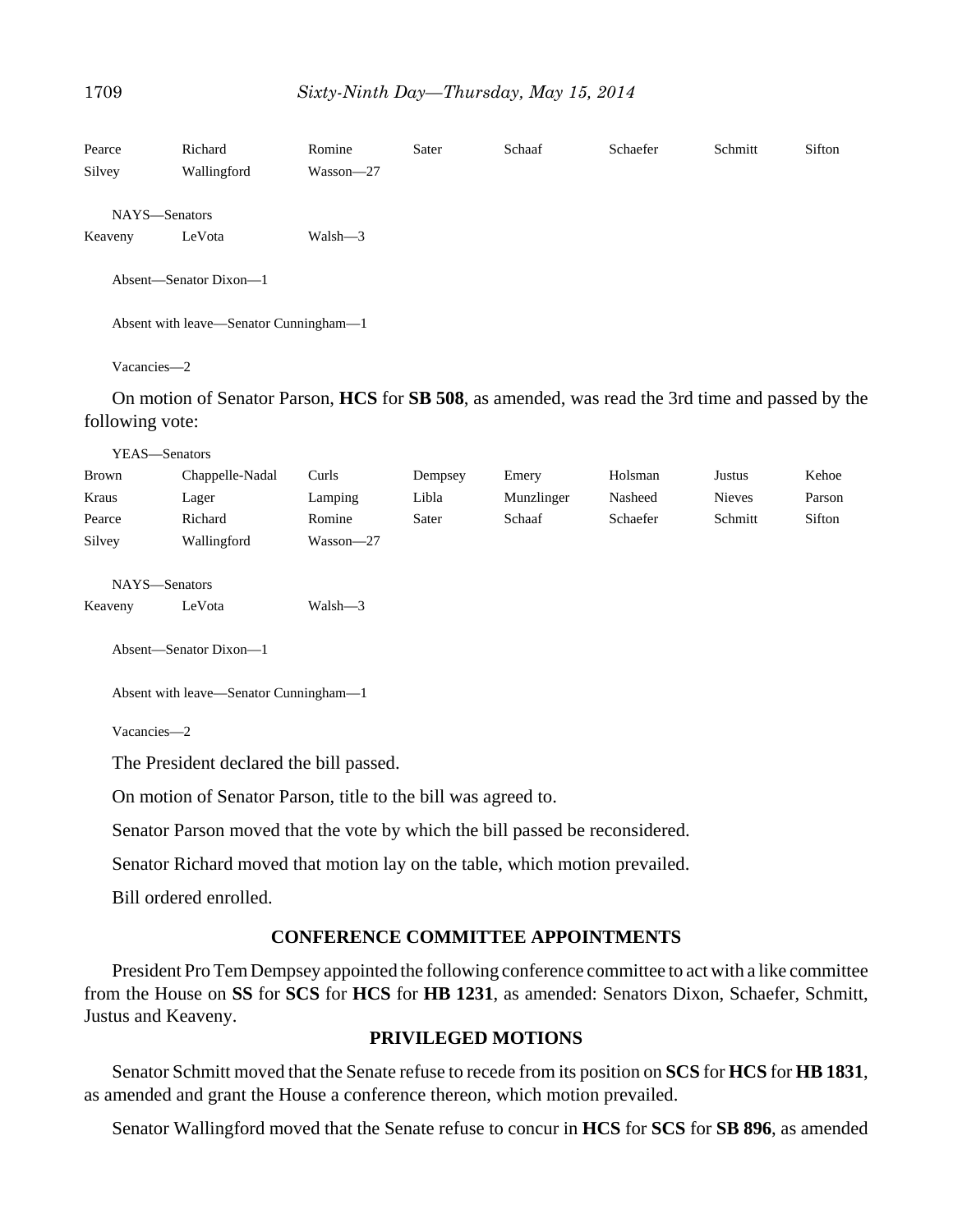and request the House to recede from its position or, failing to do so, grant the Senate a conference thereon, which motion prevailed.

Senator Kraus, on behalf of the conference committee appointed to act with a like committee from the House on **HCS** for **SB 656**, as amended, moved that the following conference committee report be taken up, which motion prevailed.

# CONFERENCE COMMITTEE REPORT ON HOUSE COMMITTEE SUBSTITUTE FOR SENATE BILL NO. 656

The Conference Committee appointed on House Committee Substitute for Senate Bill No. 656, with House Amendment Nos. 1, 2, 3, and 4, begs leave to report that we, after free and fair discussion of the differences, have agreed to recommend and do recommend to the respective bodies as follows:

1. That the House recede from its position on House Committee Substitute for Senate Bill No. 656, as amended;

2. That the Senate recede from its position on Senate Bill No. 656;

3. That the attached Conference Committee Substitute for House Committee Substitute for Senate Bill No. 656 be Third Read and Finally Passed.

> FOR THE SENATE: FOR THE HOUSE: /s/ Will Kraus /s/ Kevin Elmer /s/ Brian Munzlinger /s/ Caleb Jones /s/ Bob Dixon Michael Butler Joseph P. Keaveny Jason Holsman

Senator Kraus moved that the above conference committee report be adopted, which motion prevailed by the following vote:

| YEAS—Senators   |               |                                        |               |         |         |         |
|-----------------|---------------|----------------------------------------|---------------|---------|---------|---------|
| Dempsey         | Emery         | Kehoe                                  | Kraus         | Lager   | Lamping | LeVota  |
| Munzlinger      | <b>Nieves</b> | Pearce                                 | Richard       | Romine  | Sater   | Schaaf  |
| Schmitt         | Silvey        | Wallingford                            | $Wasson - 21$ |         |         |         |
|                 |               |                                        |               |         |         |         |
| NAYS-Senators   |               |                                        |               |         |         |         |
| Curls           | Holsman       | Justus                                 | Keaveny       | Nasheed | Sifton  | Walsh—8 |
| Absent-Senators |               |                                        |               |         |         |         |
| $Parson-2$      |               |                                        |               |         |         |         |
|                 |               |                                        |               |         |         |         |
|                 |               | Absent with leave—Senator Cunningham—1 |               |         |         |         |

bsent with leave—Senator Cunni

Vacancies—2

On motion of Senator Kraus, **CCS** for **HCS** for **SB 656**, entitled: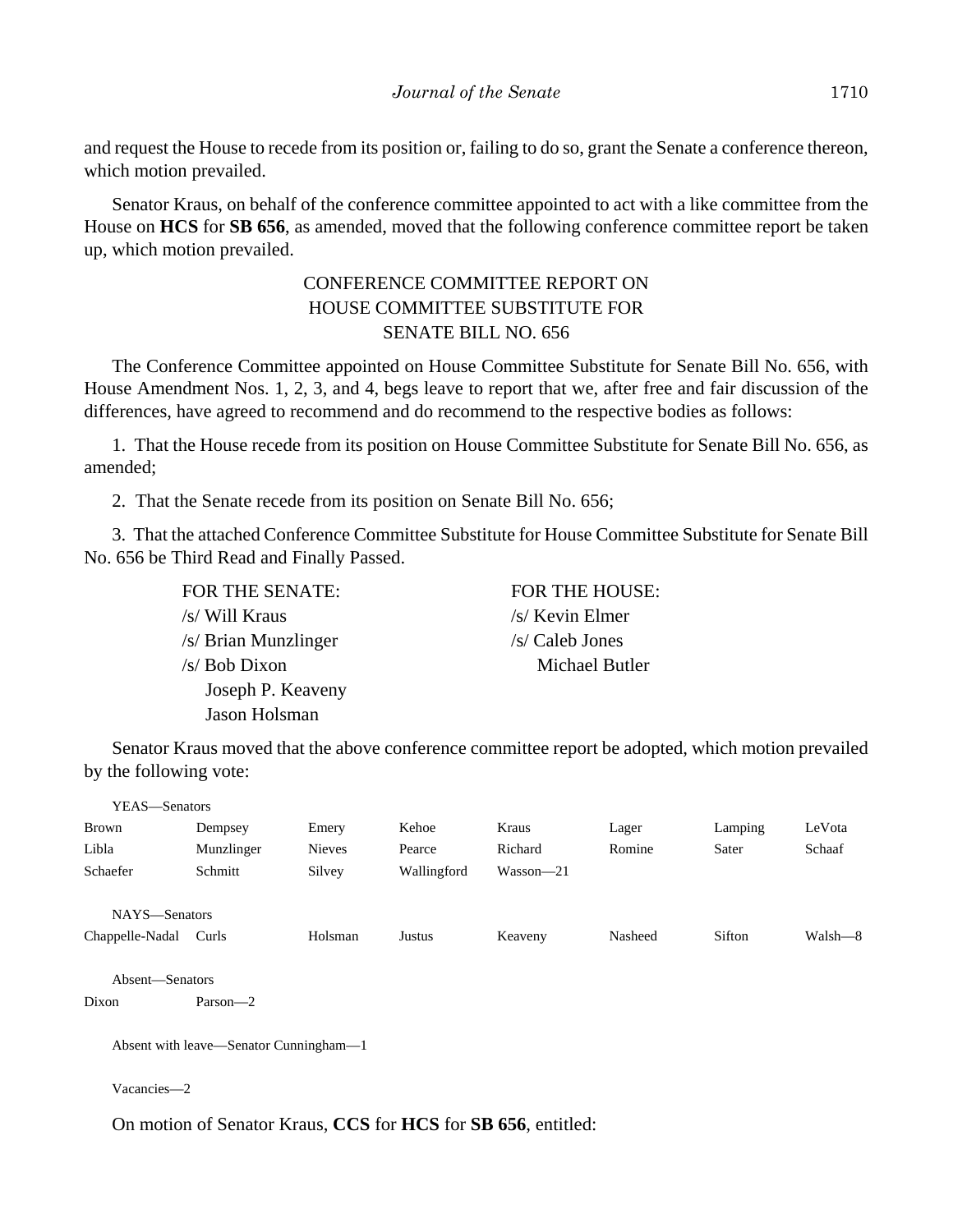# CONFERENCE COMMITTEE SUBSTITUTE FOR HOUSE COMMITTEE SUBSTITUTE FOR SENATE BILL NO. 656

An Act to repeal sections 21.750, 84.340, 571.030, 571.101, 571.107, 571.111, 571.117, 575.153, 590.010, and 590.205, RSMo, and to enact in lieu thereof sixteen new sections relating to firearms, with penalty provisions.

Was read the 3rd time and passed by the following vote:

| YEAS—Senators   |                                        |               |             |               |        |         |        |
|-----------------|----------------------------------------|---------------|-------------|---------------|--------|---------|--------|
| Brown           | Dempsey                                | Emery         | Kehoe       | Kraus         | Lager  | Lamping | LeVota |
| Libla           | Munzlinger                             | <b>Nieves</b> | Pearce      | Richard       | Romine | Sater   | Schaaf |
| Schaefer        | Schmitt                                | Silvey        | Wallingford | $Wasson - 21$ |        |         |        |
|                 |                                        |               |             |               |        |         |        |
| NAYS-Senators   |                                        |               |             |               |        |         |        |
| Chappelle-Nadal | Holsman                                | Justus        | Keaveny     | Nasheed       | Sifton | Walsh-7 |        |
|                 |                                        |               |             |               |        |         |        |
| Absent—Senators |                                        |               |             |               |        |         |        |
| Curls           | Dixon                                  | Parson-3      |             |               |        |         |        |
|                 |                                        |               |             |               |        |         |        |
|                 | Absent with leave—Senator Cunningham—1 |               |             |               |        |         |        |
|                 |                                        |               |             |               |        |         |        |

Vacancies—2

The President declared the bill passed.

On motion of Senator Kraus, title to the bill was agreed to.

Senator Kraus moved that the vote by which the bill passed be reconsidered.

Senator Richard moved that motion lay on the table, which motion prevailed.

Senator Keaveny moved that **SB 500**, with **HA 1** be taken up for 3rd reading and final passage, which motion prevailed.

**HA 1** was taken up.

Senator Keaveny moved that the above amendment be adopted, which motion prevailed by the following vote:

| YEAS—Senators |                 |         |             |        |           |            |          |
|---------------|-----------------|---------|-------------|--------|-----------|------------|----------|
| <b>Brown</b>  | Chappelle-Nadal | Dempsey | Dixon       | Emery  | Holsman   | Justus     | Keaveny  |
| Kehoe         | Kraus           | Lager   | Lamping     | LeVota | Libla     | Munzlinger | Nasheed  |
| <b>Nieves</b> | Parson          | Pearce  | Richard     | Romine | Sater     | Schaaf     | Schaefer |
| Schmitt       | Sifton          | Silvey  | Wallingford | Walsh  | Wasson—30 |            |          |

NAYS—Senators—None

Absent—Senator Curls—1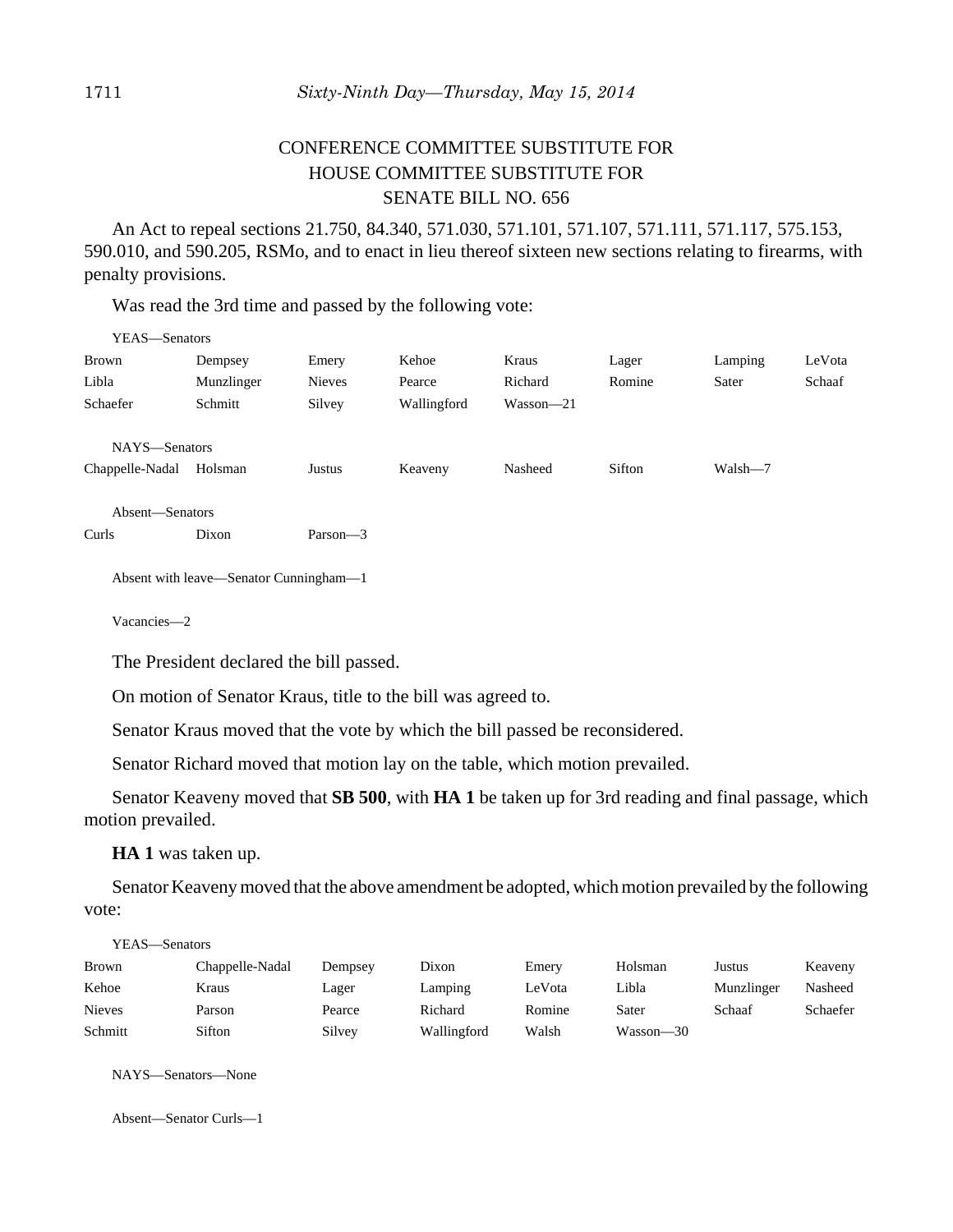```
Absent with leave—Senator Cunningham—1
```
Vacancies—2

On motion of Senator Keaveny, **SB 500**, as amended, was read the 3rd time and passed by the following vote:

YEAS—Senators

| <b>Brown</b>  | Chappelle-Nadal | Dempsev | Dixon       | Emery  | Holsman   | Justus     | Keaveny  |
|---------------|-----------------|---------|-------------|--------|-----------|------------|----------|
| Kehoe         | Kraus           | Lager   | Lamping     | LeVota | Libla     | Munzlinger | Nasheed  |
| <b>Nieves</b> | Parson          | Pearce  | Richard     | Romine | Sater     | Schaaf     | Schaefer |
| Schmitt       | Sifton          | Silvey  | Wallingford | Walsh  | Wasson—30 |            |          |

NAYS—Senators—None

Absent—Senator Curls—1

```
Absent with leave—Senator Cunningham—1
```
Vacancies—2

The President declared the bill passed.

On motion of Senator Keaveny, title to the bill was agreed to.

Senator Keaveny moved that the vote by which the bill passed be reconsidered.

Senator Richard moved that motion lay on the table, which motion prevailed.

Bill ordered enrolled.

Senator Pearce moved that the Senate refuse to recede from its position on **SCS** for **HB 1553**, as amended and grant the House a conference thereon, which motion prevailed.

### **CONFERENCE COMMITTEE APPOINTMENTS**

President Pro Tem Dempsey appointed the following conference committee to act with a like committee from the House on **SCS** for **HB 1553**, as amended: Senators Pearce, Dixon, Schaefer, Keaveny and Nasheed.

President Pro Tem Dempsey appointed the following conference committee to act with a like committee from the House on **SCS** for **HCS** for **HB 1831**, as amended: Senators Schmitt, Schaaf, Pearce, Justus and Keaveny.

## **HOUSE BILLS ON THIRD READING**

**HCS** for **HB 1614**, with **SCS**, entitled:

An Act to repeal section 161.825, RSMo, and to enact in lieu thereof one new section relating to Bryce's Law.

Was called from the Informal Calendar and taken up by Senator Schaefer.

**SCS** for **HCS** for **HB 1614**, entitled: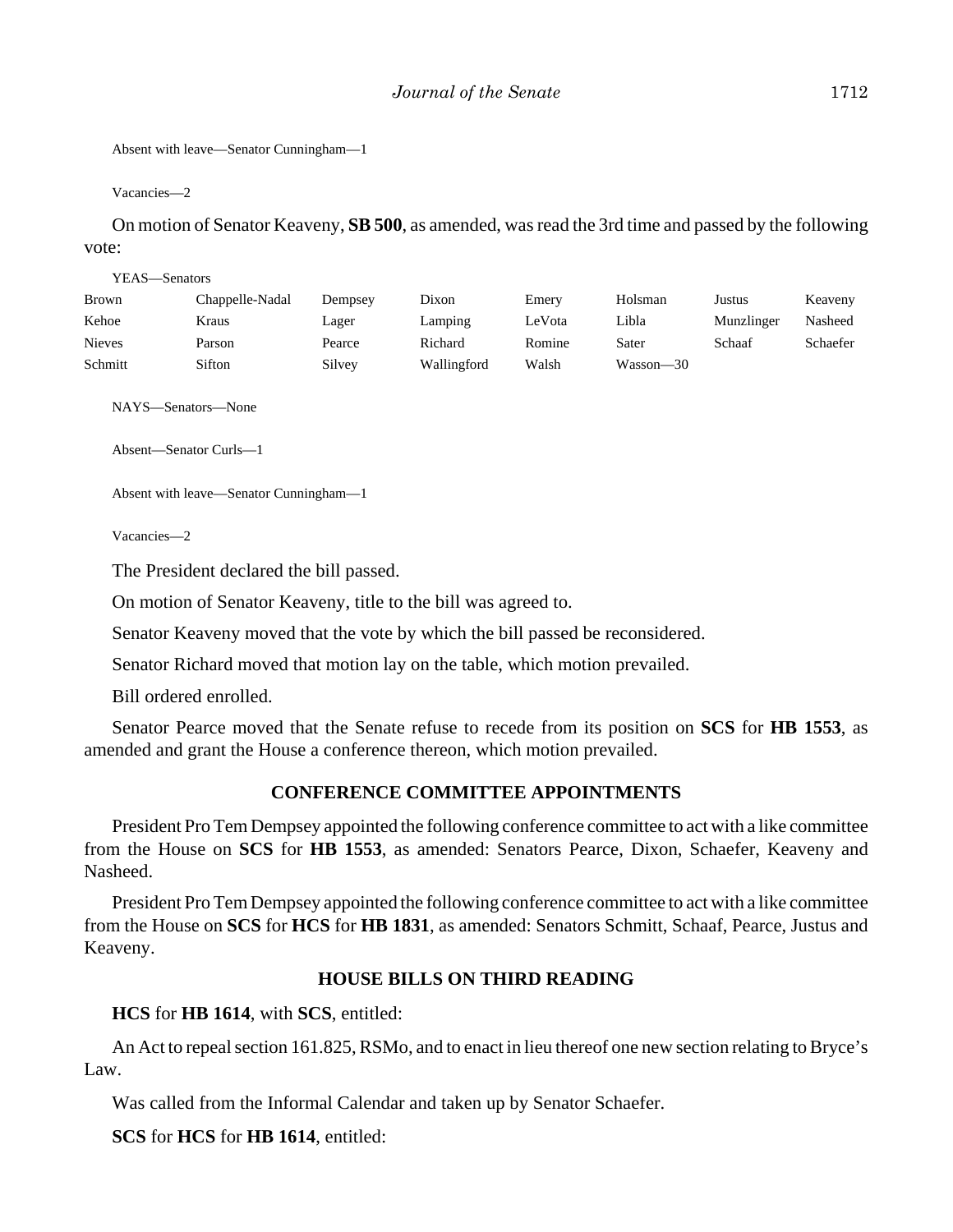# SENATE COMMITTEE SUBSTITUTE FOR HOUSE COMMITTEE SUBSTITUTE FOR HOUSE BILL NO. 1614

An Act to repeal section 161.825, RSMo, and to enact in lieu thereof one new section relating to educational services for students with qualifying needs.

Was taken up.

Senator Schaefer moved that **SCS** for **HCS** for **HB 1614** be adopted, which motion prevailed.

On motion of Senator Schaefer, **SCS** for **HCS** for **HB 1614**, was read the 3rd time and passed by the following vote:

| -Senators<br>YEAS- |
|--------------------|
|--------------------|

| Brown   | Chappelle-Nadal | Curls  | Dempsey     | Dixon   | Emery     | Holsman | Justus     |
|---------|-----------------|--------|-------------|---------|-----------|---------|------------|
| Keaveny | Kehoe           | Kraus  | Lager       | Lamping | LeVota    | Libla   | Munzlinger |
| Nasheed | Nieves          | Pearce | Richard     | Romine  | Sater     | Schaaf  | Schaefer   |
| Schmitt | Sifton          | Silvey | Wallingford | Walsh   | Wasson—30 |         |            |

NAYS—Senators—None

Absent—Senator Parson—1

Absent with leave—Senator Cunningham—1

Vacancies—2

The President declared the bill passed.

On motion of Senator Schaefer, title to the bill was agreed to.

Senator Schaefer moved that the vote by which the bill passed be reconsidered.

Senator Richard moved that motion lay on the table, which motion prevailed.

**HB 1707**, introduced by Representative Conway, entitled:

An Act to repeal sections 174.709, 174.712, and 178.862, RSMo, and to enact in lieu thereof three new sections relating to community college police officers.

Was called from the Informal Calendar and taken up by Senator Kehoe.

Senator Kehoe offered **SS** for **HB 1707**, entitled:

# SENATE SUBSTITUTE FOR HOUSE BILL NO. 1707

An Act to repeal sections 174.709, 174.712, 178.862, 300.320, 304.154, 610.120, and 610.122, RSMo, and to enact in lieu thereof seven new sections relating to the operation of motor vehicles.

Senator Kehoe moved that **SS** for **HB 1707** be adopted, which motion prevailed.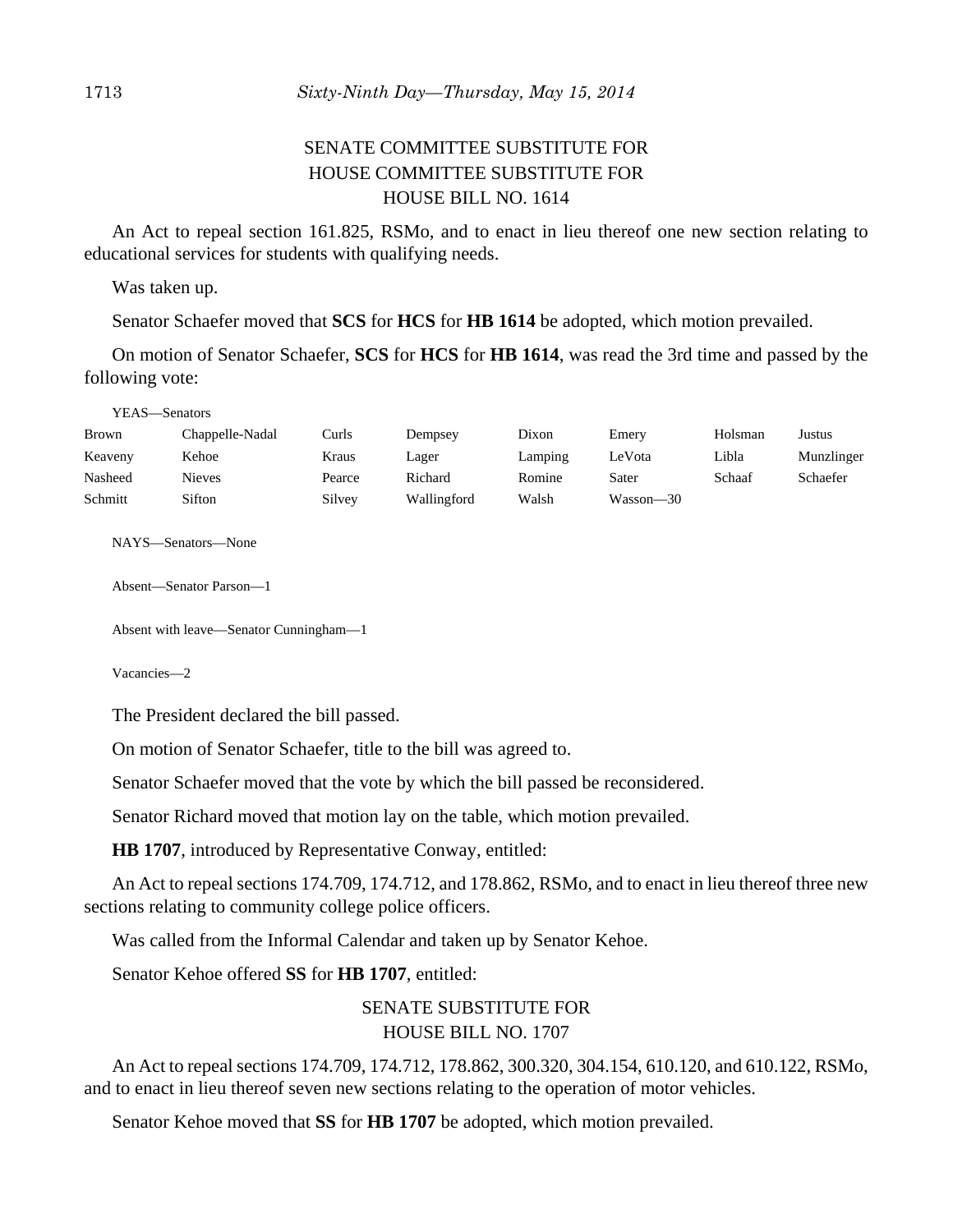On motion of Senator Kehoe, **SS** for **HB 1707** was read the 3rd time and passed by the following vote:

| Chappelle-Nadal | Curls         | Dempsey | Dixon     | Holsman | Justus     | Keaveny |
|-----------------|---------------|---------|-----------|---------|------------|---------|
| Kraus           | Lager         | Lamping | LeVota    | Libla   | Munzlinger | Nasheed |
| Pearce          | Richard       | Romine  | Sater     | Schaaf  | Schaefer   | Schmitt |
| Silvey          | Wallingford   | Walsh   | Wasson-29 |         |            |         |
|                 | YEAS—Senators |         |           |         |            |         |

NAYS—Senator Emery—1

Absent—Senator Parson—1

Absent with leave—Senator Cunningham—1

Vacancies—2

The President declared the bill passed.

On motion of Senator Kehoe, title to the bill was agreed to.

Senator Kehoe moved that the vote by which the bill passed be reconsidered.

Senator Richard moved that motion lay on the table, which motion prevailed.

**HCS** for **HBs 1665** and **1335**, with **SCS**, entitled:

An Act to amend chapter 407, RSMo, by adding thereto one new section relating to the publishing of certain photographers on internet websites, with a penalty provision.

Was called from the Informal Calendar and taken up by Senator Schaefer.

### **SCS** for **HCS** for **HBs 1665** and **1335**, entitled:

# SENATE COMMITTEE SUBSTITUTE FOR HOUSE COMMITTEE SUBSTITUTE FOR HOUSE BILL NOS. 1665 and 1335

An Act to amend chapter 407, RSMo, by adding thereto one new section relating to the publishing of certain photographs on internet websites, with a penalty provision.

Was taken up.

Senator Schaefer moved that **SCS** for **HCS** for **HBs 1665** and **1335** be adopted.

Senator Lager offered **SS** for **SCS** for **HCS** for **HBs 1665** and **1335**, entitled:

# SENATE SUBSTITUTE FOR SENATE COMMITTEE SUBSTITUTE FOR HOUSE COMMITTEE SUBSTITUTE FOR HOUSE BILL NOS. 1665 & 1335

An Act to repeal sections 57.015, 57.201, 57.220, 57.250, 483.140, 544.216, 610.120, and 610.122,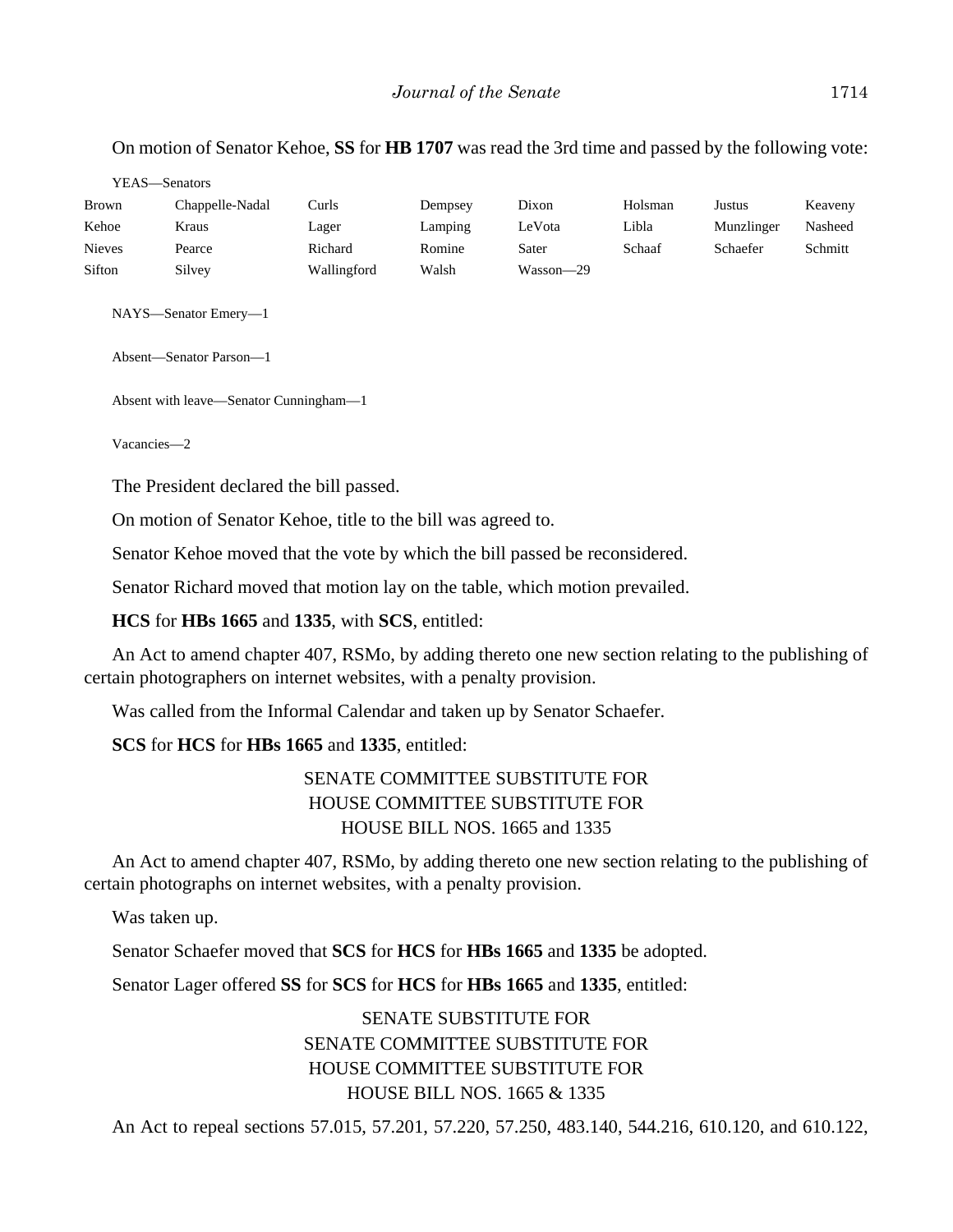RSMo, and to enact in lieu thereof eleven new sections relating to the administration of justice, with penalty provisions.

Senator Lager moved that **SS** for **SCS** for **HCS** for **HBs 1665** and **1335** be adopted, which motion prevailed.

On motion of Senator Schaefer, **SS** for **SCS** for **HCS** for **HBs 1665** and **1335** was read the 3rd time and passed by the following vote:

| YEAS—Senators |                 |             |         |           |        |            |         |
|---------------|-----------------|-------------|---------|-----------|--------|------------|---------|
| <b>Brown</b>  | Chappelle-Nadal | Curls       | Dempsey | Dixon     | Emery  | Holsman    | Keaveny |
| Kehoe         | Kraus           | Lager       | Lamping | LeVota    | Libla  | Munzlinger | Nasheed |
| <b>Nieves</b> | Pearce          | Richard     | Romine  | Sater     | Schaaf | Schaefer   | Schmitt |
| Sifton        | Silvey          | Wallingford | Walsh   | Wasson—29 |        |            |         |

NAYS—Senators—None

```
Absent—Senators
```
Justus Parson—2

Absent with leave—Senator Cunningham—1

Vacancies—2

The President declared the bill passed.

On motion of Senator Schaefer, title to the bill was agreed to.

Senator Schaefer moved that the vote by which the bill passed be reconsidered.

Senator Richard moved that motion lay on the table, which motion prevailed.

Senator Kehoe moved that **HCS** for **HB 1867**, with **SCS** and **SS** for **SCS**, as amended (pending), be called from the Informal Calendar and again taken up for 3rd reading and final passage, which motion prevailed.

**SS** for **SCS** for **HCS** for **HB 1867**, as amended, was again taken up.

Senator Kehoe moved that **SS** for **SCS** for **HCS** for **HB 1867**, as amended, be adopted, which motion prevailed on a standing division vote.

Senator Schaaf assumed the Chair.

On motion of Senator Kehoe, **SS** for **SCS** for **HCS** for **HB 1867**, as amended, was read the 3rd time and passed by the following vote:

| YEAS—Senators |                 |            |         |             |         |         |        |
|---------------|-----------------|------------|---------|-------------|---------|---------|--------|
| <b>Brown</b>  | Chappelle-Nadal | Curls      | Dempsey | Dixon       | Holsman | Keaveny | Kehoe  |
| Lager         | LeVota          | Munzlinger | Nasheed | Pearce      | Richard | Sater   | Schaaf |
| Schaefer      | Schmitt         | Sifton     | Walsh   | $Wasson-21$ |         |         |        |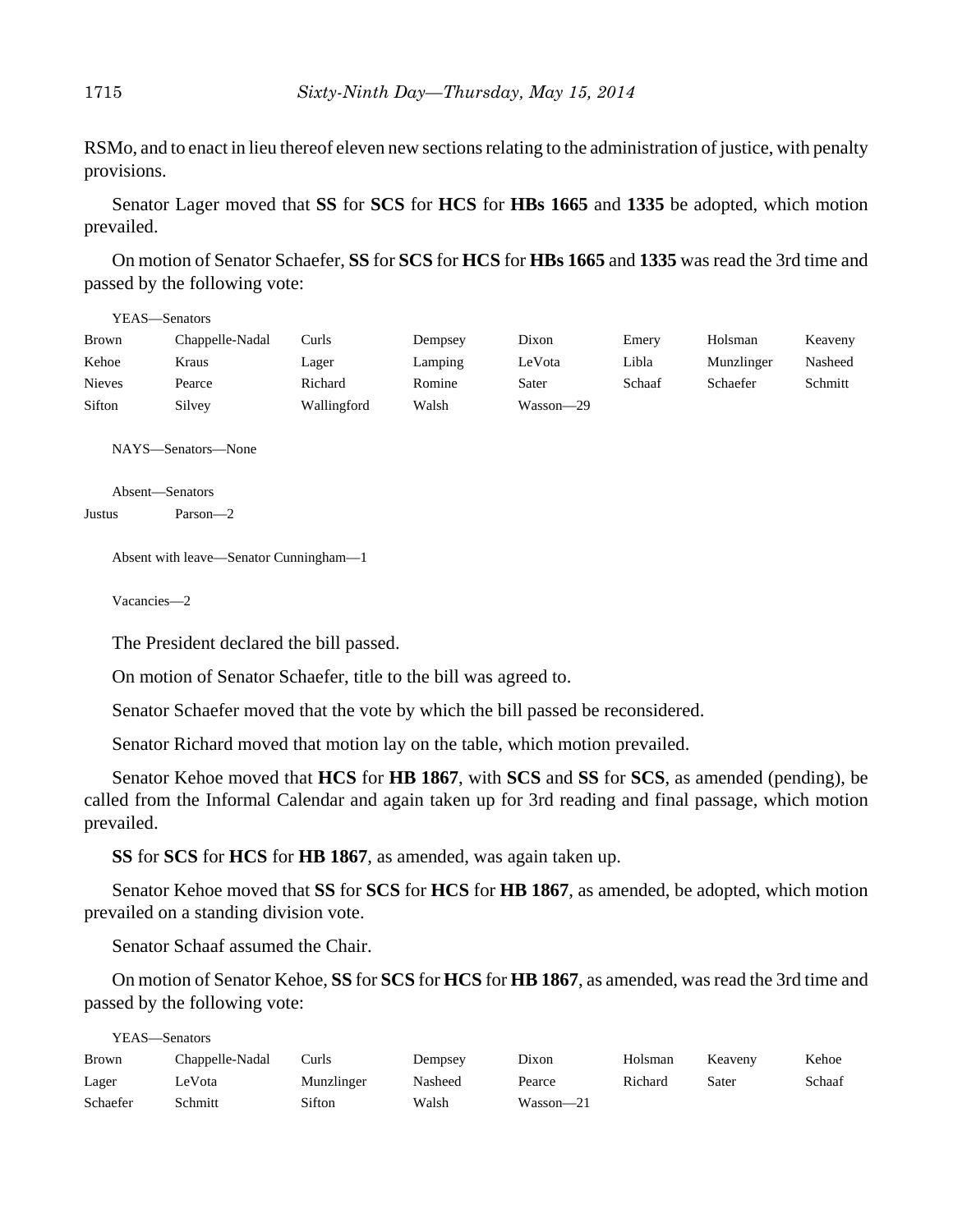| NAYS-Senators             |        |            |       |               |        |               |
|---------------------------|--------|------------|-------|---------------|--------|---------------|
| Emery                     | Kraus  | Lamping    | Libla | <b>Nieves</b> | Romine | Wallingford-7 |
| Absent—Senators<br>Justus | Parson | $Silvey-3$ |       |               |        |               |
|                           |        |            |       |               |        |               |

Absent with leave—Senator Cunningham—1

Vacancies—2

The President declared the bill passed.

On motion of Senator Kehoe, title to the bill was agreed to.

Senator Kehoe moved that the vote by which the bill passed be reconsidered.

Senator Richard moved that motion lay on the table, which motion prevailed.

### **HCS** for **HB 1225**, with **SCS**, entitled:

An Act to repeal sections 415.400, 415.405, 415.410, 415.415, 415.417, 415.420, and 415.425, RSMo, and to enact in lieu thereof eighteen new sections relating to self-service storage facilities, with an effective date for certain sections.

**SCS** for **HCS** for **HB 1225**, entitled:

Was called from the Informal Calendar and taken up by Senator Romine.

# SENATE COMMITTEE SUBSTITUTE FOR HOUSE COMMITTEE SUBSTITUTE FOR HOUSE BILL NO. 1225

An Act to repeal sections 415.400, 415.405, 415.410, 415.415, 415.417, 415.420, and 415.425, RSMo, and to enact in lieu thereof seven new sections relating to self-service storage facilities, with an effective date for certain sections.

Was taken up.

Senator Romine moved that **SCS** for **HCS** for **HB 1225** be adopted, which motion prevailed.

On motion of Senator Romine, **SCS** for **HCS** for **HB 1225** was read the 3rd time and passed by the following vote:

| YEAS—Senators |                 |             |         |           |        |            |         |
|---------------|-----------------|-------------|---------|-----------|--------|------------|---------|
| <b>Brown</b>  | Chappelle-Nadal | Curls       | Dempsey | Dixon     | Emery  | Holsman    | Keaveny |
| Kehoe         | Kraus           | Lager       | Lamping | LeVota    | Libla  | Munzlinger | Nasheed |
| <b>Nieves</b> | Pearce          | Richard     | Romine  | Sater     | Schaaf | Schaefer   | Schmitt |
| Sifton        | Silvey          | Wallingford | Walsh   | Wasson—29 |        |            |         |

NAYS—Senators—None

Absent—Senators Justus Parson—2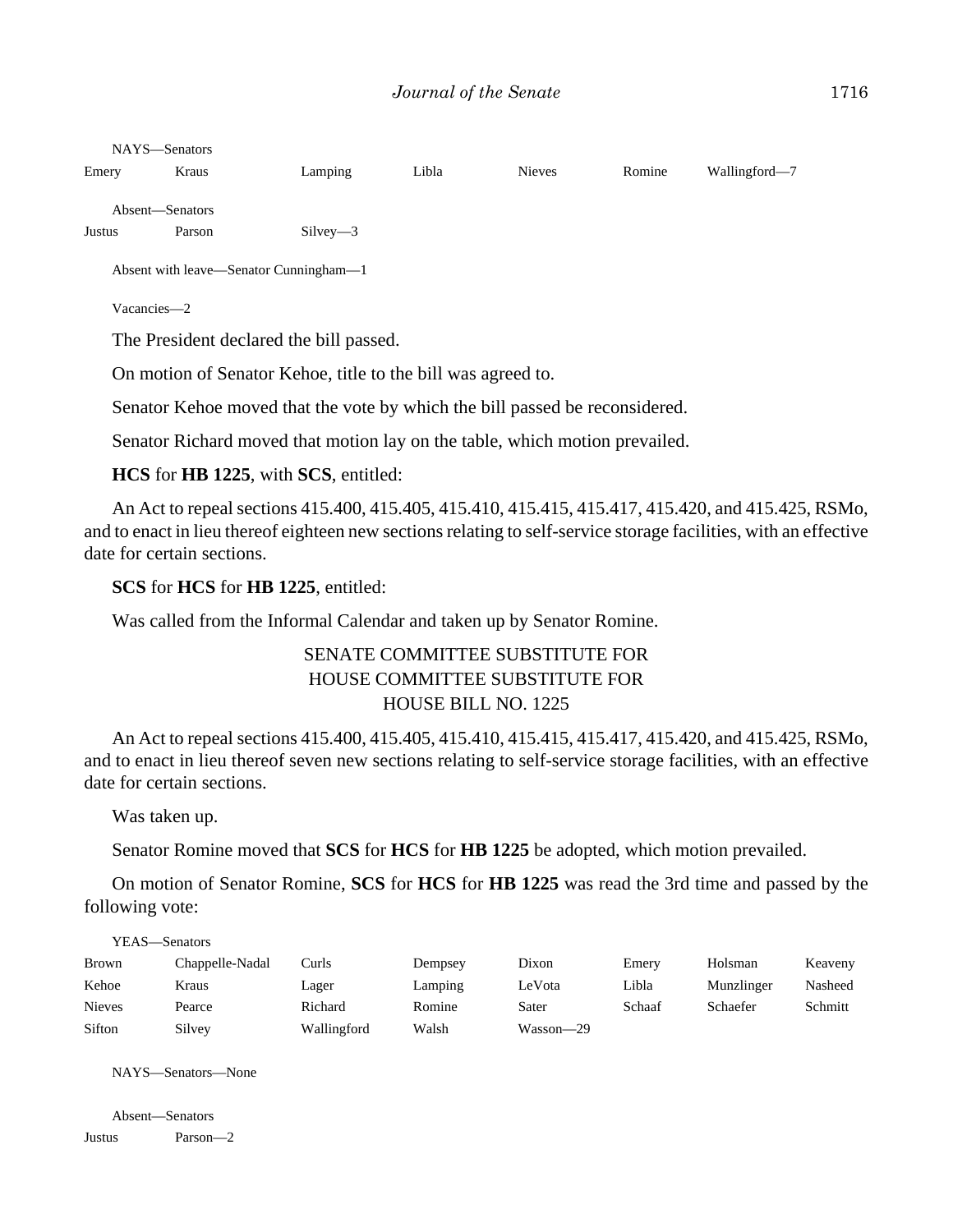Absent with leave—Senator Cunningham—1

Vacancies—2

The President declared the bill passed.

On motion of Senator Romine, title to the bill was agreed to.

Senator Romine moved that the vote by which the bill passed be reconsidered.

Senator Richard moved that motion lay on the table, which motion prevailed.

## **PRIVILEGED MOTIONS**

Senator Brown moved that the Senate refuse to concur in **HCS** for **SCS** for **SB 664**, as amended and request the House to recede from its position or, failing to do so, grant the Senate a conference thereon, which motion prevailed.

#### **MESSAGES FROM THE HOUSE**

The following messages were received from the House of Representatives through its Chief Clerk:

Mr. President: I am instructed by the House of Representatives to inform the Senate that the House has taken up and passed **HCS** for **SB 584**, entitled:

An Act to repeal sections 136.300, 142.815, 143.221, 144.010, 144.018, 144.020, 144.030, 144.044, 144.049, 144.080, and 144.190, RSMo, and to enact in lieu thereof fourteen new sections relating to taxation, with an existing penalty provision.

With House Amendment Nos. 1, 2, 3, 4, House Amendment No. 1 to House Amendment No. 5 and House Amendment No. 5, as amended.

### HOUSE AMENDMENT NO. 1

Amend House Committee Substitute for Senate Bill No. 584, Page 11, Section 144.010, Line 91, by deleting the numbers, "**(20) or (21)**" and inserting in lieu thereof the numbers, "**(20), (21), or (22)**"; and

Further amend said bill, Page 13, Section 144.018, Line 18, by deleting all of said line and inserting in lieu thereof the following:

"the amount paid for admissions or seating accommodations**[**, or fees paid**]** to**[**, or in**]** such place of"; and

Further amend said bill, page, section, Line 32, by inserting after the word, "**accommodations, or**" the following words, "**charges or**"; and

Further amend said bill, page, section, Line 33, by deleting the numbers, "**(20) or (21)**" and inserting in lieu thereof the numbers, "**(20), (21), or (22)**"; and

Further amend said bill, Page 15, Section 144.020, Line 24, by deleting the numbers, "**(20) or (21)**" and inserting in lieu thereof the numbers, "**(20), (21), or (22)**"; and

Further amend said bill by amending the title, enacting clause, and intersectional references accordingly.

#### HOUSE AMENDMENT NO. 2

Amend House Committee Substitute for Senate Bill No. 584, Page 9, Section 143.221, Line 28, by inserting after said section and line the following: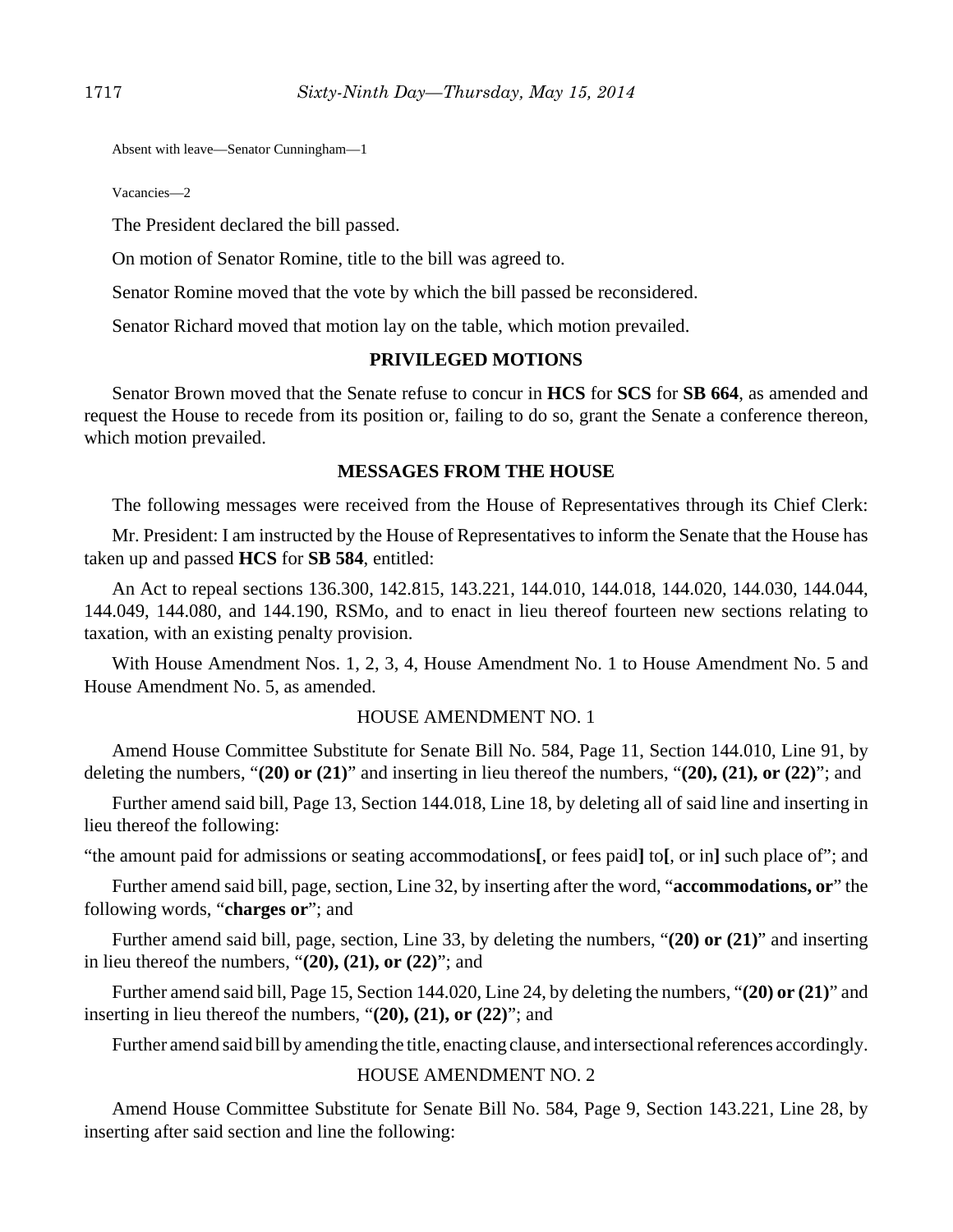"143.451. 1. Missouri taxable income of a corporation shall include all income derived from sources within this state.

2. A corporation described in subdivision (1) of subsection 1 of section 143.441 shall include in its Missouri taxable income all income from sources within this state, including that from the transaction of business in this state and that from the transaction of business partly done in this state and partly done in another state or states. However:

(1) Where income results from a transaction partially in this state and partially in another state or states, and income and deductions of the portion in the state cannot be segregated, then such portions of income and deductions shall be allocated in this state and the other state or states as will distribute to this state a portion based upon the portion of the transaction in this state and the portion in such other state or states.

(2) The taxpayer may elect to compute the portion of income from all sources in this state in the following manner, or the manner set forth in subdivision (3) of this subsection:

(a) The income from all sources shall be determined as provided, excluding therefrom the figures for the operation of any bridge connecting this state with another state.

(b) The amount of sales which are transactions wholly in this state shall be added to one-half of the amount of sales which are transactions partly within this state and partly without this state, and the amount thus obtained shall be divided by the total sales or in cases where sales do not express the volume of business, the amount of business transacted wholly in this state shall be added to one-half of the amount of business transacted partly in this state and partly outside this state and the amount thus obtained shall be divided by the total amount of business transacted, and the net income shall be multiplied by the fraction thus obtained, to determine the proportion of income to be used to arrive at the amount of Missouri taxable income. The investment or reinvestment of its own funds, or sale of any such investment or reinvestment, shall not be considered as sales or other business transacted for the determination of said fraction.

(c) For the purposes of this subdivision, a transaction involving the sale of tangible property is:

a. "Wholly in this state" if both the seller's shipping point and the purchaser's destination point are in this state;

b. "Partly within this state and partly without this state" if the seller's shipping point is in this state and the purchaser's destination point is outside this state, or the seller's shipping point is outside this state and the purchaser's destination point is in this state;

c. Not "wholly in this state" or not "partly within this state and partly without this state" only if both the seller's shipping point and the purchaser's destination point are outside this state.

(d) For purposes of this subdivision:

a. The purchaser's destination point shall be determined without regard to the FOB point or other conditions of the sale; and

b. The seller's shipping point is determined without regard to the location of the seller's principle office or place of business.

(3) The taxpayer may elect to compute the portion of income from all sources in this state in the following manner: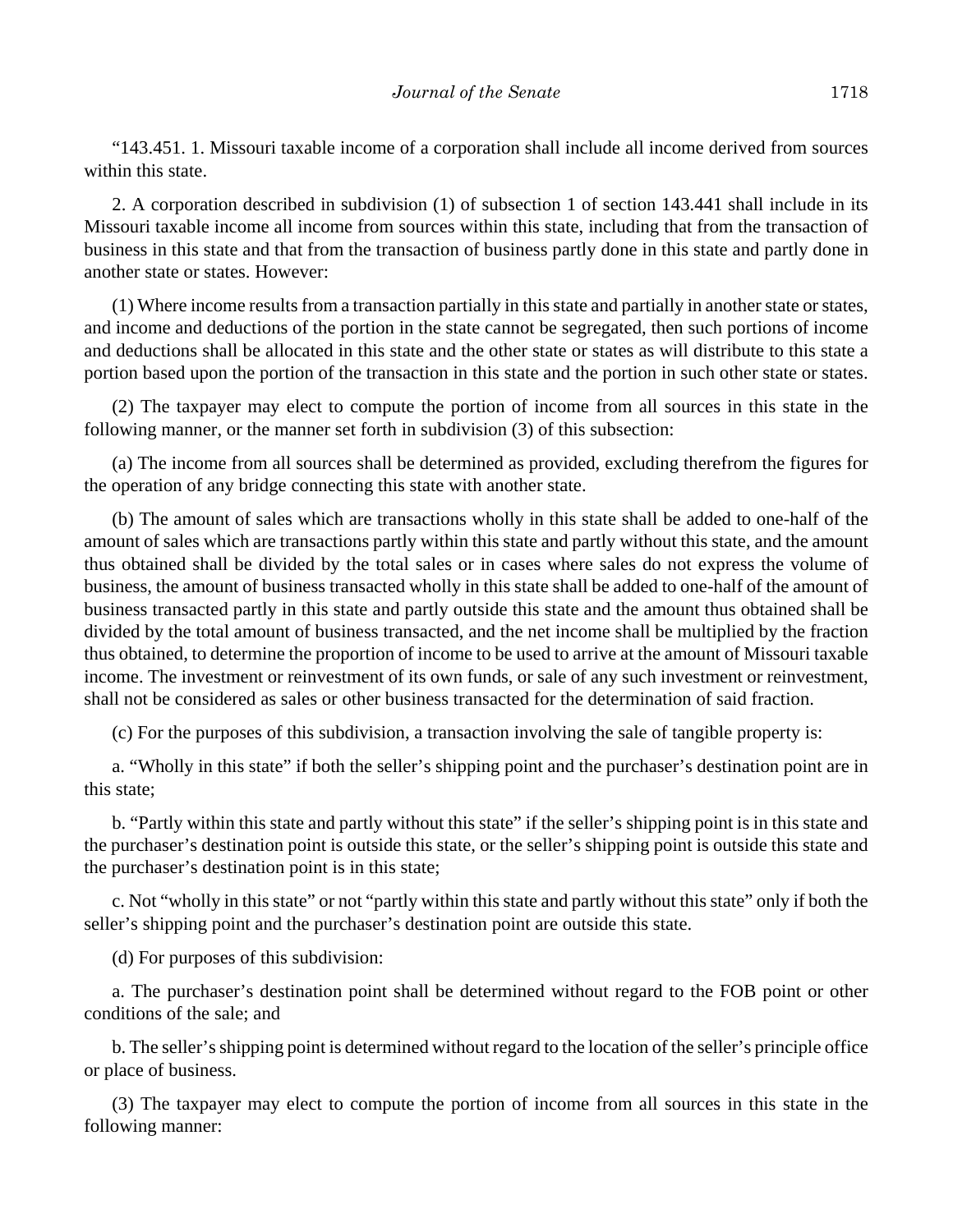(a) The income from all sources shall be determined as provided, excluding therefrom the figures for the operation of any bridge connecting this state with another state;

(b) The amount of sales which are transactions in this state shall be divided by the total sales, and the net income shall be multiplied by the fraction thus obtained, to determine the proportion of income to be used to arrive at the amount of Missouri taxable income. The investment or reinvestment of its own funds, or sale of any such investment or reinvestment, shall not be considered as sales or other business transacted for the determination of said fraction;

(c) For the purposes of this subdivision, a transaction involving the sale of tangible property is:

a. "In this state" if the purchaser's destination point is in this state;

b. Not "in this state" if the purchaser's destination point is outside this state;

(d) For purposes of this subdivision, the purchaser's destination point shall be determined without regard to the FOB point or other conditions of the sale and shall not be in this state if the purchaser received the tangible personal property from the seller in this state for delivery to the purchaser's location outside this state**;**

**(e) For the purposes of this subdivision, a transaction involving the sale other than the sale of tangible property is "in this state" if the taxpayer's market for the sales is in this state. The taxpayer's market for sales is in this state:**

**a. In the case of sale, rental, lease, or license of real property, if and to the extent the property is located in this state;**

**b. In the case of rental, lease, or license of tangible personal property, if and to the extent the property is located in this state;**

**c. In the case of sale of a service, if and to the extent the benefit of the service is delivered to a purchaser location in this state; and**

**d. In the case of intangible property:**

**(i) That is rented, leased, or licensed, if and to the extent the property is used in this state by the rentee, lessee, or licensee, provided that intangible property utilized in marketing a good or service to a consumer is "used in this state" if that good or service is purchased by a consumer who is in this state. Franchise fees or royalties received for the rent, lease, license, or use of a trade name, trademark, service mark, or franchise system or provides a right to conduct business activity in a specific geographic area are "used in this state" to the extent the franchise location is in this state; and**

**(ii) That is sold, if and to the extent the property is used in this state, provided that:**

**i. A contract right, government license, or similar intangible property that authorizes the holder to conduct a business activity in a specific geographic area is "used in this state" if the geographic area includes all or part of this state;**

**ii. Receipts from intangible property sales that are contingent on the productivity, use, or disposition of the intangible property shall be treated as receipts from the rental, lease, or licensing of such intangible property under item (i) of this subparagraph; and**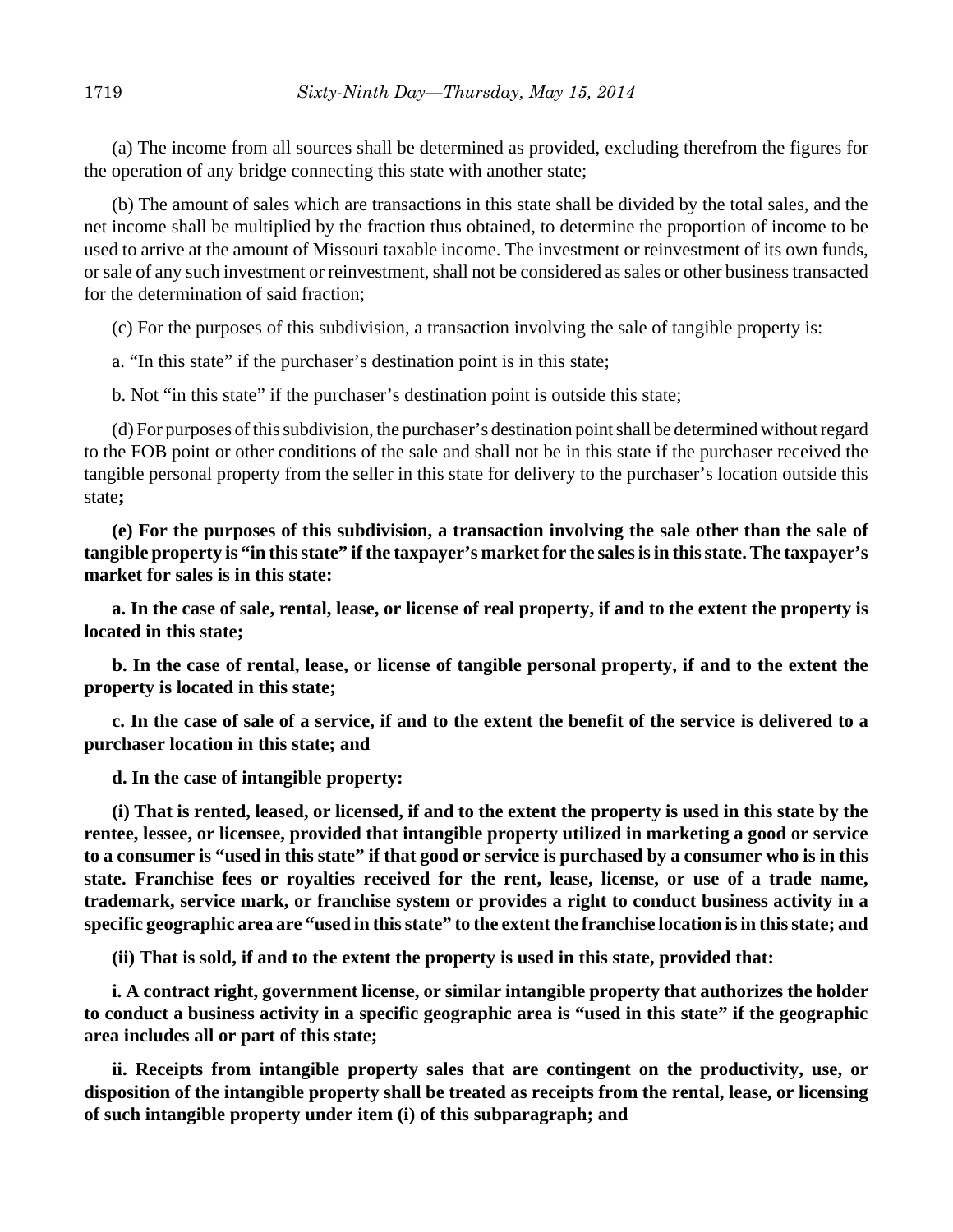**iii. All other receipts from a sales of intangible property shall be excluded from the numerator and denominator of the sales factor;**

**(f) If the state or states of assignment under paragraph (e) of this subdivision cannot be determined, the state or states of assignment shall be reasonably approximated;**

**(g) If the state of assignment cannot be determined under paragraph (e) of this subdivision or reasonably approximated under paragraph (f) of this subdivision, such sales shall be excluded from the denominator of the sales factor;**

**(h) The director may prescribe such rules and regulations as necessary or appropriate to carry out the purposes of this section**.

(4) For purposes of this subsection, the following words shall, unless the context otherwise requires, have the following meaning:

(a) "Administration services" include, but are not limited to, clerical, fund or shareholder accounting, participant record keeping, transfer agency, bookkeeping, data processing, custodial, internal auditing, legal and tax services performed for an investment company;

(b) "Affiliate", the meaning as set forth in 15 U.S.C. Section 80a-2(a)(3)(C), as may be amended from time to time;

(c) "Distribution services" include, but are not limited to, the services of advertising, servicing, marketing, underwriting or selling shares of an investment company, but, in the case of advertising, servicing or marketing shares, only where such service is performed by a person who is, or in the case of a closed end company, was, either engaged in the services of underwriting or selling investment company shares or affiliated with a person that is engaged in the service of underwriting or selling investment company shares. In the case of an open end company, such service of underwriting or selling shares must be performed pursuant to a contract entered into pursuant to 15 U.S.C. Section 80a-15(b), as from time to time amended;

(d) "Investment company", any person registered under the federal Investment Company Act of 1940, as amended from time to time, (the act) or a company which would be required to register as an investment company under the act except that such person is exempt to such registration pursuant to Section 80a-3(c)(1) of the act;

(e) "Investment funds service corporation" includes any corporation or S corporation doing business in the state which derives more than fifty percent of its gross income in the ordinary course of business from the provision directly or indirectly of management, distribution or administration services to or on behalf of an investment company or from trustees, sponsors and participants of employee benefit plans which have accounts in an investment company. An investment funds service corporation shall include any corporation or S corporation providing management services as an investment advisory firm registered under Section 203 of the Investment Advisors Act of 1940, as amended from time to time, regardless of the percentage of gross revenues consisting of fees from management services provided to or on behalf of an investment company;

(f) "Management services" include but are not limited to, the rendering of investment advice directly or indirectly to an investment company making determinations as to when sales and purchases of securities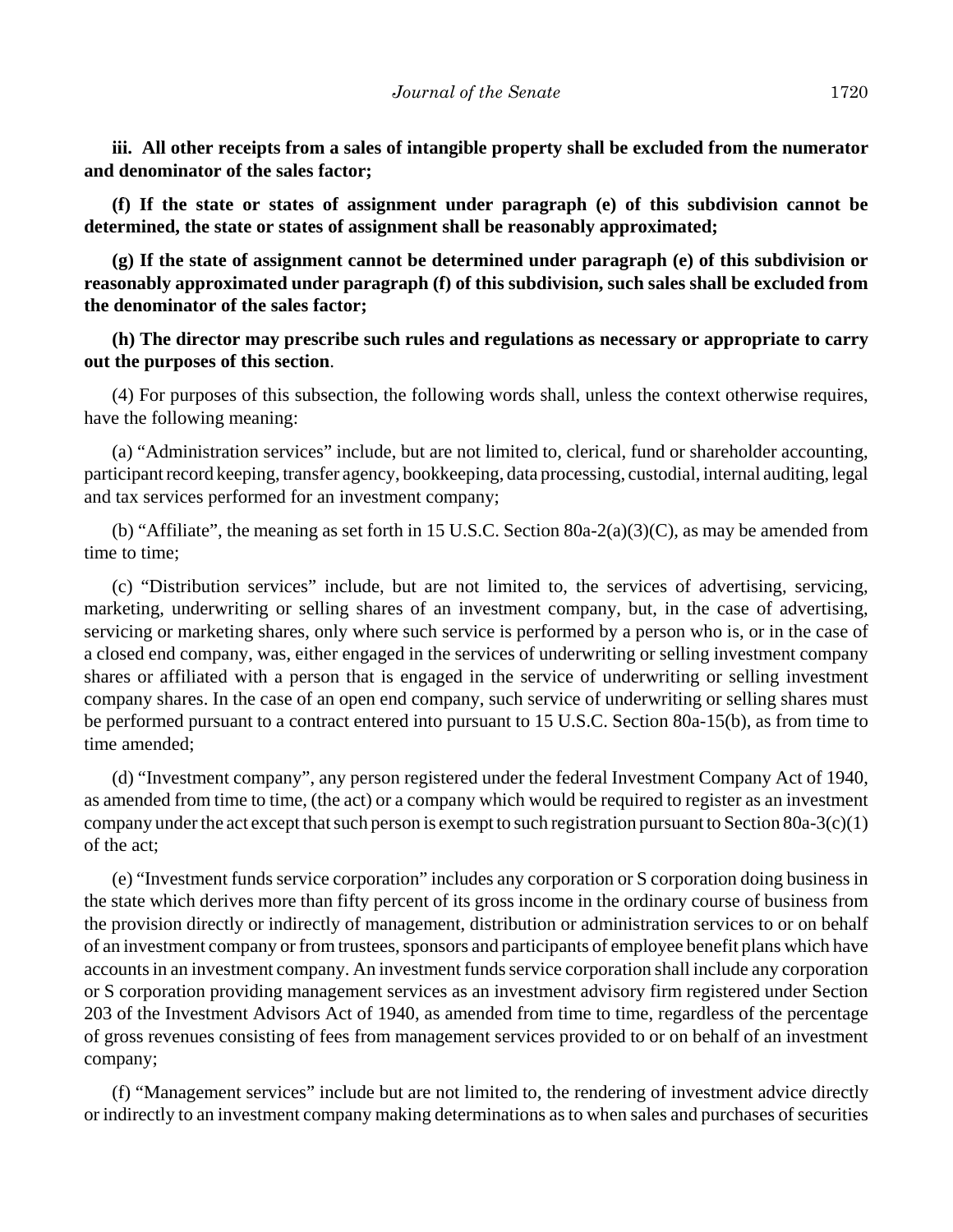are to be made on behalf of the investment company, or the selling or purchasing of securities constituting assets of an investment company, and related activities, but only where such activity or activities are performed:

a. Pursuant to a contract with the investment company entered into pursuant to 15 U.S.C. Section 80a-15(a), as from time to time amended;

b. For a person that has entered into such contract with the investment company; or

c. For a person that is affiliated with a person that has entered into such contract with an investment company;

(g) "Qualifying sales", gross income derived from the provision directly or indirectly of management, distribution or administration services to or on behalf of an investment company or from trustees, sponsors and participants of employee benefit plans which have accounts in an investment company. For purposes of this section, "gross income" is defined as that amount of income earned from qualifying sources without deduction of expenses related to the generation of such income;

(h) "Residence", presumptively the fund shareholder's mailing address on the records of the investment company. If, however, the investment company or the investment funds service corporation has actual knowledge that the fund shareholder's primary residence or principal place of business is different than the fund shareholder's mailing address such presumption shall not control. To the extent an investment funds service corporation does not have access to the records of the investment company, the investment funds service corporation may employ reasonable methods to determine the investment company fund shareholder's residence.

(5) Notwithstanding other provisions of law to the contrary, qualifying sales of an investment funds service corporation, or S corporation, shall be considered wholly in this state only to the extent that the fund shareholders of the investment companies, to which the investment funds service corporation, or S corporation, provide services, are residenced in this state. Wholly in this state qualifying sales of an investment funds service corporation, or S corporation, shall be determined as follows:

(a) By multiplying the investment funds service corporation's total dollar amount of qualifying sales from services provided to each investment company by a fraction, the numerator of which shall be the average of the number of shares owned by the investment company's fund shareholders residenced in this state at the beginning of and at the end of the investment company's taxable year that ends with or within the investment funds service corporation's taxable year, and the denominator of which shall be the average of the number of shares owned by the investment company's fund shareholders everywhere at the beginning of and at the end of the investment company's taxable year that ends with or within the investment funds service corporation's taxable year;

(b) A separate computation shall be made to determine the wholly in this state qualifying sales from each investment company. The qualifying sales for each investment company shall be multiplied by the respective percentage of each fund, as calculated pursuant to paragraph (a) of this subdivision. The product of this equation shall result in the wholly in this state qualifying sales. The qualifying sales for each investment company which are not wholly in this state will be considered wholly without this state;

(c) To the extent an investment funds service corporation has sales which are not qualifying sales, those nonqualified sales shall be apportioned to this state based on the methodology utilized by the investment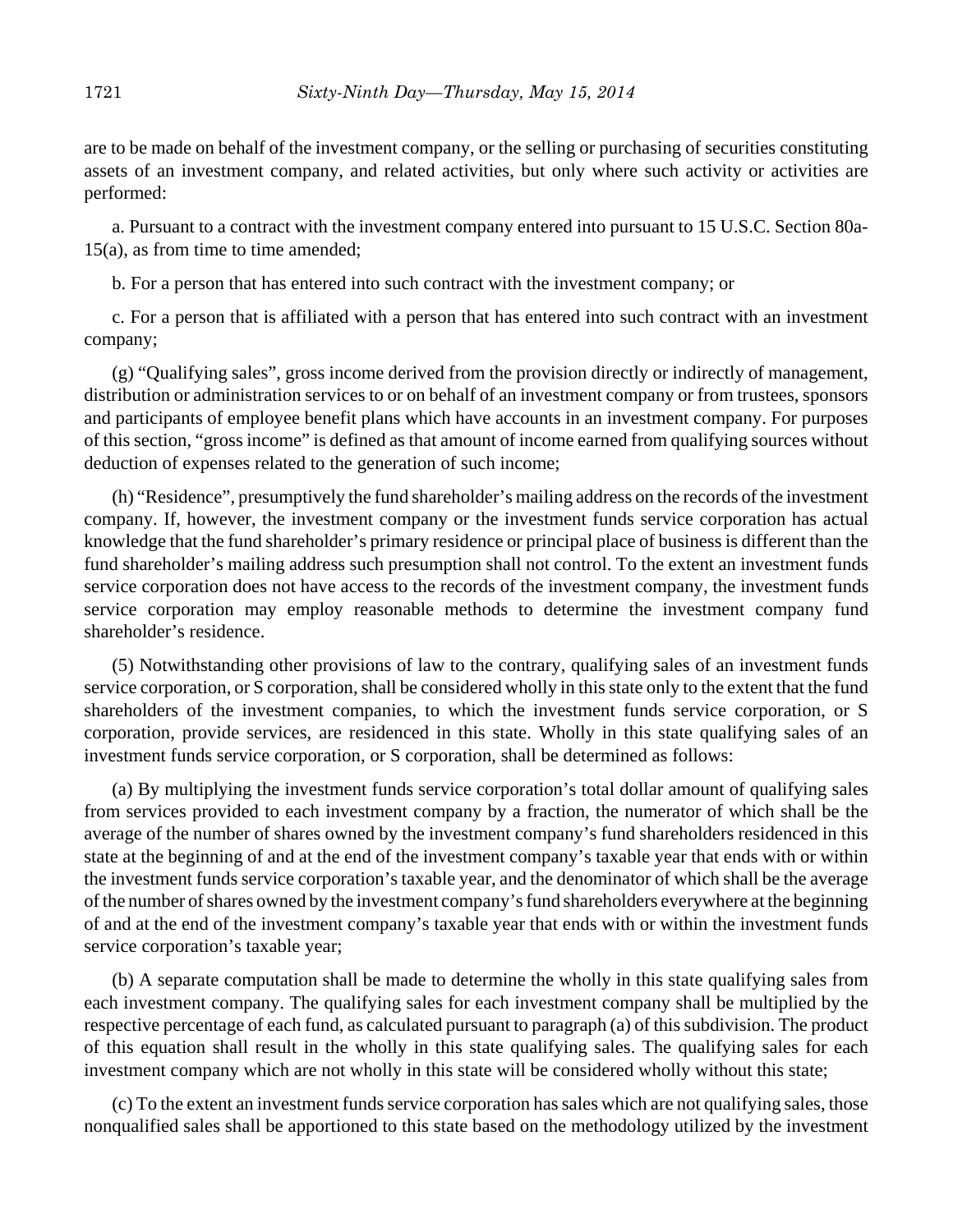funds service corporation without regard to this subdivision.

3. Any corporation described in subdivision (1) of subsection 1 of section 143.441 organized in this state or granted a permit to operate in this state for the transportation or care of passengers shall report its gross earnings within the state on intrastate business and shall also report its gross earnings on all interstate business done in this state which report shall be subject to inquiry for the purpose of determining the amount of income to be included in Missouri taxable income. The previous sentence shall not apply to a railroad.

4. A corporation described in subdivision (2) of subsection 1 of section 143.441 shall include in its Missouri taxable income all income arising from all sources in this state and all income from each transportation service wholly within this state, from each service where the only lines of such corporation used are those in this state, and such proportion of revenue from each service where the facilities of such corporation in this state and in another state or states are used, as the mileage used over the lines of such corporation in the state shall bear to the total mileage used over the lines of such corporation. The taxpayer may elect to compute the portion of income from all sources within this state in the following manner:

(1) The income from all sources shall be determined as provided;

(2) The amount of investment of such corporation on December thirty-first of each year in this state in fixed transportation facilities, real estate and improvements, plus the value on December thirty-first of each year of any fixed transportation facilities, real estate and improvements in this state leased from any other railroad shall be divided by the sum of the total amount of investment of such corporation on December thirty-first of each year in fixed transportation facilities, real estate and improvements, plus the value on December thirty-first of each year, of any fixed transportation facilities, real estate and improvements leased from any other railroad. Where any fixed transportation facilities, real estate or improvements are leased by more than one railroad, such portion of the value shall be used by each railroad as the rental paid by each shall bear to the rental paid by all lessees. The income shall be multiplied by the fraction thus obtained to determine the proportion to be used to arrive at the amount of Missouri taxable income.

5. A corporation described in subdivision (3) of subsection 1 of section 143.441 shall include in its Missouri taxable income one-half of the net income from the operation of a bridge between this and another state. If any such bridge is owned or operated by a railroad corporation or corporations, or by a corporation owning a railroad corporation using such bridge, then the figures for operation of such bridge may be included in the return of such railroad or railroads; or if such bridge is owned or operated by any other corporation which may now or hereafter be required to file an income tax return, one-half of the income or loss to such corporation from such bridge may be included in such return by adding or subtracting same to or from another net income or loss shown by the return.

6. A corporation described in subdivision (4) of subsection 1 of section 143.441 shall include in its Missouri taxable income all income arising from all sources within this state. Income shall include revenue from each telephonic or telegraphic service rendered wholly within this state; from each service rendered for which the only facilities of such corporation used are those in this state; and from each service rendered over the facilities of such corporation in this state and in other state or states, such proportion of such revenue as the mileage involved in this state shall bear to the total mileage involved over the lines of said company in all states. The taxpayer may elect to compute the portion of income from all sources within this state in the following manner:

(1) The income from all sources shall be determined as provided;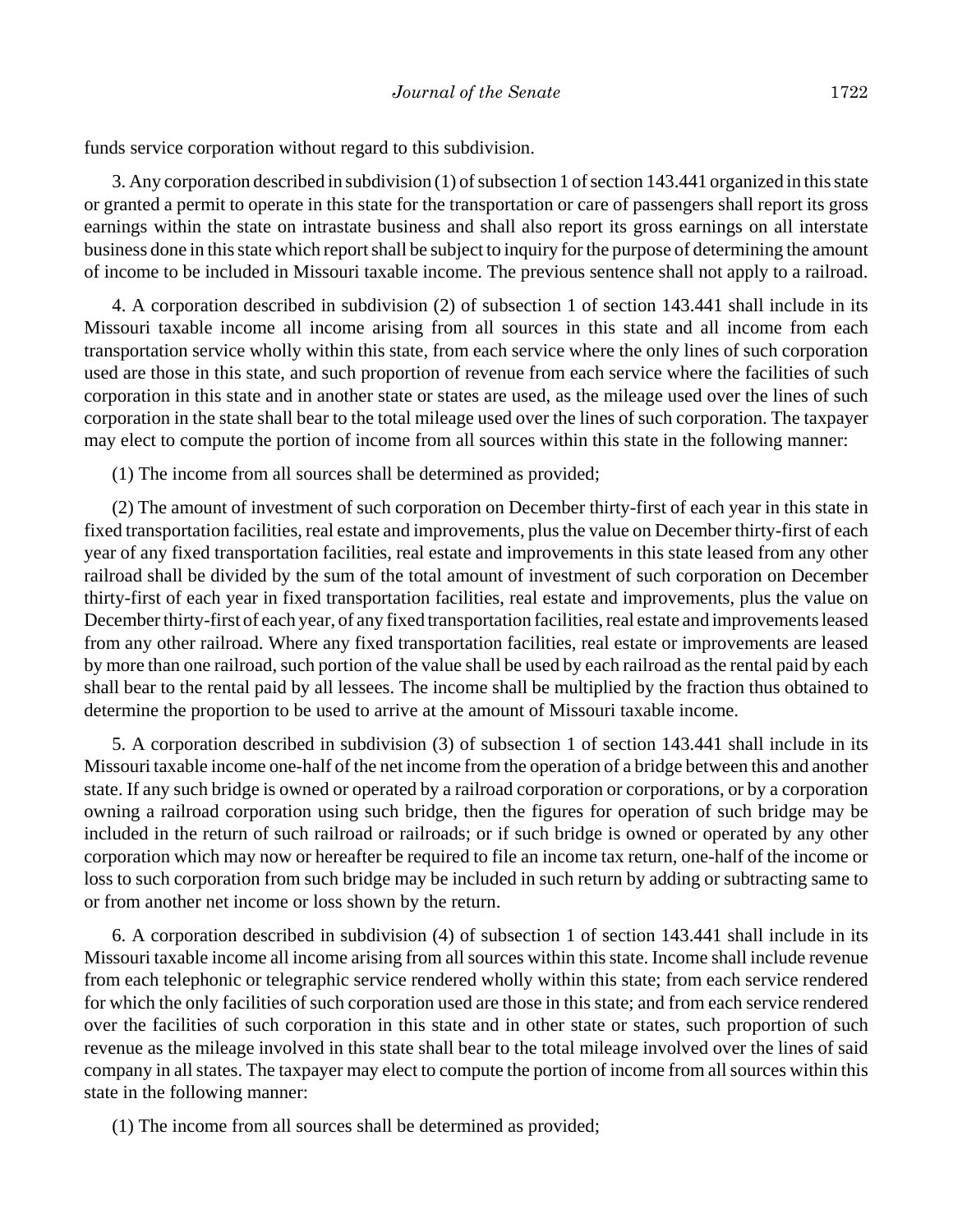(2) The amount of investment of such corporation on December thirty-first of each year in this state in telephonic or telegraphic facilities, real estate and improvements thereon, shall be divided by the amount of the total investment of such corporation on December thirty-first of each year in telephonic or telegraphic facilities, real estate and improvements. The income of the taxpayer shall be multiplied by fraction thus obtained to determine the proportion to be used to arrive at the amount of Missouri taxable income.

7. From the income determined in subsections 2, 3, 4, 5 and 6 of this section to be from all sources within this state shall be deducted such of the deductions for expenses in determining Missouri taxable income as were incurred in this state to produce such income and all losses actually sustained in this state in the business of the corporation.

8. If a corporation derives only part of its income from sources within Missouri, its Missouri taxable income shall only reflect the effect of the following listed deductions to the extent applicable to Missouri. The deductions are: (a) its deduction for federal income taxes pursuant to section 143.171, and (b) the effect on Missouri taxable income of the deduction for net operating loss allowed by Section 172 of the Internal Revenue Code. The extent applicable to Missouri shall be determined by multiplying the amount that would otherwise affect Missouri taxable income by the ratio for the year of the Missouri taxable income of the corporation for the year divided by the Missouri taxable income for the year as though the corporation had derived all of its income from sources within Missouri. For the purpose of the preceding sentence, Missouri taxable income shall not reflect the listed deductions.

9. Any investment funds service corporation organized as a corporation or S corporation which has any shareholders residenced in this state shall be subject to Missouri income tax as provided in this chapter."; and

Further amend said bill by amending the title, enacting clause, and intersectional references accordingly.

## HOUSE AMENDMENT NO. 3

Amend House Committee Substitute for Senate Bill No. 584, Pages 1-4, Section 67.585, Lines 1-116, by deleting all of said section and said lines; and

Further amend said bill, Page 27, Section 144.058, Line 1, by inserting before the phrase "**In addition**" the following:

"**1.**"; and

Further amend said page and said section, Line 11, by inserting after all of said line the following:

"**2. In addition to all other exemptions granted under this chapter, there is hereby specifically exempted from the provisions of sections 144.010 to 144.525, 144.600 to 144.761, 238.235, and the local sales tax law as defined in section 32.085, and from the computation of the tax levied, assessed, or payable under sections 144.010 to 144.525, 144.600 to 144.761, 238.235, and the local sales tax law as defined in section 32.085, electrical energy, machinery, equipment, parts, and materials used or consumed in connection with or to facilitate the storage or processing of data in any facility or part of a facility that is used primarily for such data storage or processing. "Processing", as used in this section, shall mean any action or process performed upon or using data in any form.**"; and

Further amend said bill by amending the title, enacting clause, and intersectional references accordingly.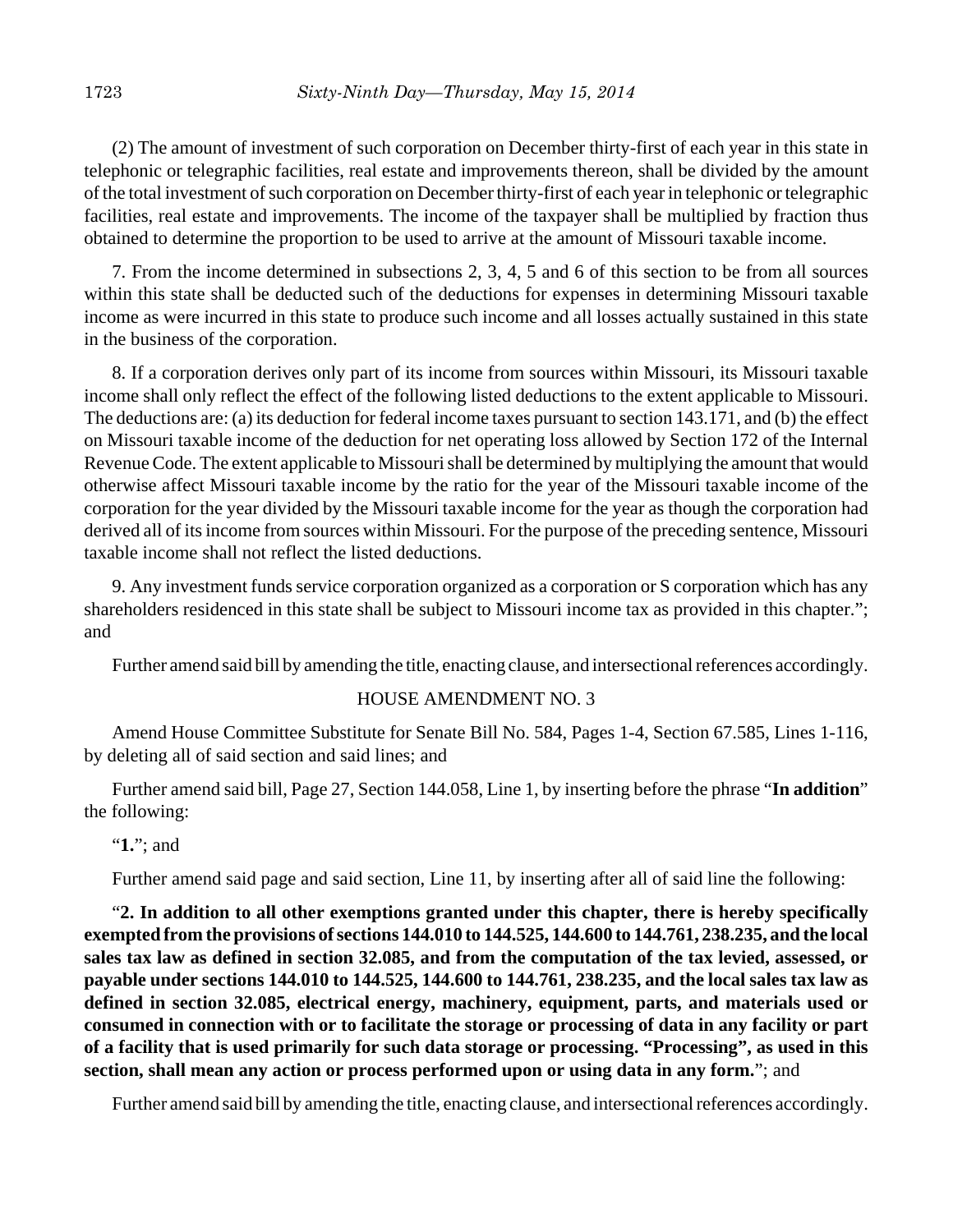### HOUSE AMENDMENT NO. 4

Amend House Committee Substitute for Senate Bill No. 584, Page 32, Section 144.190, Line 128, by inserting after all of said line the following:

"221.407. 1. The commission of any regional jail district may impose, by order, a sales tax in the amount of one-eighth of one percent, one-fourth of one percent, three-eighths of one percent, or one-half of one percent on all retail sales made in such region which are subject to taxation pursuant to the provisions of sections 144.010 to 144.525 for the purpose of providing jail services and court facilities and equipment for such region. The tax authorized by this section shall be in addition to any and all other sales taxes allowed by law, except that no order imposing a sales tax pursuant to this section shall be effective unless the commission submits to the voters of the district, on any election date authorized in chapter 115, a proposal to authorize the commission to impose a tax.

2. The ballot of submission shall contain, but need not be limited to, the following language:

Shall the regional jail district of .................... (counties' names) impose a region-wide sales tax of .................. (insert amount) for the purpose of providing jail services and court facilities and equipment for the region?

[ ] YES[ ] NO

If you are in favor of the question, place an "X" in the box opposite "Yes". If you are opposed to the question, place an "X" in the box opposite "No".

If a majority of the votes cast on the proposal by the qualified voters of the district voting thereon are in favor of the proposal, then the order and any amendment to such order shall be in effect on the first day of the second quarter immediately following the election approving the proposal. If the proposal receives less than the required majority, the commission shall have no power to impose the sales tax authorized pursuant to this section unless and until the commission shall again have submitted another proposal to authorize the commission to impose the sales tax authorized by this section and such proposal is approved by the required majority of the qualified voters of the district voting on such proposal; however, in no event shall a proposal pursuant to this section be submitted to the voters sooner than twelve months from the date of the last submission of a proposal pursuant to this section.

3. All revenue received by a district from the tax authorized pursuant to this section shall be deposited in a special trust fund and shall be used solely for providing jail services and court facilities and equipment for such district for so long as the tax shall remain in effect.

4. Once the tax authorized by this section is abolished or terminated by any means, all funds remaining in the special trust fund shall be used solely for providing jail services and court facilities and equipment for the district. Any funds in such special trust fund which are not needed for current expenditures may be invested by the commission in accordance with applicable laws relating to the investment of other county funds.

5. All sales taxes collected by the director of revenue pursuant to this section on behalf of any district, less one percent for cost of collection which shall be deposited in the state's general revenue fund after payment of premiums for surety bonds as provided in section 32.087, shall be deposited in a special trust fund, which is hereby created, to be known as the "Regional Jail District Sales Tax Trust Fund". The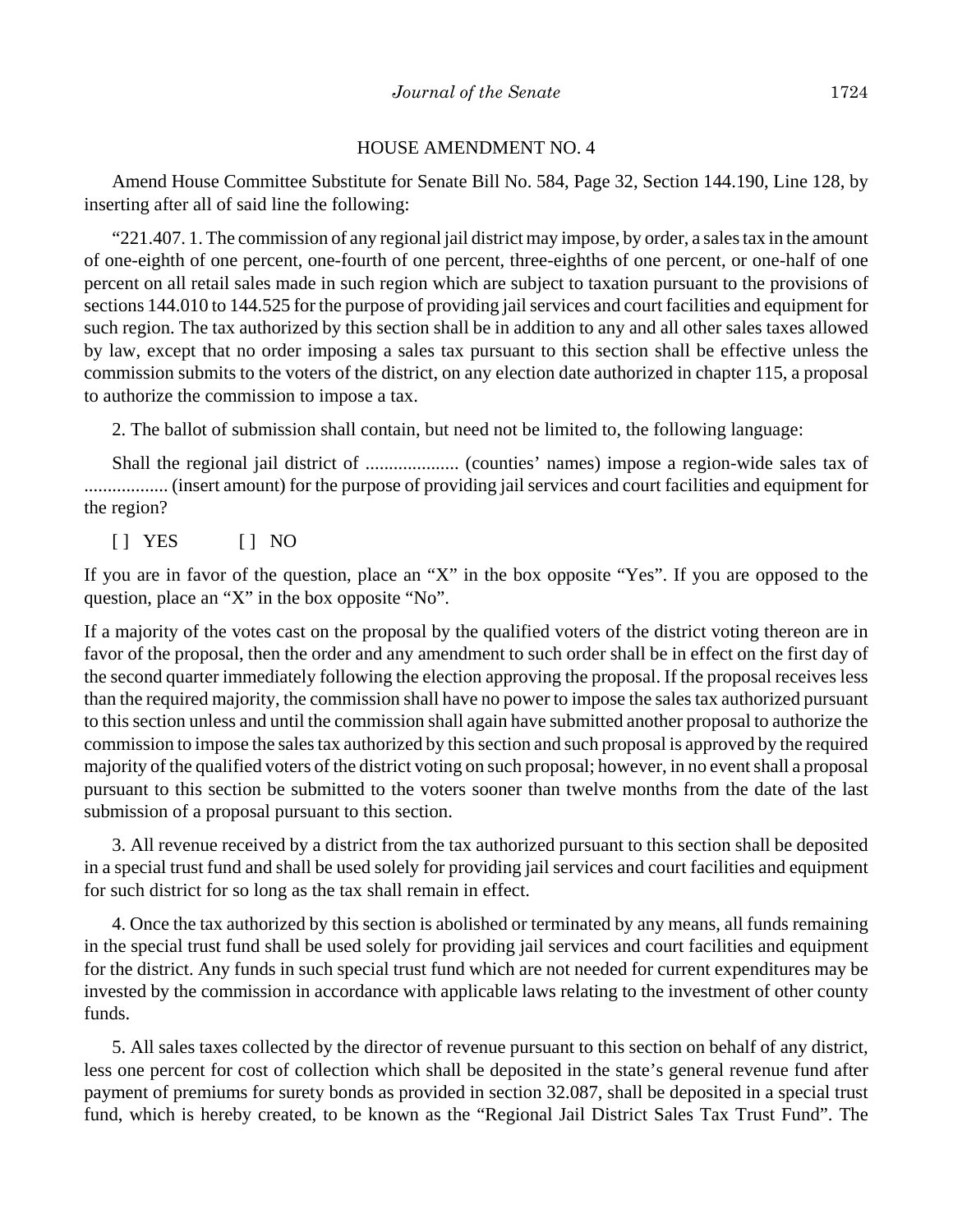moneys in the regional jail district sales tax trust fund shall not be deemed to be state funds and shall not be commingled with any funds of the state. The director of revenue shall keep accurate records of the amount of money in the trust fund which was collected in each district imposing a sales tax pursuant to this section, and the records shall be open to the inspection of officers of each member county and the public. Not later than the tenth day of each month the director of revenue shall distribute all moneys deposited in the trust fund during the preceding month to the district which levied the tax. Such funds shall be deposited with the treasurer of each such district, and all expenditures of funds arising from the regional jail district sales tax trust fund shall be paid pursuant to an appropriation adopted by the commission and shall be approved by the commission. Expenditures may be made from the fund for any function authorized in the order adopted by the commission submitting the regional jail district tax to the voters.

6. The director of revenue may authorize the state treasurer to make refunds from the amounts in the trust fund and credited to any district for erroneous payments and overpayments made, and may redeem dishonored checks and drafts deposited to the credit of such districts. If any district abolishes the tax, the commission shall notify the director of revenue of the action at least ninety days prior to the effective date of the repeal, and the director of revenue may order retention in the trust fund, for a period of one year, of two percent of the amount collected after receipt of such notice to cover possible refunds or overpayment of the tax and to redeem dishonored checks and drafts deposited to the credit of such accounts. After one year has elapsed after the effective date of abolition of the tax in such district, the director of revenue shall remit the balance in the account to the district and close the account of that district. The director of revenue shall notify each district in each instance of any amount refunded or any check redeemed from receipts due the district.

7. Except as provided in this section, all provisions of sections 32.085 and 32.087 shall apply to the tax imposed pursuant to this section.

8. The provisions of this section shall expire September 30, **[**2015**] 2027**."; and

Further amend said bill by amending the title, enacting clause, and intersectional references accordingly.

HOUSE AMENDMENT NO. 1 TO HOUSE AMENDMENT NO. 5

Amend House Amendment No. 5 to House Committee Substitute for Senate Bill No. 584 Page 1, Line 9, by inserting immediately after said line the following:

"Further amend said bill, Page 8, Section 142.815, Lines 104-110, by deleting all of said lines and inserting in lieu thereof the following:

"**(9) Motor fuel delivered to any marina within this state that sells such fuel solely for use in any watercraft, as such term is defined in section 306.010, and not accessible to other motor vehicles, is exempt from the fuel tax imposed by this chapter. Any motor fuel distributor that delivers motor fuel to any marina in this state for use solely in any watercraft, as such term is defined in section 306.010, may claim the exemption provided in this subsection. Any motor fuel customer who purchases motor fuel for use in any watercraft, as such term is defined in section 306.010, at a location other than a marina within this state may claim the exemption provided in this subsection by filing a claim for** refund of the fuel tax."; and"; and

Further amend said bill by amending the title, enacting clause, and intersectional references accordingly.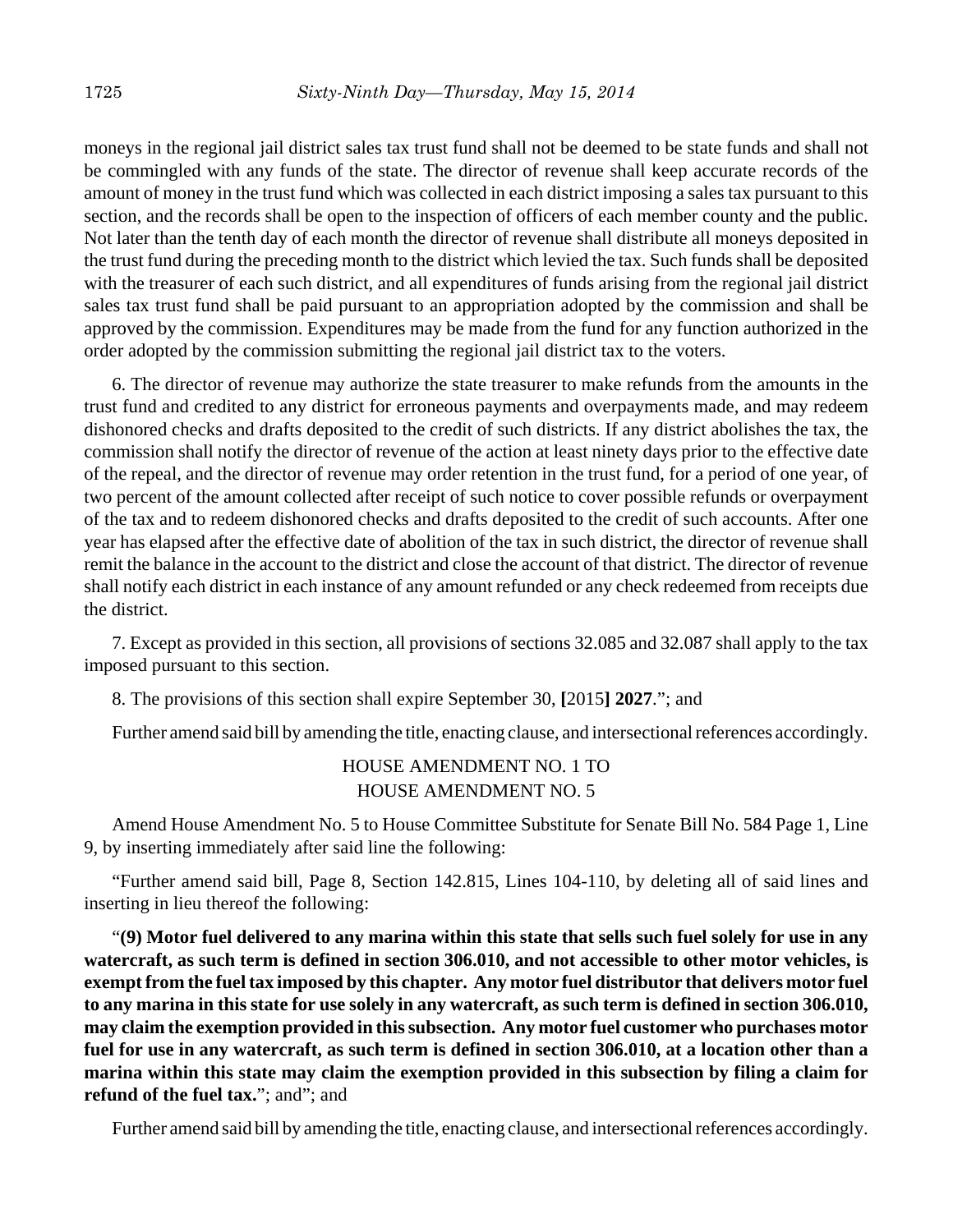### HOUSE AMENDMENT NO. 5

Amend House Committee Substitute for Senate Bill No. 584, Page 5, Section 136.300, Line 13, by inserting after all of said section and line the following:

"**137.133. In any county with a charter form of government and with more than nine hundred fifty thousand inhabitants, any correspondence by the assessor with a taxpayer requesting information from the taxpayer shall include the following statement in bold, fourteen point font: "Disclosure of information requested on this document is voluntary and not required by law. Any information disclosed may become public record.". The provisions of this section shall not apply to requests for information required to be disclosed under sections 137.092 and 137.155.**"; and

Further amend said bill by amending the title, enacting clause, and intersectional references accordingly.

In which the concurrence of the Senate is respectfully requested.

Also,

Mr. President: I am instructed by the House of Representatives to inform the Senate that the House has taken up and passed **SB 844**.

With House Amendment No. 1.

## HOUSE AMENDMENT NO. 1

Amend Senate Bill No. 844, Page 2, Section 288.500, Line 51, by deleting "**[**twenty**] ten**" and inserting in lieu thereof "twenty"; and

Further amend said section, Page 3, Line 52, by deleting "**[**forty**] sixty**" and inserting in lieu thereof "forty"; and

Further amend said section, Page 5, Line 143, by deleting all of said line and inserting in lieu thereof the following:

"at least twenty percent but not more than forty percent, with a"; and

Further amend said section, Page 6, Lines 186 and 187, be deleting said lines and inserting in lieu thereof the following:

"the account of the participating employer under the plan.**] Notwithstanding any other provision of this chapter, all benefits paid under a shared work plan which are chargeable to the participating employer or any other base period employer shall be charged to employers in the same manner as regular unemployment benefits are chargeable under chapter 288.**

18. An individual who has received all of the shared work benefits and"; and

Further amend said section and page, Line 191, by deleting "**18.**" and inserting in lieu thereof "**19.**"; and

Further amend said bill by amending the title, enacting clause, and intersectional references accordingly.

Emergency clause adopted.

In which the concurrence of the Senate is respectfully requested.

Also,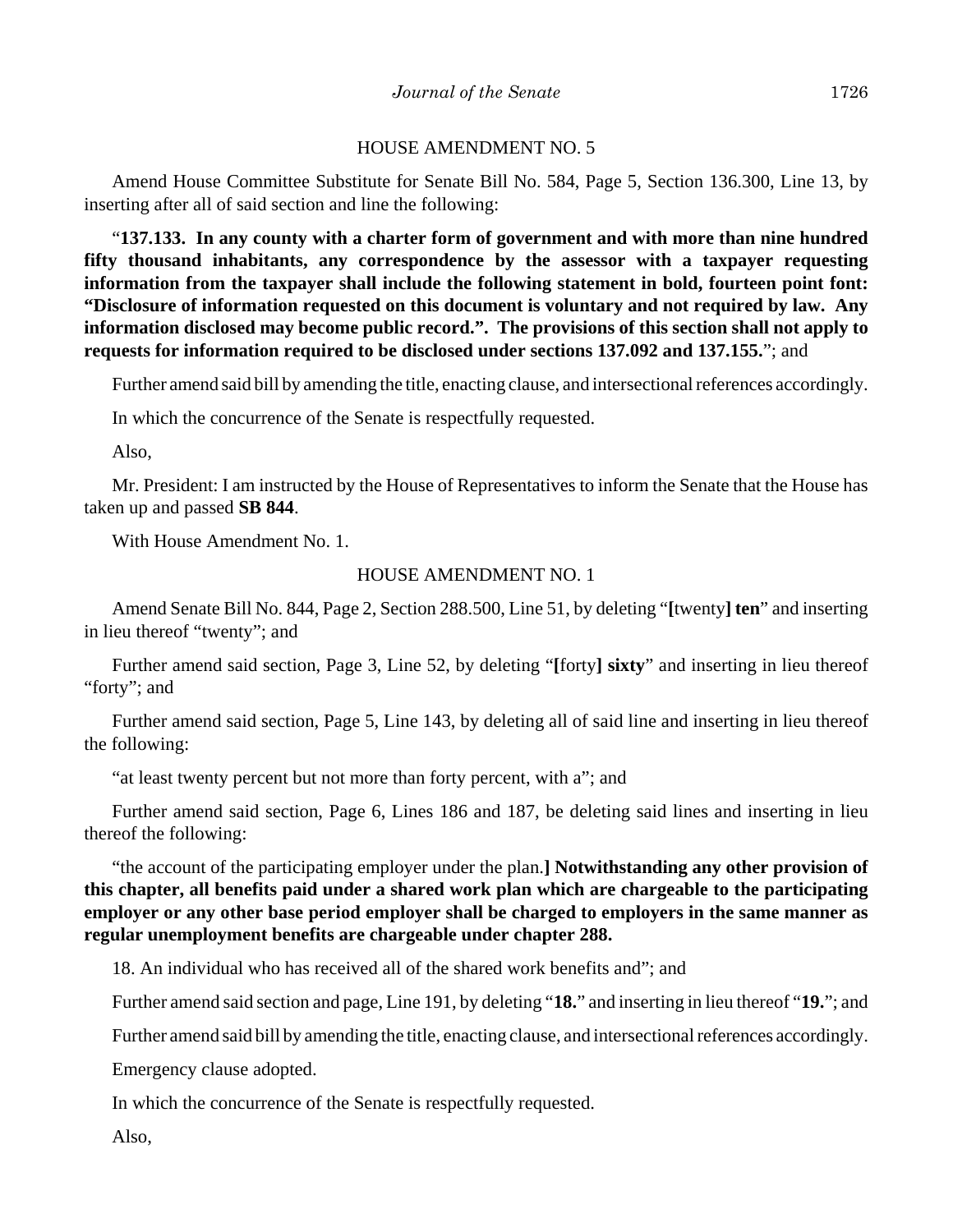Mr. President: I am instructed by the House of Representatives to inform the Senate that the House has taken up and passed **HCS** for **SS** for **SB 691**, entitled:

An Act to repeal sections 375.003 and 379.118, RSMo, and to enact in lieu thereof three new sections relating to certain personal lines policy provisions.

In which the concurrence of the Senate is respectfully requested.

Also,

Mr. President: I am instructed by the House of Representatives to inform the Senate that the House has taken up and passed **HCS No. 2** for **SCS** for **SB 777**, entitled:

An Act to repeal sections 137.100, 143.451, 144.030, 144.044, 144.083, 144.087, 546.902, and 578.120, RSMo, and to enact in lieu thereof fifteen new sections relating to business incentives, with penalty provisions and an emergency clause for certain sections.

With House Amendment Nos. 1 and 2.

# HOUSE AMENDMENT NO. 1

Amend House Committee Substitute No. 2 for Senate Committee Substitute for Senate Bill No. 777, Pages 1-6, Sections 67.2050, 135.1670, and 137.100, Pages 23-24, Section 144.083, Pages 25-31, Section 144.810, and Page 32, Section 578.120, by striking all of said sections from the bill; and

Further amend said bill by amending the title, enacting clause, and intersectional references accordingly.

# HOUSE AMENDMENT NO. 2

Amend House Committee Substitute No. 2 for Senate Committee Substitute for Senate Bill No. 777, Page 22, Section 144.044, Line 37, by inserting immediately after said line the following:

"144.049. 1. For purposes of this section, the following terms mean:

(1) "Clothing", any article of wearing apparel, including footwear, intended to be worn on or about the human body. The term shall include but not be limited to cloth and other material used to make school uniforms or other school clothing. Items normally sold in pairs shall not be separated to qualify for the exemption. The term shall not include watches, watchbands, jewelry, handbags, handkerchiefs, umbrellas, scarves, ties, headbands, or belt buckles; and

(2) "Personal computers", a laptop, desktop, or tower computer system which consists of a central processing unit, random access memory, a storage drive, a display monitor, and a keyboard and devices designed for use in conjunction with a personal computer, such as a disk drive, memory module, compact disk drive, daughterboard, **[**digitalizer**] digitizer**, microphone, modem, motherboard, mouse, multimedia speaker, printer, scanner, single-user hardware, single-user operating system, soundcard, or video card;

(3) "School supplies", any item normally used by students in a standard classroom for educational purposes, including but not limited to textbooks, notebooks, paper, writing instruments, crayons, art supplies, rulers, book bags, backpacks, handheld calculators, chalk, maps, and globes. The term shall not include watches, radios, CD players, headphones, sporting equipment, portable or desktop telephones, copiers or other office equipment, furniture, or fixtures. School supplies shall also include computer software having a taxable value of three hundred fifty dollars or less **and any graphing calculator having**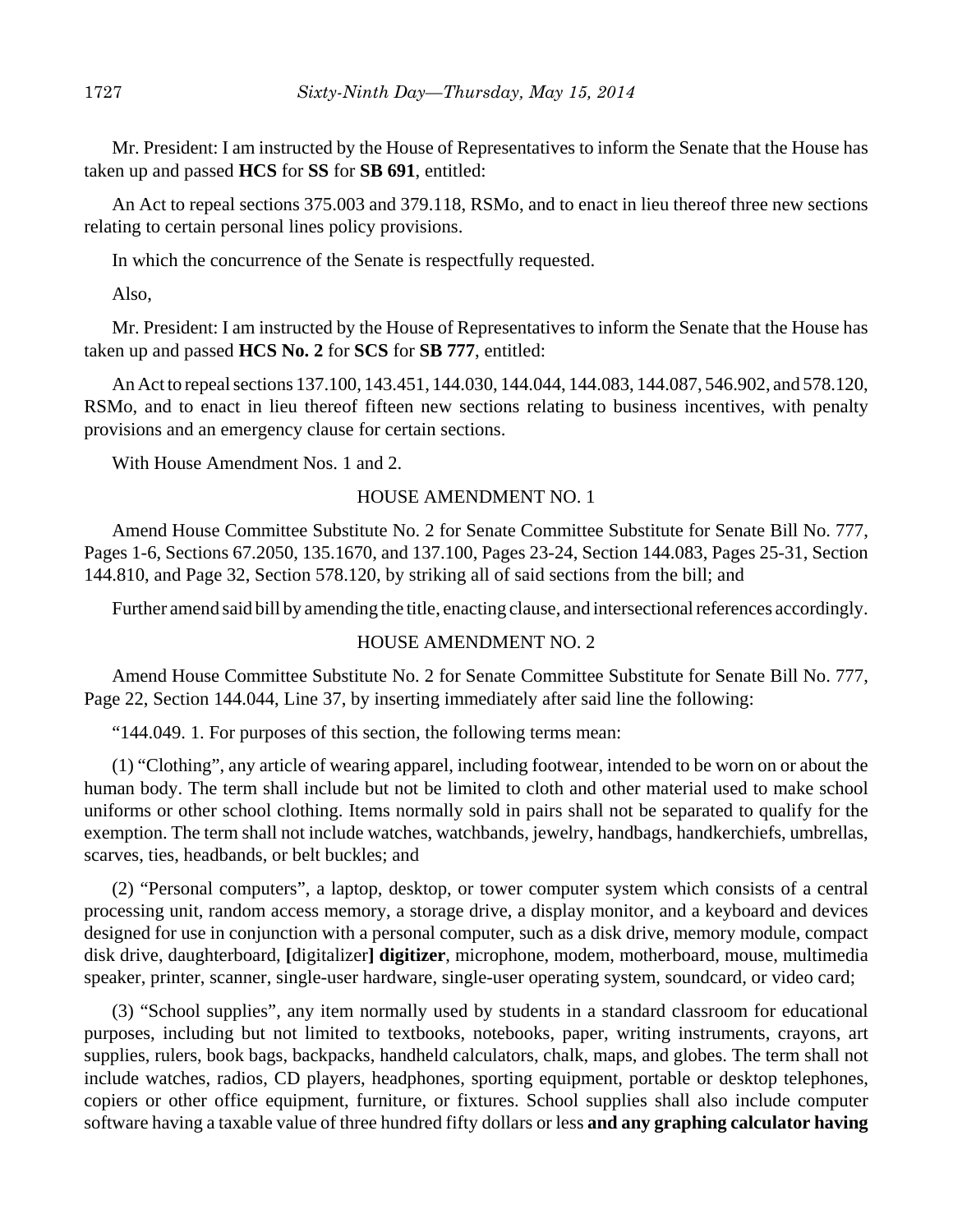## **a taxable value of one hundred fifty dollars or less**.

2. In each year beginning on or after January 1, 2005, there is hereby specifically exempted from state sales tax law all retail sales of any article of clothing having a taxable value of one hundred dollars or less, all retail sales of school supplies not to exceed fifty dollars per purchase, all computer software with a taxable value of three hundred fifty dollars or less, **all graphing calculators having a taxable value of one hundred fifty dollars or less,** and all retail sales of personal computers or computer peripheral devices not to exceed three thousand five hundred dollars, during a three-day period beginning at 12:01 a.m. on the first Friday in August and ending at midnight on the Sunday following.

3. If the governing body of any political subdivision adopted an ordinance that applied to the 2004 sales tax holiday to prohibit the provisions of this section from allowing the sales tax holiday to apply to such political subdivision's local sales tax, then, notwithstanding any provision of a local ordinance to the contrary, the 2005 sales tax holiday shall not apply to such political subdivision's local sales tax. However, any such political subdivision may enact an ordinance to allow the 2005 sales tax holiday to apply to its local sales taxes. A political subdivision must notify the department of revenue not less than forty-five calendar days prior to the beginning date of the sales tax holiday occurring in that year of any ordinance or order rescinding an ordinance or order to opt out.

4. This section shall not apply to any sales which take place within the Missouri state fairgrounds.

5. This section applies to sales of items bought for personal use only.

6. After the 2005 sales tax holiday, any political subdivision may, by adopting an ordinance or order, choose to prohibit future annual sales tax holidays from applying to its local sales tax. After opting out, the political subdivision may rescind the ordinance or order. The political subdivision must notify the department of revenue not less than forty-five calendar days prior to the beginning date of the sales tax holiday occurring in that year of any ordinance or order rescinding an ordinance or order to opt out.

7. This section may not apply to any retailer when less than two percent of the retailer's merchandise offered for sale qualifies for the sales tax holiday. The retailer shall offer a sales tax refund in lieu of the sales tax holiday."; and

Further amend said bill by amending the title, enacting clause, and intersectional references accordingly.

Emergency clause defeated.

In which the concurrence of the Senate is respectfully requested.

Also,

Mr. President: I am instructed by the House of Representatives to inform the Senate that the House has taken up and passed **HCS** for **SCS** for **SB 680**, entitled:

An Act to repeal sections 208.024 and 208.027, RSMo, and to enact in lieu thereof five new sections relating to public assistance benefits.

With House Amendment Nos. 1 and 2.

## HOUSE AMENDMENT NO. 1

Amend House Committee Substitute for Senate Committee Substitute for Senate Bill No. 680, Page 6,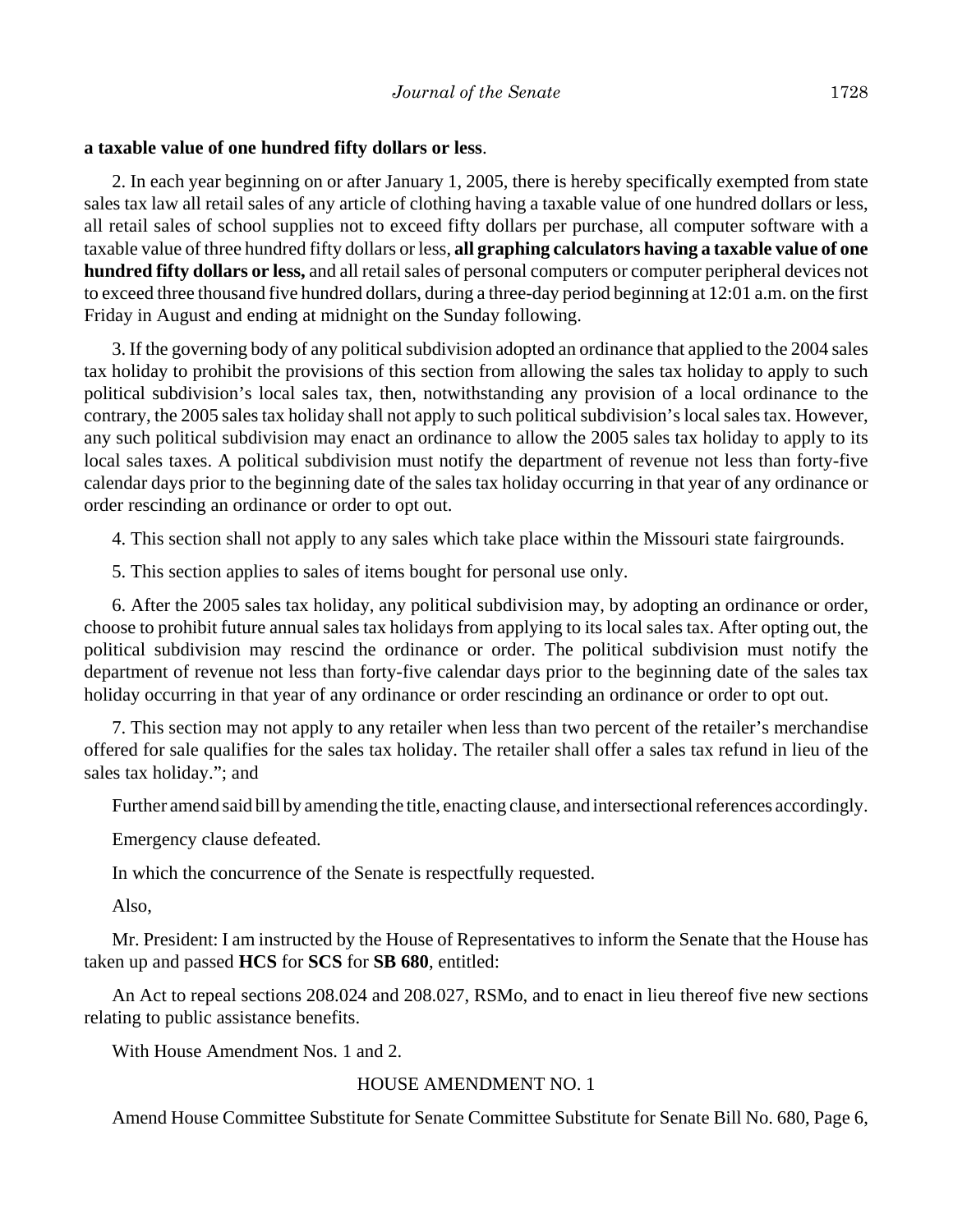Section 208.247, Line 2, by inserting immediately after the first instance of the word "**guilty**" the following:

"**or nolo contendere**"; and

Further amend said bill, page and section, Lines 6 to 22, by deleting all of said lines and inserting in lieu thereof the following:

"**(1) Meets one of the following criteria:**

**(a) Is currently successfully participating in a substance abuse treatment program approved by the division of alcohol and drug abuse within the department of mental health; or**

**(b) Is currently accepted for treatment in and participating in a substance abuse treatment program approved by the division of alcohol and drug abuse, but is subject to a waiting list to receive available treatment, and the individual remains enrolled in the treatment program and enters the treatment program at the first available opportunity; or**

**(c) Has satisfactorily completed a substance abuse treatment program approved by the division of alcohol and drug abuse; or**

**(d) Is determined by a division of alcohol and drug abuse certified treatment provider not to need substance abuse treatment; and**

**(2) Is successfully complying with, or has already complied with, all obligations imposed by the court, the division of alcohol and drug abuse, and the division of probation and parole; and** 

**(3) Does not plead guilty or nolo contendere to or is not found guilty of an additional controlled substance misdemeanor or felony offense after release from custody or, if not committed to custody, such person does not plead guilty or nolo contendere to or is not found guilty of an additional controlled substance misdemeanor or felony offense, within one year after the date of conviction. Such a plea or conviction within the first year after conviction shall immediately disqualify the person for the exemption; and**

**(4) Has demonstrated sobriety through voluntary urinalysis testing paid for by the participant.**"; and

Further amend said bill, page, and section, Line 31, by inserting immediately after the first instance of the word "**guilty**" the following:

# "**or nolo contendere**"; and

Further amend said bill by amending the title, enacting clause, and intersectional references accordingly.

# HOUSE AMENDMENT NO. 2

Amend House Committee Substitute for Senate Committee Substitute for Senate Bill No. 680, Page 5, Section 208.027, Line 50, by inserting immediately after said line the following:

"**208.141. 1. The department of social services shall reimburse a hospital for prescribed medically necessary donor human breast milk provided to a MO HealthNet participant if:**

**(1) The participant is an infant under the age of three months;**

**(2) The participant is critically ill;**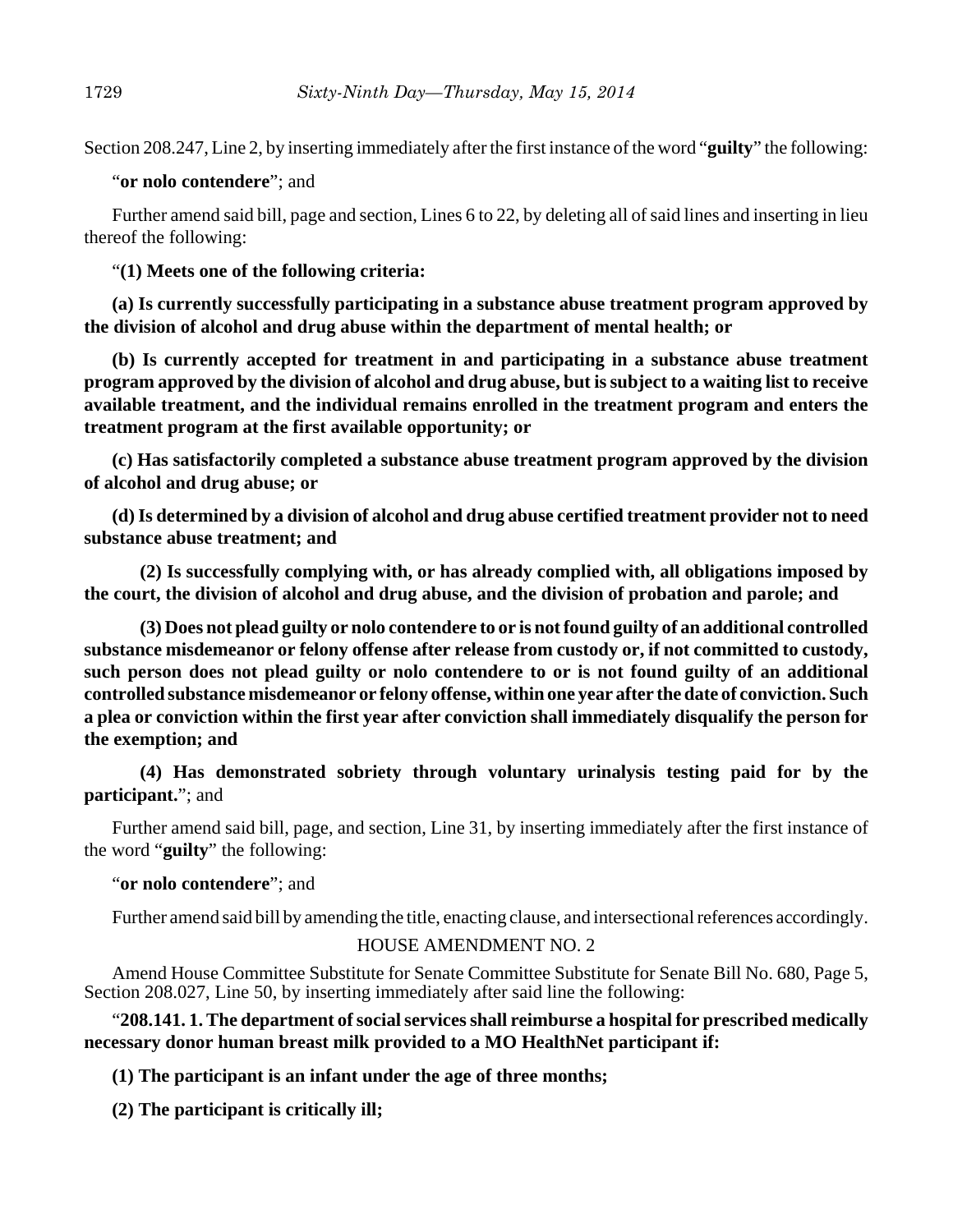**(3) The participant is in the neonatal intensive care unit of the hospital;**

**(4) A physician orders the milk for the participant;**

**(5) The department determines that the milk is medically necessary for the participant;**

**(6) The parent or guardian signs and dates an informed consent form indicating the risks and benefits of using banked donor human milk; and**

**(7) The milk is obtained from a donor human milk bank that meets the quality guidelines established by the department.**

**2. An electronic web-based prior authorization system using the best medical evidence and care and treatment guidelines consistent with national standards shall be used to verify medical need.**

**3. The department shall promulgate rules for the implementation of this section, including setting forth rules for the required documentation by the physician and the informed consent to be provided to and signed by the parent or guardian of the participant. Any rule or portion of a rule, as that term is defined in section 536.010, that is created under the authority delegated in this section shall become effective only if it complies with and is subject to all of the provisions of chapter 536, and, if applicable, section 536.028. This section and chapter 536, are nonseverable, and if any of the powers vested with the general assembly under chapter 536, to review, to delay the effective date, or to disapprove and annul a rule are subsequently held unconstitutional, then the grant of rulemaking authority and any rule proposed or adopted after August 28, 2014, shall be invalid and void.**"; and

Further amend said bill by amending the title, enacting clause, and intersectional references accordingly.

In which the concurrence of the Senate is respectfully requested.

Also,

Mr. President: I am instructed by the House of Representatives to inform the Senate that the House has taken up and passed **HCS** for **SB 655**, entitled:

An Act to repeal sections 67.281, 441.005, 441.500, 441.760, 441.770, 512.180, 516.350, 534.060, 534.350, 534.360, 534.380, 535.030, 535.110, 535.160, 535.170, 535.200, 535.210, and 569.130, RSMo, and to enact in lieu thereof eighteen new sections relating to property.

With House Amendment No. 1.

# HOUSE AMENDMENT NO. 1

Amend House Committee Substitute for Senate Bill No. 655, Page 6, Section 534.380, Line 2, by deleting from said line the phrase "**by the Missouri Rules of Civil Procedure**" and inserting in lieu thereof the phrase "**in other civil cases**"; and

Further amend said bill, Section 535.110, Page 8, Line 2, by deleting from said line the phrase "**by the Missouri Rules of Civil Procedure**" and inserting in lieu thereof the phrase "**in other civil cases**"; and

Further amend said bill by amending the title, enacting clause, and intersectional references accordingly.

In which the concurrence of the Senate is respectfully requested.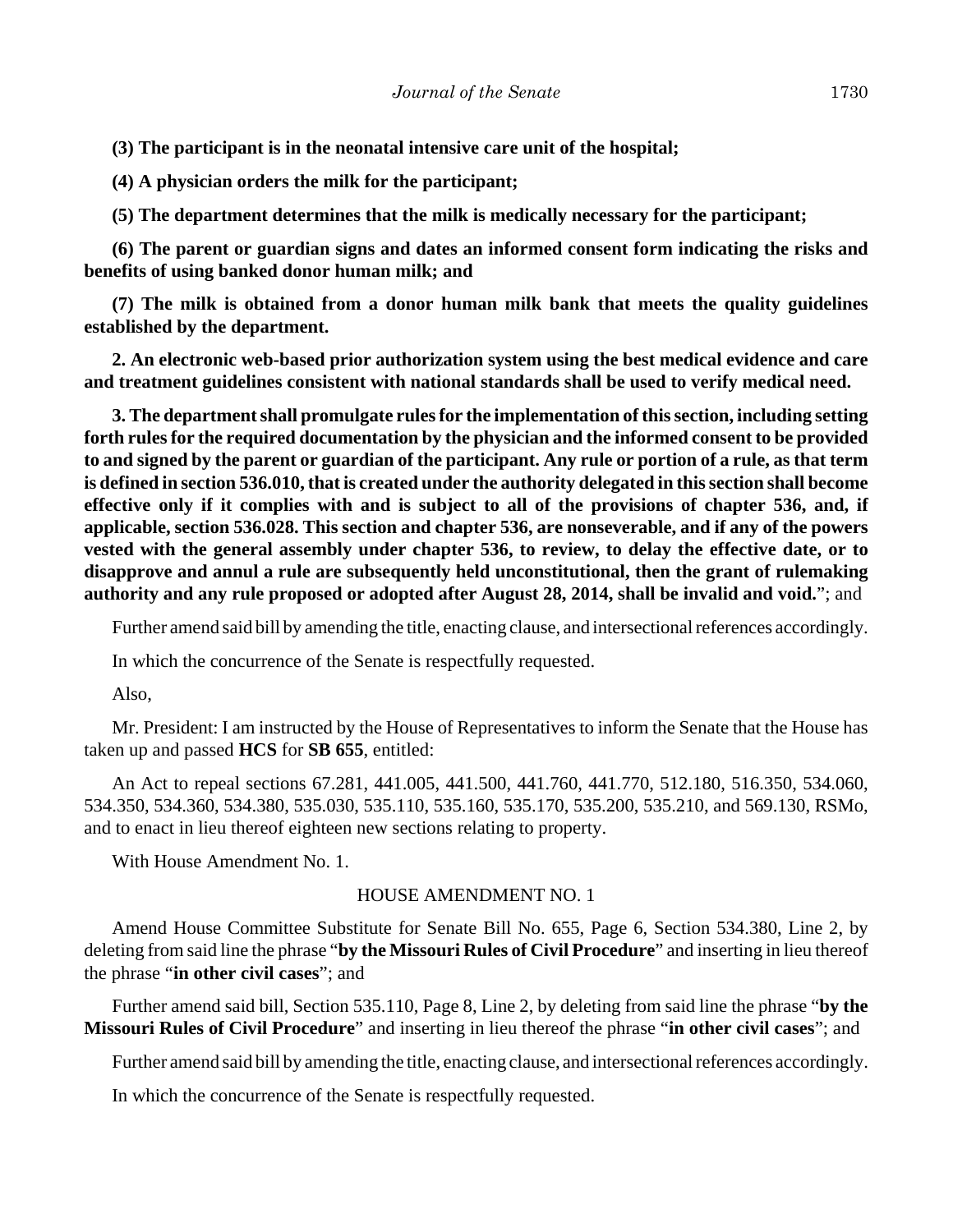Senator Dixon moved that the Senate refuse to concur in **HCS** for **SB 584**, as amended, and request the House to recede from its position or, failing to do so, grant the Senate a conference thereon, which motion prevailed.

#### **HOUSE BILLS ON THIRD READING**

**HB 1506**, introduced by Representative Franklin, et al, entitled:

An Act to amend chapter 620, RSMo, by adding thereto one new section relating to rural regional development grants.

Was called from the Informal Calendar and taken up by Senator Brown.

Senator Lamping offered **SA 1**:

### SENATE AMENDMENT NO. 1

Amend House Bill No. 1506, Page 1, In the Title, Lines 2-3 of the title, by striking "rural regional development grants" and inserting in lieu thereof the following: "programs administered by the department of economic development"; and

Further amend said bill, Page 3, Section 620.750, Line 64, by inserting after all of said line the following:

"620.1900. 1. **For projects authorized tax credits before August 28, 2014,** the department of economic development may charge a fee to the recipient of any tax credits issued by the department, in an amount up to two and one-half percent of the amount of tax credits issued. **For projects authorized tax credits on or after August 28, 2014, the department of economic development may charge a fee to the recipient of any tax credits issued by the department in an amount up to five percent of the amount of tax credits issued. The department shall not charge a fee in excess of two and one half percent of the amount of tax credits issued to the recipient of any tax credit for a project for which a written incentive proposal was offered by the department and accepted prior to August 28, 2014.** The fee shall be paid by the recipient upon the issuance of the tax credits. However, no fee shall be charged for the tax credits issued under section 135.460, or section 208.770, or under sections 32.100 to 32.125, if issued for community services, crime prevention, education, job training, or physical revitalization.

2. All fees received by the department of economic development under this section shall be deposited solely to the credit of the economic development advancement fund, created under subsection 3 of this section.

3. There is hereby created in the state treasury the "Economic Development Advancement Fund", which shall consist of money collected under this section. The state treasurer shall be custodian of the fund and shall approve disbursements from the fund in accordance with sections 30.170 and 30.180. Upon appropriation, money in the fund shall be used solely for the administration of this section. Notwithstanding the provisions of section 33.080 to the contrary, any moneys remaining in the fund at the end of the biennium shall not revert to the credit of the general revenue fund. The state treasurer shall invest moneys in the fund in the same manner as other funds are invested. Any interest and moneys earned on such investments shall be credited to the fund.

4. Such fund shall consist of any fees charged under subsection 1 of this section, any gifts, contributions, grants, or bequests received from federal, private, or other sources, fees or administrative charges from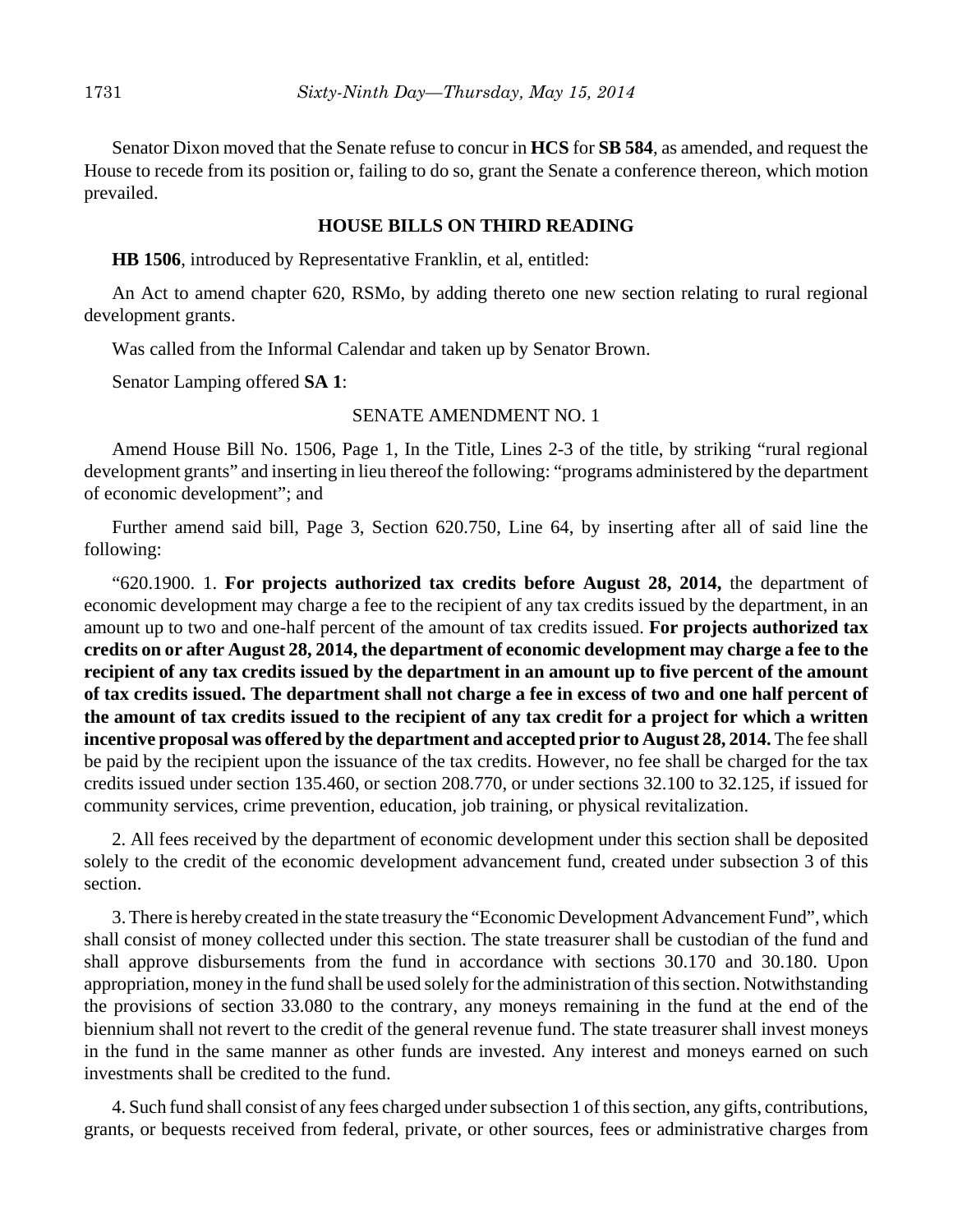private activity bond allocations, moneys transferred or paid to the department in return for goods or services provided by the department, and any appropriations to the fund.

5. At least fifty percent of the fees and other moneys deposited in the fund shall be appropriated for marketing, technical assistance, and training, contracts for specialized economic development services, and new initiatives and pilot programming to address economic trends. The remainder may be appropriated toward the costs of staffing and operating expenses for the program activities of the department of economic development, and for accountability functions."; and

Further amend the title and enacting clause accordingly.

Senator Lamping moved that the above amendment be adopted, which motion failed.

On motion of Senator Brown, **HB 1506** was read the 3rd time and passed by the following vote:

| <b>Brown</b> | Chappelle-Nadal | Cunningham | Curls       | Dempsey | Dixon     | Holsman | Justus     |
|--------------|-----------------|------------|-------------|---------|-----------|---------|------------|
| Keaveny      | Kehoe           | Kraus      | Lager       | Lamping | LeVota    | ∟ibla   | Munzlinger |
| Nasheed      | Nieves          | Pearce     | Richard     | Romine  | Sater     | Schaaf  | Schaefer   |
| Schmitt      | Sifton          | Silvey     | Wallingford | Walsh   | Wasson—30 |         |            |

NAYS—Senator Emery—1

Absent—Senator Parson—1

Absent with leave—Senators—None

Vacancies—2

The President declared the bill passed.

On motion of Senator Brown, title to the bill was agreed to.

Senator Brown moved that the vote by which the bill passed be reconsidered.

Senator Richard moved that motion lay on the table, which motion prevailed.

**HCS** for **HB 1304**, with **SCS**, entitled:

An Act to repeal section 311.200, RSMo, and to enact in lieu thereof one new section relating to liquor licenses, with an effective date.

Was called from the Informal Calendar and taken up by Senator Schmitt.

**SCS** for **HCS** for **HB 1304**, entitled:

# SENATE COMMITTEE SUBSTITUTE FOR HOUSE COMMITTEE SUBSTITUTE FOR HOUSE BILL NO. 1304

An Act to repeal sections 311.055 and 311.200, RSMo, and to enact in lieu thereof two new sections relating to intoxicating liquor, with an effective date for a certain section.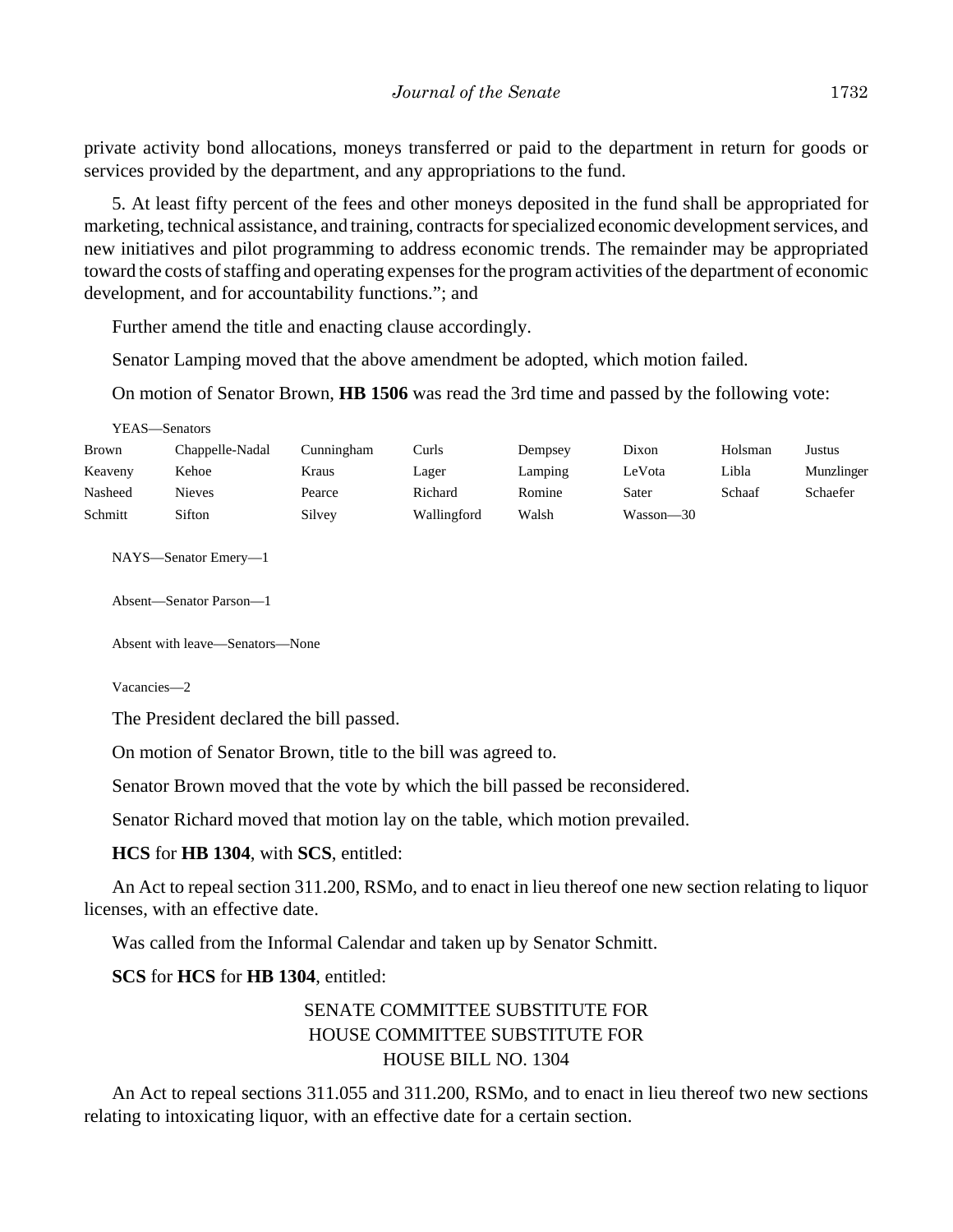Was taken up.

Senator Schmitt moved that **SCS** for **HCS** for **HB 1304** be adopted, which motion prevailed.

On motion of Senator Schmitt, **SCS** for **HCS** for **HB 1304** was read the 3rd time and passed by the following vote:

| YEAS—Senators        |                 |             |         |           |        |            |         |  |
|----------------------|-----------------|-------------|---------|-----------|--------|------------|---------|--|
| <b>Brown</b>         | Chappelle-Nadal | Cunningham  | Curls   | Dempsey   | Dixon  | Holsman    | Justus  |  |
| Kehoe                | Kraus           | Lager       | Lamping | LeVota    | Libla  | Munzlinger | Nasheed |  |
| <b>Nieves</b>        | Pearce          | Richard     | Romine  | Sater     | Schaaf | Schaefer   | Schmitt |  |
| Sifton               | Silvey          | Wallingford | Walsh   | Wasson-29 |        |            |         |  |
| NAYS—Senator Emery—1 |                 |             |         |           |        |            |         |  |

Absent—Senators

Keaveny Parson—2

Absent with leave—Senators—None

Vacancies—2

The President declared the bill passed.

On motion of Senator Schmitt, title to the bill was agreed to.

Senator Schmitt moved that the vote by which the bill passed be reconsidered.

Senator Richard moved that motion lay on the table, which motion prevailed.

Senator Dixon moved that **HB 1883**, with **SS**, as amended (pending), be called from the Informal Calendar and again taken up for 3rd reading and final passage, which motion prevailed.

**SS** for **HB 1883**, as amended, was again taken up.

Senator Dempsey offered **SA 3**:

## SENATE AMENDMENT NO. 3

Amend Senate Substitute for House Bill No. 1883, Page 16, Section 33.150, Line 22, by inserting after all of said line the following:

"44.227. 1. There is hereby created a "Seismic Safety Commission", which shall be domiciled in the department of public safety.

2. The commission shall consist of **[**seventeen**] ten** members, one who shall be a member of the senate appointed by the president pro tem of the senate, one who shall be a member of the house of representatives appointed by the speaker of the house of representatives, and **[**fifteen**] eight** members appointed by the governor, with the advice and consent of the senate, with no more than two from any one of the following professional areas: architecture, planning, fire protection, public utilities, electrical engineering, mechanical engineering, structural engineering, soils engineering, geology, seismology, local government, insurance,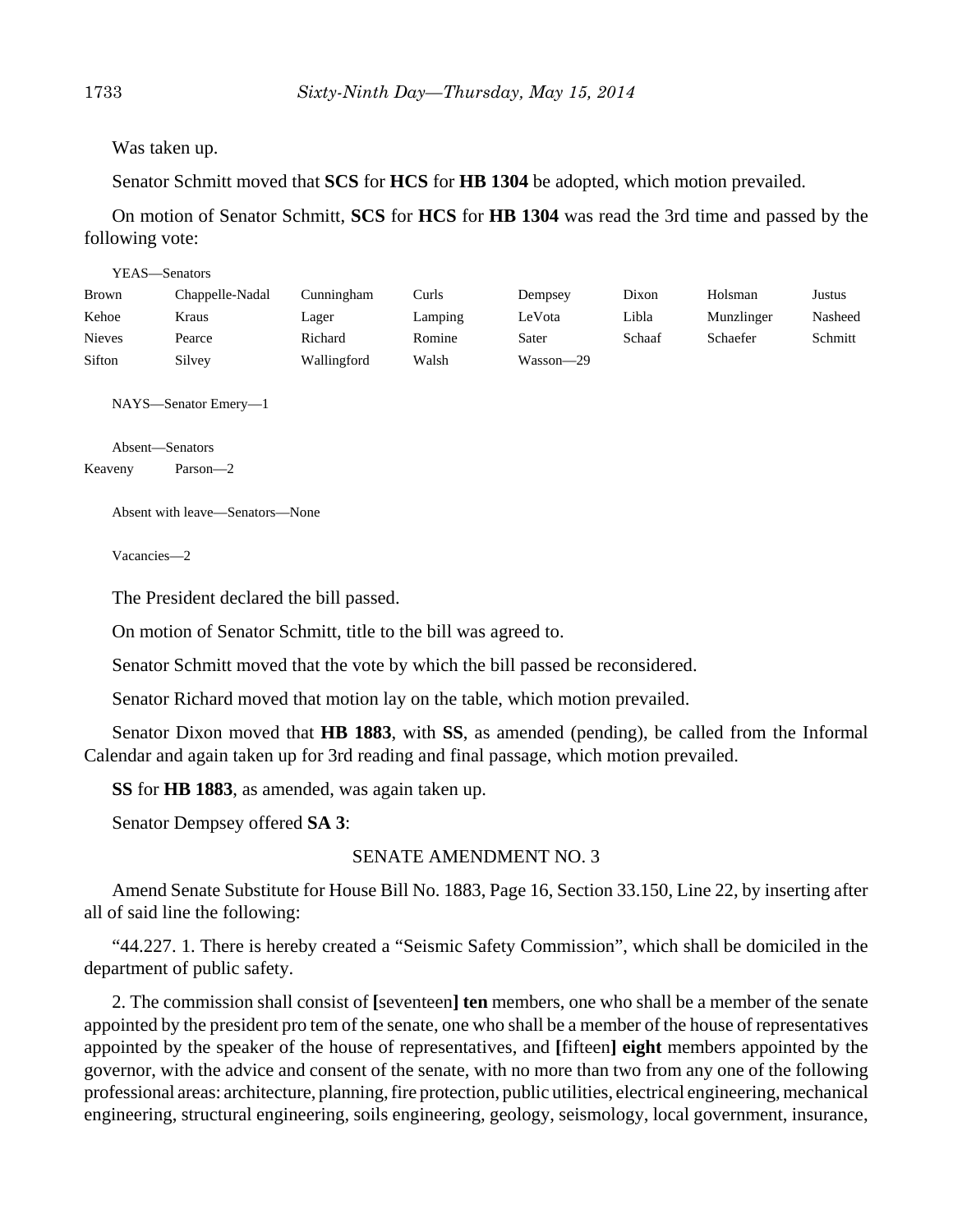business, the American Red Cross, public education and emergency management.

3. Commission members shall elect annually from its membership a chairman and vice chairman. A quorum shall consist of a majority of appointed members, but not less than **[**seven**] six** members, and may be met by electronic attendance and nonvoting participation of the staff of the legislative members of the commission. All commission members shall be residents of the state of Missouri and shall have reasonable knowledge of issues relating to earthquakes.

4. The term of office for each member of the commission appointed by the governor shall be four years**[**, except that of the initial appointments, seven members shall be appointed for a term of two years and eight members shall be appointed for a term of four years**]**. Any member may be removed from office by the governor without cause. Before the expiration of the term of a member appointed by the governor, the governor shall appoint a successor whose term begins on July first next following. A member is eligible for reappointment.

If there is a vacancy for any cause, the governor shall make an appointment to become effective immediately for the unexpired term.

5. Each member of the commission shall serve without compensation but shall receive fifty dollars for each day devoted to the affairs of the commission, plus actual and necessary expenses incurred in the discharge of his official duties.

6. The office of emergency management in the department of public safety shall provide to the commission all technical, clerical and other necessary support services."; and

Further amend the title and enacting clause accordingly.

Senator Dempsey moved that the above amendment be adopted, which motion prevailed.

Senator Dixon moved that **SS** for **HB 1883**, as amended, be adopted, which motion prevailed.

Senator Dixon moved that **SS** for **HB 1883**, as amended, be read the 3rd time and passed and was recognized to close.

President Pro Tem Dempsey referred **SS** for **HB 1883**, as amended to the Committee on Governmental Accountability and Fiscal Oversight.

# **PRIVILEGED MOTIONS**

Senator Munzlinger moved that **SB 506**, with **HCS**, as amended, be taken up for 3rd reading and final passage, which motion prevailed.

**HCS** for **SB 506**, as amended, entitled:

# HOUSE COMMITTEE SUBSTITUTE FOR SENATE BILL NO. 506

An Act to repeal sections 144.010, 192.300, 262.900, 265.300, 267.565, 275.352, 277.020, 277.040, 281.065, 304.180, 340.381, 340.396, and 537.325, RSMo, and to enact in lieu thereof seventeen new sections relating to agriculture.

Was taken up.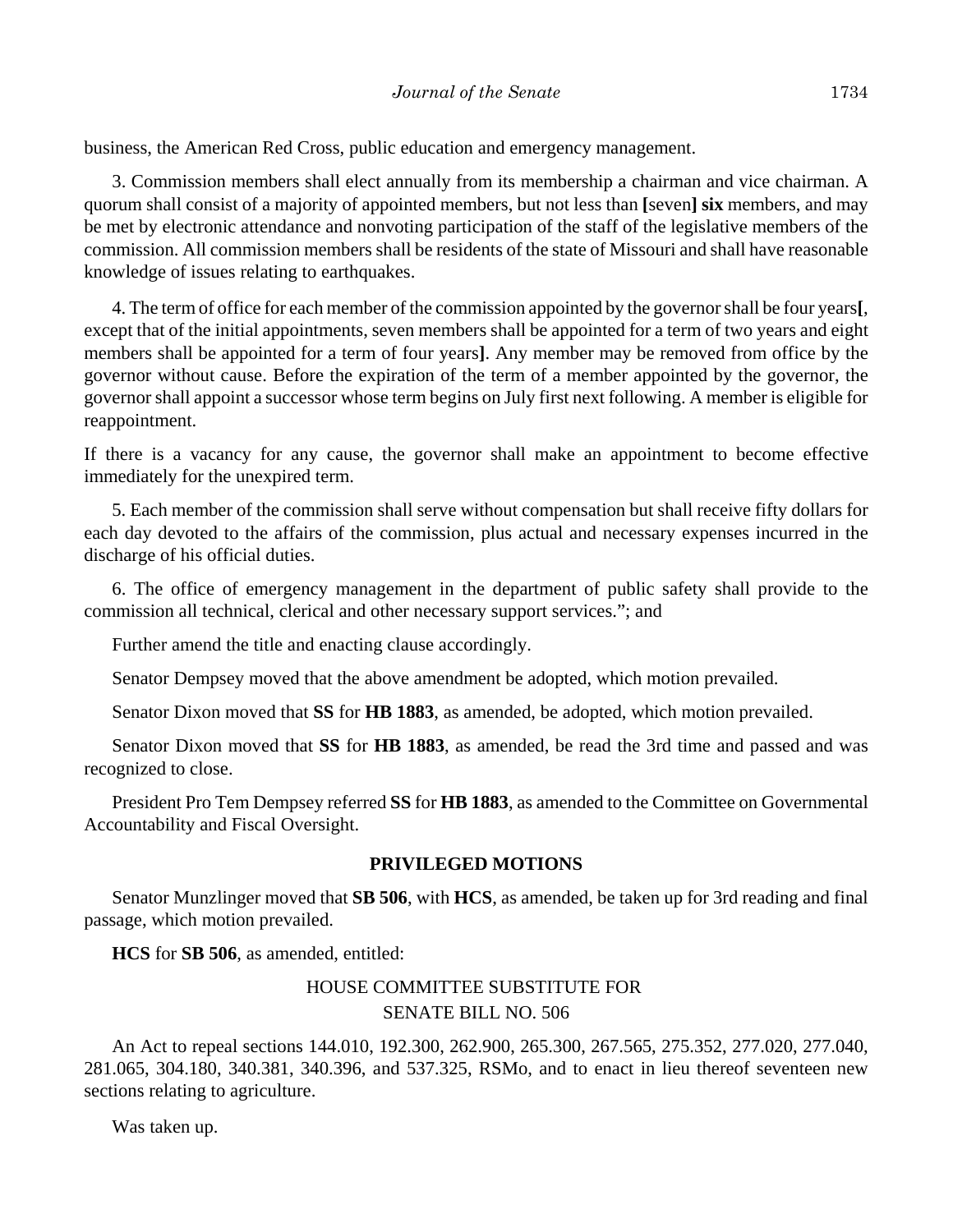Senator Munzlinger moved that **HCS** for **SB 506**, as amended, be adopted, which motion prevailed by the following vote:

| YEAS-Senators       |                                                                                                  |            |         |           |           |            |             |
|---------------------|--------------------------------------------------------------------------------------------------|------------|---------|-----------|-----------|------------|-------------|
| <b>Brown</b>        | Chappelle-Nadal                                                                                  | Cunningham | Curls   | Dempsey   | Dixon     | Emery      | Holsman     |
| Kehoe               | Kraus                                                                                            | Lager      | Lamping | LeVota    | Libla     | Munzlinger | Nieves      |
| Pearce              | Richard                                                                                          | Romine     | Schaaf  | Schaefer  | Sifton    | Silvey     | Wallingford |
| Walsh               | Wasson-26                                                                                        |            |         |           |           |            |             |
|                     | NAYS-Senators-None                                                                               |            |         |           |           |            |             |
| Absent-Senators     |                                                                                                  |            |         |           |           |            |             |
| <b>Justus</b>       | Keaveny                                                                                          | Nasheed    | Parson  | Sater     | Schmitt-6 |            |             |
|                     | Absent with leave—Senators—None                                                                  |            |         |           |           |            |             |
| Vacancies-2         |                                                                                                  |            |         |           |           |            |             |
|                     | On motion of Senator Munzlinger, HCS for SB 506, as amended, was read the 3rd time and passed by |            |         |           |           |            |             |
| the following vote: |                                                                                                  |            |         |           |           |            |             |
| YEAS-Senators       |                                                                                                  |            |         |           |           |            |             |
| <b>Brown</b>        | Chappelle-Nadal                                                                                  | Cunningham | Curls   | Dempsey   | Dixon     | Emery      | Holsman     |
| Kehoe               | Kraus                                                                                            | Lager      | Lamping | LeVota    | Libla     | Munzlinger | Nasheed     |
| <b>Nieves</b>       | Pearce                                                                                           | Richard    | Romine  | Schaaf    | Schaefer  | Sifton     | Silvey      |
| Wallingford         | Walsh                                                                                            | Wasson-27  |         |           |           |            |             |
|                     | NAYS-Senators-None                                                                               |            |         |           |           |            |             |
| Absent-Senators     |                                                                                                  |            |         |           |           |            |             |
| <b>Justus</b>       | Keaveny                                                                                          | Parson     | Sater   | Schmitt-5 |           |            |             |

Absent with leave—Senators—None

Vacancies—2

The President declared the bill passed.

On motion of Senator Munzlinger, title to the bill was agreed to.

Senator Munzlinger moved that the vote by which the bill passed be reconsidered.

Senator Richard moved that motion lay on the table, which motion prevailed.

Bill ordered enrolled.

Senator Curls moved that **SCS** for **SB 680**, with **HCS**, as amended, be taken up for 3rd reading and final passage, which motion prevailed.

**HCS** for **SCS** for **SB 680**, entitled: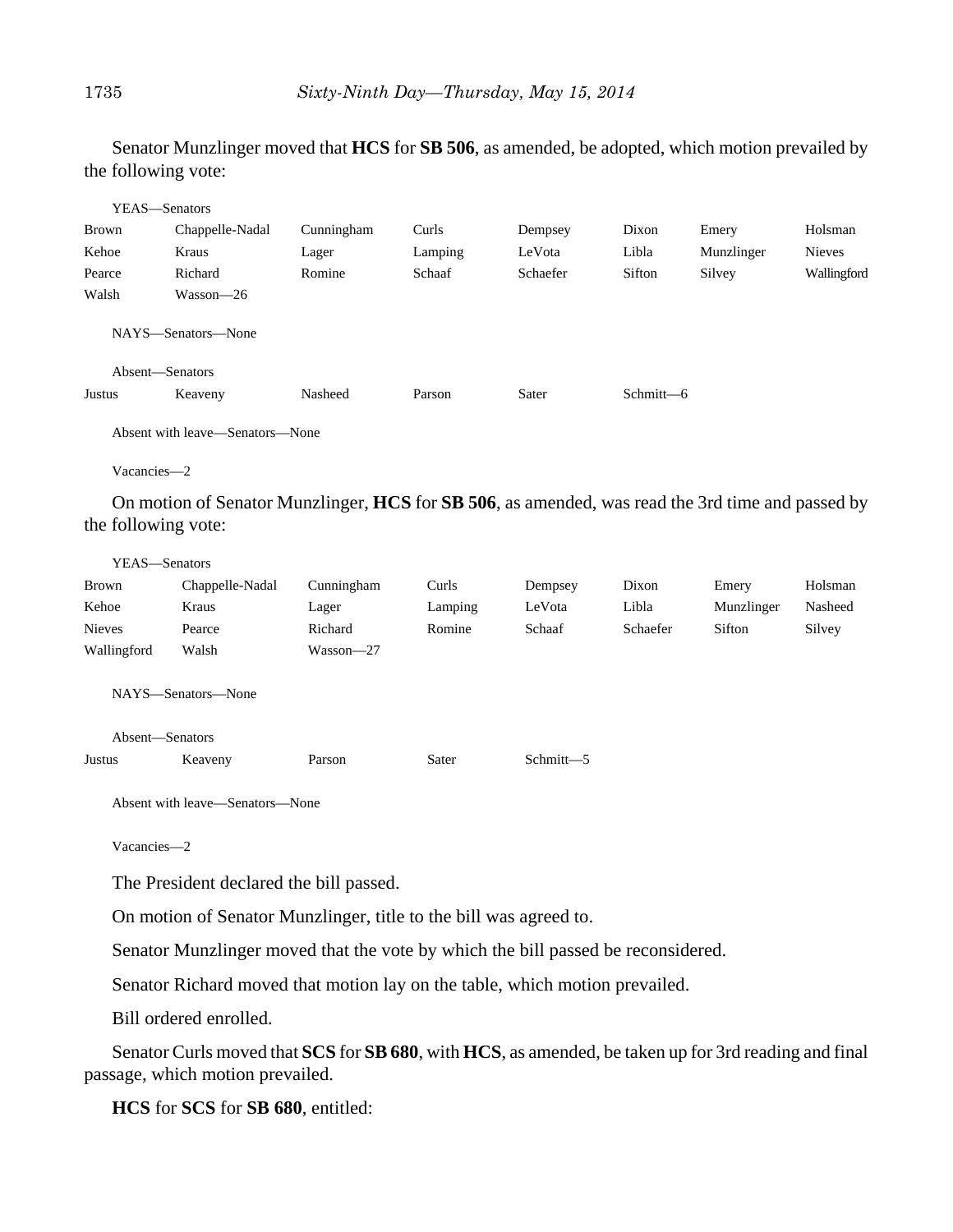# HOUSE COMMITTEE SUBSTITUTE FOR SENATE COMMITTEE SUBSTITUTE FOR SENATE BILL NO. 680

An Act to repeal sections 208.024, and 208.027, RSMo, and to enact in lieu thereof five new sections relating to public assistance benefits.

Was taken up.

Senator Curls moved that **HCS** for **SCS** for **SB 680**, as amended, be adopted, which motion prevailed by the following vote:

| YEAS—Senators             |                                 |            |          |          |            |         |               |
|---------------------------|---------------------------------|------------|----------|----------|------------|---------|---------------|
| <b>Brown</b>              | Chappelle-Nadal                 | Cunningham | Curls    | Dempsey  | Dixon      | Emery   | Holsman       |
| <b>Justus</b>             | Keaveny                         | Kehoe      | LeVota   | Libla    | Munzlinger | Nasheed | <b>Nieves</b> |
| Pearce                    | Richard                         | Romine     | Sater    | Schaefer | Sifton     | Silvey  | Wallingford   |
| Walsh                     | Wasson-26                       |            |          |          |            |         |               |
| NAYS-Senators             |                                 |            |          |          |            |         |               |
| Kraus                     | Lager                           | Lamping    | Schaaf-4 |          |            |         |               |
| Absent-Senators<br>Parson | Schmitt-2                       |            |          |          |            |         |               |
|                           |                                 |            |          |          |            |         |               |
|                           | Absent with leave—Senators—None |            |          |          |            |         |               |

Vacancies—2

On motion of Senator Curls, **HCS** for **SCS** for **SB 680**, as amended, was read the 3rd time and passed by the following vote:

| YEAS-Senators   |                                 |              |         |         |          |            |         |
|-----------------|---------------------------------|--------------|---------|---------|----------|------------|---------|
| Brown           | Chappelle-Nadal                 | Cunningham   | Curls   | Dempsey | Dixon    | Emery      | Holsman |
| Justus          | Keaveny                         | Kehoe        | Lamping | LeVota  | Libla    | Munzlinger | Nasheed |
| <b>Nieves</b>   | Pearce                          | Richard      | Romine  | Sater   | Schaefer | Sifton     | Silvey  |
| Wallingford     | Walsh                           | Wasson-27    |         |         |          |            |         |
| NAYS-Senators   |                                 |              |         |         |          |            |         |
| Kraus           | Lager                           | $Schaaf - 3$ |         |         |          |            |         |
| Absent-Senators |                                 |              |         |         |          |            |         |
| Parson          | Schmitt-2                       |              |         |         |          |            |         |
|                 | Absent with leave—Senators—None |              |         |         |          |            |         |
| Vacancies-2     |                                 |              |         |         |          |            |         |

The President declared the bill passed.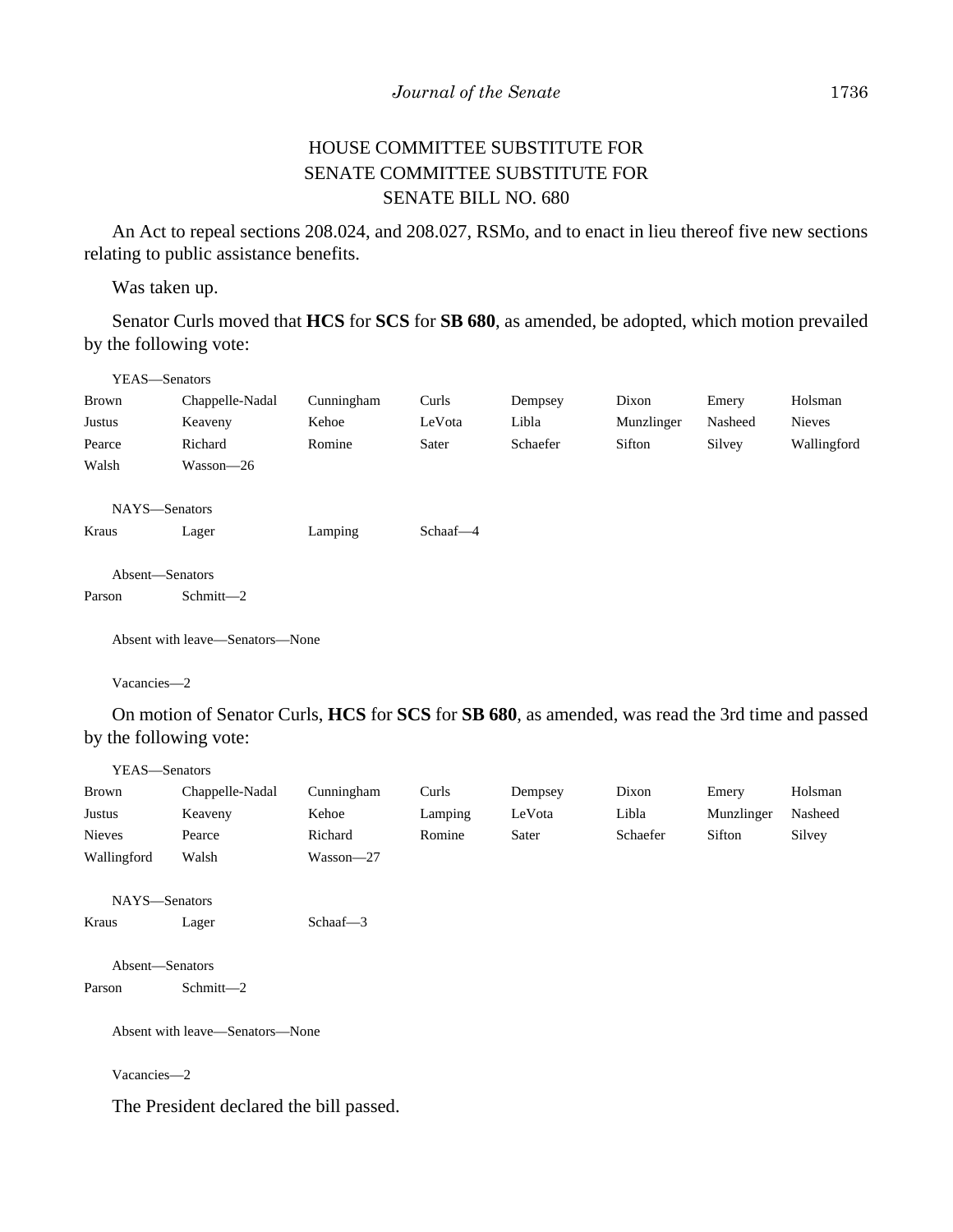On motion of Senator Curls, title to the bill was agreed to.

Senator Curls moved that the vote by which the bill passed be reconsidered.

Senator Richard moved that motion lay on the table, which motion prevailed.

Bill ordered enrolled.

# **MESSAGES FROM THE HOUSE**

The following messages were received from the House of Representatives through its Chief Clerk:

Mr. President: I am instructed by the House of Representatives to inform the Senate that the House refuses to recede from its position on **HCS** for **SCS** for **SB 896** and grants the Senate a conference thereon.

## Also,

Mr. President: I am instructed by the House of Representatives to inform the Senate that the House refuses to recede from its position on **HCS** for **SCS** for **SB 664**, as amended, and grants the Senate a conference thereon.

### Also,

Mr. President: I am instructed by the House of Representatives to inform the Senate that the House refuses to concur in **SS** for **HB 1707** and requests the Senate to recede from its position and failing to do so grant the House a conference thereon.

# Also,

Mr. President: I am instructed by the House of Representatives to inform the Senate that the House refuses to recede from its position on **HCS** for **SB 584**, as amended, and grants the Senate a conference thereon.

# Also,

Mr. President: I am instructed by the House of Representatives to inform the Senate that the House refuses to concur in **SS** for **SCS** for **HCS** for **HBs 1665** and **1335** and requests the Senate to recede from its position and failing to do so grant the House a conference thereon.

## Also,

Mr. President: The Speaker of the House has appointed the following committee to act with a like committee from the Senate on **SCS** for **HCS** for **HB 1831**, as amended. Representatives: Fitzpatrick, Bernskoetter, and Schupp.

# Also,

Mr. President: I am instructed by the House of Representatives to inform the Senate that the House conferees on **CCR** for **SCS** for **HCS** for **HB 1831**, as amended, are allowed to exceed the differences for the sole purpose of adding provisions in Section 210.027.

# Also,

Mr. President: The Speaker of the House has appointed the following committee to act with a like committee from the Senate on **HCS** for **SCS** for **SB 664**, as amended. Representatives: Miller, Phillips and Anders.

## Also,

Mr. President: The Speaker of the House has appointed the following committee to act with a like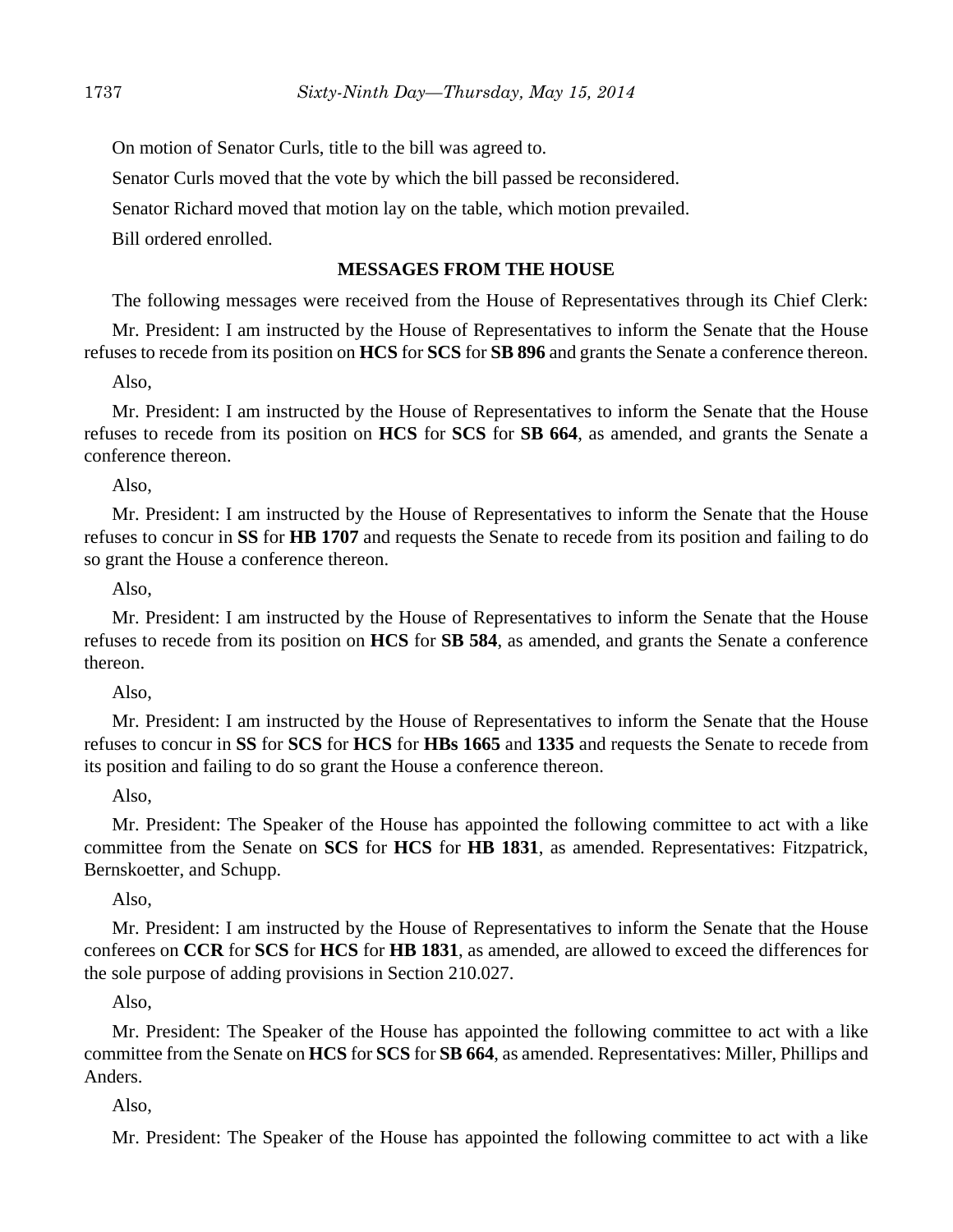committee from the Senate on **HCS** for **SCS** for **SB 896**. Representatives: Engler, Austin and Wright.

Also,

Mr. President: The Speaker of the House has appointed the following committee to act with a like committee from the Senate on **SS** for **SCS** for **HCS** for **HB 1231**, as amended. Representatives: Cox, Cornejo and Colona.

Also,

Mr. President: The Speaker of the House has appointed the following committee to act with a like committee from the Senate on **SCS** for **HB 1553**, as amended. Representatives: Dohrman, Allen and Colona.

Also,

Mr. President: The Speaker of the House has appointed the following committee to act with a like committee from the Senate on **HCS** for **SB 584**, as amended. Representatives: Burlison, Koenig and Carpenter.

Also,

Mr. President: I am instructed by the House of Representatives to inform the Senate that the House grants the Senate further conference on **SS** for **HCS** for **HB 1439**, as amended.

Also,

Mr. President: The Speaker of the House has reappointed the following committee to act with a like committee from the Senate on **SS** for **SCS** for **HCS** for **HB 1439**, as amended. Representatives: Funderburk, Hicks and Frame.

## **PRIVILEGED MOTIONS**

Senator Kehoe moved that the Senate refuse to recede from its position on **SS** for **HB 1707** and grant the House a conference thereon, which motion prevailed.

Senator Schaefer moved that the Senate refuse to recede from its position on **SS** for **SCS** for **HCS** for **HBs 1665** and **1335** and grant the House a conference thereon, which motion prevailed.

# **CONFERENCE COMMITTEE APPOINTMENTS**

President Pro Tem Dempsey appointed the following conference committee to act with a like committee from the House on **HCS** for **SCS** for **SB 664**, as amended: Senators Brown, Romine, Sater, Sifton and Justus.

President Pro Tem Dempsey appointed the following conference committee to act with a like committee from the House on **HCS** for **SB 584**, as amended: Senators Dixon, Kraus, Lager, Sifton and LeVota.

President Pro Tem Dempsey appointed the following conference committee to act with a like committee from the House on **HCS** for **SCS** for **SB 896**, as amended: Senators Wallingford, Silvey, Schaaf, Keaveny and Nasheed.

President Pro Tem Dempsey re-appointed the following conference committee to act with a like committee from the House on **SS** for **SCS** for **HCS** for **HB 1439**, as amended: Senators Nieves, Munzlinger, Dixon, Justus and Holsman.

President Pro Tem Dempsey appointed the following conference committee to act with a like committee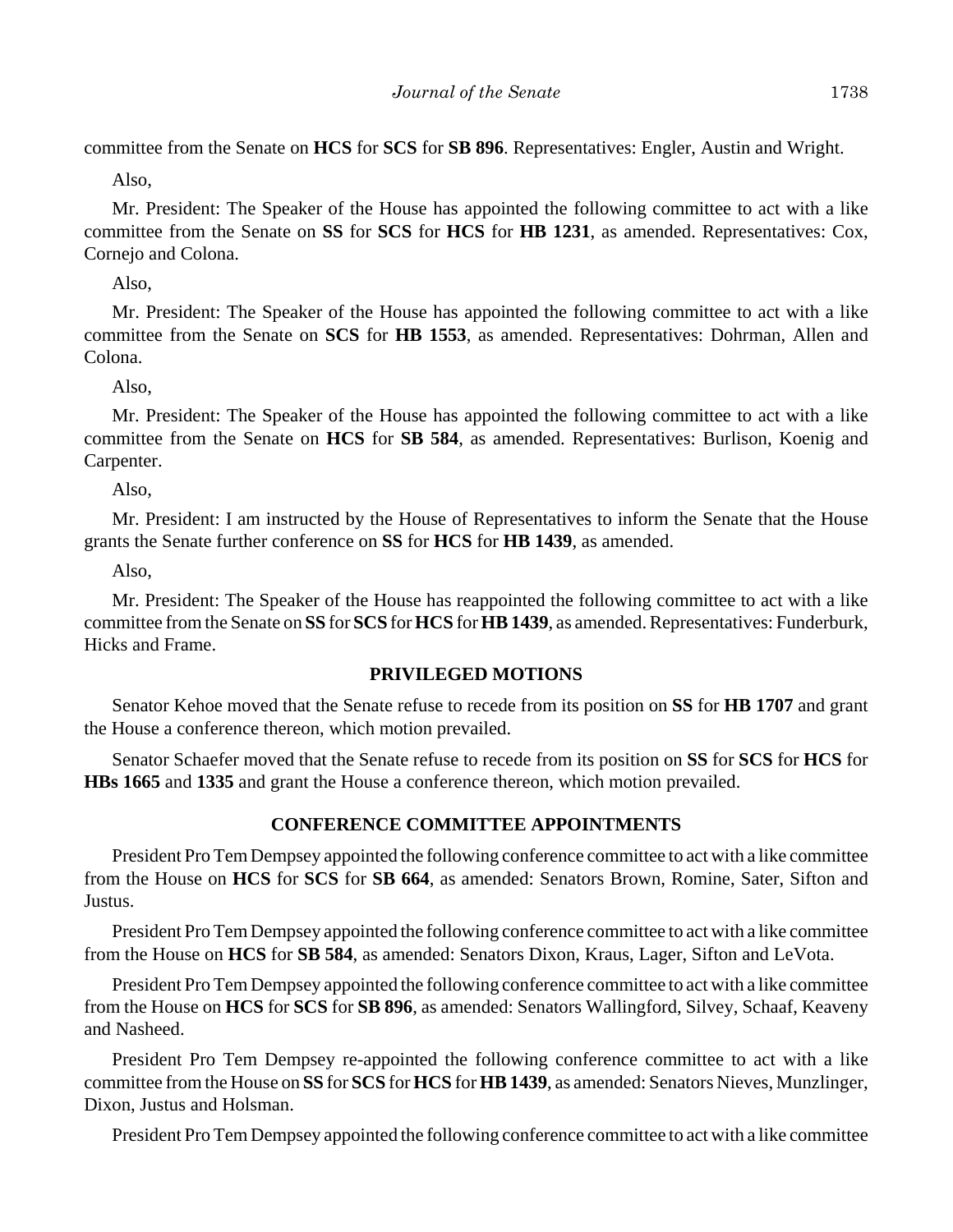from the House on **SS** for **SCS** for **HCS** for **HBs 1665** and **1335**: Senators Schaefer, Dixon, Lager, Justus and Keaveny.

President Pro Tem Dempsey appointed the following conference committee to act with a like committee from the House on **SS** for **HB 1707**: Senators Kehoe, Lager, Munzlinger, Sifton and Holsman.

### **PRIVILEGED MOTIONS**

Senator Schmitt moved that the conferees on **SCS** for **HCS** for **HB 1831**, as amended, be allowed to exceed the differences for the sole purpose of adding provisions in Section 210.027, which motion prevailed.

### **COMMUNICATIONS**

#### President Pro Tem Dempsey submitted the following:

May 15, 2014

Ms. Terry Spieler Secretary of the Senate State Capitol, Room 325 Jefferson City, MO 65101

Dear Ms. Spieler:

Please be advised that I have appointed the following members to the Senate Select Committee on Capital Improvements:

Senator Kehoe, Chair Senator Walsh, Vice-Chair Senator Richard Senator Curls Senator Wallingford

If you have any questions, please do not hesitate to contact me.

Sincerely, Tom Dempsey

#### **RESOLUTIONS**

Senator LeVota offered Senate Resolution No. 2096, regarding the One Hundredth Anniversary of Northeast High School, Kansas City, which was adopted.

Senator Parson offered Senate Resolution No. 2097, regarding London Robinson, Warsaw, which was adopted.

Senator Romine offered Senate Resolution No. 2098, regarding Cherie Wisdom, which was adopted.

Senator Romine offered Senate Resolution No. 2099, regarding Vera Hayman, which was adopted.

Senator Romine offered Senate Resolution No. 3000, regarding Kathy Coggins, Park Hills, which was adopted.

On motion of Senator Richard, the Senate adjourned under the rules.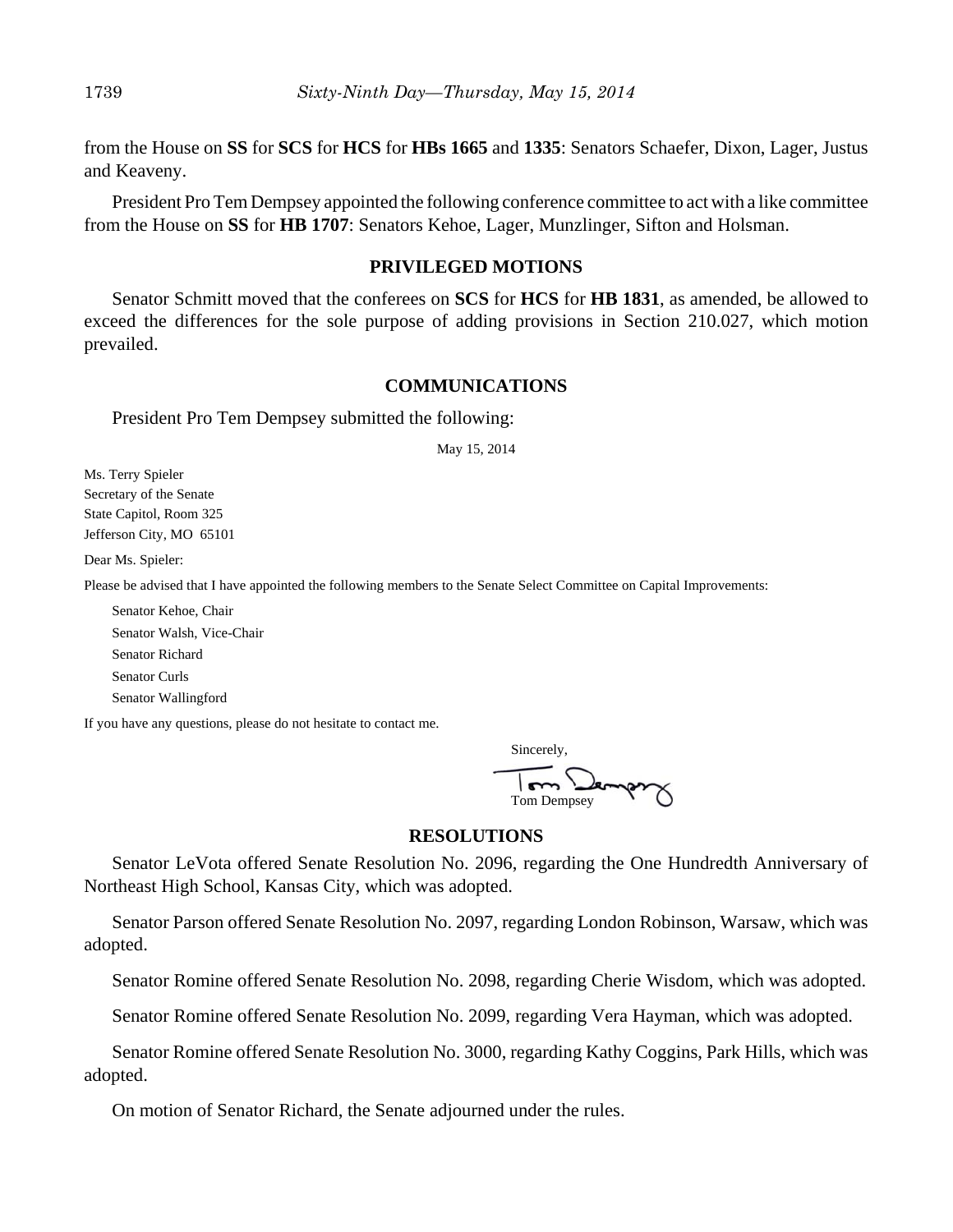*Journal of the Senate* 1740

# SENATE CALENDAR \_\_\_\_\_\_

# SEVENTIETH DAY–FRIDAY, MAY 16, 2014 \_\_\_\_\_\_

# FORMAL CALENDAR

# THIRD READING OF SENATE BILLS

SS for SCS for SB 666-Schmitt (In Fiscal Oversight) SS for SCS for SB 850-Munzlinger (In Fiscal Oversight)

SS for SB 538-Keaveny (In Fiscal Oversight)

# SENATE BILLS FOR PERFECTION

 1. SB 858-Kraus 2. SB 669-Schaaf 3. SB 821-Schaefer 4. SB 823-Dixon, et al, with SCS 5. SB 973-Brown 6. SB 815-Pearce, with SCS

 7. SBs 798 & 514-Emery, with SCS 8. SB 865-Nieves 9. SB 619-Nieves, with SCS 10. SB 531-Nasheed 11. SB 820-Schaefer

# HOUSE BILLS ON THIRD READING

HCS for HBs 1646 & 1515, with SCS (Silvey) HB 1591-Brown and Higdon, with SCA 1 (Nieves) HCS for HB 1739 (Pearce) HCS for HB 1612 (Dixon) HB 1305-Phillips, et al, with SCS (Sater)

HCS for HB 1377 (Pearce) HB 1713-Lauer, et al, with SCS (Dixon) (In Fiscal Oversight) HCS for HJR 56, with SCS (Wallingford) (In Fiscal Oversight)

# INFORMAL CALENDAR

## SENATE BILLS FOR PERFECTION

SB 490-Lager and Kehoe, with SCS SB 494-Pearce, with SS (pending)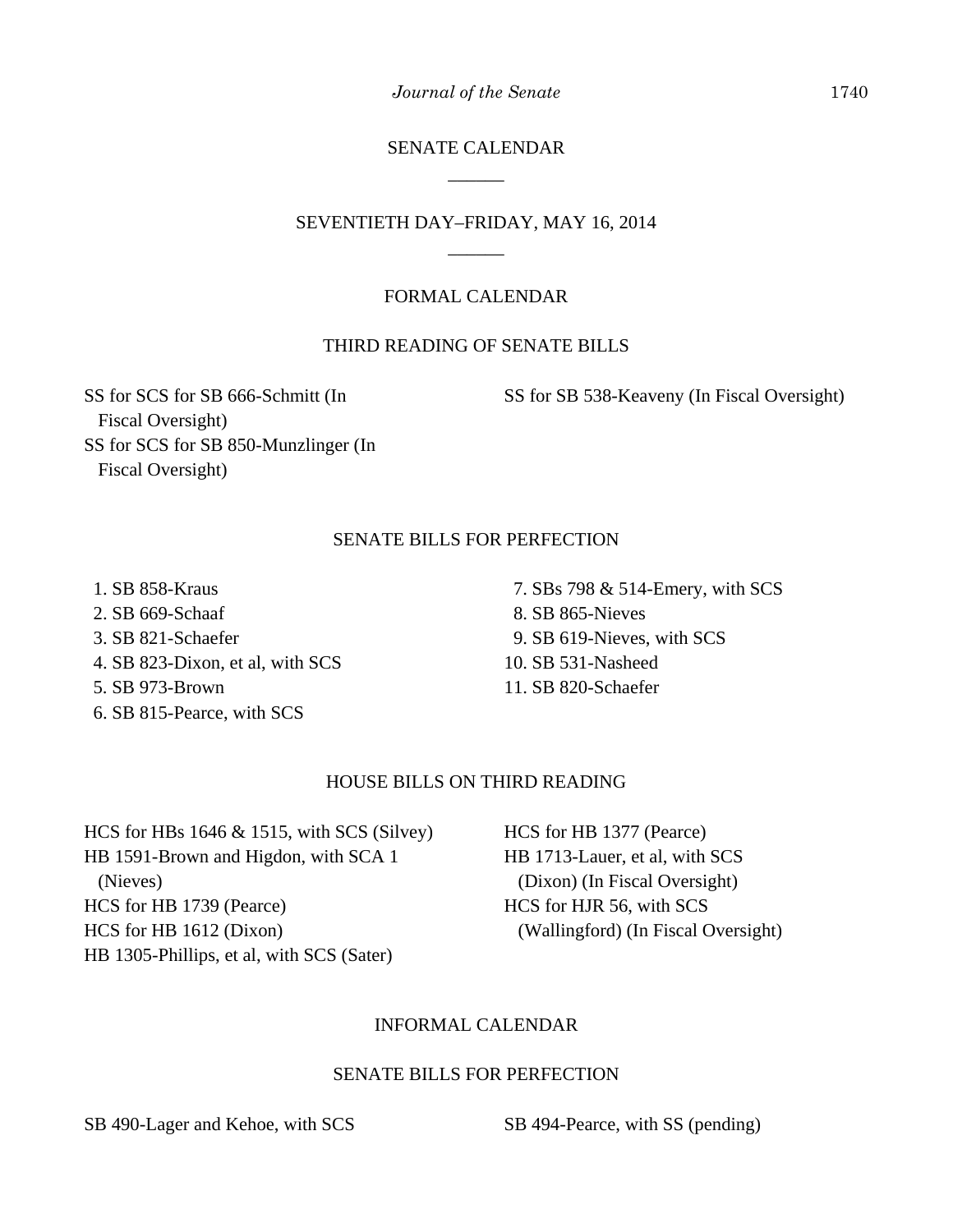SB 501-Keaveny SB 518-Sater, with SCS, SA 2 & SA 1 to SA 2 (pending) SB 519-Sater, with SS & SA 1 (pending) SS for SB 543-Munzlinger SB 550-Sater, with SCS SB 553-Emery, with SCS, SS for SCS & SA 1 (pending) SB 555-Nasheed, with SS & SA 1 (pending) SB 566-Sifton SB 573-Munzlinger, with SCS SB 578-Kraus SB 589-Brown, with SCS, SA 2 & SA 1 to SA 2 (pending) SB 617-Parson, with SCS, SS for SCS & SA 1 (pending) SB 634-Parson, with SCS SB 641-Emery SB 644-LeVota SB 659-Wallingford, with SCS SB 663-Munzlinger, with SCS SB 671-Sater SB 712-Walsh, with SCS & SS for SCS (pending) SB 724-Parson

SB 739-Romine, with SCS, SS for SCS, SA 1 & SA 1 to SA 1 (pending) SB 755-Wallingford SB 762-Schaefer, with SCS SB 769-Pearce, with SCS SB 770-Wallingford, with SCS SBs 787 & 804-Justus, with SCS SB 790-Dixon SB 814-Brown SB 819-Wallingford, with SCS SB 830-Parson SBs 836 & 800-Munzlinger, with SCS SB 846-Richard SB 848-LeVota, with SCS SB 875-Sater, with SCS SB 887-Schaefer SB 888-Parson, with SCS SB 912-Wasson and Justus, with SCS (pending) SB 919-Justus SB 966-Lager SJR 25-Lager, with SS, SA 2 & SA 1 to SA 2 (pending) SJR 26-Lager, with SS & SA 1 (pending) SJR 34-Emery SJR 42-Schmitt, with SS (pending)

#### HOUSE BILLS ON THIRD READING

HCS for HB 1044, with SCS (Lamping) HB 1073-Dugger, et al (Kraus) HCS for HB 1078, with SCS (Wallingford) HB 1126-Dugger and Entlicher, with SCS & SA 6 (pending) (Kraus) HCS for HB 1156 (Pearce) HB 1173-Burlison, et al, with SA 1 & SA 1 to SA 1 (pending) (Brown) HCS for HBs 1179 & 1765, with SCS (Dixon) HCS for HB 1189, with SCA 1 (Kehoe) HCS for HB 1192, with SCS (Brown) HCS for HB 1204, with SCS (Lager) HCS for HB 1261 (Kraus)

HCS for HB 1295, with SCS (Kraus) HCS for HB 1336, with SCS (Wasson) HCS for HB 1374, with SCS (Cunningham) HB 1388-Cornejo, et al, with SCS (Schaefer) HB 1430-Jones (110), et al (Schaaf) HCS for HB 1501, with SS  $&$  SA 6 (pending) (Schmitt) HCS for HB 1514, with SCS (Parson) HB 1539-Kelley (127), et al, with SCS, SS for SCS & SA 1 (pending) (Dixon) HCS for HB 1557, with SS, SA 1 & SSA 1 for SA 1 (pending) (Munzlinger) HB 1574-Hoskins (Dixon)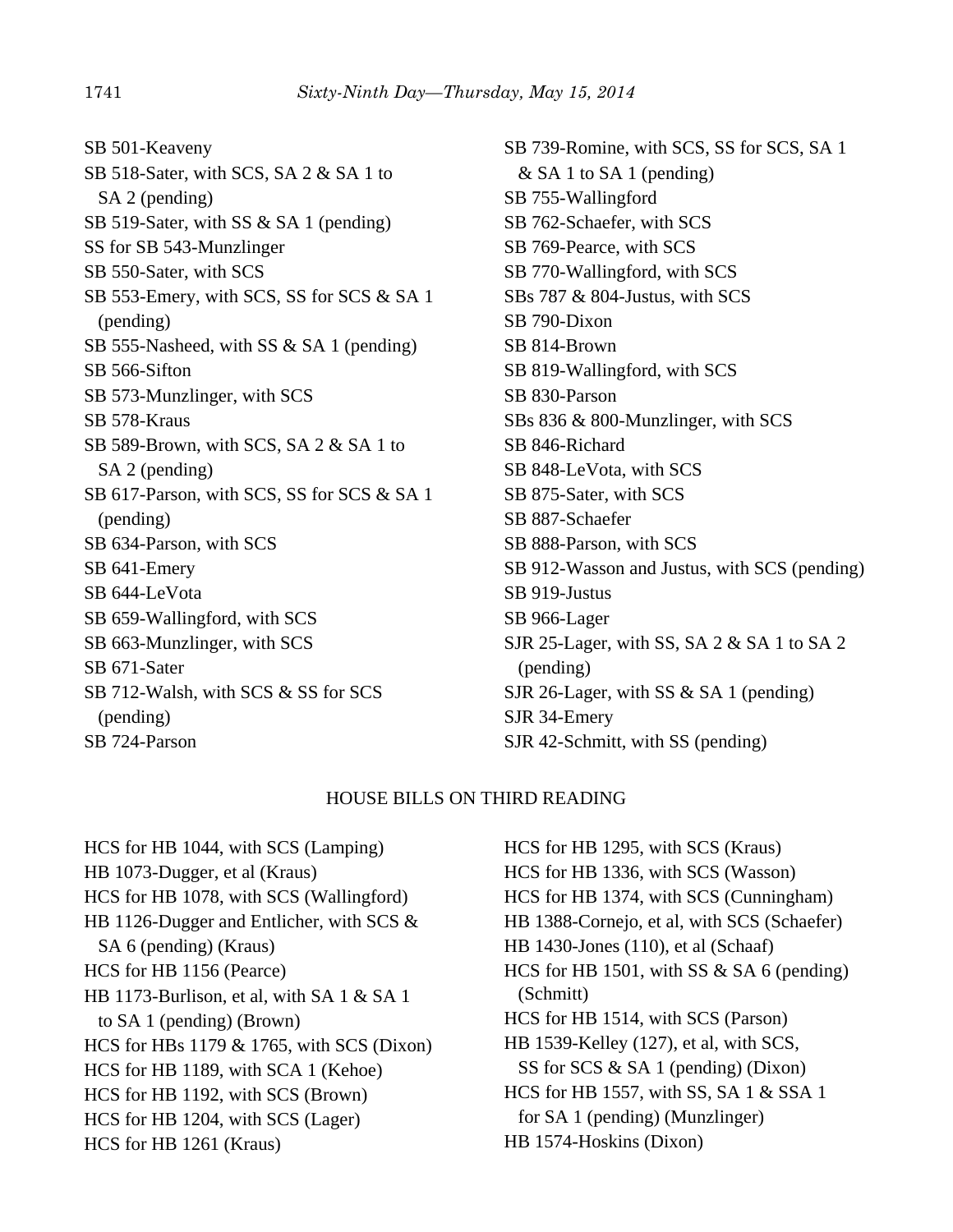HB 1617-Rehder, et al, with SCS, SS#2 for SCS, SA 1 & SA 2 to SA 1 (pending) (Brown) HCS for HBs 1861 & 1864, with SCS (pending) (Munzlinger) SS for HB 1883-Flanigan and Allen, as amended (Dixon) (In Fiscal Oversight) HB 1906-Schieber, with SCS (Dixon)

HCS for HB 1918, with SA 1 (pending) (Lager) HCS for HB 1937, with SCS (Munzlinger) HB 2028-Peters, et al (Schmitt) HB 2079-Funderburk, with SS (pending) (Lager) HCS for HJR 47, with SA 1 & SA 1 to SA 1 (pending) (Kraus) HJR 72-Richardson, et al (Silvey)

## CONSENT CALENDAR

## House Bills

### Reported 4/15

HCS for HB 1510 (Brown)

# SENATE BILLS WITH HOUSE AMENDMENTS

SCS for SB 526-Cunningham, with HA 1, HA 2, HA 3, as amended, HA 4, as amended, HA 5 & HA 6 SB 607-Dixon, with HCS, as amended SB 655-Kraus, with HCS, as amended SB 660-Wallingford, with HCS, as amended SS for SB 691-Wasson, with HCS SB 727-Chappelle-Nadal, with HCS, as amended SCS for SB 777-Nieves, with HCS#2, as amended SB 794-Chappelle-Nadal, with HCS SCS for SB 809-Wasson, with HCS SB 844-Dixon, with HA 1 SB 859-Brown, with HCS SS for SB 884-Wallingford, with HCS SB 992-Dempsey, with HCS

# BILLS IN CONFERENCE AND BILLS CARRYING REQUEST MESSAGES

# In Conference

SCS for SB 492-Pearce, with HCS, as amended (Senate adopted CCR and passed CCS) SB 584-Dixon, with HCS, as amended SCS for SB 612-Schaaf, with HA 1, HA 2, HA 3, HA 4 & HA 5 (Senate adopted CCR and passed CCS) SB 614-Dixon, with HCS, as amended SB 615-Dixon, with HCS, as amended (Senate adopted CCR and passed CCS)

SB 621-Dixon, with HCS, as amended (Senate adopted CCR#2 and passed CCS#2) SB 656-Kraus, with HCS, as amended (Senate adopted CCR and passed CCS) SB 662-Kraus, with HCS, as amended (Senate adopted CCR and passed CCS) SCS for SB 664-Brown, with HCS, as amended SCS for SB 672-Parson, with HCS, as amended (Senate adopted CCR#2 and passed CCS#2)